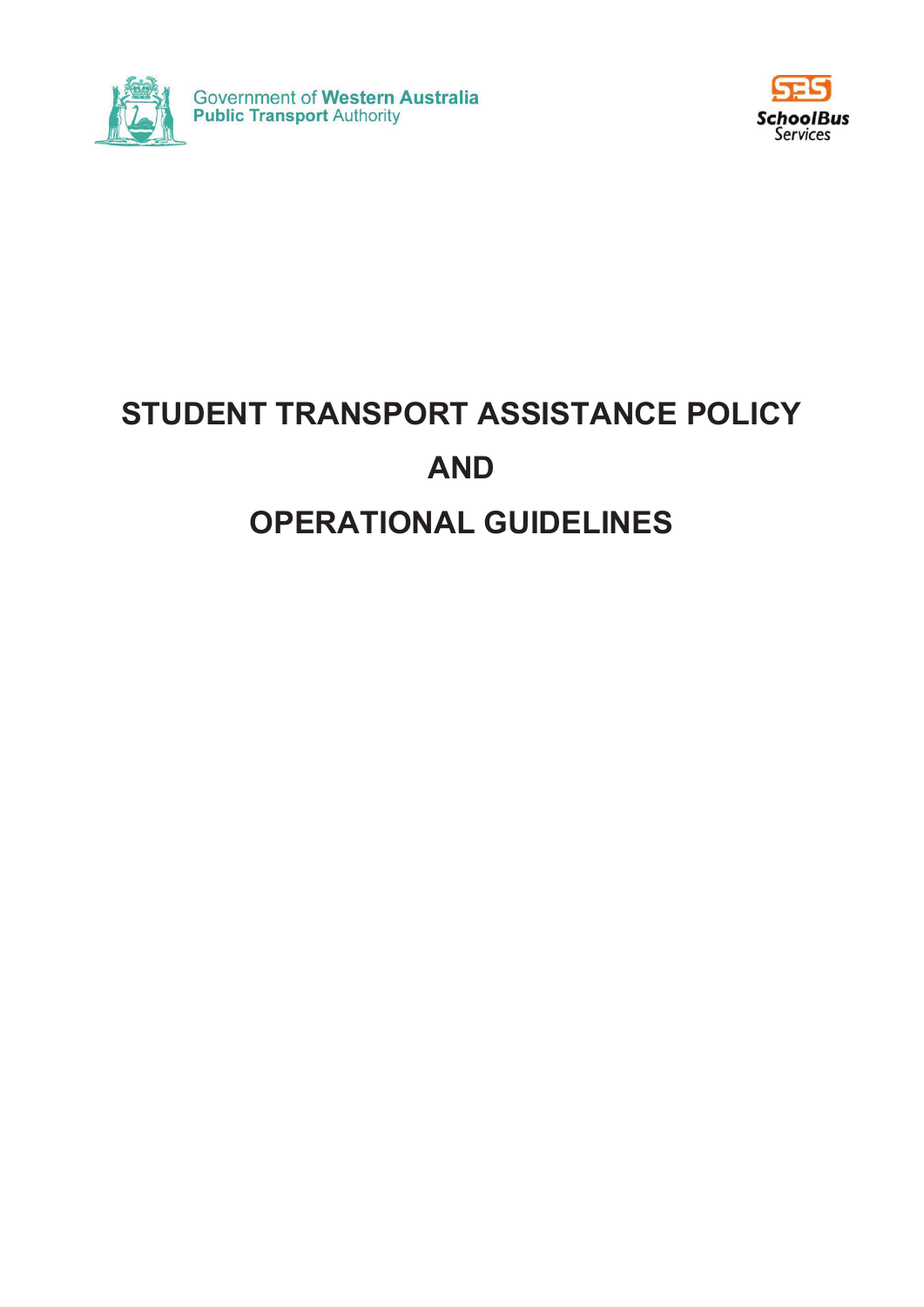The information contained in this document is subject to change.

Readers should note that because this document is subject to change, any printed versions of it might not be up to date.

The current approved version (V8.0) of the Student Transport Assistance Policy and Operational Guidelines can be obtained from the School Bus Services website at (www.schoolbuses.wa.gov.au).

Specific questions about the information contained in this document should be directed to School Bus Services (SBS) branch at the Public Transport Authority (PTA).

| <b>Address</b>   | <b>Public Transport Authority</b><br><b>School Bus Services</b><br><b>Public Transport Centre</b><br><b>West Parade</b><br><b>Perth</b> |
|------------------|-----------------------------------------------------------------------------------------------------------------------------------------|
| Mail             | <b>PO Box 8125</b><br><b>Perth Business Centre</b><br>Perth WA 6849                                                                     |
| <b>Telephone</b> | (08) 9326 2625                                                                                                                          |
| Fax              | (08) 9326 2781                                                                                                                          |
| <b>Email</b>     | Schoolbus@pta.wa.gov.au                                                                                                                 |
| Website          | www.schoolbuses.wa.gov.au                                                                                                               |

Descriptions of SBS districts, along with contact details for the SBS Contract Officers (COs) responsible for each district, can be found on the SBS website at **www.schoolbuses.wa.gov.au).**

June 2022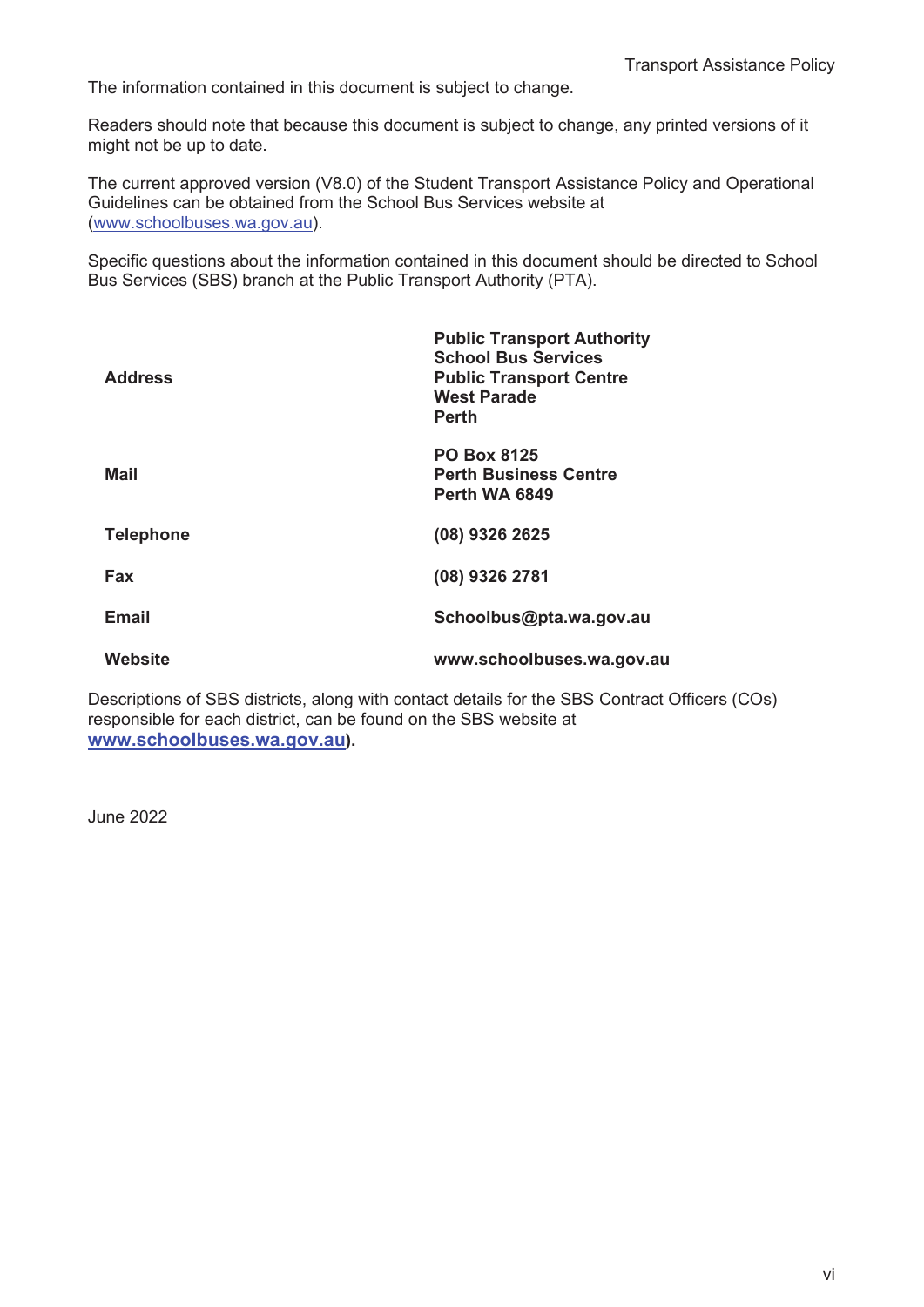# **CONTENTS**

| $\mathbf{1}$ . |                  |                                                                            |  |  |
|----------------|------------------|----------------------------------------------------------------------------|--|--|
| 2.             |                  |                                                                            |  |  |
|                | 2.1.             |                                                                            |  |  |
|                | 2.2.             |                                                                            |  |  |
|                |                  |                                                                            |  |  |
| 3.             |                  |                                                                            |  |  |
|                | 3.1.             |                                                                            |  |  |
|                | 3.2.             |                                                                            |  |  |
|                | 3.3.             |                                                                            |  |  |
|                | 3.4.             | Types and Availability of Transport Assistance may change  5               |  |  |
| 4.             |                  |                                                                            |  |  |
| 5.             |                  | RURAL STUDENTS ATTENDING MAINSTREAM SCHOOLS 10                             |  |  |
|                | 5.1.             |                                                                            |  |  |
|                | 5.1.1.           |                                                                            |  |  |
|                |                  |                                                                            |  |  |
|                |                  |                                                                            |  |  |
|                |                  |                                                                            |  |  |
|                |                  |                                                                            |  |  |
|                | 5.2.             |                                                                            |  |  |
|                |                  |                                                                            |  |  |
|                |                  |                                                                            |  |  |
|                |                  |                                                                            |  |  |
|                | 5.2.4.           | High School Students Attending Vocational Study 14                         |  |  |
|                | 5.2.5.           |                                                                            |  |  |
|                | 5.2.6.<br>5.2.7. |                                                                            |  |  |
|                | 5.2.8.           |                                                                            |  |  |
|                | 5.2.9.           |                                                                            |  |  |
|                | 5.3.             | How the Nearest Appropriate School Policy is Applied  17                   |  |  |
|                | 5.4.             |                                                                            |  |  |
|                | 5.4.1.           |                                                                            |  |  |
|                |                  | 5.4.2. Assessment and Approval of Applications for Transport Assistance 22 |  |  |
|                |                  |                                                                            |  |  |
|                | 5.4.4.           |                                                                            |  |  |
|                | 5.5.             |                                                                            |  |  |
|                | 5.5.1.           |                                                                            |  |  |
|                |                  |                                                                            |  |  |
|                | 5.5.4.           |                                                                            |  |  |
|                |                  |                                                                            |  |  |
|                | 5.6.             |                                                                            |  |  |
|                | 5.6.1.           |                                                                            |  |  |
|                |                  |                                                                            |  |  |
|                |                  |                                                                            |  |  |
|                |                  |                                                                            |  |  |
|                |                  |                                                                            |  |  |
|                | 5.7.<br>5.7.1.   |                                                                            |  |  |
|                |                  |                                                                            |  |  |
|                |                  | 5.7.3. Permission to Travel may be Suspended or Withdrawn 28               |  |  |
|                | 5.8.             |                                                                            |  |  |
|                |                  |                                                                            |  |  |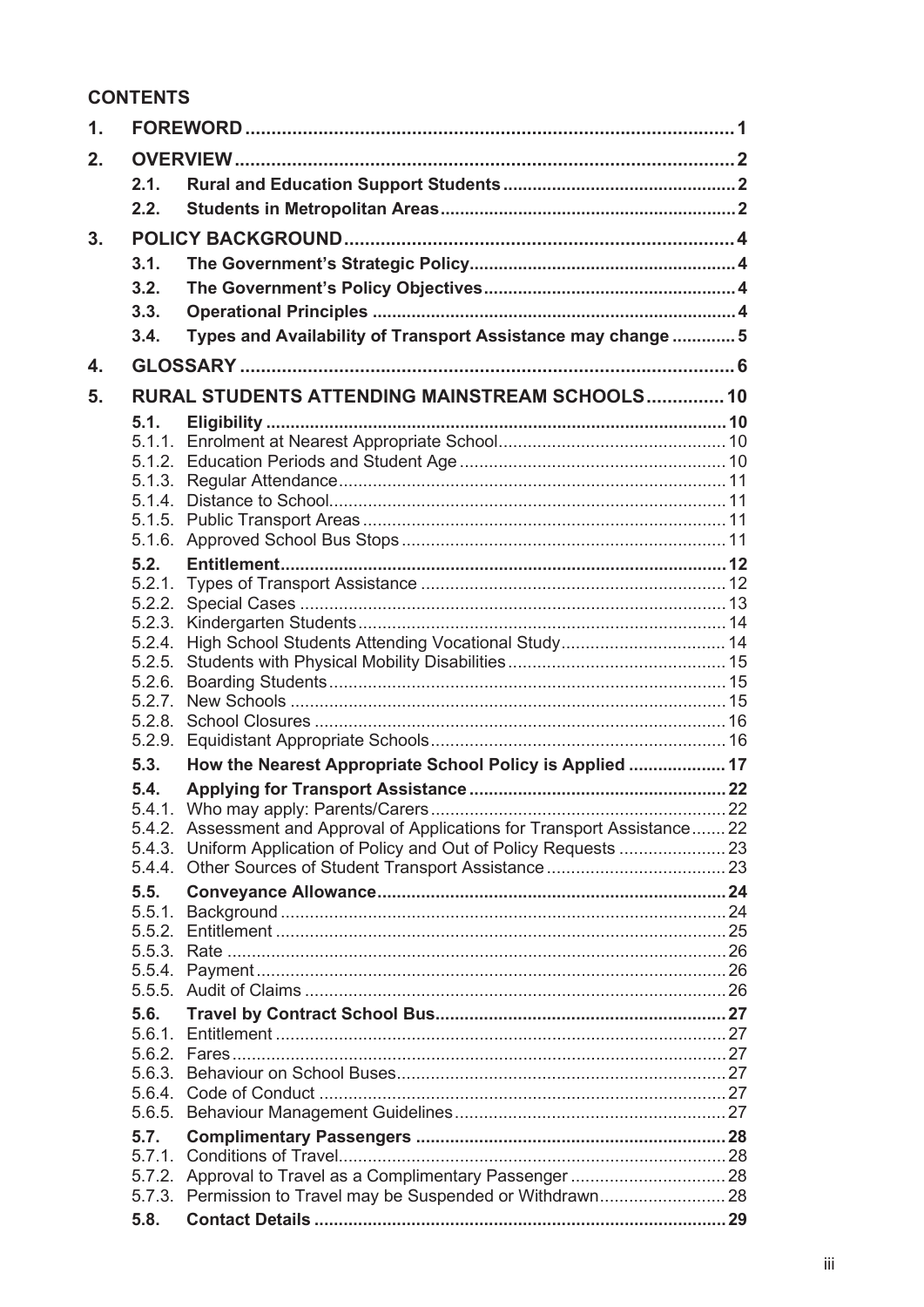| 6. | <b>STUDENTS ATTENDING EDUCATION SUPPORT FACILITIES  30</b> |                                                                          |  |
|----|------------------------------------------------------------|--------------------------------------------------------------------------|--|
|    | 6.1.                                                       |                                                                          |  |
|    |                                                            |                                                                          |  |
|    |                                                            |                                                                          |  |
|    |                                                            |                                                                          |  |
|    |                                                            |                                                                          |  |
|    | 6.2.                                                       |                                                                          |  |
|    |                                                            |                                                                          |  |
|    | 6.3.                                                       |                                                                          |  |
|    |                                                            |                                                                          |  |
|    |                                                            | 6.3.2. Consideration of Applications for Transport Assistance  35        |  |
|    |                                                            | 6.3.3. Determination of the Appropriate Type of Transport Assistance  36 |  |
|    |                                                            |                                                                          |  |
|    |                                                            |                                                                          |  |
|    |                                                            |                                                                          |  |
|    |                                                            |                                                                          |  |
|    | 6.4.                                                       |                                                                          |  |
|    |                                                            |                                                                          |  |
|    |                                                            |                                                                          |  |
|    |                                                            |                                                                          |  |
|    |                                                            |                                                                          |  |
|    |                                                            |                                                                          |  |
|    |                                                            |                                                                          |  |
|    |                                                            |                                                                          |  |
|    |                                                            |                                                                          |  |
|    |                                                            |                                                                          |  |
|    | 6.5.                                                       |                                                                          |  |
|    | 6.6.                                                       | Removing a Student from a Bus during a Service 44                        |  |
|    |                                                            |                                                                          |  |
|    | 6.7.                                                       |                                                                          |  |
|    |                                                            |                                                                          |  |
|    | 6.7.3.                                                     |                                                                          |  |
|    |                                                            |                                                                          |  |
|    |                                                            |                                                                          |  |
|    |                                                            |                                                                          |  |
|    | 6.8.                                                       |                                                                          |  |
|    | 6.8.1.                                                     |                                                                          |  |
|    | 6.9.                                                       |                                                                          |  |
| 7. |                                                            |                                                                          |  |
|    | 7.1.                                                       |                                                                          |  |
|    | 7.2.                                                       |                                                                          |  |
|    | 7.3.                                                       |                                                                          |  |
|    | 7.4.                                                       |                                                                          |  |
|    | 7.4.1.                                                     |                                                                          |  |
|    |                                                            |                                                                          |  |
|    |                                                            |                                                                          |  |
|    |                                                            |                                                                          |  |
|    |                                                            |                                                                          |  |
|    |                                                            |                                                                          |  |
|    | 7.5.                                                       |                                                                          |  |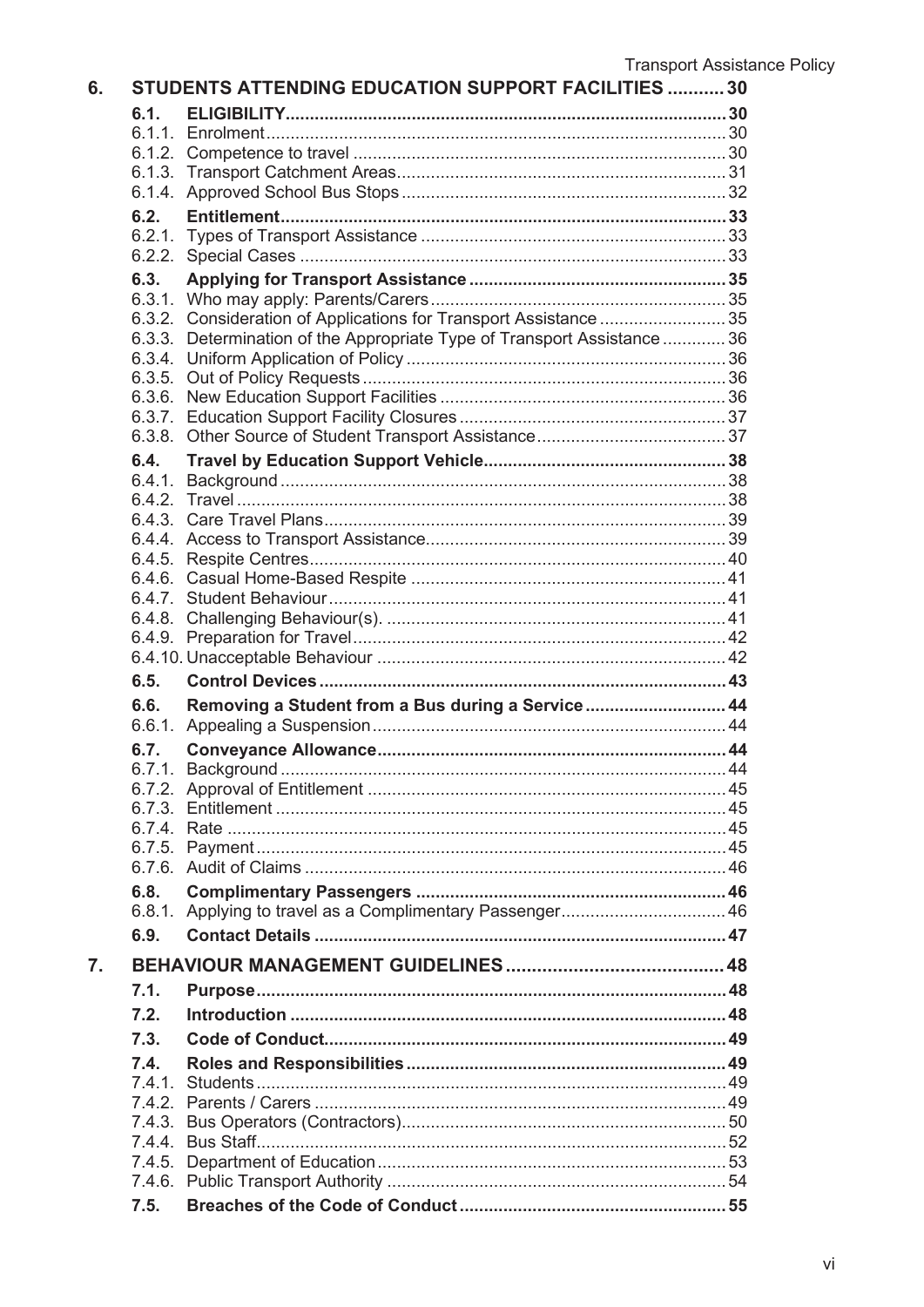|    | 7.6. | Categories of Breaches of the Code of Conduct 55                               |  |  |
|----|------|--------------------------------------------------------------------------------|--|--|
|    |      |                                                                                |  |  |
|    |      |                                                                                |  |  |
|    |      |                                                                                |  |  |
|    |      | 7.6.4. Category 4: Extremely: Dangerous, Destructive & Offensive Behaviour. 56 |  |  |
|    |      |                                                                                |  |  |
|    |      |                                                                                |  |  |
|    | 7.7. |                                                                                |  |  |
|    | 7.8. |                                                                                |  |  |
| 8. |      |                                                                                |  |  |
| 9. |      | SCHOOL BUS SERVICES - OPERATIONAL GUIDELINES 68                                |  |  |
|    | 9.1. |                                                                                |  |  |
|    |      |                                                                                |  |  |
|    |      |                                                                                |  |  |
|    |      |                                                                                |  |  |
|    |      |                                                                                |  |  |
|    |      |                                                                                |  |  |
|    |      |                                                                                |  |  |
|    |      |                                                                                |  |  |
|    |      |                                                                                |  |  |
|    |      |                                                                                |  |  |
|    |      | 9.1.10. Route Design linked to School Opening at Closing Times  72             |  |  |
|    |      |                                                                                |  |  |
|    | 9.2. |                                                                                |  |  |
|    |      |                                                                                |  |  |
|    |      |                                                                                |  |  |
|    |      |                                                                                |  |  |
|    |      | 9.2.5. Reinstatement of Relocated Terminus (Historical Terminus)  74           |  |  |
|    |      |                                                                                |  |  |
|    | 9.3. |                                                                                |  |  |
|    | 9.4. |                                                                                |  |  |
|    | 9.5. |                                                                                |  |  |
|    | 9.6. |                                                                                |  |  |
|    | 9.7. |                                                                                |  |  |
|    |      |                                                                                |  |  |
|    |      |                                                                                |  |  |
|    |      |                                                                                |  |  |
|    |      |                                                                                |  |  |
|    |      |                                                                                |  |  |
|    |      |                                                                                |  |  |
|    | 9.8. |                                                                                |  |  |
|    |      |                                                                                |  |  |
|    | 9.9. |                                                                                |  |  |
|    |      |                                                                                |  |  |
|    |      |                                                                                |  |  |
|    |      |                                                                                |  |  |
|    |      |                                                                                |  |  |
|    |      |                                                                                |  |  |
|    |      |                                                                                |  |  |
|    |      |                                                                                |  |  |
|    |      |                                                                                |  |  |
|    |      |                                                                                |  |  |
|    |      |                                                                                |  |  |
|    |      |                                                                                |  |  |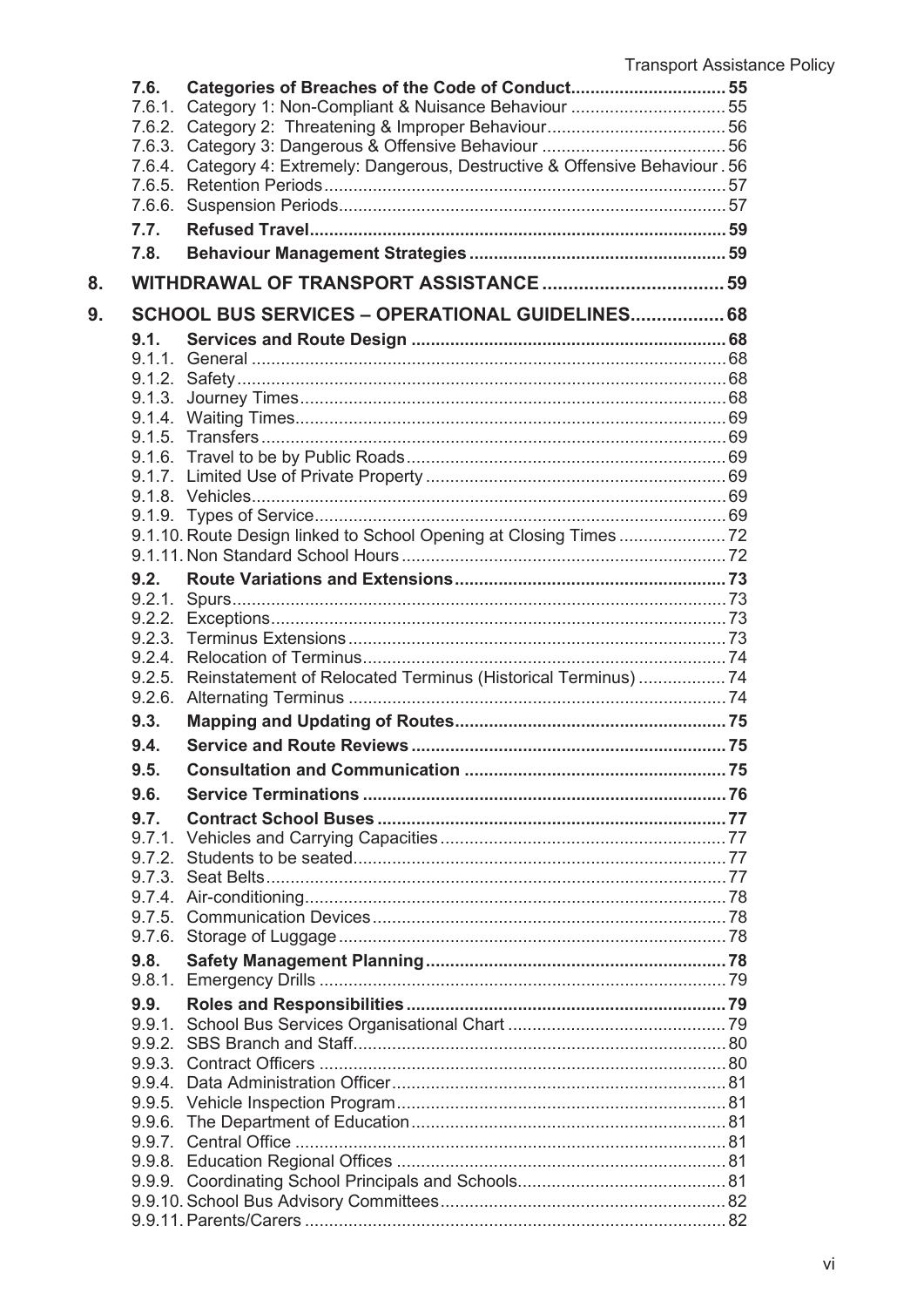| APPENDIX I - LEGISLATION, REGULATIONS AND REFERENCES  85 |  |
|----------------------------------------------------------|--|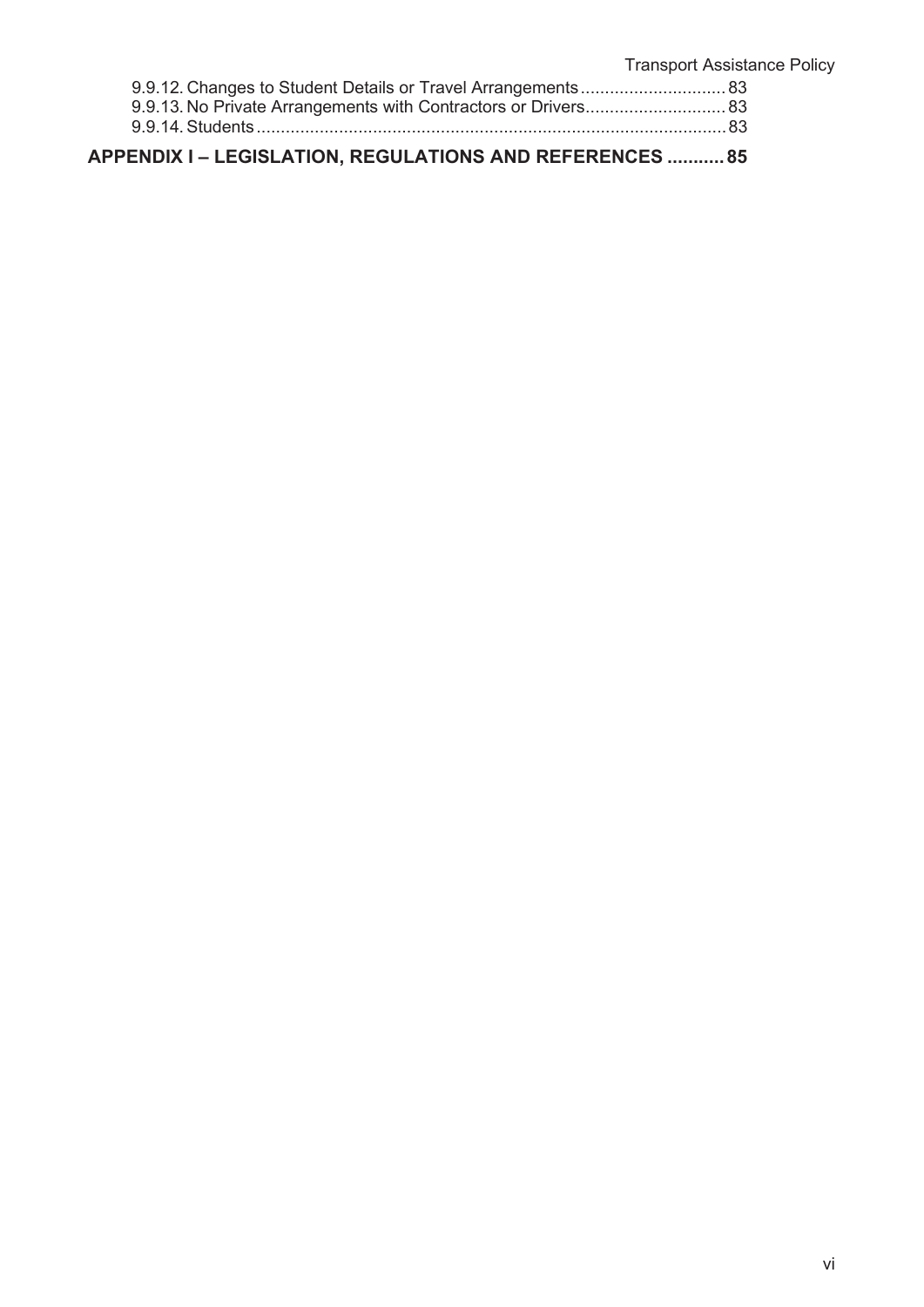# **1. FOREWORD**

The Government of Western Australia has been providing transport assistance to Western Australian families for over 100 years. The responsibility for the administration of the Government's Student Transport Assistance Program is vested with the Public Transport Authority of Western Australia (PTA). The PTA manages the Student Transport Assistance Program through School Bus Services (SBS) Branch.

The state of Western Australia covers more than 2.5 million square kilometres and has well over 400; cities, towns and remote Aboriginal Communities. The enormous size of our state dictates that many thousands of families live great distances from their local school. SBS provides an 'Orange' School Bus network that relieves the burden on these families by providing free transport to Eligible Students to and from their Nearest Appropriate School. In many areas, the school bus is important to the health of a town or remote community and is in many cases intrinsic to the education of students.

SBS also provides an 'Orange' School Bus network for parents and caregivers of students with special needs. This network aims to relieve the pressure on families by providing free transport to and from the student's nearest appropriate education support facility within metropolitan and regional areas.

Over the last 100 years, the 'Orange' School Bus fleet has grown from modest beginnings to more than 960 buses transporting more than 26,000 students over a distance exceeding 168,000 kilometres each school day.

In some areas, where it is neither practical nor cost effective to provide a dedicated school bus service, SBS may offer an Eligible Student's family a Conveyance Allowance. Over 1,200 families currently receive a Conveyance Allowance as a contribution towards the costs of transporting children to and from school.

The strategic management and administration of the Government's Student Transport Assistance Program is both complex and costly. The Government's intention is to provide a reasonable level of transport assistance to all Eligible Students throughout Western Australia. SBS is specifically tasked to deliver these services to Western Australian families equitably and efficiently. To achieve this, SBS has developed these policies and operational guidelines taking into consideration: family and student demographics, the distribution of schools and Education Support Facilities, and a variety of safety issues relating to buses and route design.

This document provides a comprehensive and practical description of the Student Transport Assistance Program by consolidating policy and operational guidelines.

I hope readers find this document informative and useful. It will be updated regularly and I invite all readers to provide feedback to SBS about any aspect they think can be improved.

John Bailly **MANAGER, SCHOOL BUS SERVICES**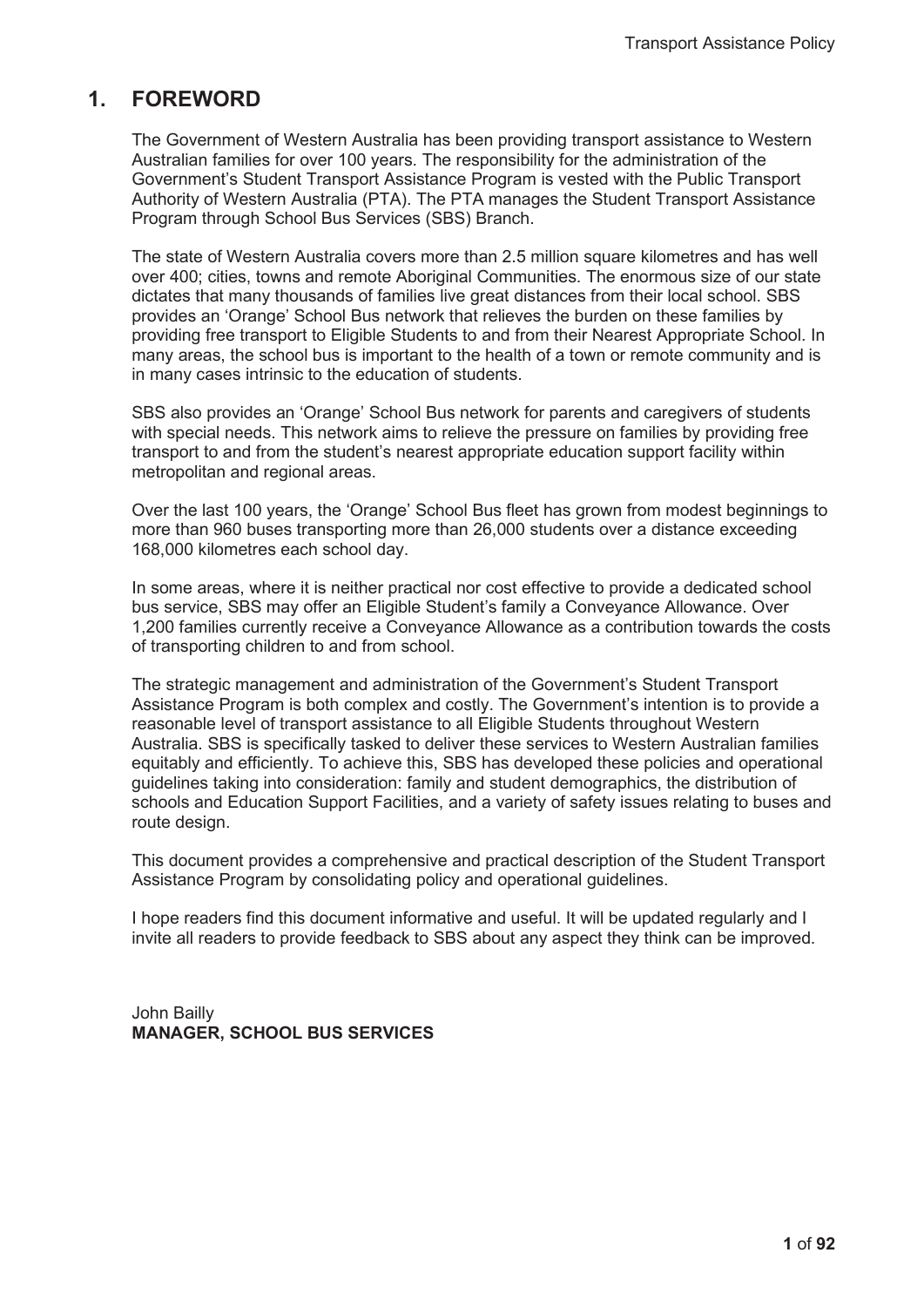# **2. OVERVIEW**

This document provides an explanation of how the Mainstream Student Transport Assistance Program operates in Western Australia; it describes the eligibility criteria for students and the types of transport assistance Eligible Students are entitled to. It also provides an overview of how parents/carers can apply for Transport Assistance, how applications are assessed, and how Transport Assistance is delivered.

Policies and guidelines in this document are intended to provide information about a complex, state-wide system in a logical and relevant way. Readers should be aware that whilst this document is intended to provide a comprehensive description of transport assistance for students, it is not possible to contemplate the circumstances of every student who lives in or travels through regional Western Australia or those attending an education support facility.

It is important readers understand that there are significant differences between the types of Transport Assistance made available to rural and Education Support Students relative to students residing in major metropolitan areas attending mainstream schools.

# **2.1. Rural and Education Support Students**

The Government has established a comprehensive network of contracted school buses for Eligible Students living in regional and remote areas and for those students attending Education Support Facilities.

Where it is neither practical nor cost effective to provide a dedicated school bus service, SBS may offer an Eligible Student's family a Conveyance Allowance. A Conveyance Allowance is not designed to reimburse a family for the full cost of owning and operating a vehicle a Conveyance Allowance is a contribution towards the costs incurred by parents/carers who transport their children to school by private vehicle.

#### **2.2. Students in Metropolitan Areas**

In major metropolitan centres (e.g. Albany, Bunbury, Geraldton, Perth), the Government maintains subsidised public transport systems which provide a range of general community bus services, as well as some services which specifically transport students to and from school.

In planning the public transport networks, which service major metropolitan centres, the PTA endeavours to achieve, amongst other objectives, the provision of the best service possible to key school locations. Conversely, school authorities are expected to locate schools on major corridors that are well serviced or which can be practically serviced by the public transport system, and which are also suitable for pedestrian and cycle traffic.

Given the Government's investment in these bus and train networks, there is no specific entitlement to school bus services in these major centres. To delineate between these metropolitan areas from the rural areas where an 'Orange' School Bus services operate, the PTA designates 'Public Transport Areas'. These are areas shown on maps with a boundary and, essentially, the core part of a metropolitan centre forms the focus of a designated Public Transport Area.

Within designated Public Transport Areas, students attending mainstream schools are not entitled to any 'Orange' School Bus services; their entitlement is to travel at a concession fare rate on the Government subsidised and controlled public transport network.

Parents/carers and others who have specific questions about Transport Assistance for individual students should contact SBS or the Contract Officer (CO) responsible for the relevant area.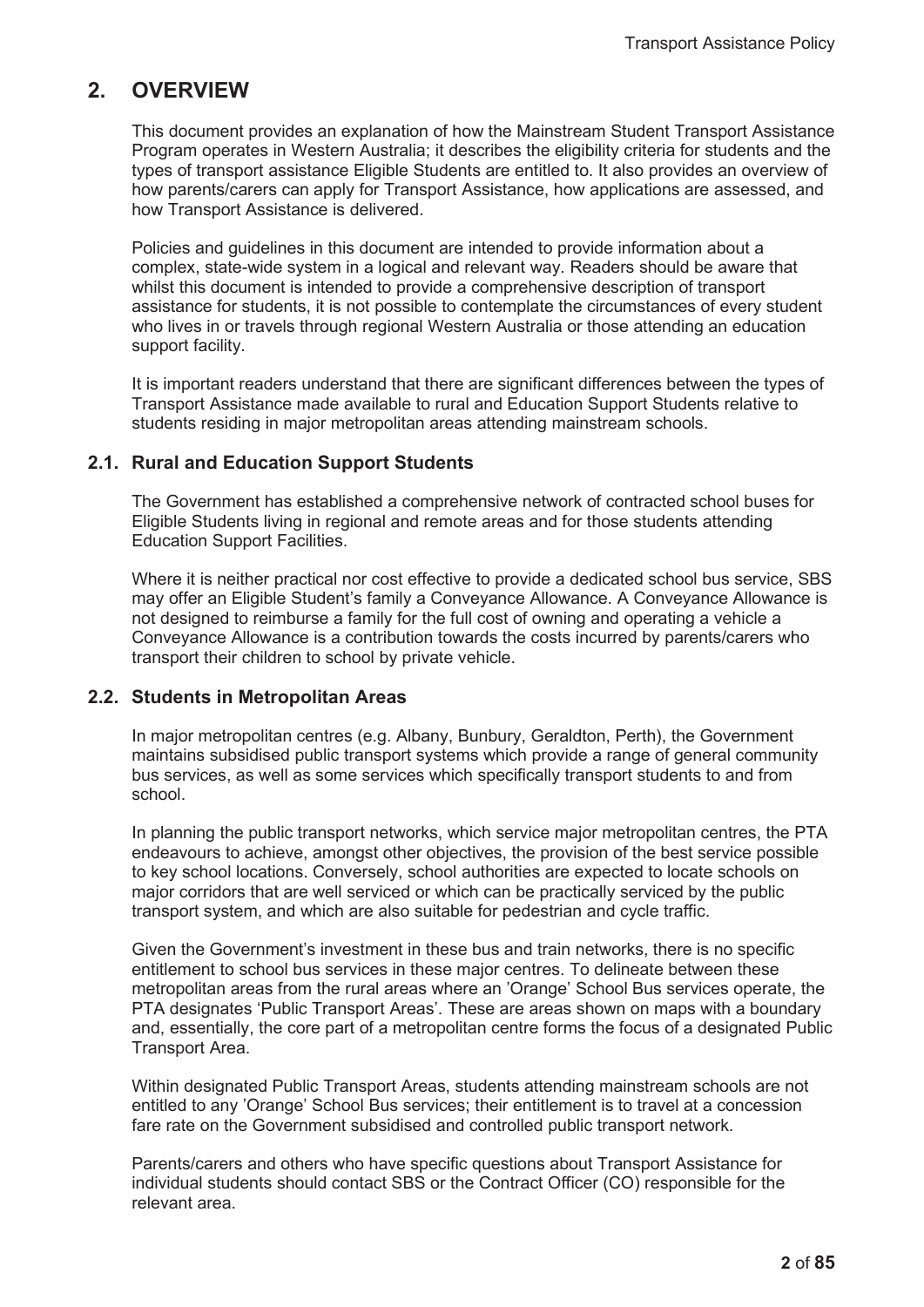For the purpose of administering school bus services within the State, SBS has divided the State into a number of portfolios. These portfolios and the contact details for the CO responsible for the specific area can be found on the SBS website at (www.schoolbuses.wa.gov.au).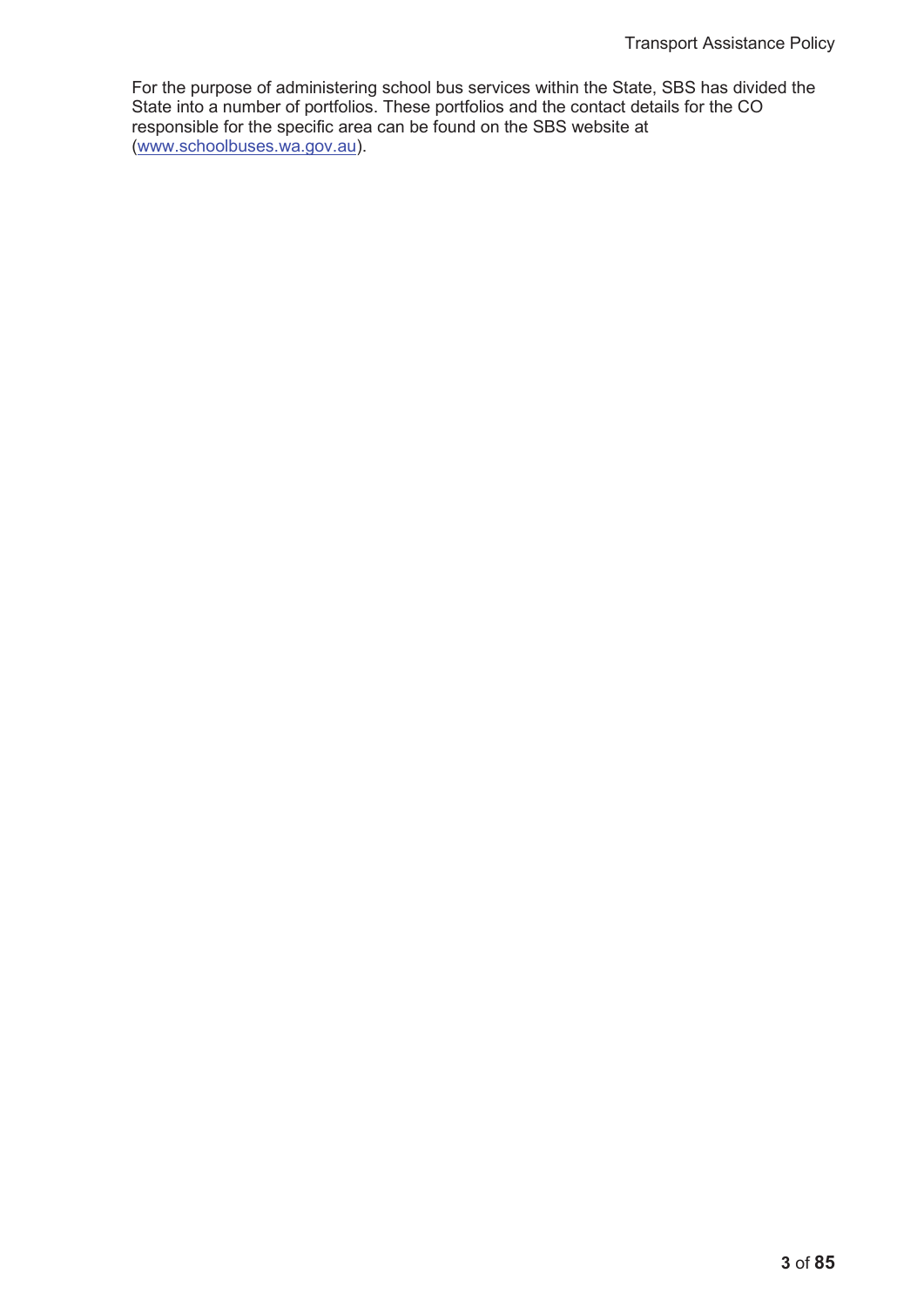# **3. POLICY BACKGROUND**

# **3.1. The Government's Strategic Policy**

The Government of Western Australia acknowledges that if students are to gain maximum benefit from their education and optimise their life opportunities they need to attend school regularly.

The Government also acknowledges that students can be encouraged to attend school regularly if some form of transport assistance is made available to students and their parents/carers.

To assist mainstream students who attend schools in major metropolitan centres within designated Public Transport Areas, students may travel on the regular public transport network at concession fare rates.

Within these Public Transport Area boundaries, mainstream students have no special entitlement beyond their right to access the Government subsidised public transport network. Education Support Students travelling within metropolitan areas are however entitled to assistance for their travel to Education Support Facilities.

For Eligible Students travelling to school in rural areas, and for those students attending Education Support Facilities, the Government has elected to provide the following types of transport assistance:

- a network of contracted 'Orange' School Bus services; and/or
- the payment of a Conveyance Allowance that contributes towards the costs incurred by parents/carers who transport their children to school by private vehicle.

# **3.2. The Government's Policy Objectives**

The Government's policy objectives in providing Transport Assistance to Rural Students and students attending Education Support Facilities are:

- To ensure that Eligible Students have reasonable access to school:
- To provide Transport Assistance to Eligible Students to enable them to attend their nearest government or non-government school offering an appropriate year or level of study and which is of an appropriate religious denomination or ethos to the student (with special consideration being given to the needs and capacities of students attending Education Support Facilities);
- To ensure that the Transport Assistance provided to students is appropriate, safe, cost-effective and fair; and
- To ensure that school bus contractors provide safe and high quality services to Eligible Students.

# **3.3. Operational Principles**

In achieving the Government's policy objectives, the following principles will guide how Transport Assistance is provided:

- Parents/carers are responsible for ensuring their children attend school and, where relevant, for confirming their children's capacity to travel on public or the 'Orange' School Bus services;
- Parents/carers should be prepared to travel a reasonable distance to transport their children to and from school or a bus/transport service;
- Student Transport Assistance Policy will be applied in an manner that is reasonable, equitable and aims to meet the needs of individual communities; and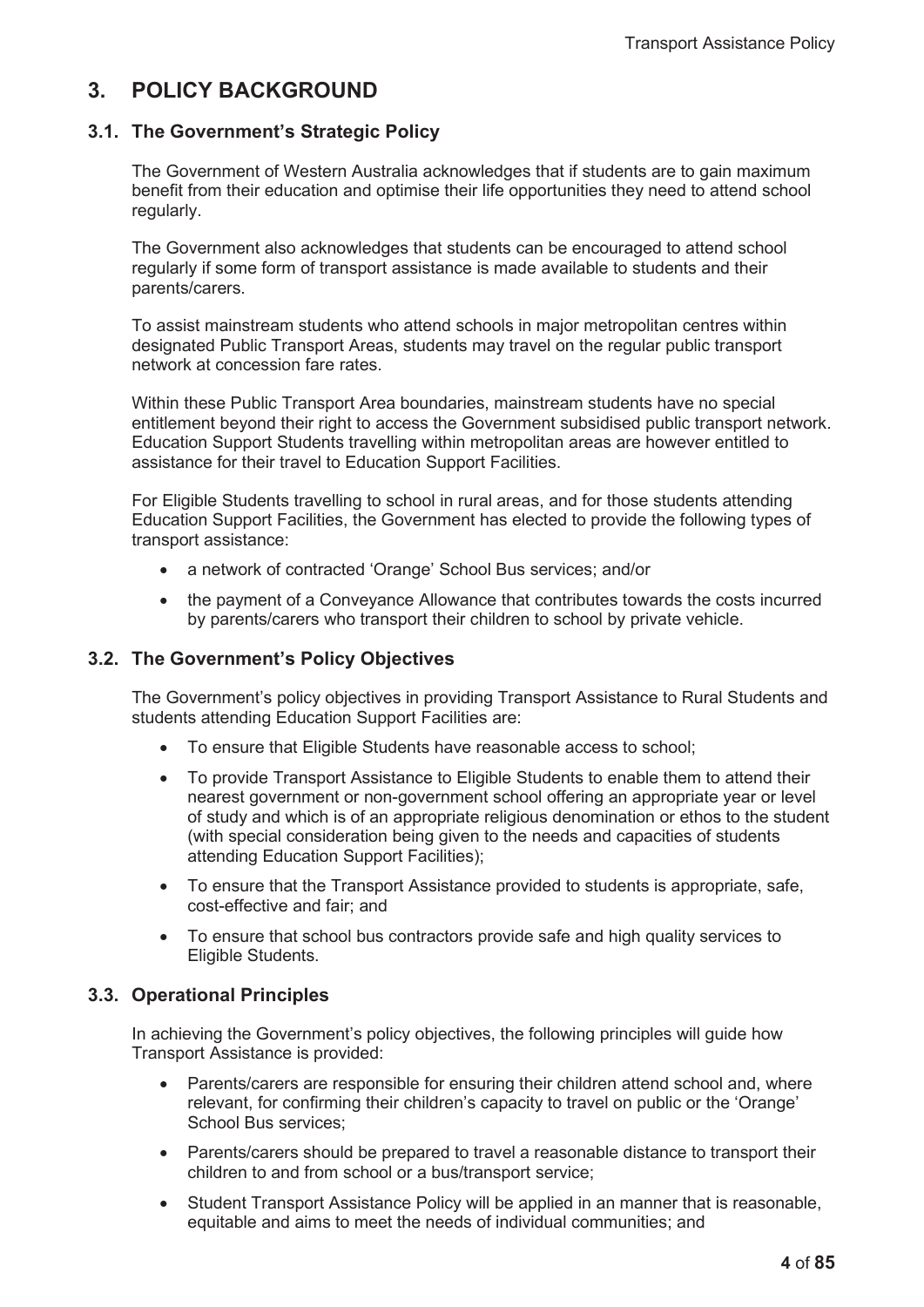Transport Assistance will be provided according to published eligibility criteria and an entitlement framework.

SBS achieves service delivery obligations through the contracting significant numbers of contracts and the payment of Conveyance Allowances.

### **3.4. Types and Availability of Transport Assistance may change**

The policies and principles relating to the delivery of the Student Transport Assistance Program reflect policies of the State Government and are subject to change.

As with all services provided or subsidised by the Government, the level of Transport Assistance that can be offered must be matched by an equivalent Government budget allocation. Consequently, there are finite levels of service and support that can be offered, and School Bus Services will always attempt to ensure equity prevails in terms of the way services are administered across the State.

It should be expected that the Student Transport Assistance Policy will be reviewed by the Government periodically. Such reviews may result in changes to Government and/or departmental policies, which may lead to changes in the way eligibility is determined or may change the types of Transport Assistance made available to the Eligible Students.

There is, accordingly, no guarantee that when approval for Transport Assistance is given that the particular type of Transport Assistance provided to a student will continue to be provided or that the types of Transport Assistance currently available will not change.

If Government policy does change the way in which Transport Assistance is provided, SBS will attempt to contact those directly affected as soon as possible, with a view to minimising any disruption to students, their families, schools, school bus contractors and others involved in transporting students to and from school.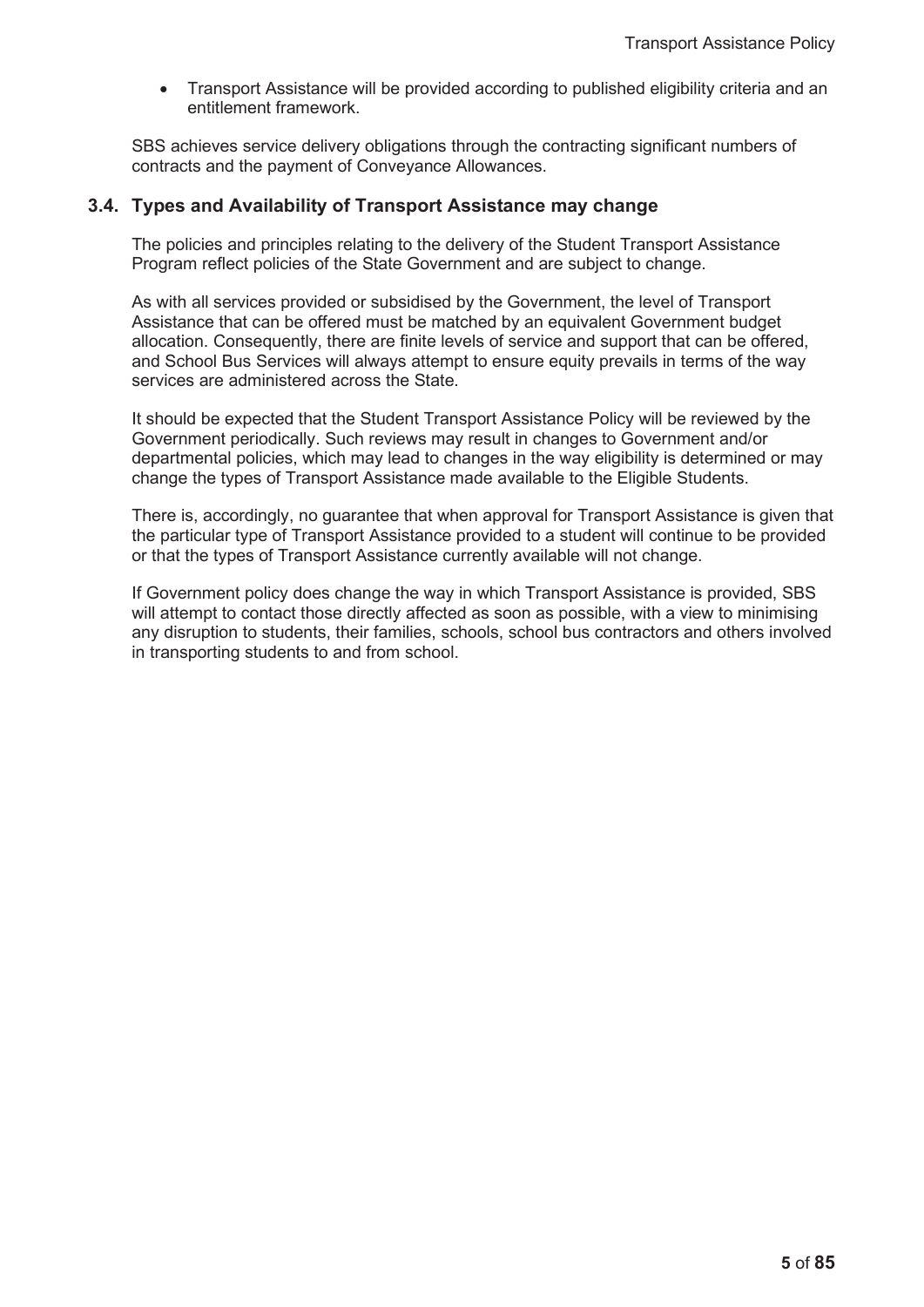# **4. GLOSSARY**

The following glossary contains simple definitions of terms, abbreviations and acronyms relevant to Transport Assistance and the "Orange School Bus services.

Expanded definitions and explanations of how the terms are relevant to the evaluation of a student's eligibility and entitlement are contained in the main part of this document.

| <b>TERM</b>                            | <b>DEFINITION</b>                                                                                                                                                                                                                                                                                                                                                                                                                                                                                                                                                                                         |  |
|----------------------------------------|-----------------------------------------------------------------------------------------------------------------------------------------------------------------------------------------------------------------------------------------------------------------------------------------------------------------------------------------------------------------------------------------------------------------------------------------------------------------------------------------------------------------------------------------------------------------------------------------------------------|--|
| <b>Appropriate School</b>              | In the case of government schools, one that provides the relevant<br>year of study for the student concerned i.e. $K - Year$ 12.                                                                                                                                                                                                                                                                                                                                                                                                                                                                          |  |
|                                        | In the case of non-government schools, one that provides the<br>relevant year of study for the student concerned and is of a religious<br>denomination or an ethos appropriate to that student.                                                                                                                                                                                                                                                                                                                                                                                                           |  |
|                                        | Please note that for the purposes of determining Appropriate School<br>there is no distinction between schools of the same religious faith in<br>terms of a school's ethos, charter, or culture. For example, a student<br>attending the Catholic Education System is assumed to be<br>undertaking the same relevant year of study irrespective of whether<br>one catholic school has a different catholic ethos, culture,<br>programmes, or religious order over another. The intent of the policy<br>is to determine eligibility based on Appropriate School and to avoid<br>school of choice outcomes. |  |
|                                        | In addition, for non-government schools not linked to a religious faith,<br>eligibility will be treated no differently to other non-government<br>religious schools when determining eligibility. That is, where the<br>closest non-government school is in relation to the residence.                                                                                                                                                                                                                                                                                                                    |  |
|                                        | The application of ethos applies where mainstream<br>teaching/schooling does not fit certain teaching practices. For the<br>purposes of eligibility only Montessori and Steiner Schools are<br>officially recognised.                                                                                                                                                                                                                                                                                                                                                                                     |  |
|                                        | <b>Additional Notes</b>                                                                                                                                                                                                                                                                                                                                                                                                                                                                                                                                                                                   |  |
|                                        | Note 1. Students completing their education under the Notice of<br>Arrangement may be entitled to Students Transport Assistance.                                                                                                                                                                                                                                                                                                                                                                                                                                                                          |  |
|                                        | Note 2. Students attending specialist programs such as Gifted and<br>Talented (including PE) and any other Approved Specialist Programs<br>may be entitled to Student Transport Assistance to their school or<br>educational facility.                                                                                                                                                                                                                                                                                                                                                                    |  |
|                                        | Note 3. Parents should note that special courses/programs (e.g.<br>music, language or sports programs) which are not Approved<br>Specialist Programs (see Department of Education website for the<br>list) do not form part of the eligibility criteria to determine an<br>Appropriate School.                                                                                                                                                                                                                                                                                                            |  |
|                                        | Note 4. Appropriate School does not include private home care<br>arrangements, or before and after school care outside of school core<br>hours.                                                                                                                                                                                                                                                                                                                                                                                                                                                           |  |
| <b>Approved Route</b>                  | A route approved by SBS along which an 'Orange' School Bus<br>travels to pick up and drop off Approved Students.                                                                                                                                                                                                                                                                                                                                                                                                                                                                                          |  |
| <b>Approved Students</b>               | Students who have been approved by SBS as eligible for and entitled<br>to Transport Assistance by either an 'Orange' School Bus or a<br>Conveyance Allowance.                                                                                                                                                                                                                                                                                                                                                                                                                                             |  |
| <b>Complimentary</b><br><b>Student</b> | A student who is not eligible for Transport Assistance but who has<br>been granted conditional approval by SBS to use a vacant seat or                                                                                                                                                                                                                                                                                                                                                                                                                                                                    |  |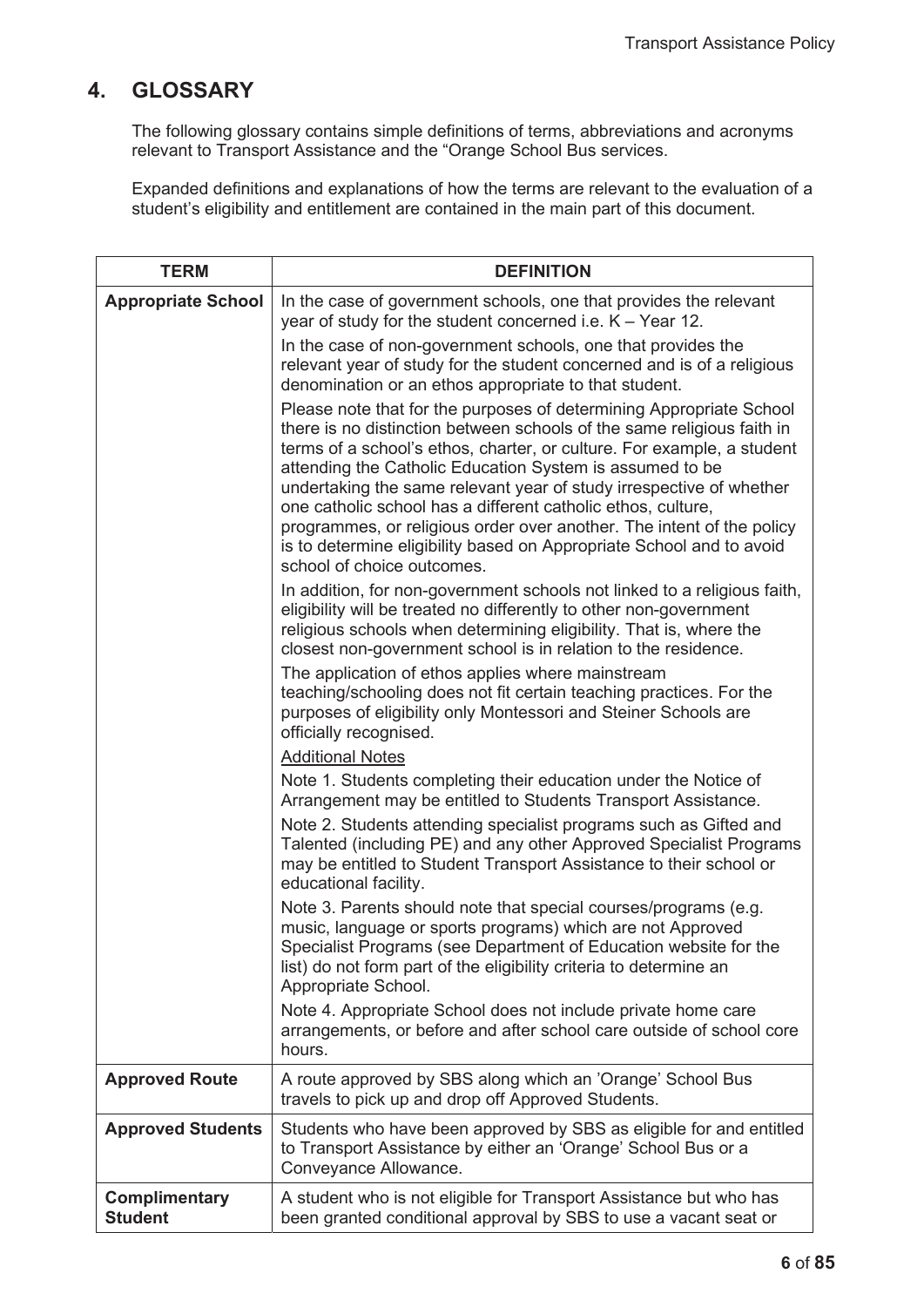| <b>TERM</b>                                     | <b>DEFINITION</b>                                                                                                                                                                                                                                                                                                                                                                                                                                                     |  |
|-------------------------------------------------|-----------------------------------------------------------------------------------------------------------------------------------------------------------------------------------------------------------------------------------------------------------------------------------------------------------------------------------------------------------------------------------------------------------------------------------------------------------------------|--|
|                                                 | wheelchair space on an 'Orange' School Bus or who would be<br>eligible for transport assistance but is travelling to a school which is<br>not their Nearest Appropriate School.                                                                                                                                                                                                                                                                                       |  |
| <b>Contracted Service</b>                       | A service to transport Eligible Students using buses that are either<br>contracted or PTA owned and administered by SBS.                                                                                                                                                                                                                                                                                                                                              |  |
| <b>Conveyance</b><br><b>Allowance</b>           | A Conveyance Allowance is a contribution towards the costs incurred<br>by parents/carers who transport their children to school by a<br>personally owned private vehicle. Conveyance Allowances is not<br>designed to reimburse a family for the full cost of owning and<br>operating their personally owned private vehicle.<br>Conveyance Allowance cannot be used to offset the cost of school<br>fees, which includes the provision of charter bus, or school bus |  |
|                                                 | transport costs to the school where the child is enrolled.                                                                                                                                                                                                                                                                                                                                                                                                            |  |
| <b>DoE</b>                                      | The Department of Education (WA).                                                                                                                                                                                                                                                                                                                                                                                                                                     |  |
| <b>Early Intervention</b><br>Program            | The Early Intervention Program is a program provided by DoE to help<br>identify students who may need additional support prior to<br>commencing primary school. Students who attend these programs<br>may be aged between 0 and 3 years of age.                                                                                                                                                                                                                       |  |
| <b>Education Support</b><br><b>Facilities</b>   | 'Education Support Facilities' is the collective term for education<br>support schools and centres.                                                                                                                                                                                                                                                                                                                                                                   |  |
|                                                 | Education support schools are primarily focused on students with<br>intellectual disabilities, and generally cater for students with the<br>greatest level of disability and support requirements.                                                                                                                                                                                                                                                                    |  |
|                                                 | Education support centres are usually located on the same campus<br>as a mainstream school but usually operate independently and under<br>separate administration. Students attending centres may be<br>integrated into the mainstream school for some programs.                                                                                                                                                                                                      |  |
|                                                 | Note: Education Support Students attending inclusive mainstream<br>schooling are not specifically entitled to Transport Assistance,<br>however, where the student has high needs/high dependency their<br>eligibility to Transport Assistance will be considered on a case-by-<br>case basis.                                                                                                                                                                         |  |
| <b>Education Support</b><br><b>Student</b>      | A student enrolled at an Education Support Facility.                                                                                                                                                                                                                                                                                                                                                                                                                  |  |
| <b>Education Support</b><br><b>Vehicle</b>      | A vehicle approved by SBS for use under contract to transport<br>Eligible Students to Education Support Facilities.                                                                                                                                                                                                                                                                                                                                                   |  |
| <b>Eligible Student</b>                         | A student who meets the eligibility criteria for Transport Assistance.                                                                                                                                                                                                                                                                                                                                                                                                |  |
| Language<br><b>Development</b><br><b>Centre</b> | A Language Development Centres are government or non-<br>government education facility for younger children with language<br>disorders or difficulties and those students with average cognitive<br>ability.                                                                                                                                                                                                                                                          |  |
| <b>Minister</b>                                 | The Minister to whom the administration of the Public Transport<br>Authority Act 2003 (WA) has been committed by the Governor of the<br>State of Western Australia.                                                                                                                                                                                                                                                                                                   |  |
| <b>Nearest</b><br><b>Appropriate School</b>     | A student's Nearest Appropriate School is the Appropriate School<br>closest to a student's normal place of residence as measured by the<br>shortest practical road route.<br>Where relevant, the measurement of distance from a student's                                                                                                                                                                                                                             |  |
|                                                 | residence is taken from the gate or point of entrance/exit on the                                                                                                                                                                                                                                                                                                                                                                                                     |  |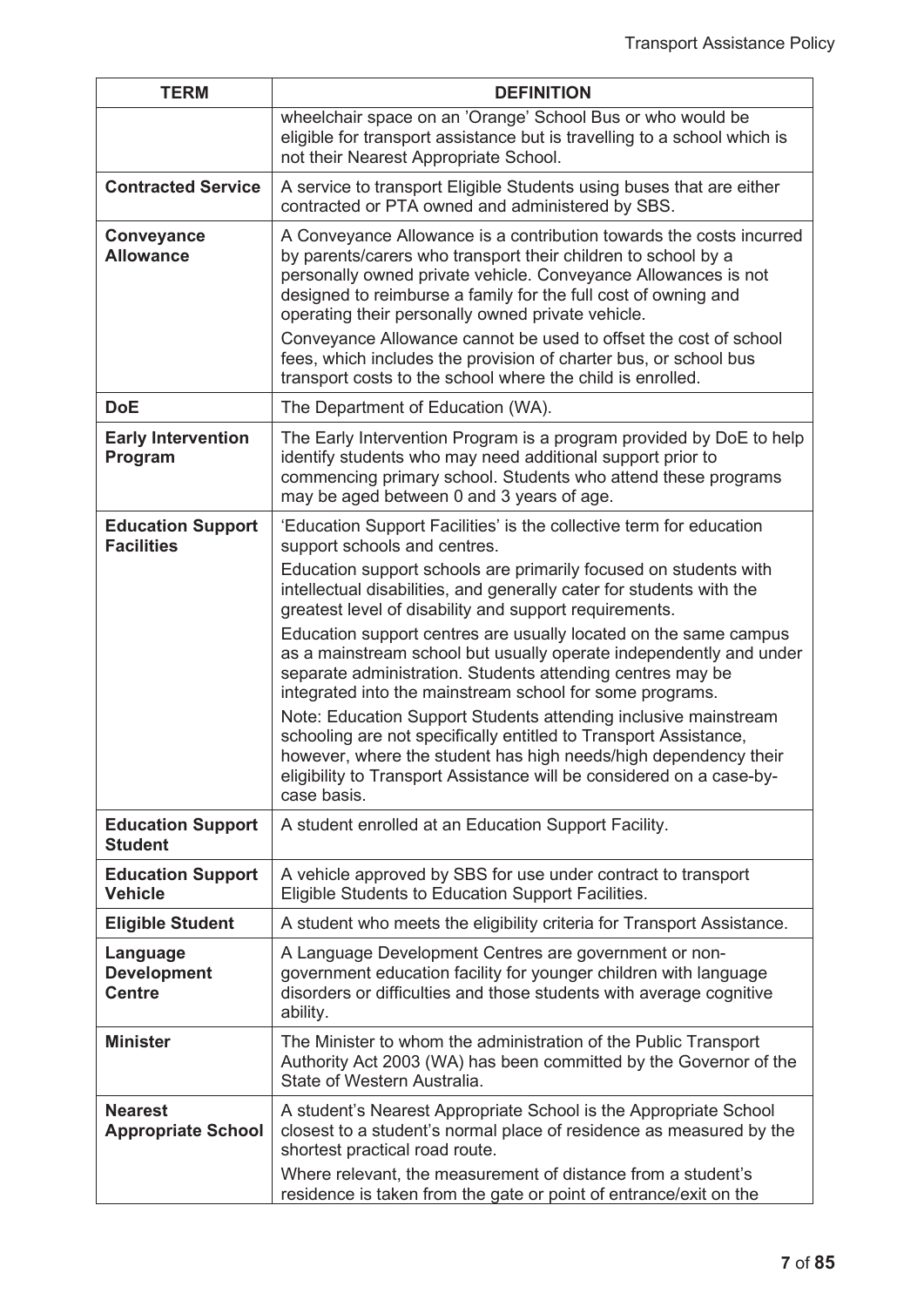| <b>TERM</b>                                                                                                | <b>DEFINITION</b>                                                                                                                                                                                                                                                                                                                                                                                                                                                                                                                                            |  |
|------------------------------------------------------------------------------------------------------------|--------------------------------------------------------------------------------------------------------------------------------------------------------------------------------------------------------------------------------------------------------------------------------------------------------------------------------------------------------------------------------------------------------------------------------------------------------------------------------------------------------------------------------------------------------------|--|
|                                                                                                            | property on which the residence stands that is nearest to the school<br>or bus route.                                                                                                                                                                                                                                                                                                                                                                                                                                                                        |  |
| <b>Non Public</b><br><b>Transport Areas</b>                                                                | Those areas of the State of Western Australia not classified by the<br>PTA as Public Transport Areas - essentially: regional and remote<br>areas.                                                                                                                                                                                                                                                                                                                                                                                                            |  |
| 'Orange' School<br><b>Bus</b>                                                                              | A bus approved by SBS that is either contracted or PTA owned<br>which is used to transport Eligible Students to and from school.                                                                                                                                                                                                                                                                                                                                                                                                                             |  |
| <b>Physical Mobility</b><br><b>Disability</b>                                                              | A permanent physical impairment of the lower limbs which restricts a<br>person's mobility to the extent that they are unable to move<br>independently from one place to another without some form of<br>physical assistance or the use of equipment (e.g. a wheelchair).<br>A student will only be considered to have a physical mobility disability<br>for the purpose of assessing their eligibility if their disability is likely to<br>persist for more than six months.                                                                                 |  |
| <b>PTA</b>                                                                                                 | The Public Transport Authority of Western Australia.                                                                                                                                                                                                                                                                                                                                                                                                                                                                                                         |  |
|                                                                                                            |                                                                                                                                                                                                                                                                                                                                                                                                                                                                                                                                                              |  |
| <b>Public Transport</b><br><b>Areas</b>                                                                    | The areas surrounding major metropolitan centres (such as those<br>around metropolitan Albany, Bunbury, Geraldton and Perth) in which<br>the Government has established, operates, controls and subsidises a<br>developed public transport system.                                                                                                                                                                                                                                                                                                           |  |
| <b>Regular Travel</b>                                                                                      | To be eligible for Transport Assistance, a student must intend to<br>travel to and from their school or Education Support Facility every<br>day on which the school requires student attendance, and actually<br>travel on at least 60% of those days (minimum six trips per week).<br>When the Education Support Student is transported on a mainstream<br>bus, what constitutes acceptable regular travel for a student<br>attending an Education Support Facility within the mainstream school<br>may vary according to the circumstances of the student. |  |
| <b>Residence</b><br>A Student's permanent residence or home whilst they are attending<br>school full-time. |                                                                                                                                                                                                                                                                                                                                                                                                                                                                                                                                                              |  |
|                                                                                                            | Note where a student has separate (dual) residences due to<br>custodial arrangements eligibility will be determined on a case by<br>case basis.                                                                                                                                                                                                                                                                                                                                                                                                              |  |
| <b>Rural Student</b>                                                                                       | A Student who lives outside designated Public Transport Areas i.e.<br>regional and remote Western Australia.                                                                                                                                                                                                                                                                                                                                                                                                                                                 |  |
| <b>SBAC</b>                                                                                                | School Bus Advisory Committees.                                                                                                                                                                                                                                                                                                                                                                                                                                                                                                                              |  |
|                                                                                                            | SBACs act in an advisory role to SBS, and provide recommendations<br>relating to the delivery of Transport Assistance to Rural Students.<br>SBACs provide advice and recommendations relating to student<br>transport assistances to their school(s), specifically concerning route<br>alterations, spurs, and route extensions.                                                                                                                                                                                                                             |  |
| <b>SBS</b>                                                                                                 | The School Bus Services branch of the PTA.                                                                                                                                                                                                                                                                                                                                                                                                                                                                                                                   |  |
| <b>School</b>                                                                                              | An educational facility as defined and approved by DoE.                                                                                                                                                                                                                                                                                                                                                                                                                                                                                                      |  |
| <b>Spur</b>                                                                                                | A section of an Approved Route that branches from a main route and<br>along which a contract school bus travels and returns in order to pick<br>up and drop off students.                                                                                                                                                                                                                                                                                                                                                                                    |  |
| <b>Student</b>                                                                                             | A child or young person enrolled in an educational program at a<br>school in a pre-compulsory, compulsory or post-compulsory<br>education period as defined in the School Education Act 1999 (WA).                                                                                                                                                                                                                                                                                                                                                           |  |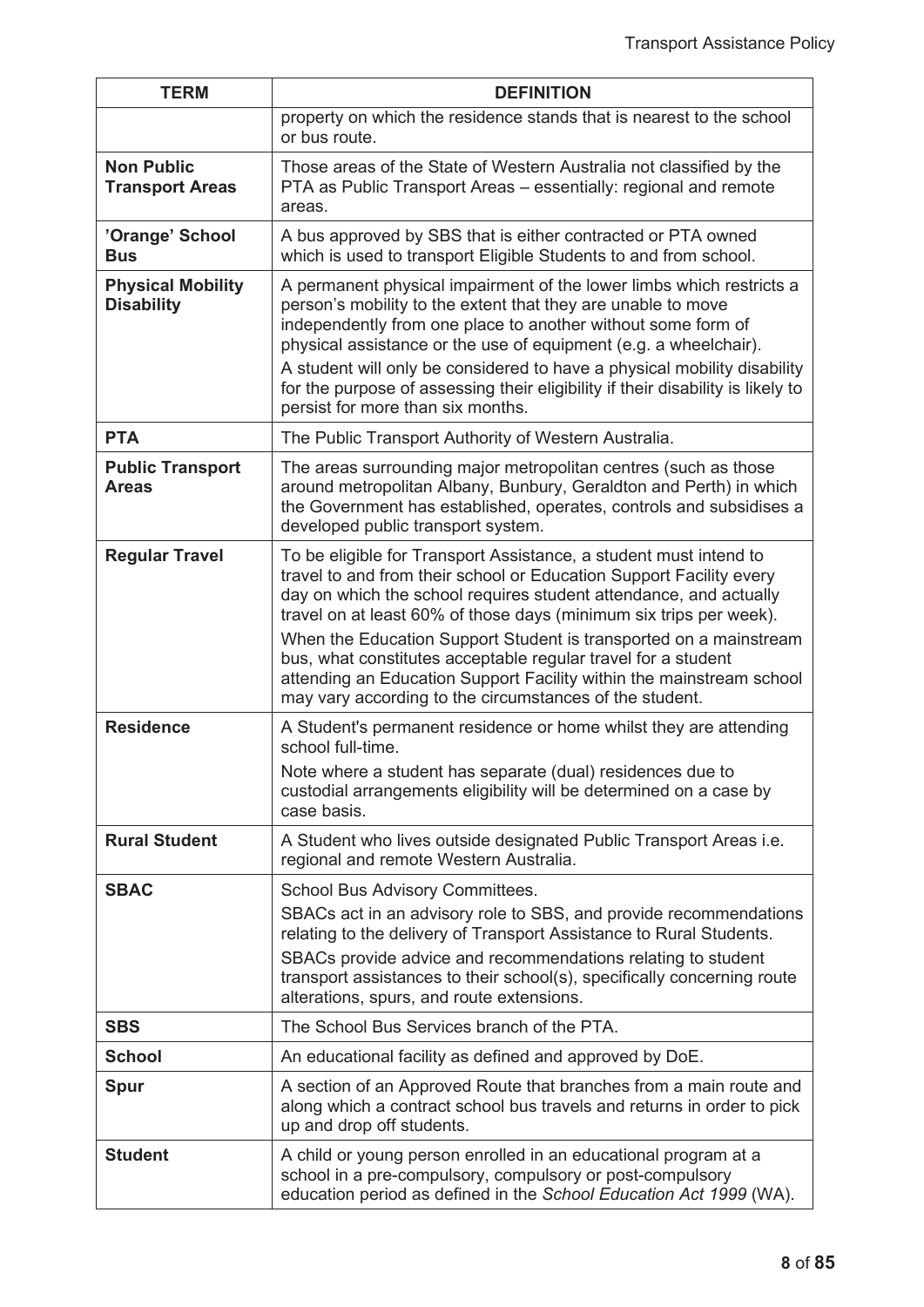| TERM                                  | <b>DEFINITION</b>                                                                                                                                                                                                                                                                                           |  |
|---------------------------------------|-------------------------------------------------------------------------------------------------------------------------------------------------------------------------------------------------------------------------------------------------------------------------------------------------------------|--|
| <b>Terminus</b>                       | On the approved morning route of a contract service, the first pick-up<br>point for an Eligible Student; on the approved afternoon route of a<br>contract service, the last drop-off point for an Eligible Student.                                                                                         |  |
| CO                                    | <b>Contract Officer.</b>                                                                                                                                                                                                                                                                                    |  |
| <b>Transport</b><br><b>Assistance</b> | There are two types of transport assistance for students, managed<br>by SBS: network of contracted 'Orange' School Bus services; and/or<br>payment of a Conveyance Allowance that contributes towards the<br>costs incurred by parents/carers who transport their children to<br>school by private vehicle. |  |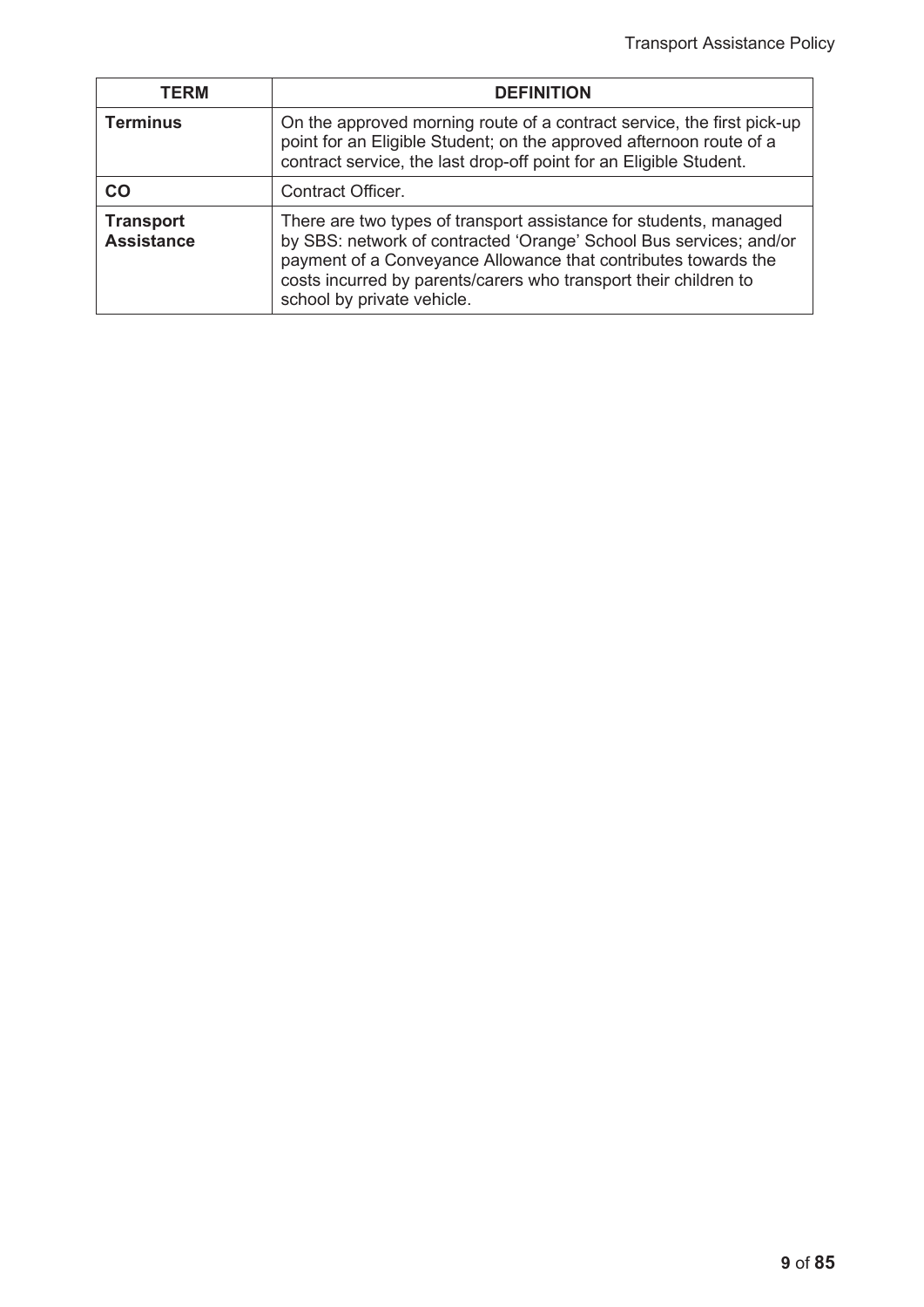# **5. RURAL STUDENTS ATTENDING MAINSTREAM SCHOOLS**

# **5.1. Eligibility**

To be eligible for the Transport Assistance a Rural Student attending a mainstream school under normal circumstances must meet all of the below criteria:

- Be enrolled at their Nearest Appropriate School,
- Be enrolled in a pre-compulsory or compulsory education period,
- Regularly, attend their school and use the "Orange' School Bus approved for that student,
- Reside more than 4.5 km from their school, and
- Reside outside a designated Public Transport Area.

Explanations of the terms relevant to eligibility and the above criteria can be found below and on the following pages.

### **5.1.1. Enrolment at Nearest Appropriate School**

To be eligible for Transport Assistance, a student must be enrolled at their Nearest Appropriate School. A student's Nearest Appropriate School (whether government or nongovernment) is the Appropriate School closest to the student's normal place of residence as measured by the shortest practical road route.

Where relevant, the measurement of distance from a student's residence is taken from the gate or point of entrance/exit on the property on which the residence stands that is nearest to the school.

Where a student's Nearest Appropriate School is unable to enrol students due to capacity issues within a specific year(s) of study, which must be confirmed in writing, from either the respective Government Education Region Office or the non-government equivalent, SBS may provide eligibility status to the student's next Nearest Appropriate School.

#### **5.1.2. Education Periods and Student Age**

Under the School Education Act 1999 (WA), a student's enrolment is described in terms of 'education periods' that are defined as; pre-compulsory, compulsory and post-compulsory education periods. In addition to education periods, the School Education Act 1999 (WA) establishes the following minimum and maximum ages for pre-compulsory and compulsory education periods.

- $\bullet$  From the beginning of the year in which they reach 4 years and 6 months of age; and
- $\bullet$  Until the end of the year in which they reach 17 years and 6 months of age; or the child reaches age of 18

The Government may amend the School Education Act 1999 or DoE may grant exceptions to these age limits with respect to students generally or according to the needs and capacities of individual students; however, in terms of eligibility for Transport Assistance the current policy is that a student must be enrolled in an education period at the student's Nearest Appropriate School, which effectively places age limits on who is eligible for Transport Assistance.

Transport Assistance is not provided to students enrolled in a post-compulsory education period.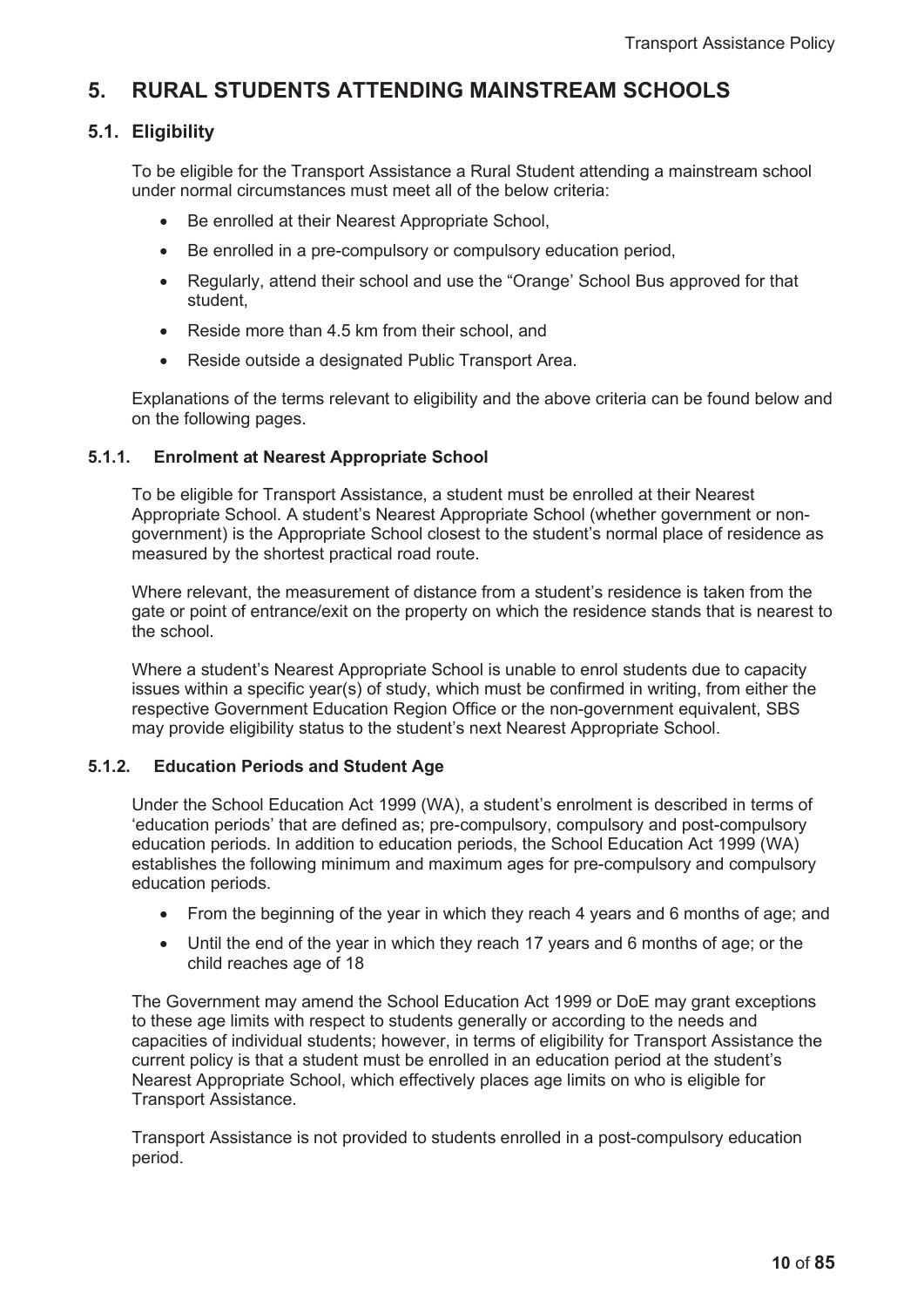#### **5.1.3. Regular Attendance**

To be eligible for Transport Assistance, a student must attend their Nearest Appropriate School and regularly use the 'Orange' School Bus approved for that student.

Regular Travel, in relation to an Eligible Student, means that the student intends to travel to and from school every day on which the school requires the student to attend, and actually travels on average at least 60% of those days (at least six trips in a five-day school week).

In some unique cases, what constitutes acceptably regular travel may vary according to the individual circumstances of the student or their school.

SBS has the right to grant approval in those cases, after individual assessment.

#### **5.1.4. Distance to School**

To be eligible for Transport Assistance, a student must reside more than 4.5 km from their school.

The distance between a student's residence and their school is measured by the shortest practical road route. Where relevant, the measurement of distance from a student's residence is taken from the gate or point of entrance/exit on the property on which the residence stands that is nearest to the school.

#### **5.1.5. Public Transport Areas**

To be eligible for Transport Assistance, a student attending a mainstream school must reside outside designated Public Transport Areas.

To define metropolitan areas which operate Government subsidised and controlled public transport networks from the rural areas where the 'Orange' School Bus services operate, the PTA designates 'Public Transport Areas'. Residents living within these Public Transport Areas are considered to have reasonable access to a public transport network.

Students residing within these designated Public Transport Areas and attending mainstream schools are not entitled to the 'Orange' School Bus services; their entitlements are limited to travel at a concession fare rate on the Government subsidised and controlled public transport network.

Public Transport Areas are shown on maps with a boundary and, essentially, the core area of a metropolitan centre forms part of the designated Public Transport Area (Public Transport Area maps can be viewed at www.schoolbuses.wa.gov.au).

#### **5.1.6. Approved School Bus Stops**

When a parent/carer applies for transport assistance the Authority will allocate an approved bus stop which is the designated pick up or drop off point for the student to access the school bus, as part of the approval process. No other location should be used without the specific approval of the authority.

Bus stops, where possible, will be off the road on the left hand side. Requests for a child to be dropped off along any road that is not an approved bus stop will not be approved.

The approved bus stop will usually be a:

- Farm gate of the rural property for rural students
- Residential address for Education Support students
- A pre-determined school bus stop where a number of families will access the bus, or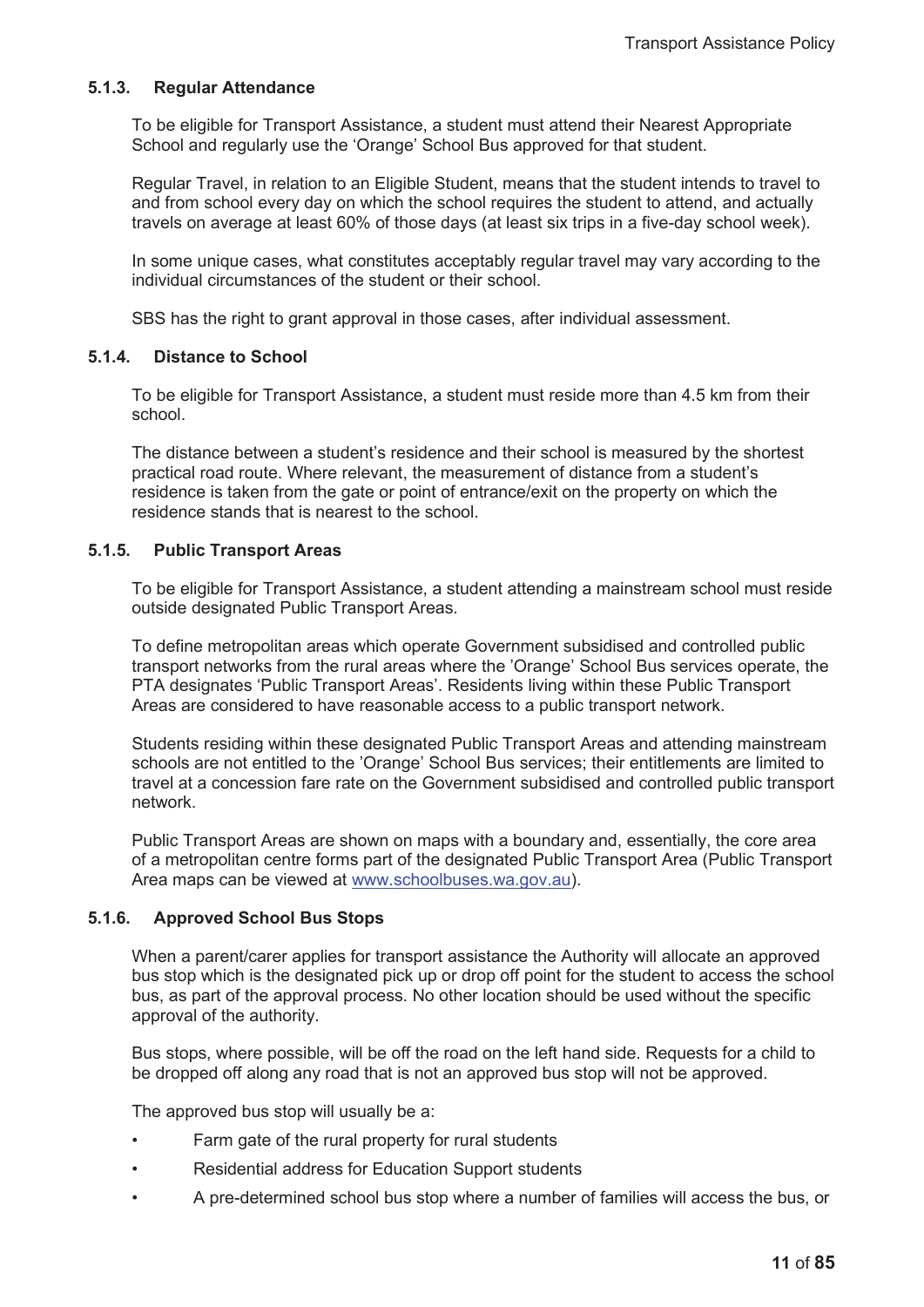The side of the road at the end of a spur.

#### Drop Offs/Pick Ups

The Authority requires parents/carers to get approval to travel on the school bus so that the student's details and parents contact details are entered on the passenger list. This ensures the school bus operator has the necessary contact details as a child will not be left at the bus stop.

Once transport assistance is approved and a designated approved bus stop identified, parents/carers must be present at the bus stop and responsible for their child until the bus departs, and must be there when the bus arrives. This is mandatory for all school aged preprimary and primary school students.

If a parent is not present the school bus will wait a few minutes and then depart. The school bus operator will not allow the child to alight the vehicle and will make arrangements with the parent/carer on completion of the bus run to collect the child.

In the event that a parent fails to apply for transport assistance and leaves their child at a bus stop, the child will not be left behind and will be transported to school. If this does occur the operator will attempt to contact of the parent/carer with the assistance of the Authority to ensure that transportation does not continue until an application has been lodged and eligibility has been assessed.

For high school aged students' parents are not required to be present at bus stops, but must give consent in writing to the Authority for students in Years 7 if parents want their children to be unaccompanied. The Authority has the right to refuse such requests if it determines the child's safety is at risk when the approved bus stop is a considerable distance to the residential home.

Also see section 7.4.2 Roles and Responsibilities – Parents/Carers.

# **5.2. Entitlement**

The Government's policy is that eligible Rural Students are entitled to Transport Assistance in respect of travel to their nearest appropriate school.

#### **5.2.1. Types of Transport Assistance**

A student entitled to Transport Assistance may receive:

- Transport by an 'Orange' School Bus, which may be free or, in cases where a contract school bus picks up the student inside a Public Transport Area, may require the student to pay a student concession fare; and/or
- A Convevance Allowance, paid to their parents/carers.

Parents/carers of young children must be present at the bus stop until they board the bus and must be present at the bus stop when they alight from the bus. Parents/carers failure to be present and supervise students under the age of 12 at the bus stop each morning and afternoon without good reason may have their Transport Assistance withdrawn.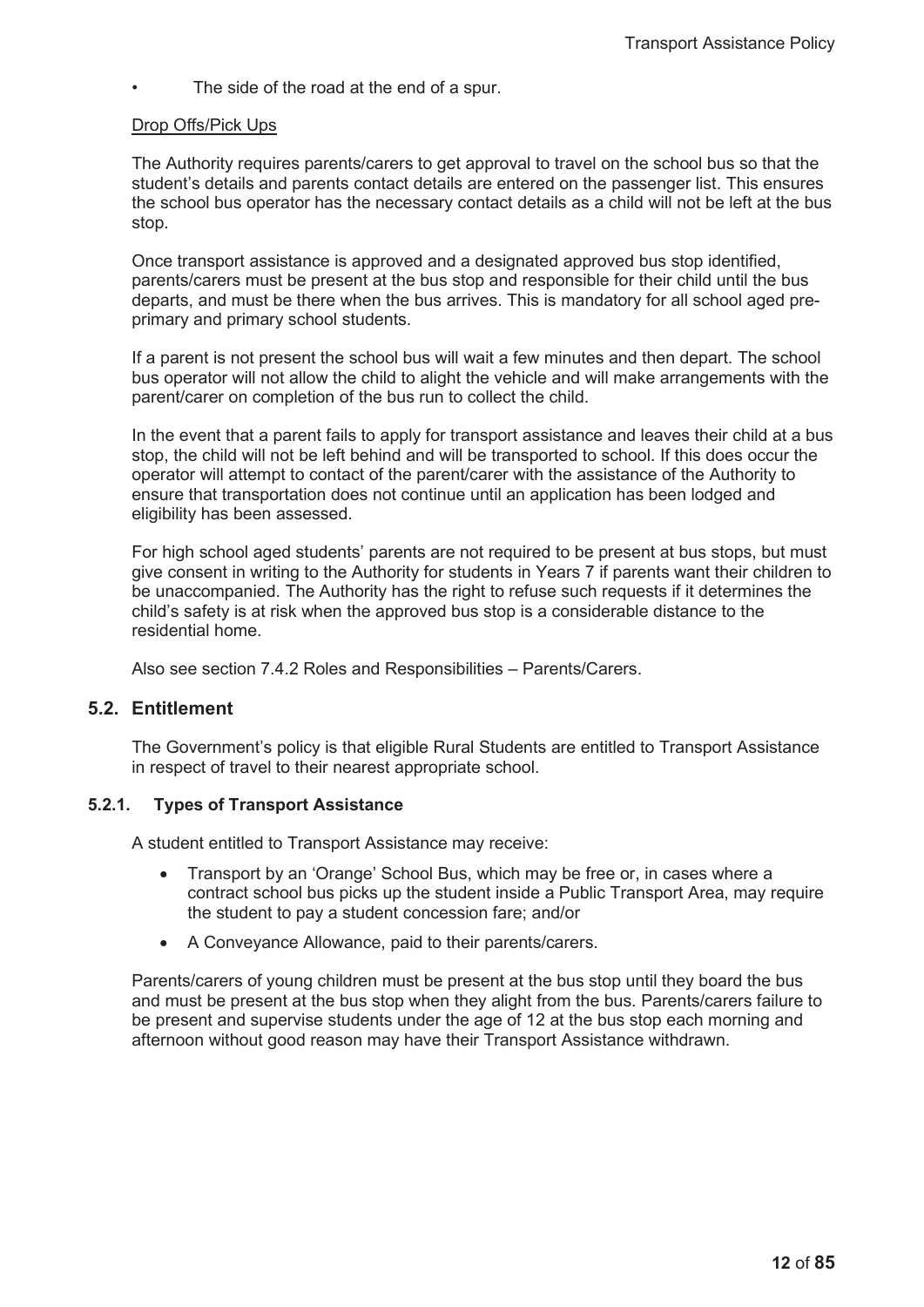#### **5.2.2. Special Cases**

There are specific circumstance where nearest appropriate school does not apply. These are described below.

#### **Year 11 and 12 Students**

Transport assistance is provided to all rural secondary students in Years 11 and 12 who:

- Enrol at an alternative school, not their closest public secondary school, to access curriculum pathways and programs to suit their specific needs (e.g. to attend senior colleges such as Manea College); or
- x Engage in an alternative education program under a **Notices of Arrangement** (NOA) that includes full-time TAFE/RTO, or a part-time school/part-time TAFE/RTO requirement. This includes students from both government and non-government schools but excludes any students undertaking full-time employment.

The application must include the letter of approval for the NOA that was issued by the Department of Education.

Complimentary status will be granted where possible, for students undertaking traineeships/apprentices attending TAFE/RTO up to the end of the year they turn 17 years and six months or until they turn 18. This excludes school leavers undertaking full-time employment.<sup>1</sup>

#### **Year 7 to10 Students**

**Approved Specialist Programs (ASPs).** Rural students who have been selected into an ASP are eligible for Transport Assistance and must meet the other eligibility criteria.

This only applies to the ASP registered by the Education Department and published on the DoE website.

In line with the transport assistance framework, Transport Assistance for approved ASPs applies **only** to the following schools:

- Australind Senior High School
- Eastern Hills Senior High School
- Bunbury Senior High School
- Busselton Senior High School
- Dalyellup College
- Denmark High School
- Hedland Senior High School
- Margaret River Senior High School
- Newman Senior High School
- Newton Moore Senior High School

 $<sup>1</sup>$  Please note that for the avoidance of doubt, the intent of this policy is to cover full time</sup> trainees/apprentices attending some formal educational requirements. It does not cover work experience placement within the WACE framework due to its complexity i.e. there are too many variations and permutations based on individual needs, type of work undertaken and period of work placement.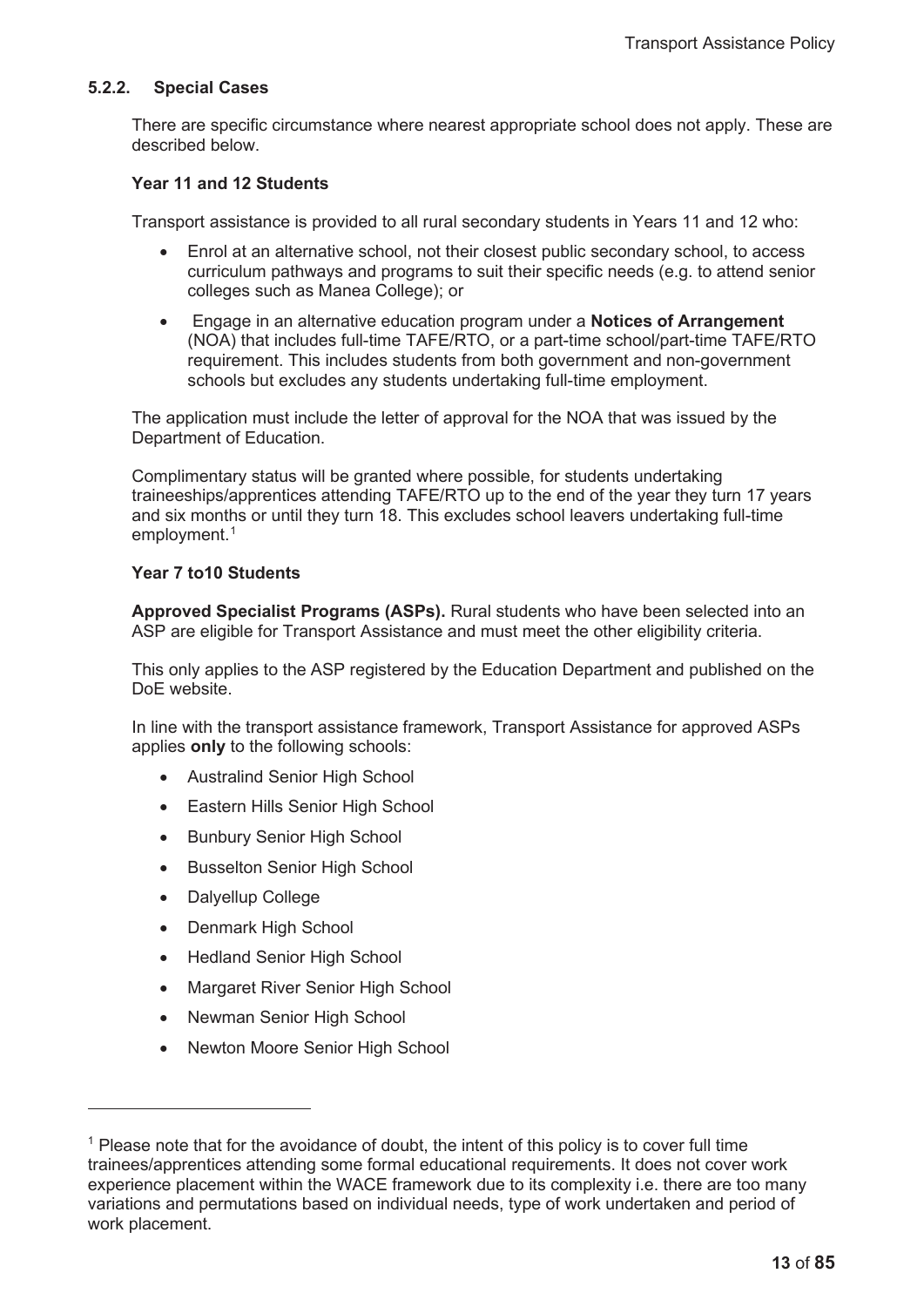The application must include a signed letter of acceptance from the School Principal for the student enrolled in an Approved Specialist Program.

**Gifted and Talented Education (GATE) Program**. Rural students who have been selected into a GATE program are eligible for Transport Assistance and must meet the other eligibility criteria

Transport Assistance for approved GATE programs applies only to the following school:

• Bunbury Senior High School

The application for Transport Assistance must include a signed letter of acceptance to enrol in a nominated GATE program from the Department of Education.

#### **5.2.3. Kindergarten Students**

Subject to meeting eligibility criteria that apply to all Rural Students, students enrolled in kindergarten may be entitled to Transport Assistance.

Kindergarten students often attend for short days or variable hours, particularly at the start of school terms. Accordingly, what constitutes acceptable 'regular' travel for kindergarten students may vary according to the circumstances of their school (see also section Conveyance Allowance: Kindergarten Students, page 31).

To cater for eligible kindergarten students to travel on an existing school bus services, SBS will extend the route (based on the spur rule of up to 5kms for one child or 7.5kms for two or more children) to enable families of kindergarten students to receive a closer bus service. Families of kindergarten students can elect to receive a conveyance allowance between home and school in preference to a bus service, however if a family elects to receive a conveyance allowance the bus will not be re-routed to stop closer to their property for the duration of that school year.

Parents/carers should note that approval of a student's entitlement to travel on an 'Orange' School Bus does not imply that it would be appropriate for the student to travel unaccompanied, especially in the case of young children.

If a student is entitled to Transport Assistance in the form of travel on an 'Orange' School Bus, it is the responsibility of the student's parent/carer to decide whether their child is capable of travel and, as part of the Transport Assistance application process, they must acknowledge that responsibility.

#### **5.2.4. High School Students Attending Vocational Study**

The SBS Student Transport Assistance policy is designed to cater for primary and secondary students.

Students who have chosen a full time or part time vocational training option under a 'Notice of Arrangement' (NOA) issued by the Department of Education may be eligible for Transport Assistance. Parents/carers of students, who are engaged in these vocational training options, will need to provide a letter of approval for the NOA that was issued by the Department of Education to support their application for Transport Assistance. Additional information can be found in the 'Schools' section of the SBS website www.schoolbuses.wa.gov.au or by contacting SBS.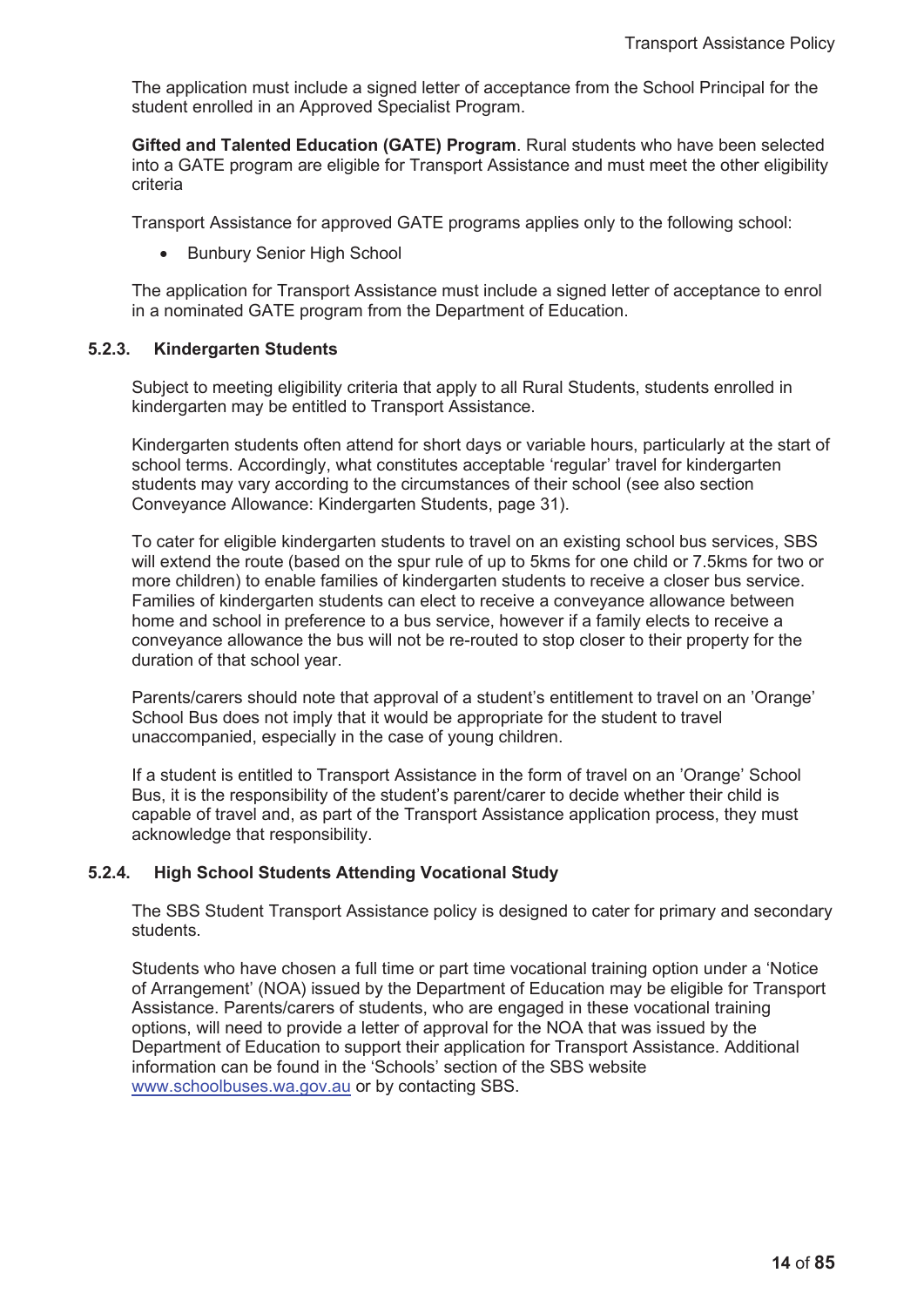### **5.2.5. Students with Physical Mobility Disabilities**

In accordance with the commitments and policies of the Commonwealth and State Governments relating to equity and anti-discrimination, SBS endeavours to provide the same types of Transport Assistance to eligible Rural Students with disabilities attending mainstream schools as are provided to other eligible Rural Students.

Where an Eligible Student with a Physical Mobility Disability cannot access an existing 'Orange' School Bus, SBS will seek to provide an alternative transport solution, which may include:

- Payment of a Conveyance Allowance, paid to their parents/carers,
- Modifying an 'Orange' School Bus to accommodate the student.

Students and parents/carers should note that matters relating to accessibility which do not pertain to the 'Orange' School Bus services are not within the control of SBS. Accessibility issues related to school or community infrastructure (e.g. layout of schools or classrooms, door widths, wheelchair-suitable footpaths, ramp slopes) should be directed to DoE, the school or the local shire authority or council.

#### **5.2.6. Boarding Students**

A student who boards (e.g. lives away from home in order to attend school and returns home only on weekends or at other times) or who resides at a Country High School Hostel would not normally be eligible for Transport Assistance, but may be approved to travel on an "Orange" School Bus as a complimentary passenger (see section Complimentary Passengers, page 28).

#### **5.2.7. New Schools**

New schools are generally opened only after extended planning by DoE or, in the case of non-government schools, the relevant independent school controlling body.

When a new school is opened, it is presumed that most of the students who will attend that school will reside relatively close by. The introduction of a new school may accordingly affect the eligibility and/or entitlements of existing students who live near the new school but who in the past have attended schools that are more distant. When DoE advises SBS that a new school is to be established in an area, SBS will evaluate whether existing routes can be altered to service the new school and to accommodate any changes in the distribution of student enrolments.

Students who have already commenced their schooling (primary or secondary) at an existing school when a new Appropriate School opens closer to their residence, will continue to be transported to their current school under "grandfather" arrangements (under this policy a child completing primary schooling should then be transported to their nearest appropriate secondary school.

In evaluating the influence a new school has on services and routes, the presence of complimentary passengers on any existing school bus service will not be taken into account in justifying the ongoing need for the service or in determining the route design or the size of the vehicle to be used on it. If a new service is not instituted and existing service routes are not re-configured to transport students to a new school, students eligible for Transport Assistance to the new school will normally be entitled to a Conveyance Allowance.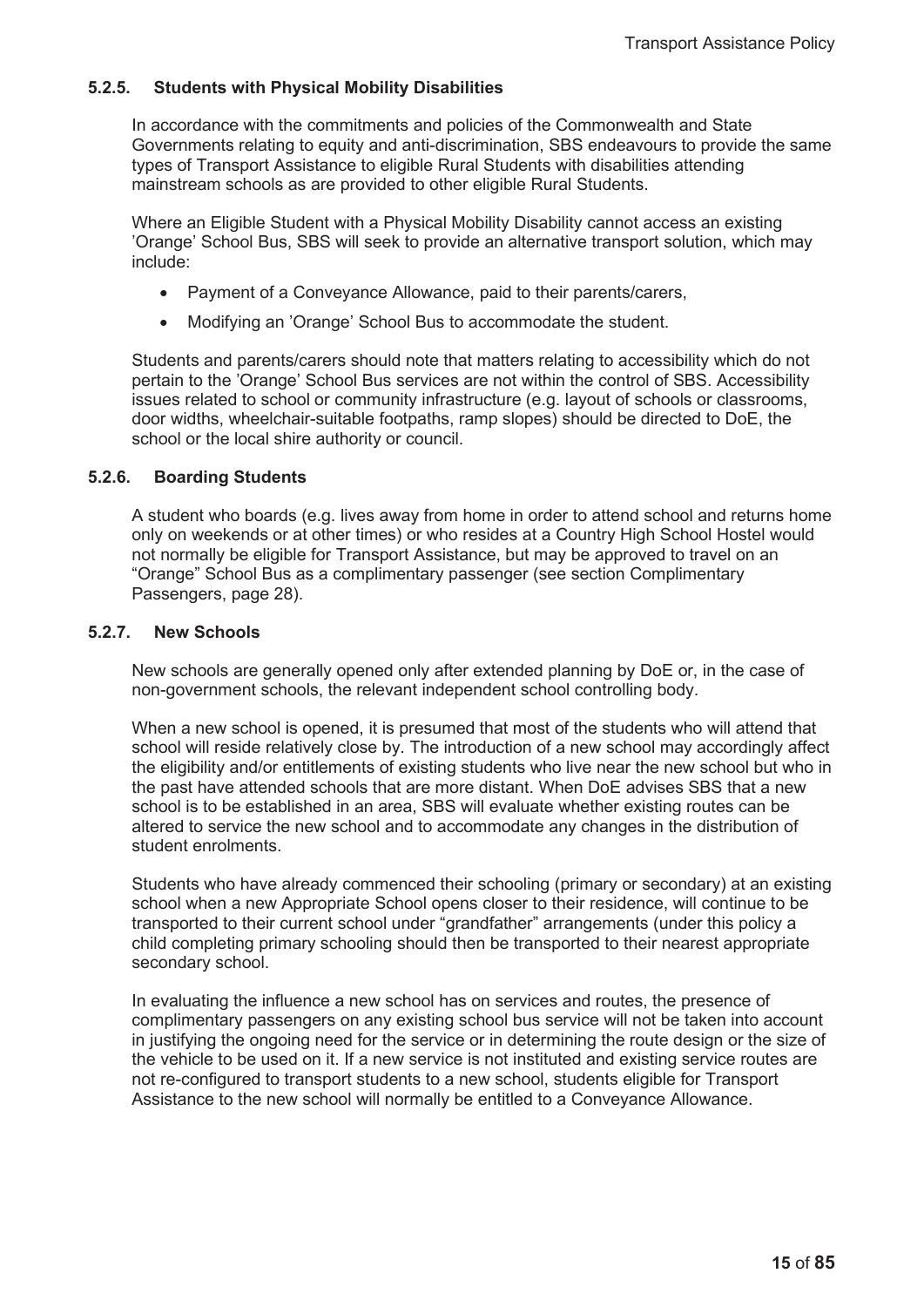#### **5.2.8. School Closures**

Schools are usually closed by DoE because of a decline in student numbers. Remaining students may be enrolled in one of the remaining schools in that district. Students affected by a school closure will be reassessed to establish their entitlement to Transport Assistance.

If a school is closed, it can mean that some "Orange School Bus services may not have sufficient passengers to continue operating; in which case, SBS may, depending on the circumstances:

- reconfigure the routes in the area to ensure best possible service delivery to families; or
- terminate those contracts that SBS is unable to reconfigure and become inefficient.

In considering what arrangements are most appropriate for students affected by the closure of a school, SBS will take into account the age and residential distribution of students in relation to eligibility and entitlements.

As a result, there can be situations where geographical distance from a student's residence is not a determining factor in establishing a student's Nearest Appropriate School (the following section, 'equidistant appropriate schools', contains more information about how situations like this are managed – (see example 5 on page 26).

Re-assessment of student's eligibility and entitlements and the re-configuration of school bus routes resulting from a school closure may not conform to current policy. Transport solutions in these circumstances will not be considered by SBS as establishing a precedent for families or students elsewhere in the state.

#### **5.2.9. Equidistant Appropriate Schools**

Rare situations can arise where a student lives in a location that is approximately the same distance from two Appropriate Schools that have existing services transporting students. Where this occurs, SBS will only offer Transport Assistance to one school, which will be normally established by the closest bus route to the student's residence. Where this is not practical, in terms of an appropriate transport solution a Conveyance Allowance may be approved to any of the practically Appropriate Schools.

In most circumstances, SBS treats schools as being equidistant if the distance variance between the two schools, in relation to a student's residence, is less than or equal to 2.5 km (see example 4 on page 25).

In relation to a school closure, SBS treats Appropriate Schools as being equidistant if the distance variance between them in relation to a student's residence is less than or equal to 25 km (see example 5 on page 26).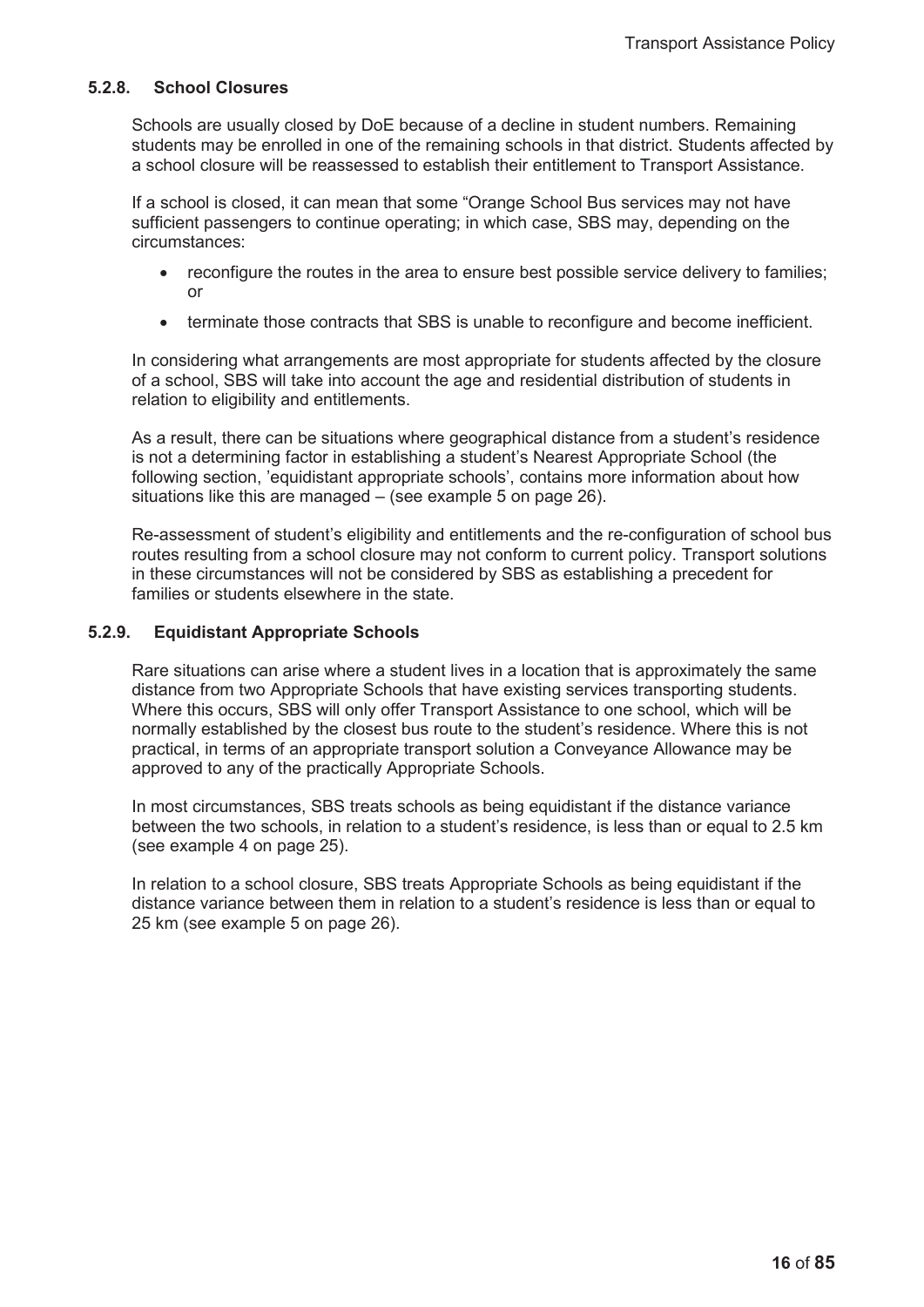# **5.3. How the Nearest Appropriate School Policy is Applied**

The scenarios described on the following pages are examples only, and are not intended to cover all possible configurations of students, schools and contract school bus services.

The diagrams used in the examples are not to scale.

The following terms are used in the examples:

| <b>DHS</b> | District High School: | A school that provides educational programs for<br>students for years 7 to 10 inclusive. |
|------------|-----------------------|------------------------------------------------------------------------------------------|
| <b>SHS</b> | Senior High School:   | A school that provides educational programs for<br>students for years 7 to 12 inclusive. |
| <b>PS</b>  | Primary School:       | A school that provides educational programs for<br>students for years 1 to 6 inclusive.  |

#### **Example 1**

#### **Student's Situation**

- An Eligible Student in year 8 resides closer to School A than School B;
- School A is a District High School appropriate to the student;
- School B is a District High School also appropriate to the student;
- Schools A and B are both served by "Orange" School Buses and the student has access to both bus networks.

**Diagram 1** 



Red lines  $\binom{n}{k}$  indicate routes followed by existing contract school bus services.

#### **Student's Entitlement**

Under Student Transport Assistance Policy for travel to the Nearest Appropriate School, the student would be entitled to Transport Assistance for travel to School A.

The student would not be entitled to Transport Assistance for travel to School B; however, the student may request to travel to School B, which may be approved by SBS if there is adequate seating capacity. Should approval be given, the student will travel as a Complimentary Passenger (see section Complimentary Passengers, page 34).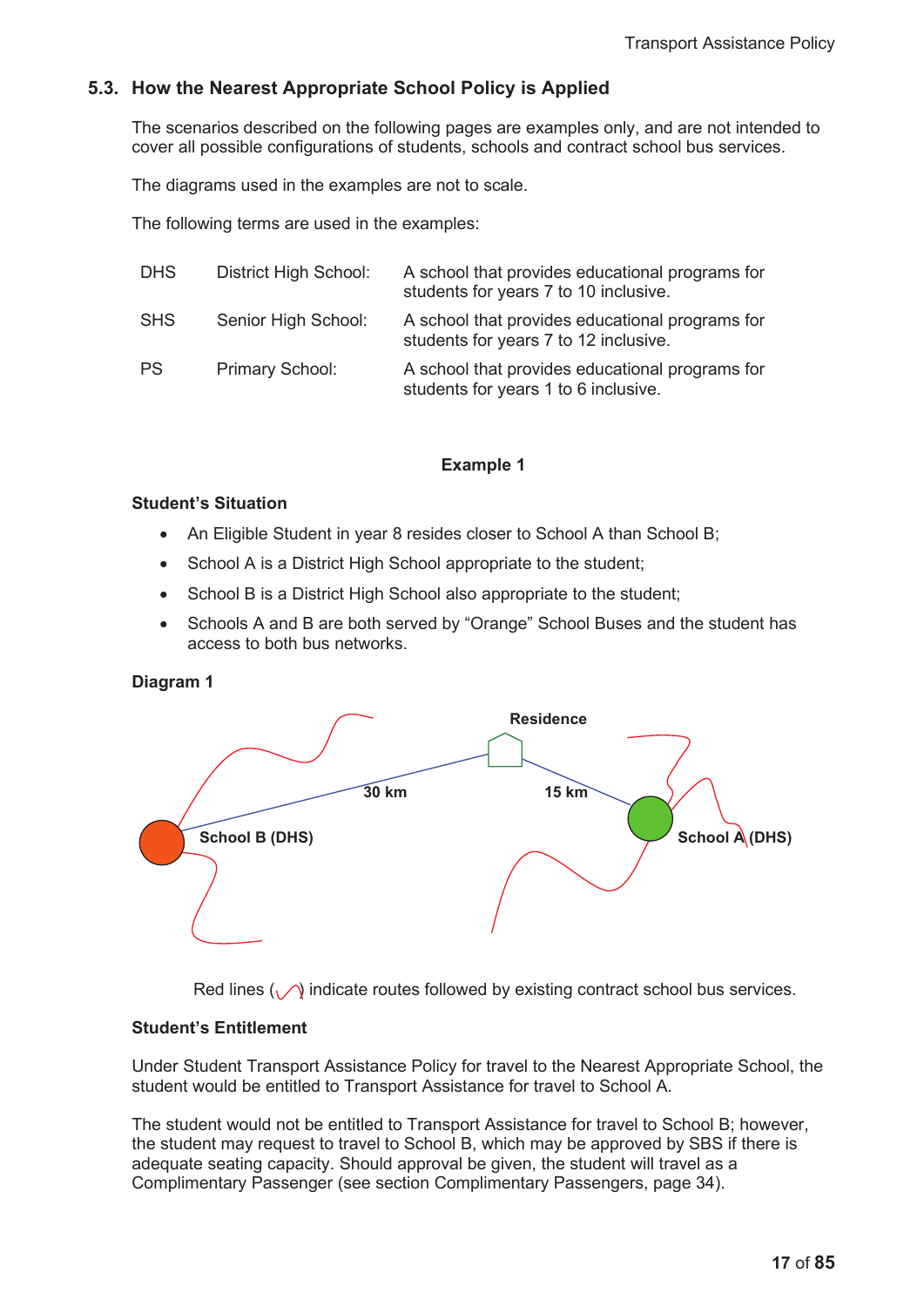#### **Example 2**

#### **Student's Situation**

- An eligible primary school student resides closer to School A than School B;
- School A is a Primary School appropriate to the student;
- School B is a Primary School also appropriate to the student;
- School A is served by "Orange School Buses which are in close proximity to the student's residence;
- School B is served by "Orange" School Buses, but none follow routes as close to the student's residence as those which serve School A.

**Diagram 2**



#### **Student's Entitlement**

Under Student Transport Assistance Policy for travel to the Nearest Appropriate School, the student would be entitled to Transport Assistance for travel to School A.

The student would not be entitled to Transport Assistance for travel to School B.

The student may, if the relevant 'Orange' School Bus has adequate seating capacity, apply to travel to School B as a Complimentary Passenger (see section Complimentary Passengers, page 28).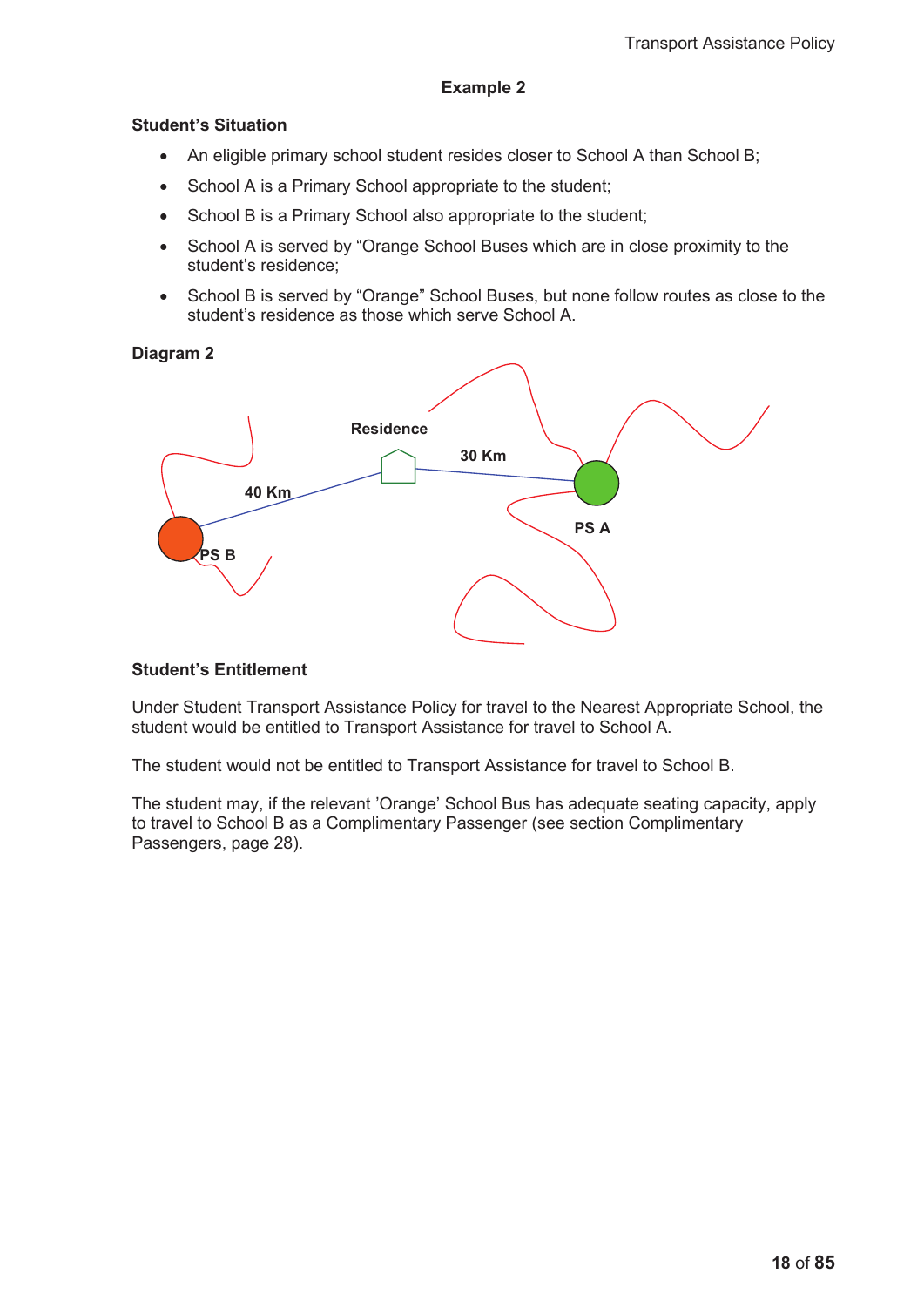## **Example 3**

#### **Student's Situation**

- An Eligible Student in year 9 resides closer to School A than School B;
- School A is a District High School appropriate to the student;
- School B is a Senior High School also appropriate to the student;
- School A is *not* serviced by any Orange School Buses;
- School B is serviced by any Orange School Buses.

### **Diagram 3**



#### **Student's Entitlement**

Under Student Transport Assistance Policy for travel to the Nearest Appropriate School, the student would be entitled to a Conveyance Allowance for travel to School A (because there are no 'Orange' School Buses servicing that school).

The student would not be entitled to Transport Assistance for travel to School B whilst he/she is in years 9 and 10.

The student may, if the relevant 'Orange' School Bus has adequate seating capacity, apply to travel to School B as a Complimentary Passenger until year 10 (see Complimentary Passengers, page 34).

If the student is still living in the same location when he/she enters years 11, he/she would be entitled to Transport Assistance for travel to School B on a 'Orange' School Bus (because for years 11 and 12, School B would be the student's Nearest Appropriate School).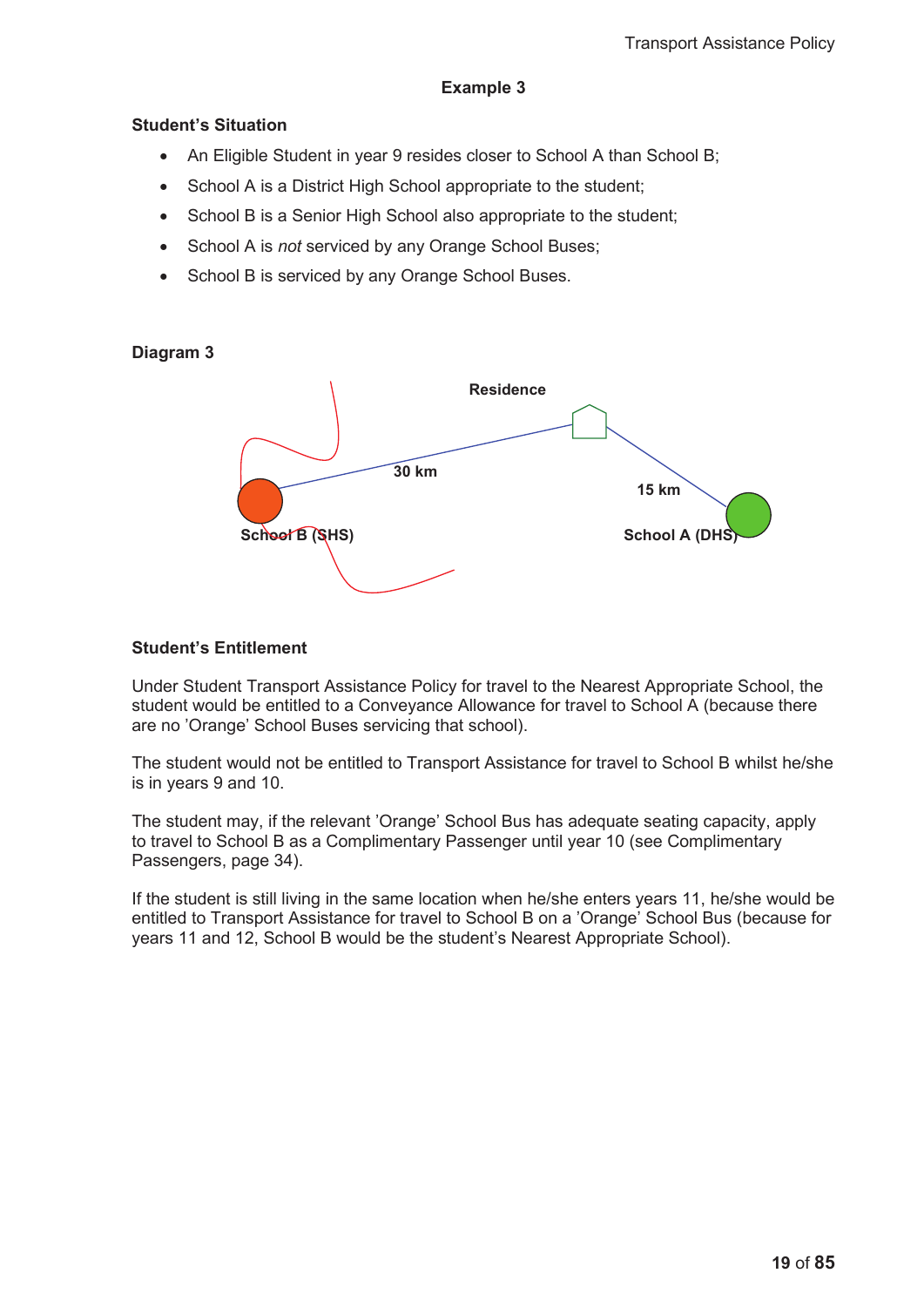# **Example 4 - Equidistance**

#### **Student's Situation**

- An eligible primary school student residence is equidistant with respect to School A and School B;
- School A is a Primary school appropriate to the student;
- School B is a Primary School also appropriate to the student;
- School A is serviced by a range of "Orange" School Buses;
- School B is serviced by a range of "Orange" School Buses, one of which is in *closer* proximity to the student's residence than any of those serving School A.

#### **Diagram 4**



#### **Student's Entitlement**

Under Student Transport Assistance Policy for travel to the Nearest Appropriate School, the student would be entitled to Transport Assistance for travel to School B.

The student would *not* be entitled to Transport Assistance for travel to School A.

The student may, if the relevant 'Orange' School Bus has adequate seating capacity, apply to travel to School A as a Complimentary Passenger (see Complimentary Passengers, page 28).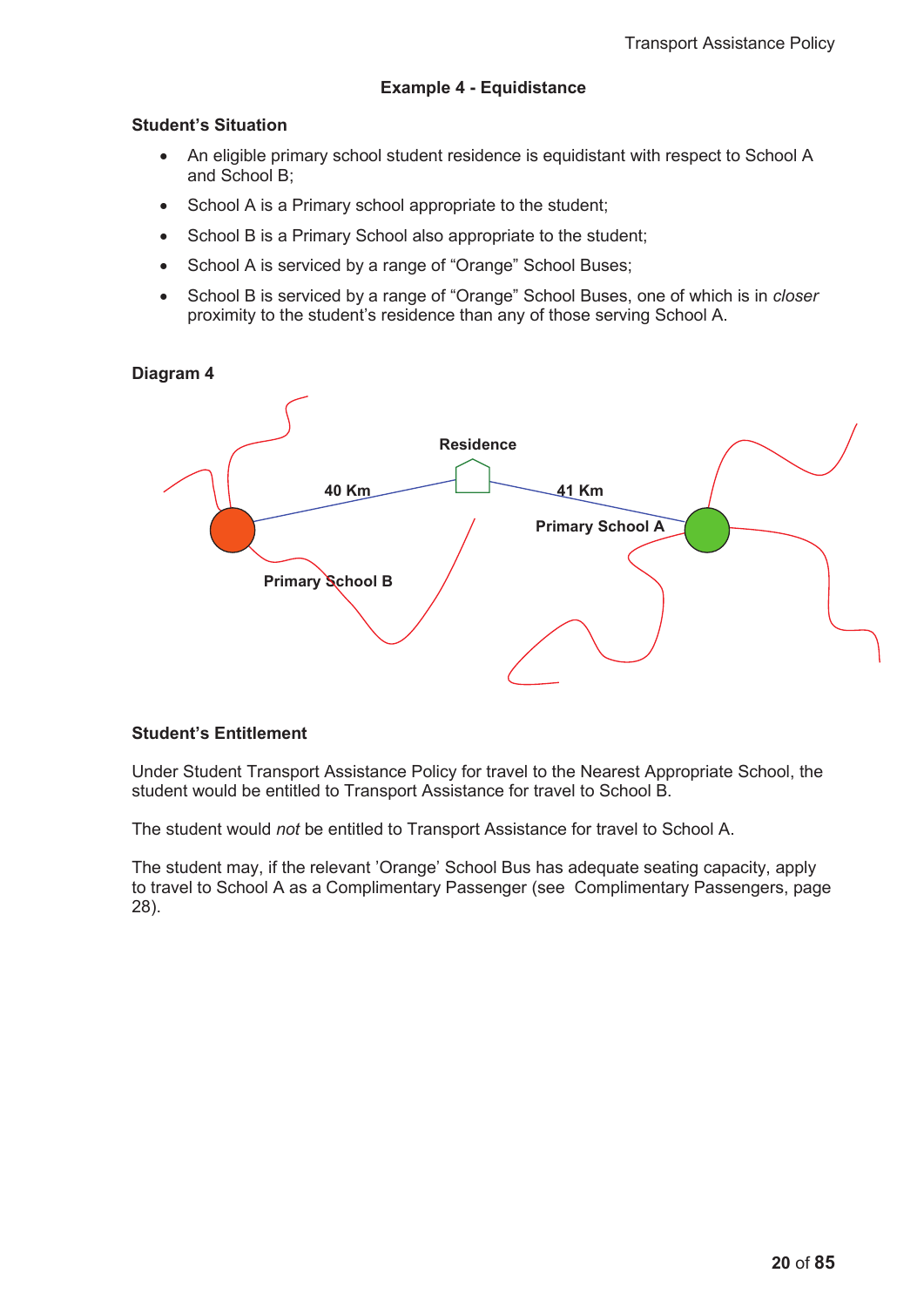## **Example 5 – School Closure**

#### **Students' Situation**

- A group of Eligible Students enrolled in years 8 and 9 at School A (which is a DHS) are notified that their school will be closing at the end of the year;
- The next closest school is School B (a DHS appropriate to all the students);
- School C is an SHS also appropriate to the students;
- School B is (on average) 20 km closer to the group of students than School C is;
- **•** School B is *not* serviced by any "Orange" School Buses;
- School C is served by two "Orange" School Buses, both of which have the capacity to have their journeys extended to pick up the students who will be affected by the closure of School A;
- There are not enough students affected by School A's closure to justify instituting a new service to take the students to School B.



Dashed lines ( $\sim$  ) indicate possible extensions to the existing routes.

#### **Students' Entitlement**

Because existing bus routes from School C can be modified to pick the students affected by the closure of School A, they are entitled to Transport Assistance for travel to School C.

The students would not be entitled to Transport Assistance in the form of an 'Orange' School Bus service for travel to School B.

Note that this is a simple example, which considers the group of affected students as a whole. A student who lived closer to School B than School C and who wished to attend School B would be entitled to a Conveyance Allowance.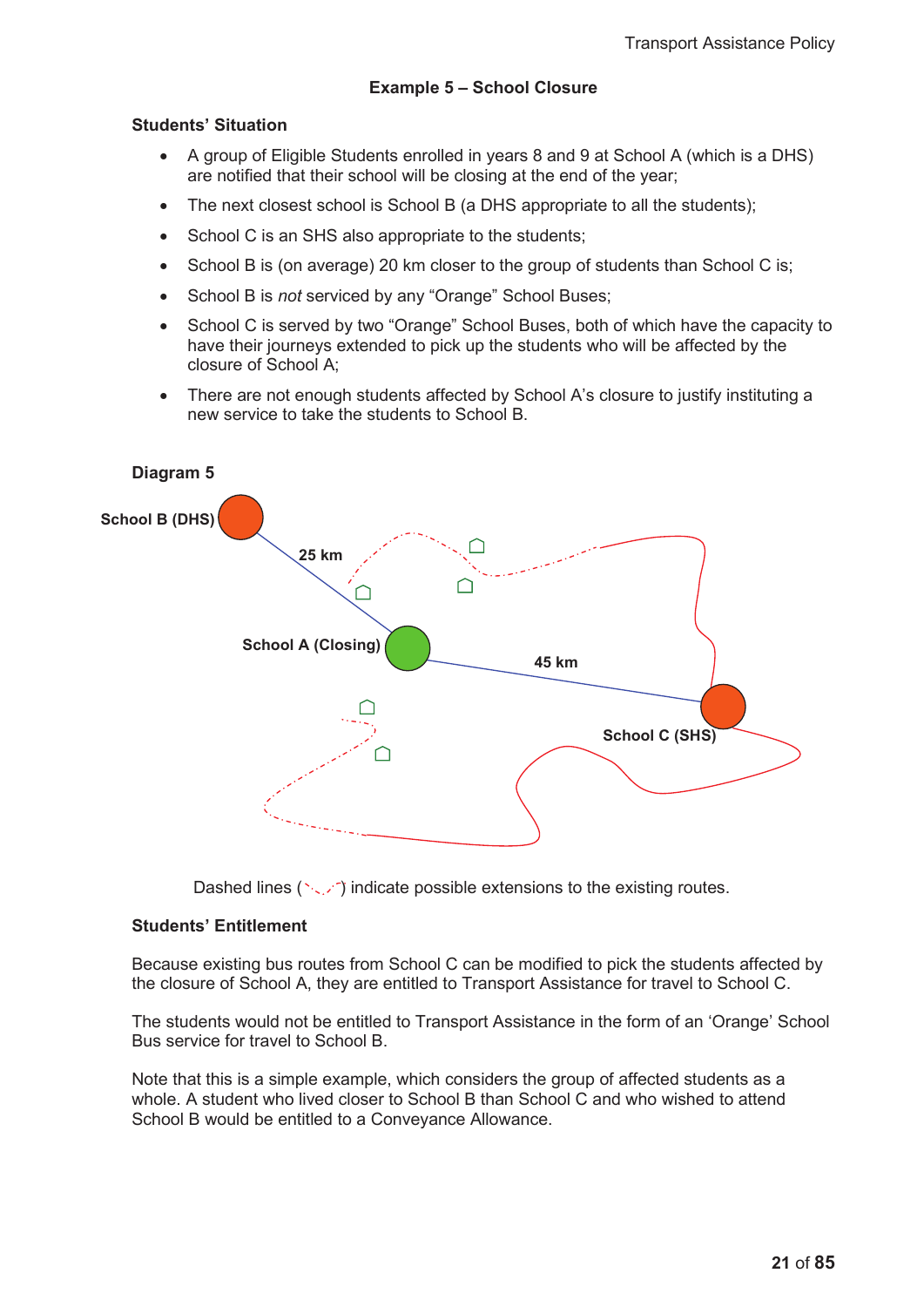# **5.4. Applying for Transport Assistance**

To be considered for Transport Assistance to a rural mainstream school, a person responsible for the student must complete an online Application Form for Transport Assistance and submit it to SBS via the SBS website at www.schoolbuses.wa.gov.au. A parent/carer who does not have access to the internet may obtain a manual form from their local school or by contacting SBS via the contact details provided on the Website. Manual forms can be submitted via Australia Post to:

Public Transport Authority School Bus Services Branch PO Box 8125 Perth Business Centre Perth WA 6849

### **5.4.1. Who may apply: Parents/Carers**

Amendments to the Family Law Act 1975 (Cth) and related changes to the Family Court Act 1997 (WA) have seen the concepts of custody and guardianship replaced by a broader concept of 'parental responsibility'. This concept of parental responsibility applies equally to all people legally responsible for the care of a child, regardless of their biological relationship to that child or their marital status.

In the School Education Act, 'parent' is defined as meaning a person who at law has responsibility for:

- The long-term care, welfare and development of a child, or
- The day-to-day care, welfare and development of a child.

SBS can only consider applications for Transport Assistance from persons legally authorised to care for the student for whom Transport Assistance is being sought. Depending on a student's circumstances, this may include parents, grandparents, guardians or carers.

A school may for administrative purposes submit an application on behalf of a parent /carer where that parent / carer is unable to submit an application for transport assistance. Where a school submits an application it is the responsibility of that school to ensure the parent/carer is fully aware of their responsibilities under the Student Transport Assistance Policy.

In this document, the term 'parent/carer' is used to refer to a person who may apply for Transport Assistance and who is responsible for the welfare and development of a child, and, where relevant, managing that child's behaviour.

# **5.4.2. Assessment and Approval of Applications for Transport Assistance**

The assessment of a student's eligibility for Transport Assistance is done by comparing the eligibility criteria at section 3.1 against the information provided by parents/carers in their application form. While establishing a student's eligibility and entitlement to Transport Assistance SBS may request clarification or additional information from parents/carers. In addition to the information provided in the application form, SBS also uses specific information in relation to the future demography of the district in which the student resides and a number of other factors, including:

- Numbers and residential distribution of existing Eligible Students;
- DoE advice and community planning regarding schools and education facilities;
- The presence and relevance of existing public transport services;
- The adequacy of existing 'Orange' School Bus services, the routes of those services and the current journey times of those routes;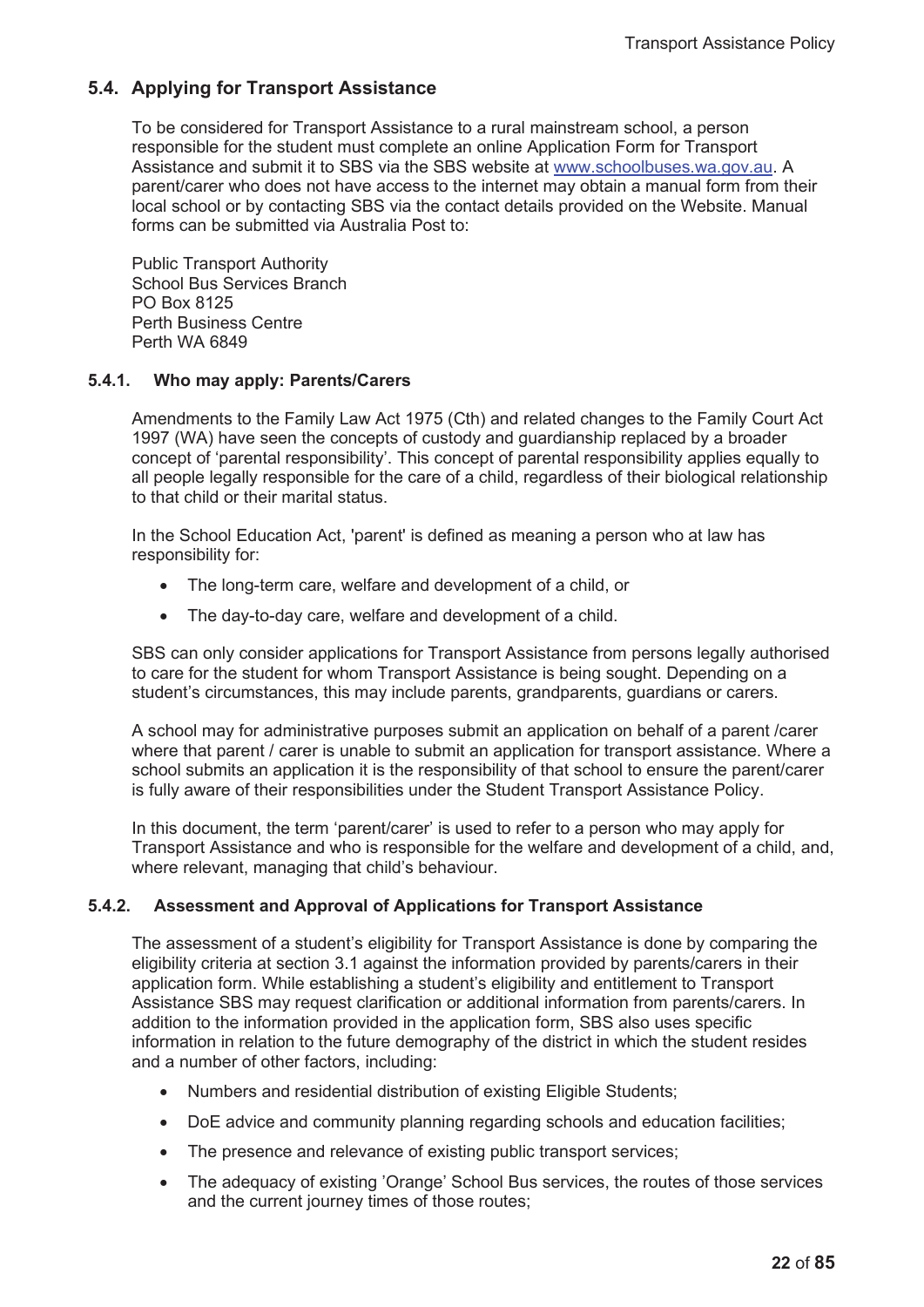- How long existing school bus services are expected to be needed;
- The most efficient arrangement of existing school bus services now and in coming years.

Parents/carers should be aware that if they knowingly submit false information or fail to provide relevant information in relation to an application for Transport Assistance or make a fraudulent claim in respect of a Conveyance Allowance, their child's entitlement to Transport Assistance might be suspended or withdrawn.

Fraudulent claims in respect of a Conveyance Allowance will be treated most seriously and SBS will seek reimbursement of any overpaid monies. Dependent on the circumstances of the fraudulent claim SBS reserves the right to report any fraudulent activity to the Western Australian Police for further action.

#### **5.4.3. Uniform Application of Policy and Out of Policy Requests**

In some exceptional circumstances, schools and/or parents may be able to justify "out-ofpolicy" arrangements because of compelling circumstances.

Compelling reasons to justify an out of policy decision may include issues, such as medical conditions (e.g. cancer treatment), family circumstances (e.g. court orders) etc. which prevent the student from attending their nearest appropriate school

Due to these arrangements being finite in nature out-of-policy considerations will not be granted for more than 12 months. Any further extension of current "out-of-policy" arrangements will be considered on a case-by-case basis and should include new information where possible.

To ensure student transport assistance is delivered equitably to all Eligible Students, if any student transport arrangements managed by SBS are identified as being outside the current policy framework then SBS will work towards phasing out those arrangements. These include approved arrangements and unauthorised out-of-policy transport arrangements.

For unauthorised out-of-policy arrangements SBS will work through with the student's parents/carers and the relevant school to phase out any unauthorised out-of-policy transport arrangements as soon as practical, aiming to do so with minimal disruption to the student's access to school i.e. this will coincide with the end of the school year, or school term depending on circumstances.

#### **5.4.4. Other Sources of Student Transport Assistance**

The PTA is not involved in the administration of the schemes mentioned below. These schemes are managed by the Department of Transport (DoT) and are not related to Student Transport Assistance Policies.

#### **Taxi Users' Subsidy Scheme (TUSS)**

The Taxi Users' Subsidy Scheme (TUSS) provides subsidies for travel by taxi for people who have severe, permanent disabilities that prevent them from using conventional public transport services.

#### **Students living in the Defined Remote Area (DRA) who attend school outside the DRA**

A fares allowance is provided to students living within the Defined Remote Area (DRA) who elect to attend a recognised school, college or university away from home.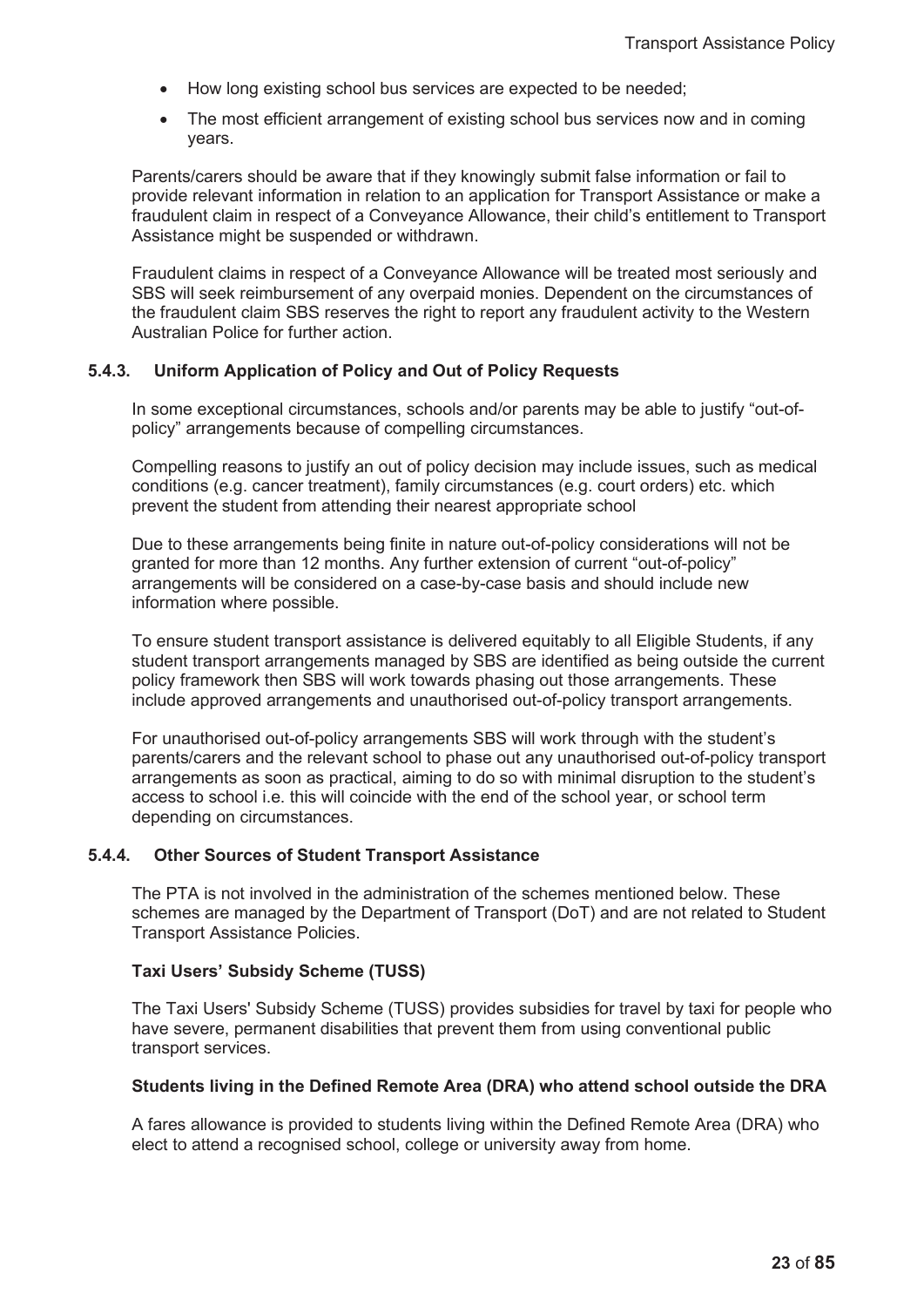# **School of Isolated and Distance Education (SIDE)**

The Student Subsidised Travel Scheme entitles students attending the School of Isolated and Distance Education (SIDE) to 3 return journeys to Perth during the 2 years of their postcompulsory study. Students can receive 1 return trip in Year 11 and up to 2 return trips in Year 12.

## **Road Travel Subsidy**

A Road Travel Subsidy may be payable for students who need to travel more than 56 km to the closer of:

- The nearest appropriate government school with boarding facilities offering classes in the grade or year in which the students are enrolled; or
- The nearest regular passenger transport or school bus service operating between the student's home and school.

Under the Road Travel Subsidy scheme, parents/carers who are unable to secure a seat on a regular passenger transport service and choose to transport their children in their own vehicle may apply for reimbursement of travel costs. In such cases, the amount payable as a Road Travel Subsidy will not exceed the cost of the approved regular passenger transport fare.

If students from more than one family are travelling together, only the parent/carer operating the vehicle may claim the Road Travel Subsidy. A maximum of 8 round trips per child per year can be claimed.

#### **More Information about these Schemes**

Information about these schemes and student subsidised travel can be obtained from the Dot Website at (www.transport.wa.gov.au) or by contacting the DoT Travel Subsidy Officer (telephone: 1300 660 147)**.**

#### **5.5. Conveyance Allowance**

To be considered for Transport Assistance in the form of a Conveyance Allowance, a person responsible for the student must complete an online Application form for Transport Assistance and submit it to SBS via the SBS website at www.schoolbuses.wa.gov.au. A parent/carer who does not have access to the internet may obtain a manual form from their local school or by contacting SBS. Manual forms can be submitted via Australia Post to:

Public Transport Authority School Bus Services Branch PO Box 8125 Perth Business Centre Perth WA 6849

#### **5.5.1. Background**

A Conveyance Allowance is a contribution towards the costs incurred by parents/carers who transport their children by a personally owned private vehicle to their Nearest Appropriate School or meet their school bus en-route. A Conveyance Allowances is not designed to reimburse a family for the full cost of owning and operating their personal owned private vehicle.

A Conveyance Allowance is not paid if a student's residence is within 2.5 kilometres of the school bus route or within 4.5 kilometres of their Nearest Appropriate School.

Parents/carers should note the following: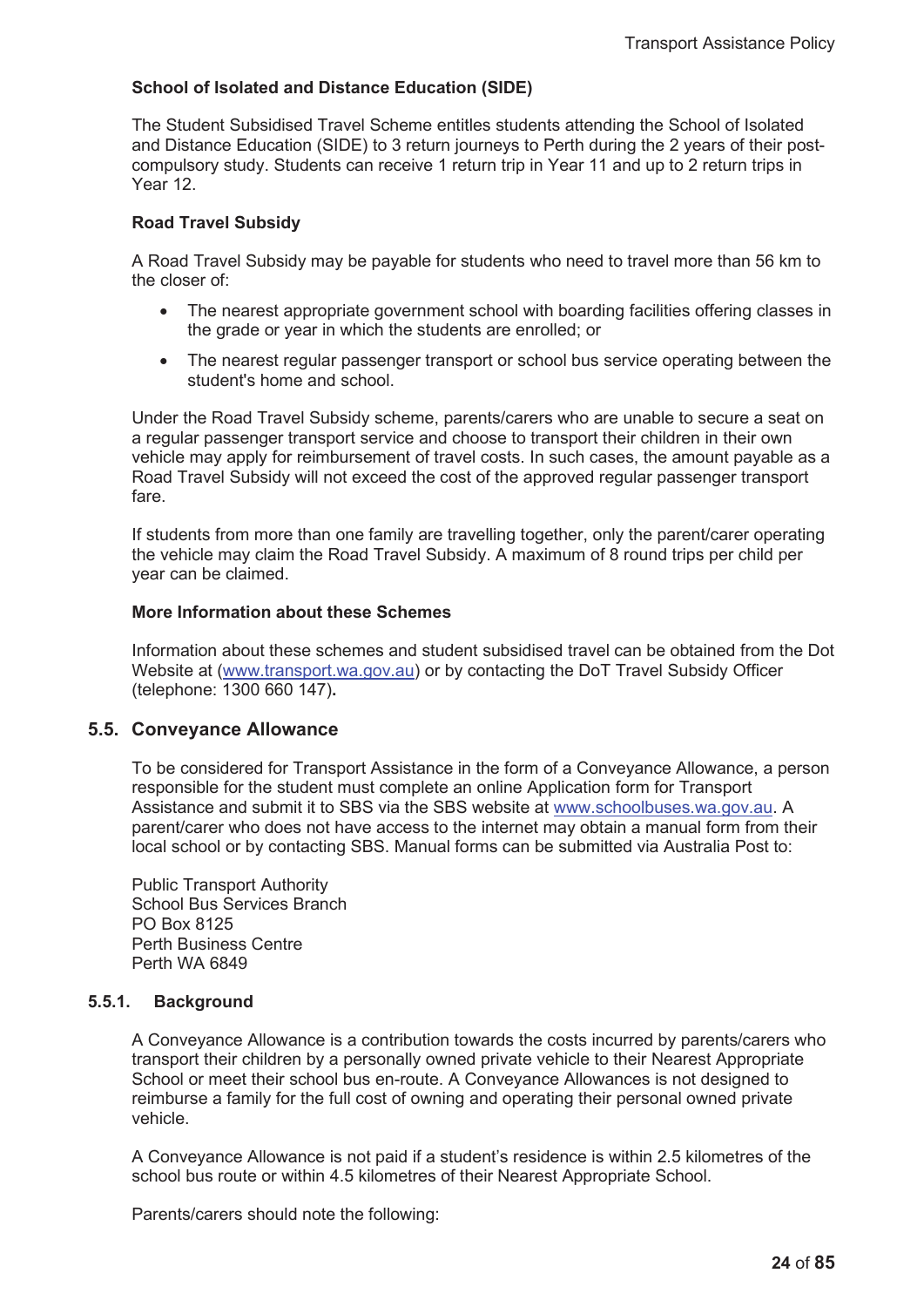- An entitlement to a Conveyance Allowance is subject to SBS determining that a Conveyance Allowance is the appropriate type of Transport Assistance for a student;
- A Conveyance Allowance is normally only paid in respect of travel undertaken for the specific purpose of taking students to and from school (e.g. a Conveyance Allowance would not normally be paid to a parent who drops their child off at school on the way to work).
- Conveyance Allowance can only be claimed for the journeys actually undertaken by family car.
- Conveyance Allowance cannot be used to offset the cost of school fees, which includes the provision of charter bus, or school bus transport costs to the school where the child is enrolled.

#### **5.5.2. Entitlement**

After a Conveyance Allowance is approved, the student's parent/carer may make a claim for payment at the end of each school term for the preceding term.

The earliest date for which a Conveyance Allowance can be claimed is the beginning of the term in which the original application was approved by SBS (i.e. SBS will not backdate approvals). If a child is enrolled later in the school term, Conveyance Allowance can only be claimed from the date the child commenced school.

The amount of a Conveyance Allowance entitlement is calculated according to the number of days a student actually attends school and the distance travelled by the parents/carers in getting the student to and from their school or to and from the pick-up/drop-off point on their approved school bus route. Normally a claim for Conveyance Allowance only allows for two return trips per day ie four legs per day.

As journey times on school buses are capped at 90 minutes per one way journey, the Public Transport Authority applies a similar standard for journey times undertaken by private motor vehicle. Therefore, without burdening families with excessive travelling times the payment of Conveyance Allowance is capped at 50 kms per leg.

Families must inform SBS as soon as this travel pattern becomes the norm. For occasional changes, the travel patterns can be listed on the claim for payment in the term they apply.

Special Case: Kindergarten Students and Sibling Access

Parents/carers of students attending kindergarten for half-days and travel by 'Orange' School Bus in the morning may be eligible for a Conveyance Allowance for the return trip home at midday.

An Eligible Student's entitlement to a Conveyance Allowance will not be affected if they have a sibling who attends kindergarten.

Where siblings of a kindergarten student already receive a Conveyance Allowance and the kindergarten student attends for half-days only, a Conveyance Allowance may be provided for a return trip at midday. In this circumstance, a Conveyance Allowance may be paid to a qualifying family for a maximum of three return trips per day.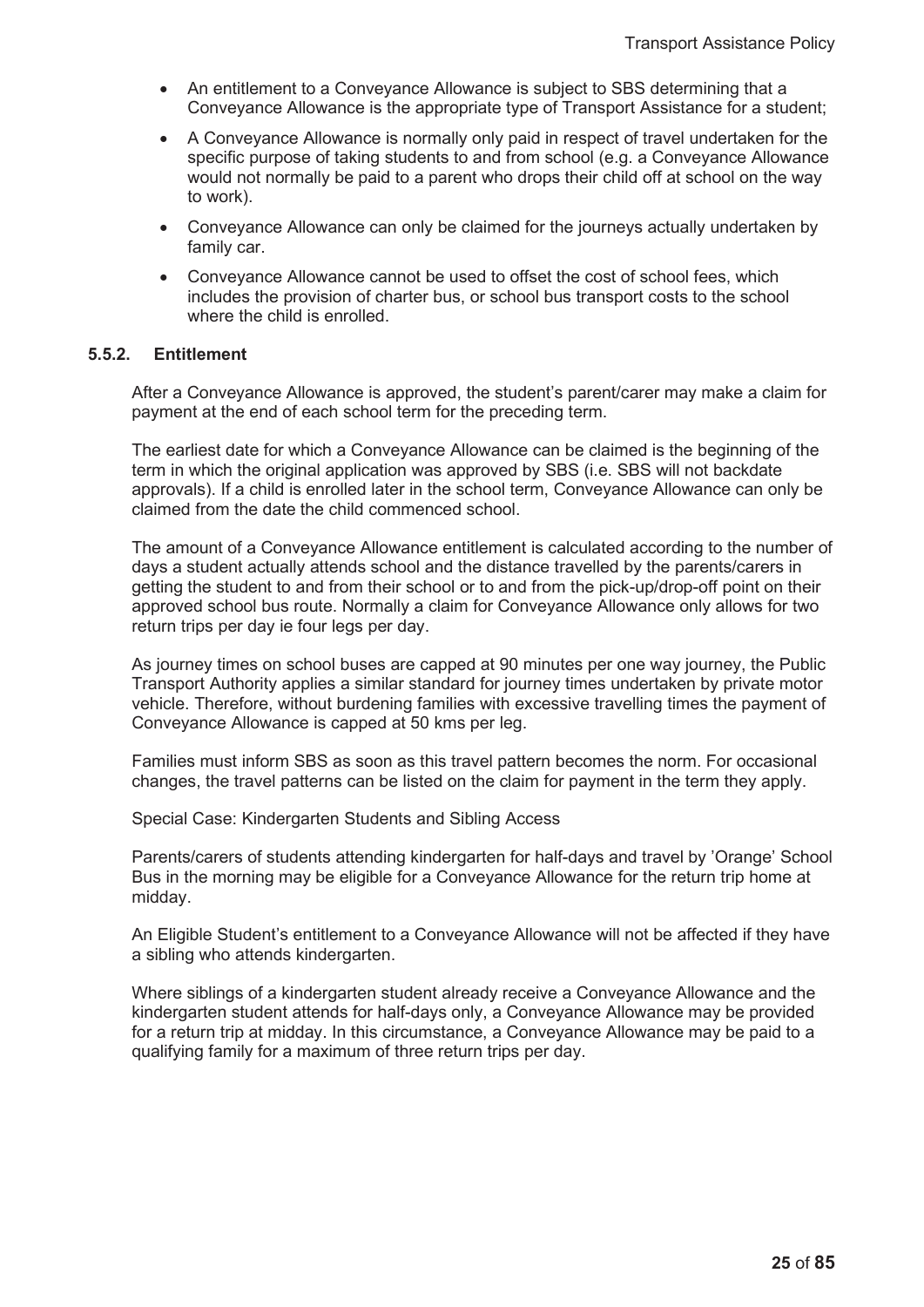## **5.5.3. Rate**

The Conveyance Allowance rate is indexed annually and reflects a contribution to running costs of fuel, tyres, repairs and maintenance, but not elements such as vehicle purchase price, depreciation, interest, registration or insurance.

The rate is expressed in terms of cents per kilometre. Parents/Carers should visit the SBS website www.schoolbuses.wa.gov.au to obtain the current rate of payment rate.

#### **5.5.4. Payment**

To be paid a Conveyance Allowance, a parent/carer must submit a claim for Conveyance Allowance and submit it to SBS via the SBS website at www.schoolbuses.wa.gov.au. A parent/carer who does not have access to the internet may obtain a manual claim form from their local school or by contacting SBS. Manual forms can be submitted via Australia Post to:

Public Transport Authority School Bus Services Branch PO Box 8125 Perth Business Centre Perth WA 6849

The earliest date for which a Conveyance Allowance can be claimed is the beginning of the term in which the original application was approved by SBS. SBS will not backdate claims for Conveyance Allowance for periods where Conveyance Allowance was not approved.

Where claims for Conveyance Allowance excess \$1000.00 per term, parents will have to submit a student school attendance record obtained from the school as part of the claim.

Claims for Conveyance Allowance are paid in arrears as a lump sum at the end of each school term. Families may accumulate their conveyance claims and claim up to a maximum period of two terms in arrears provided the student(s) is approved for Conveyance Allowance from the outset

Normally, only one Conveyance Allowance is paid to a family of Eligible Students; however, there are circumstances where a family, dependent on the age and schools attended may be paid two separate Conveyance Allowances.

Where families have been approved transport assistance via the payment of Conveyance Allowance for the eldest sibling of the family, the transport of other siblings is not an issue. However, if the eldest sibling exits the education system, parents must re-apply for transport assistance eligibility for the other siblings to ensure entitlement exists as continuation of the original approval will be void.

#### **5.5.5. Audit of Claims**

SBS staff routinely audit Conveyance Allowance claims by checking distances between the student's residence and school or approved drop-off/pick-up point

Parents/carers should be aware that if they knowingly submit false information or fail to provide relevant information in relation to an application for Transport Assistance or make a fraudulent claim in respect of a Conveyance Allowance, their child's entitlement to Transport Assistance might be suspended or withdrawn.

Fraudulent claims in respect of a Conveyance Allowance will be treated most seriously and SBS will seek reimbursement of any overpaid monies. Dependent on the circumstances of the fraudulent claim SBS reserves the right to report any fraudulent activity to the Western Australian Police Service for further action.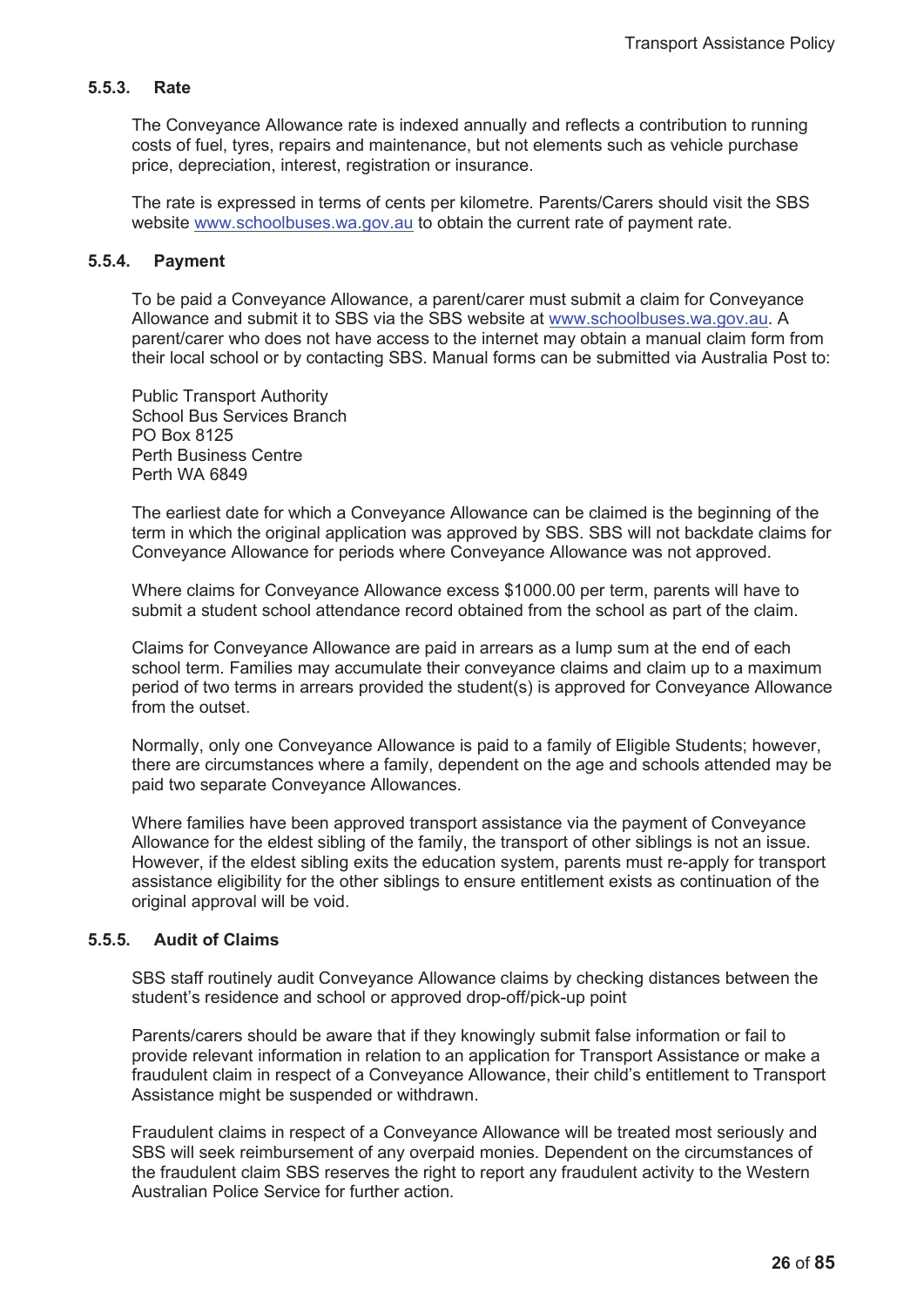# **5.6. Travel by Contract School Bus**

Travel by 'Orange' School Bus is the primary and preferred type of Transport Assistance; however, there are circumstances in which it is not feasible for an 'Orange' School Bus service to be provided or where existing services are at capacity. In such situations, travel to school by 'Orange' School Bus may not be an approved transport option.

If a contract school bus service cannot feasibly be provided Eligible Students are normally entitled to a Conveyance Allowance.

#### **5.6.1. Entitlement**

Approval of a student's entitlement to travel on an 'Orange' School Bus means the student is entitled to be picked up and dropped off at designated locations along routes approved by SBS, and transported to and from their Nearest Appropriate School.

### **5.6.2. Fares**

Typically, students travelling on an 'Orange' School Bus are not charged fares. However, in some unusual circumstances, a student residing within a designated Public Transport Area may be picked up by an 'Orange' School Bus and, if so, the student will generally be charged a fare.

Where this does occur, the fare charged will be equivalent to the concession fare that would be charged for travel on a public transport system. SBS will advise the parents/carers of affected students as early as possible of any changes to services or routes and the date from which fares will be charged.

More information about fares for students travelling in the Perth Public Transport Area can be found on the Transperth website at (www.transperth.wa.gov.au).

#### **5.6.3. Behaviour on School Buses**

Most students who travel on contract school buses behave appropriately. However, misbehaviour by students whilst travelling on contract school buses can occur, and when it does may have the potential to cause injury, distract drivers from their work and undermine the safety, timeliness and efficiency of the service.

#### **5.6.4. Code of Conduct**

The PTA has developed a Code of Conduct to clearly explain the standards of behaviour expected from students. This Code applies to all students travelling on 'Orange' School Buses managed by SBS. The following of the Code of Conduct is mandatory on all 'Orange' School Buses. Students that breach the Code of Conduct will be managed in accordance with the Student Behaviour Management Guidelines.

# **5.6.5. Behaviour Management Guidelines**

SBS in conjunction with DoE have developed a set of Student Behaviour Management Guidelines to provide a framework that aims to ensure student behaviours are managed in an appropriate and consistent manner. These guidelines outline the roles, rights and responsibilities of: SBS DoE, school bus contractors/drivers, students, parents / carers and others who are involved in the conduct, provision and administration of student behaviour on school buses. The *Behaviour Management Guidelines* for Students Travelling to School by Contract School Bus are published by the PTA on School Bus Services Website and can be found here.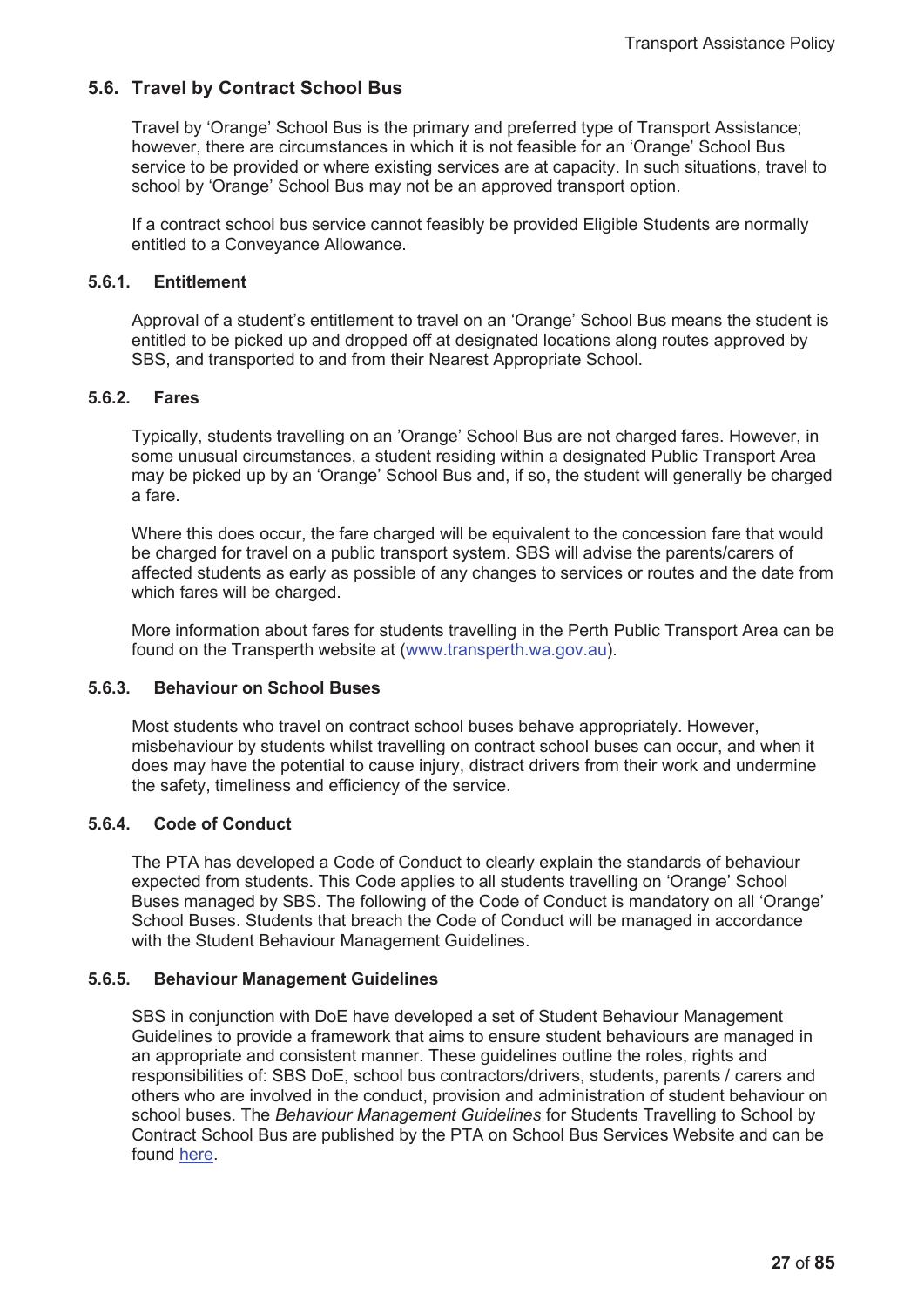# **5.7. Complimentary Passengers**

#### **5.7.1. Conditions of Travel**

A Rural Student who is not eligible for Transport Assistance or who would be eligible but wishes to travel to a school or education facility other than their Nearest Appropriate School may be allowed to travel as a Complimentary Passenger subject to the following conditions:

- A student may only travel as a Complimentary Passenger with the approval of SBS;
- There must be a seat available on the 'Orange' School Bus the student wishes to travel on (i.e. no Eligible Student who is entitled to travel on the bus will be denied travel because of the presence of a Complimentary Passenger);
- The pick-up and drop-off points for the student must be on an Approved Route and not cause an unacceptable increase in the journey time for the other students on the bus (in practice, this normally means that Complimentary Passengers are picked up and dropped off at existing bus stops); and
- The presence of the student should not result in additional cost to SBS (i.e. Approved Routes will not be altered to cater for or accommodate Complimentary Passengers).

#### **Example**

A student may be given permission to travel as a Complimentary Passenger if he/she lives in a rural area (i.e. outside the designated Public Transport Areas) but:

- Attends their Nearest Appropriate School but resides within 4.5 km of that school; or
- Attends their Nearest Appropriate School on an irregular basis; or
- Attends a school other than their Nearest Appropriate School.

#### **5.7.2. Approval to Travel as a Complimentary Passenger**

To be considered for Transport Assistance (including assistance in the form of a Complimentary Passenger) a person responsible for the student must complete an online Application for Transport Assistance Form and submit it to SBS via the SBS website at www.schoolbuses.wa.gov.au. A parent/carer who does not have access to the internet may obtain a manual form from their local school or by contacting SBS. Manual forms can be submitted via Australia Post to:

Public Transport Authority School Bus Services Branch PO Box 8125 Perth Business Centre Perth WA 6849

#### **5.7.3. Permission to Travel may be Suspended or Withdrawn**

As with all students travelling on contract school buses, Complimentary Passengers must abide by the requirements of the Code of Conduct.

Failure to abide by the requirements of the Code of Conduct, especially in respect of matters of safety, may result in permission to travel being suspended or withdrawn.

Permission for a student to travel as a Complimentary Passenger may be suspended or withdrawn at any time if an Eligible Student who is entitled to travel on the bus requires the seat and the vehicle is at capacity. If permission to travel is suspended or withdrawn, SBS will notify the parent/carer and anyone else affected by the withdrawal of permission as soon as possible.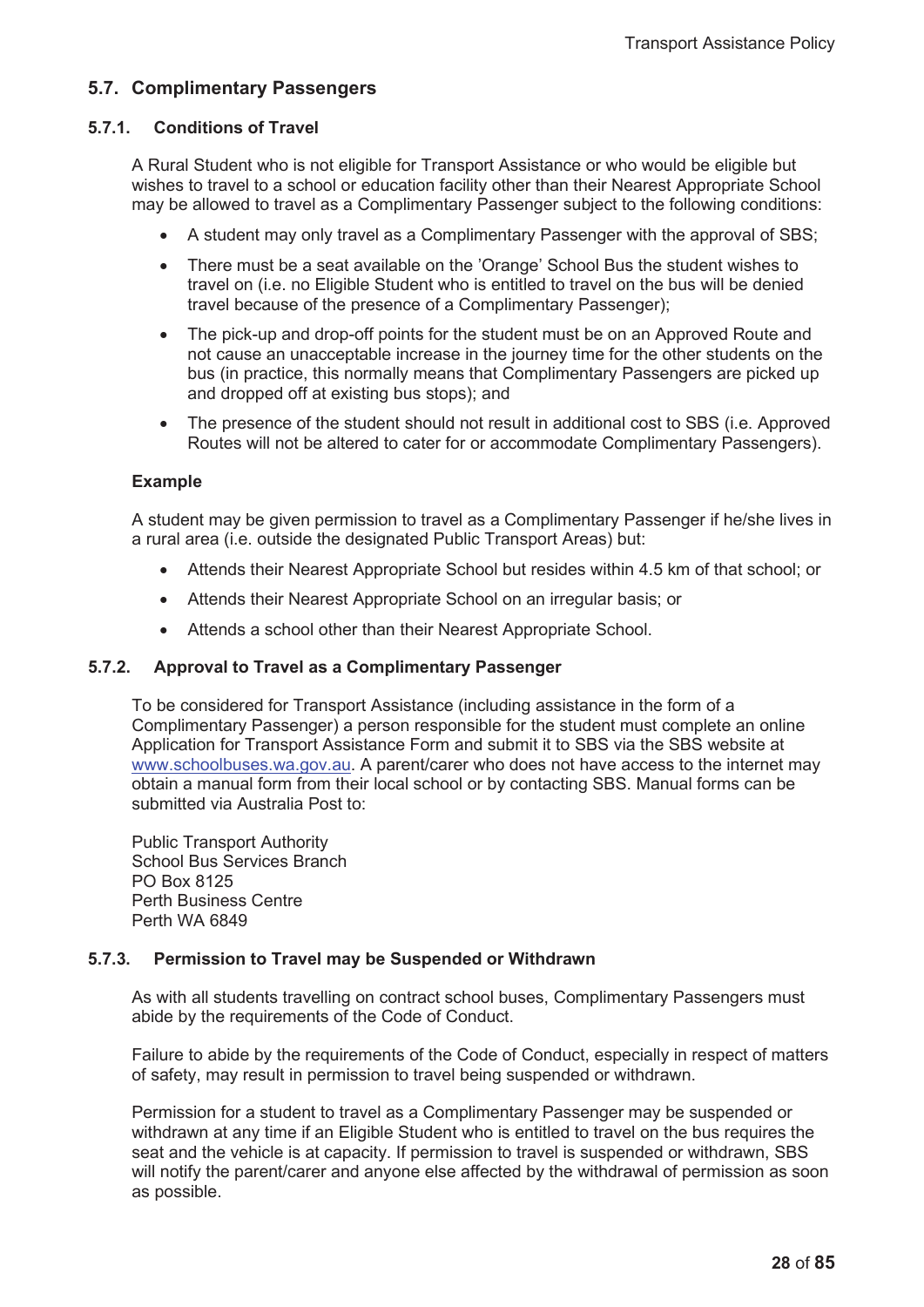# **5.8. Contact Details**

**General** 

| <b>Address</b>                | <b>Public Transport Authority</b><br><b>School Bus Services</b><br><b>Public Transport Centre</b><br>West Parade<br>Perth |
|-------------------------------|---------------------------------------------------------------------------------------------------------------------------|
| Mail                          | PO Box 8125<br><b>Perth Business Centre</b><br>Perth WA 6849                                                              |
| <b>Telephone</b>              | $(08)$ 9326 2625                                                                                                          |
| <b>Fax – Operations</b>       | (08) 9326 2781                                                                                                            |
| <b>Fax - Business Support</b> | $(08)$ 9326 2767                                                                                                          |
| Email                         | schoolbus@pta.wa.gov.au                                                                                                   |
| Website                       | www.schoolbuses.wa.gov.au                                                                                                 |

#### **Rural**

Information about transport assistance for rural students can be obtained by contacting the Contract Officer (CO) for the district in which the student resides – see the contact details listed below.

To view a list of towns and obtain the contact details for the CO responsible for the relevant district, visit the SBS website at www.schoolbuses.wa.gov.au

### **Portfolios**

| <b>Great South West</b>      | greatsouthwest@pta.wa.gov.au      | (08) 9326 2784   |
|------------------------------|-----------------------------------|------------------|
| <b>Great Southern</b>        | greatsouthern@pta.wa.gov.au       | (08) 9326 2483   |
| <b>South West</b>            | southwest@pta.wa.gov.au           | (08) 9326 2576   |
| <b>South Central</b>         | southcentral@pta.wa.gov.au        | $(08)$ 9326 2063 |
| <b>Great South Central</b>   | greatsouthcentrel@pta.wa.gov.au   | (08) 9326 2127   |
| <b>Northern</b>              | northern@pta.wa.gov.au            | (08) 9326 2479   |
| <b>Mid West</b>              | midwest@pta.wa.gov.au             | (08) 9326 2840   |
| <b>South East Goldfields</b> | southeastgoldfields@pta.wa.gov.au | $(08)$ 9326 2080 |
| <b>Eastern Wheatbelt</b>     | easternwheatbelt@pta.wa.gov.au    | $(08)$ 9326 2463 |
| <b>Central</b>               | central@pta.wa.gov.au             | (08) 9326 2493   |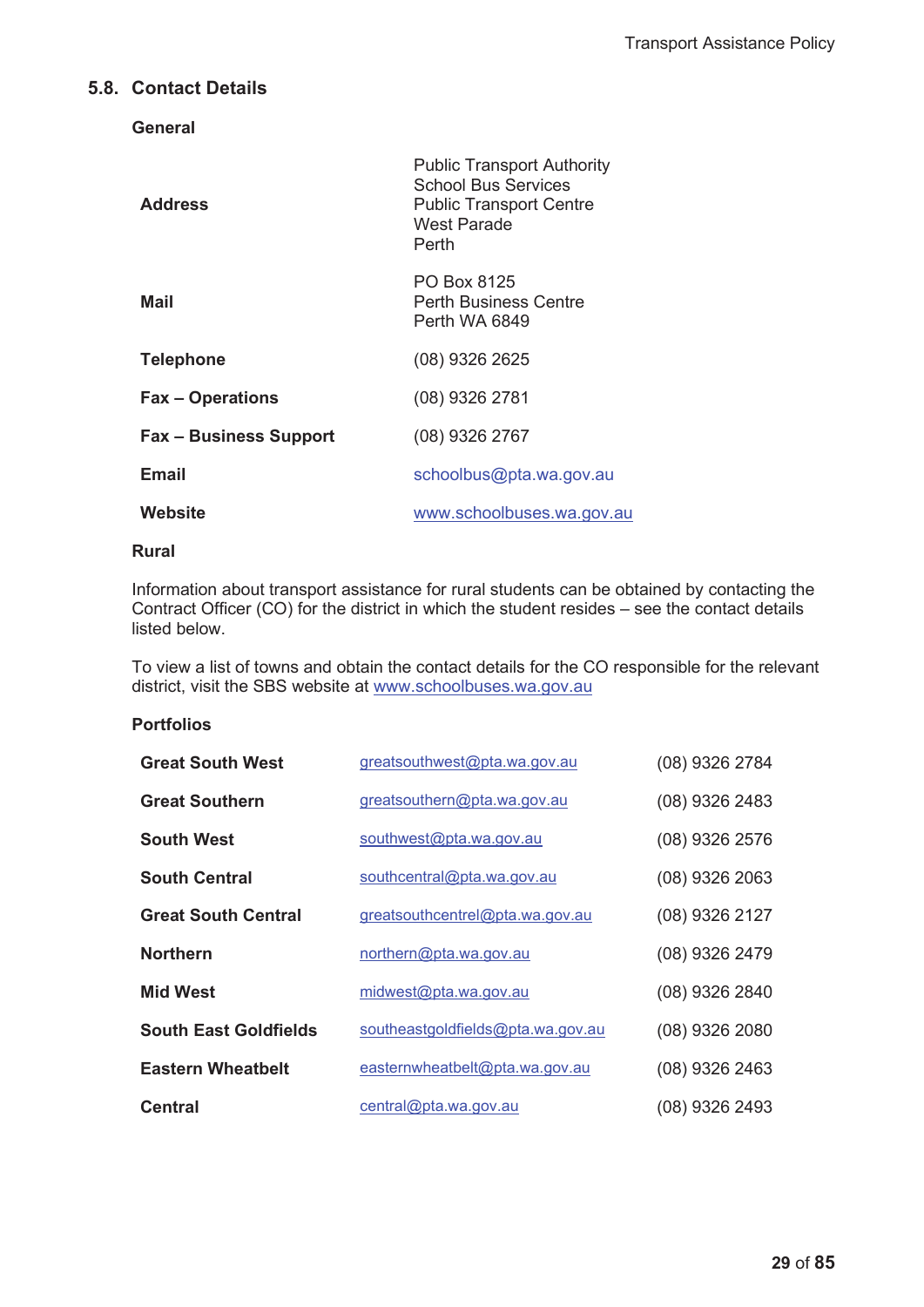# **6. STUDENTS ATTENDING EDUCATION SUPPORT FACILITIES**

There is a range of education support programs and facilities provided by Government and non-Government agencies for students with special needs, including those with physical and intellectual disabilities.

As with all students, those who can make their own way to and from Education Support Facilities are encouraged to do so – whether by way of public transport, by walking or via their parents/carers. However, many students travelling to Education Support Facilities have special needs and restricted mobility, which can preclude them from using some forms of transport.

To help such students access the programs available at Education Support Facilities, the Government provides eligible students with a basic level of Transport Assistance.

This Transport Assistance is usually in the form of transport via 'orange' school buses (referred to in this Manual as 'Education Support Vehicles'), many of which are modified to accommodate the needs of students that require; wheelchair access, postural restraints or any other equipment or vehicle modification that can reasonably be achieved; or payment of a Conveyance Allowance as a contribution towards the costs incurred by parents/carers in transporting their child to their Education Support Facility.

SBS administers this Transport Assistance program in line with the Government's Operational Principles and taking into account the needs and capacities of individual students.

# **6.1. ELIGIBILITY**

To be eligible for Transport Assistance for travel to an Education Support Facility, an education support student must, under normal circumstances:

- Be enrolled at a Government or non Government Education Support Facility;
- Be enrolled at their Nearest Education Support Centre;
- Be enrolled at an Education Support School within the transport catchment area<sup>2</sup>;
- Not be able or competent to make their own way to their facility safely; and
- Be regularly attending the facility and using their approved transport service

Explanations of the terms relevant to eligibility and the above criteria can be found below on the following pages.

#### **6.1.1. Enrolment**

To be eligible for Transport Assistance, a student must be enrolled at a Government or non-Government Education Support Facility and must not be able or competent to make their own way to their Education Support Facility safely.

#### **6.1.2. Competence to travel**

#### **Assessment**

As part of the assessment of a student and their needs, DoE considers the suitability of an Education Support Facility in terms of a student's specific needs, it may be there are several

<sup>2</sup> Current maps of catchment areas can be obtained from the SBS website at (www.schoolbuses.wa.gov.au) or by contacting SBS.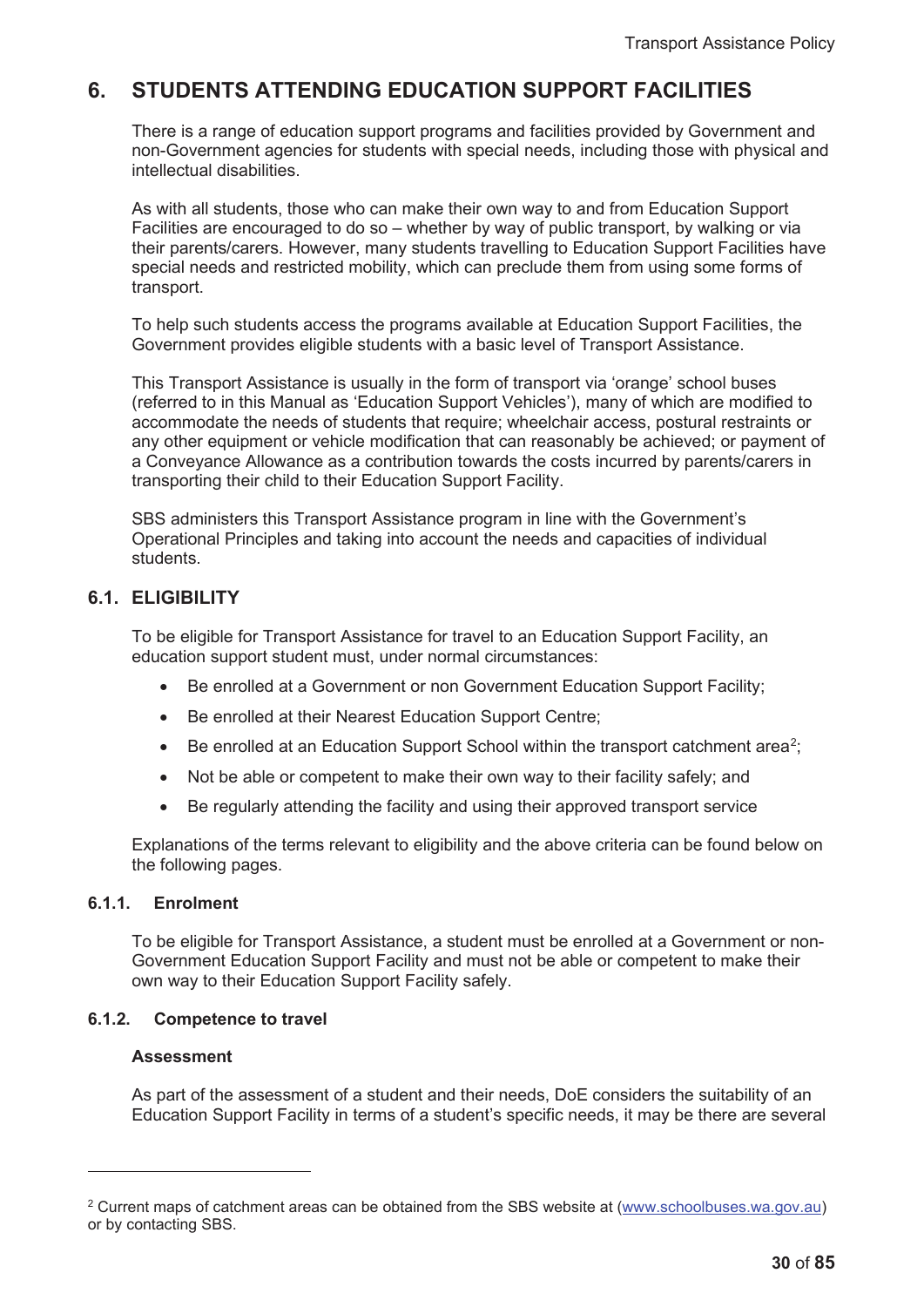facilities which provide services appropriate to the needs of a particular student, however, SBS will only provide Transport Assistance to an Education Support Facility within the defined Transport Catchment Area.

# **6.1.3. Transport Catchment Areas**

# **Government Facilities**

### **Schools**

SBS, in consultation with DoE, defines transport catchment areas for Government education support schools.

Students who attend an education support school or an associated satellite class operated by DoE are eligible for Transport Assistance in respect of travel to the nearest such facility within the transport catchment area defined for that school.

### **Centres**

Transport assistance may be approved to a student attending their closest education support centre, provided, that their residence is located within the catchment area relevant to their closest education support school. In some circumstances this may not be practical; in these situations SBS (acting reasonably) will determine eligibility for transport assistance.

# **Language Development Centres**

Students who attend a Language Development Centre operated by DoE are normally eligible for Transport Assistance in respect of travel to the nearest such facility within the transport catchment area<sup>3</sup> defined for that centre.

# **Non-Government Facilities**

Students who attend a non-Government education support facility may be eligible for Transport Assistance, provided that their residence and the facility are located in the same transport catchment area (i.e. the same catchment area that would apply to a Government education support school in the same location) and, where relevant, if it is the nearest facility of the appropriate religion or ethos to the student (See Appropriate School).

# **Regular Attendance**

Regular attendance, in relation to an Education Support Student, means that the student intends to travel to and from school every day on which the school requires the student to attend, and actually attends school on average at least 60% of those days (e.g. at least six trips in a five-day school week).

Students who cannot travel to their facility regularly (e.g. because of their disability or medical condition) will only be approved for Transport Assistance in exceptional circumstances, and approval may be limited to permission for the student to travel as a Complimentary Passenger (see Complimentary Passengers page 34).

If a student is unable to travel at any time or for any period, parents/carers should contact the student's facility and the driver of the education support vehicle at the earliest opportunity.

<sup>3</sup> Current maps of catchment areas can be obtained from the SBS website at (www.schoolbuses.wa.gov.au) or by contacting SBS.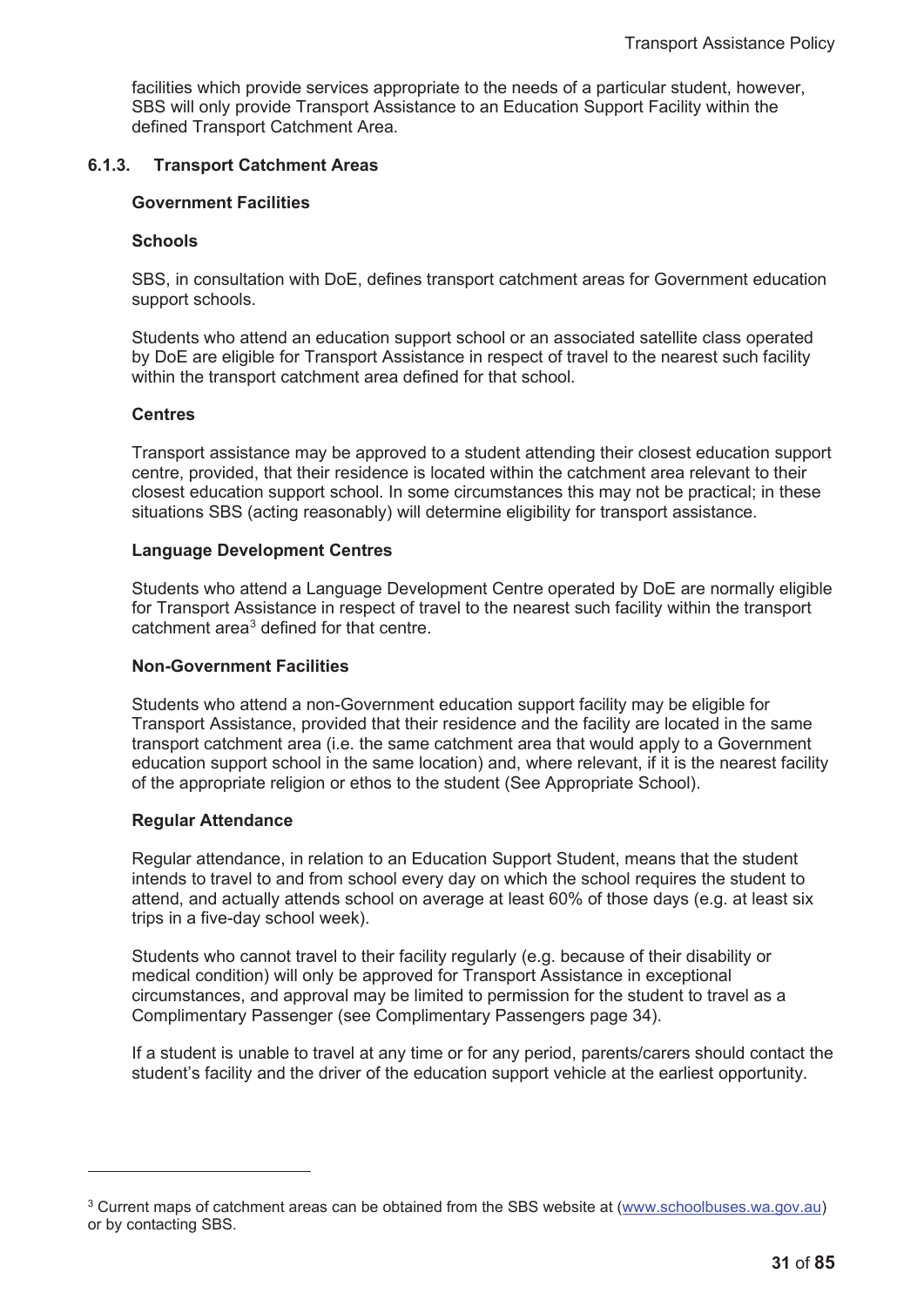# **6.1.4. Approved School Bus Stops**

When a parent/carer applies for transport assistance the Authority will allocate an approved bus stop which is the designated pick up or drop off point for the student to access the school bus, as part of the approval process. No other location should be used without the specific approval of the authority.

Bus stops, where possible, will be off the road on the left hand side. Requests for a child to be dropped off along any road that is not an approved bus stop will not be approved.

The approved bus stop will usually be a:

• Residential address for Education Support students

# Drop Offs/Pick Ups

The Authority requires parents/carers to get approval to travel on the school bus so that the student's details and parents contact details are entered on the passenger list. This ensures the school bus operator has the necessary contact details prior to accessing the service.

Once transport assistance is approved and a designated approved bus stop identified (residential address), parents/carers must be present at the bus stop and responsible for their child until the bus departs, and must be there when the bus arrives. This is mandatory for all school aged pre-primary and primary school students.

For high school aged students' parents who wish to allow their child some independence (where appropriate) to walk from the bus to the door of the residential home, must seek approval in writing from the Authority so that an assessment based on safety risks can be made.

Also see section 7.4.2 Roles and Responsibilities – Parents/Carers.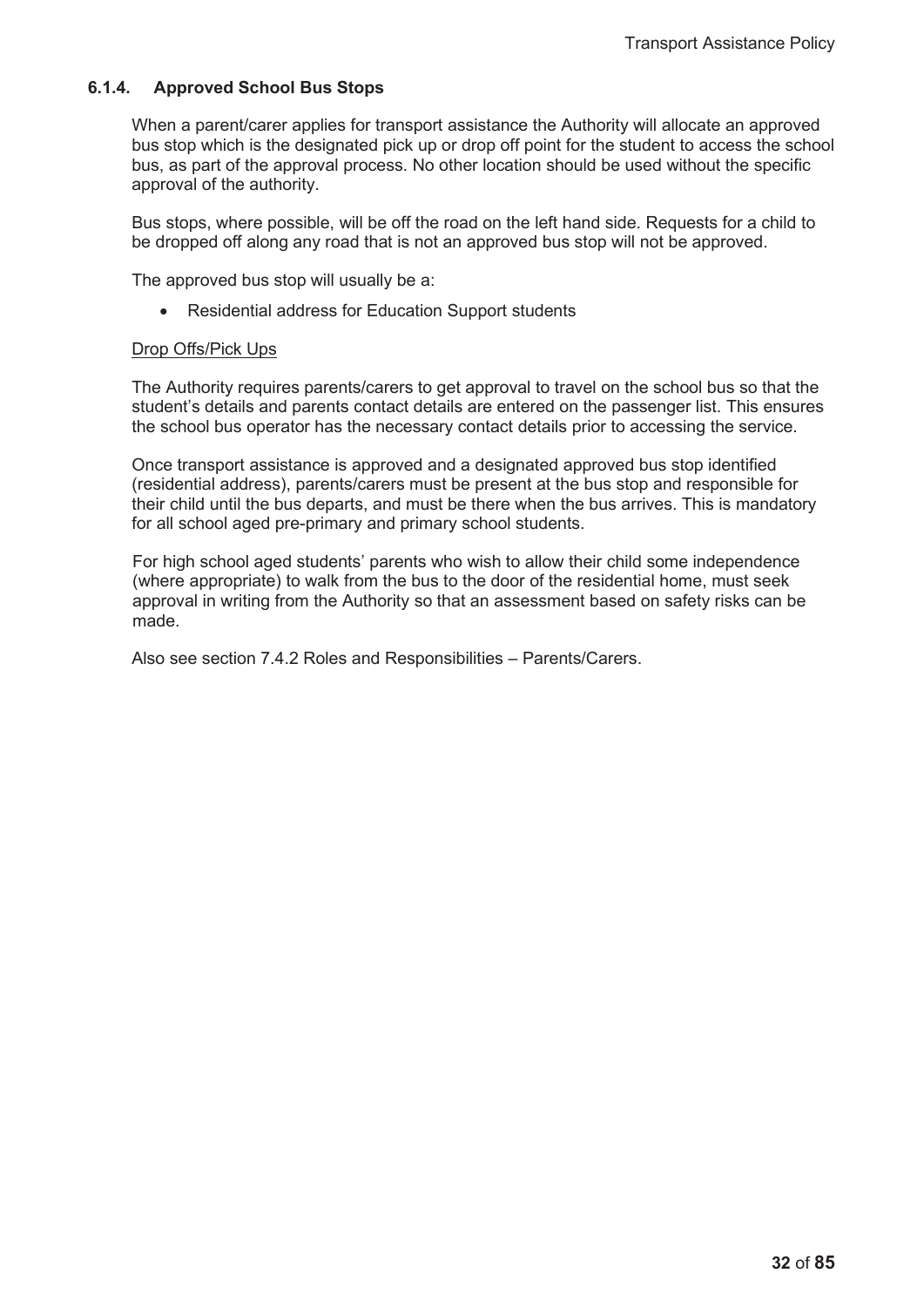# **6.2. Entitlement**

Approved Education Support Students are generally entitled to a single type of Transport Assistance. Under exceptional circumstances, may receive a combination of Transport Assistance and Conveyance Allowance.

# **6.2.1. Types of Transport Assistance**

An education support student entitled to transport assistance may receive:

- x Transport by education support vehicle, generally on a door-to-door basis; or
- A conveyance allowance, paid to their parents/carers; or
- Transportation by taxi under exceptional circumstances.

SBS will determine the appropriate form of transport assistance for individual students.

# **6.2.2. Special Cases**

In some circumstances, the DoE may determine that it is not in the best interests of an education support student to attend the nearest facility to their residence. A student in such a situation may be granted eligibility (through formal request by DoE District Office) to a facility other than their nearest facility. List of DOE endorsed programs can be found here

### **Placement for Educational Reasons**

Eligible students attending an education support facility which is not their nearest education support facility may be entitled to transport assistance on the grounds of 'educational reasons'.

'Educational reasons' refers to circumstances relevant to optimising the educational opportunities available to individual students – and is related to the Government's 'Students at Educational Risk Policy', which makes Government education support facilities responsible for developing and implementing programs appropriate to individuals (and groups of individuals) who are at risk.

Educational reasons does not include a student's or parent's/carer's preference for a certain school because another school is perceived by a parent/carer as lacking physical or human resources appropriate to their child.

# **Placement for Reasons of Balance**

Students who are not attending their nearest education support facility may be entitled to transport assistance for travel to such a facility for 'reasons of balance'.

'Reasons of balance' refers to the gender, age, year of study and disability of an individual student relative to the other students attending an education support facility. How these categories of 'reasons of balance' are interpreted is explained below.

### **Gender**

Placement on the basis of balance may be justifiable where an education support facility or a particular class within a facility has no other students of the same gender as the student seeking placement.

# **Age**

Placement on the basis of balance may be justifiable where the nearest education support facility has no children within four years of the age of the student being placed.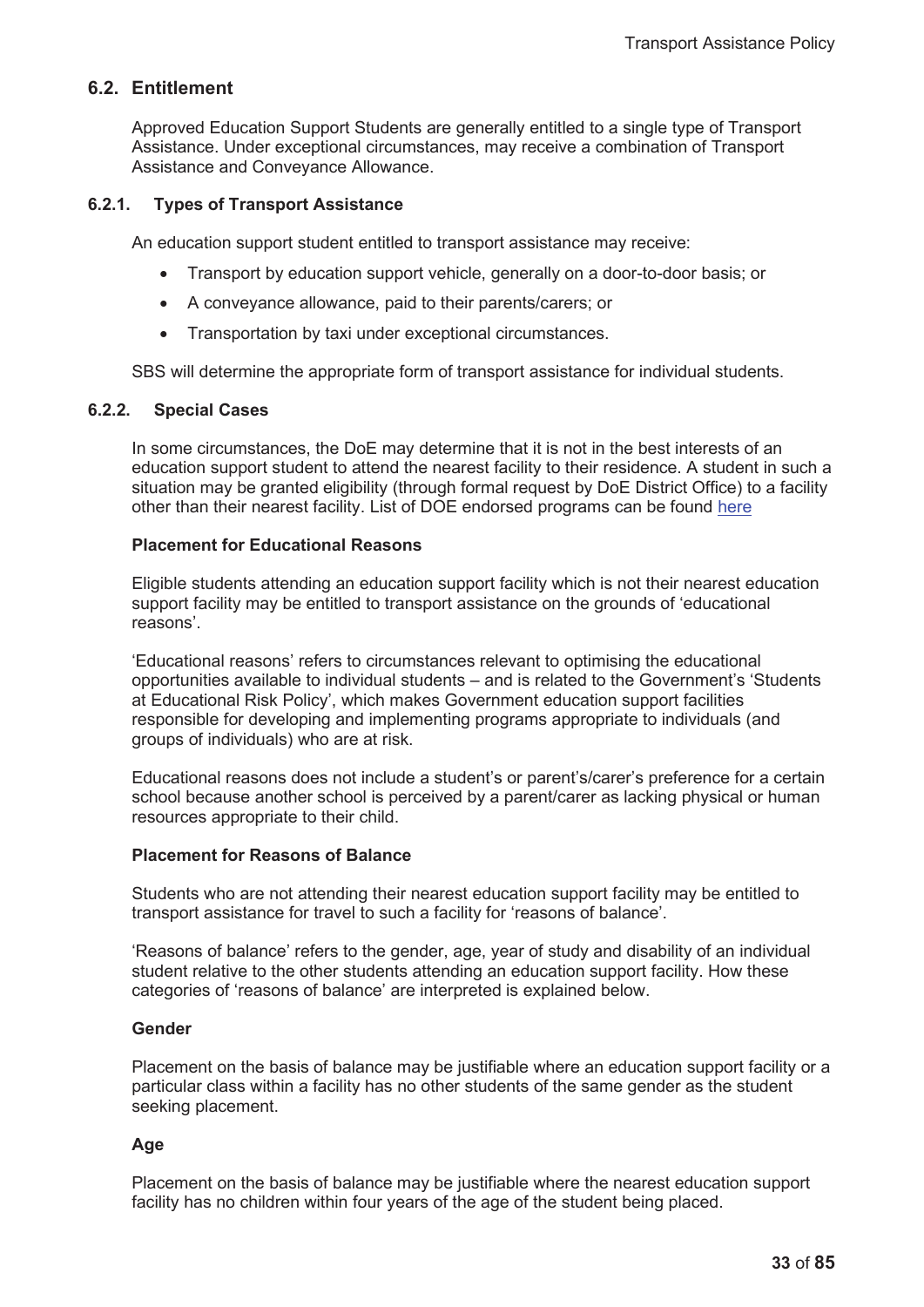# **Year Level and Student Numbers**

Placement on the basis of balance may be justifiable where the nearest centre has too many education support students in the particular year level in which the student requires placement to allow balanced integration into mainstream classes.

What constitutes 'too many education support students' is relative to the host school or education support centre. Generally, education support centres plan to have a spread of students across the year levels, so that a relatively small number of education support students are integrated into each mainstream class.

# **Disability**

Placement on the basis of balance may be justifiable where a student's disability gives rise to curriculum needs which are significantly different from those of other students in the facility – and where the difference or the handling of the difference is likely to inhibit the development of the student or other students.

### **Early Intervention Programs**

Children attending early intervention programs approved by DoE (which may include non-Government programs) may be eligible for transport assistance.

Early intervention programs are designed to identify and address potential disabilities as early as possible, with the goal of pre-empting difficulties that may manifest if a disability is not dealt with until later in a child's development.

Because early intervention programs are aimed at helping children at the earliest possible stage of their development, students attending such programs can be very young (e.g. six months of age). Eligible children are offered a conveyance allowance as the dispersion of the students and a short-term nature of the courses makes the provision of a bus service unviable.

# **Country Students in Major Metropolitan Areas**

Country students (e.g. students who normally reside outside of a Public Transport Area) living temporarily in a metropolitan area so that they can attend education support facilities may be eligible for transport assistance.

Subject to the eligibility criteria applying to all students attending education support facilities, transport assistance may be provided for such students in respect of travel between their temporary residence and their facility. Assistance in this situation would normally be in the form of payment of a conveyance allowance.

#### **Inclusive Education Programs**

Students with disabilities who are enrolled in a mainstream school under an inclusive education program are not normally eligible for transport assistance, unless they are accessing their nearest appropriate school as a 'rural student' (i.e. because they live outside a designated Public Transport Area), in which case, they must meet the eligibility criteria for rural students.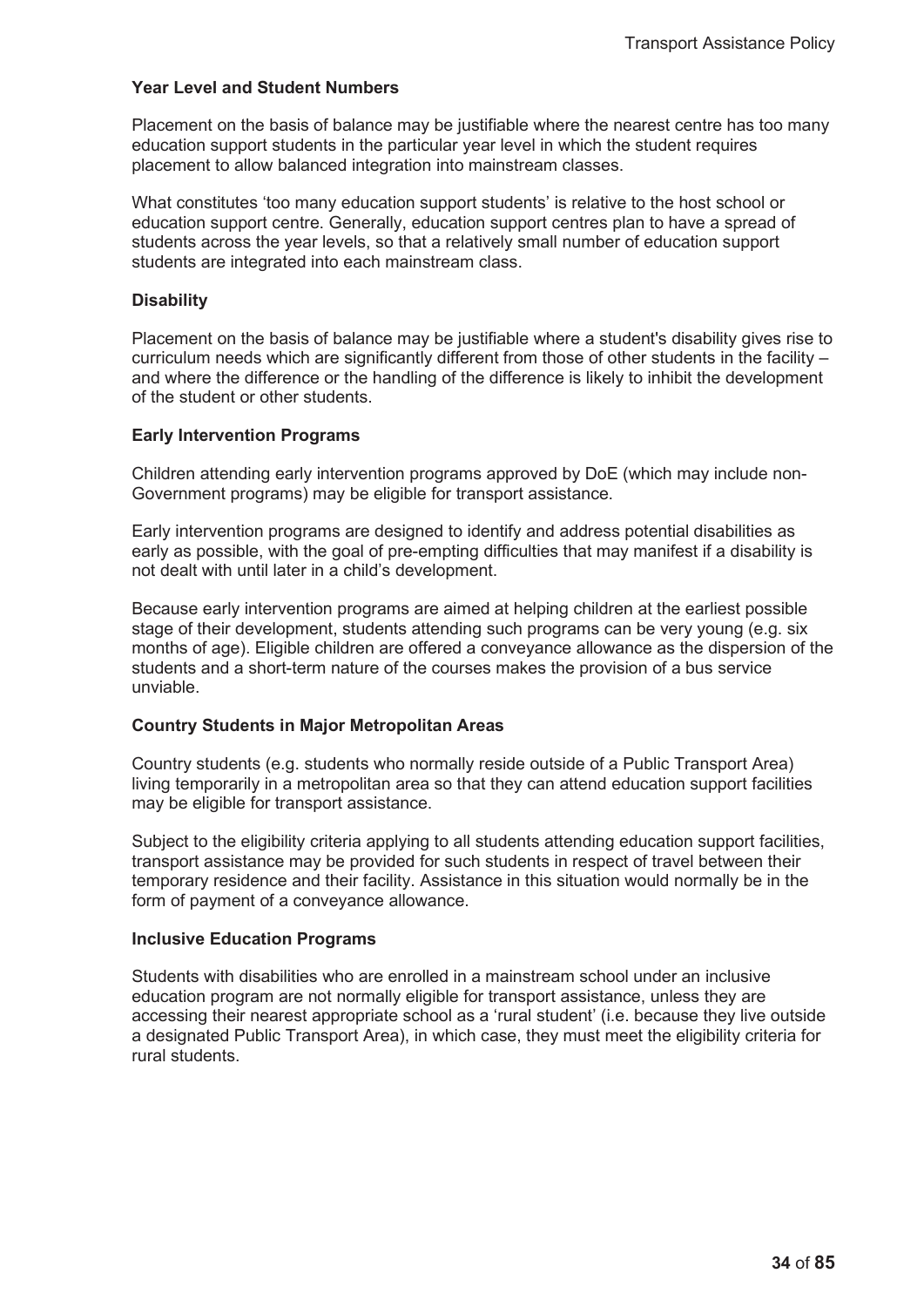# **6.3. Applying for Transport Assistance**

To be considered for transport assistance for travel to an education support facility, a person responsible for the student must complete an application for transport assistance form and submit it to SBS preferably via an online application through the SBS website www.schoolbuses.wa.gov.au .

When determining the appropriate level of transport assistance offered, SBS may seek additional information in order to make an informed decision to best meet the needs of the eligible student.

A student who is not eligible for transport assistance may, subject to certain conditions, be allowed to travel on a contract school bus as a complimentary passenger (see Complimentary Passengers page 34).

Parents/carers, who have questions about their child's eligibility or how to apply for transport assistance, should contact SBS.

### **6.3.1. Who may apply: Parents/Carers**

Amendments to the *Family Law Act 1975* (Cth) and related changes to the *Family Court Act 1997* (WA) have seen the concepts of custody and guardianship replaced by a broader concept of 'parental responsibility'. This concept of parental responsibility applies equally to all people legally responsible for the care of a child, regardless of their biological relationship to that child or their marital status.

In the *School Education Act* 'parent' is defined as meaning a person who at law has responsibility for:

- The long-term care, welfare and development of a child, or
- The day to day care, welfare and development of a child.

SBS can only consider applications for transport assistance from persons legally authorised to care for the student for whom transport assistance is being sought. Depending on a student's circumstances, this may include parents, grandparents, guardians or carers.

A school may for administrative purposes submit an application on behalf of a parent /carer where that parent / carer is unable to submit an application for transport assistance. Where a school submits an application it is the responsibility of that school to ensure the parent/carer is fully aware of their responsibilities contained within this document.

# **6.3.2. Consideration of Applications for Transport Assistance**

Prior to approving an application for transport assistance, SBS may request clarification or additional information from parents/carers about the student and their residential and educational circumstances.

Parents/carers should note that:

- SBS may refuse to approve an application for transport assistance.
- A student's entitlement to transport assistance may be suspended or withdrawn.

Parents/carers should also note that if they knowingly submit false information or fail to provide relevant information in relation to an application for transport assistance or make a fraudulent claim in respect of a conveyance allowance, the student's entitlement to transport assistance may be suspended or withdrawn. SBS will seek repayment in the event of a conveyance allowance being overpaid.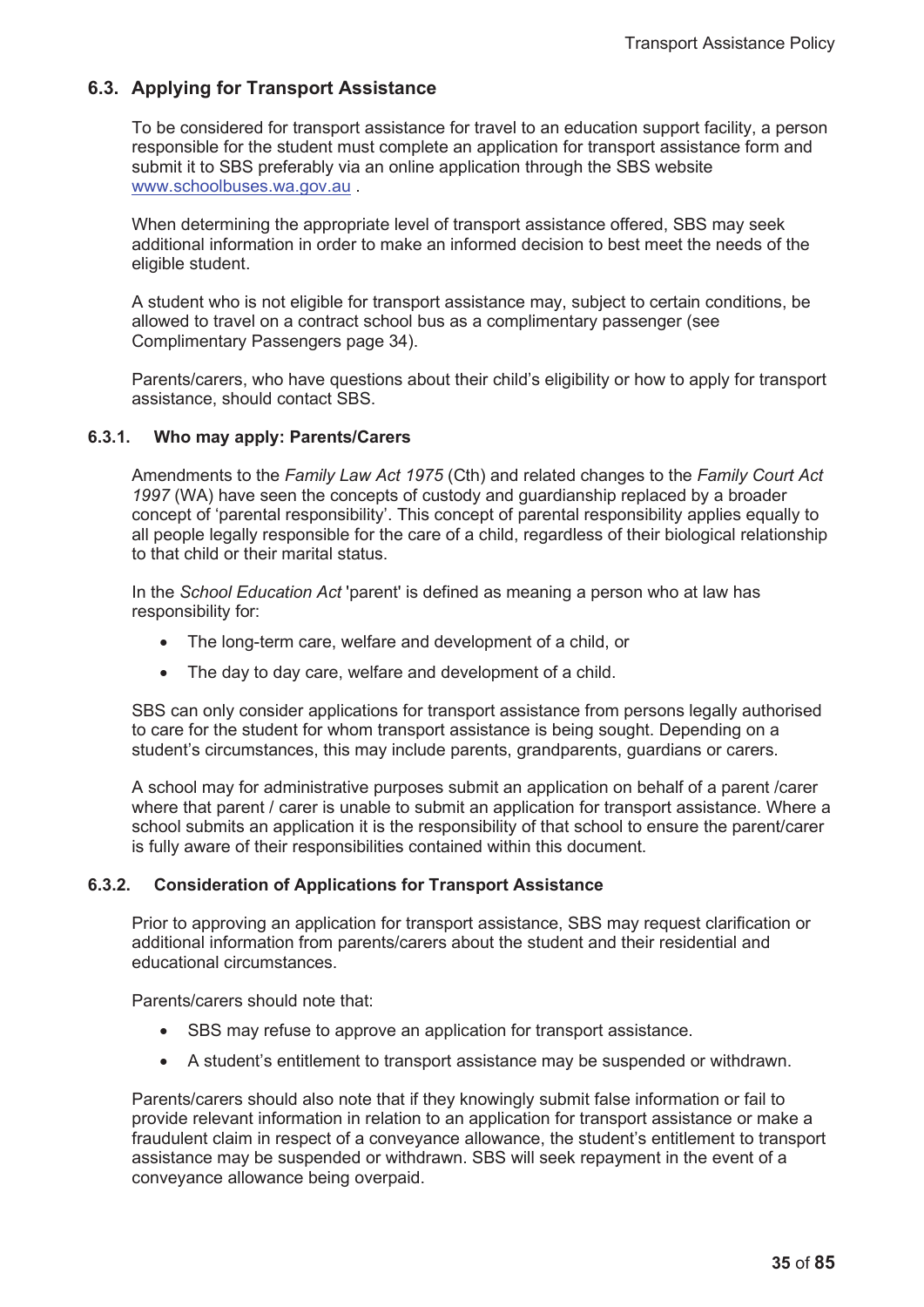# **6.3.3. Determination of the Appropriate Type of Transport Assistance**

In determining the appropriate type of assistance for a student, SBS will take into account of the following factors:

- The locations of the student's residence and the education support facility which they attend, and the length of the journey between them;
- Whether the student can physically be placed in a contract school bus;
- Whether the student's disability is of a type that requires modification of a contract school bus to accommodate them;
- The competence of the student to use the type of transport available;
- Whether the student's disability is associated with behaviour that is likely to endanger the safety of the student, other students, the driver or bus aide;
- The likelihood of the student needing medical attention during the journey; and
- The types of roads and the distribution of the student population.

# **6.3.4. Uniform Application of Policy**

To ensure student transport assistance is delivered fairly to all eligible students, if any student transport arrangements managed by SBS are identified as being outside the current policy framework then SBS will work towards phasing out those arrangements.

Typically, this will be achieved through working with the student's parents/carers and the relevant school to phase out any out-of-policy transport arrangements as soon as practical, aiming to do so with minimal disruption to the student's access to school.

# **6.3.5. Out of Policy Requests**

In some exceptional circumstances schools and /or parents/carers may be able to justify "out of policy" requirements or the extension/retention of current "out of policy" requirements; these are considered by SBS on a case by case basis. Any such requests must be supported by the relevant DoE District Office.

Compelling reasons outside of Reasons of Balance to justify an out of policy decision may include issues, such as medical conditions (e.g. cancer treatment), family circumstances (e.g. court orders) etc.

# **6.3.6. New Education Support Facilities**

New education support facilities are generally opened only after extended planning by DoE or, in the case of non-Government facilities, the relevant independent organisation.

When a new facility is opened, it is presumed that most of the students who will attend that facility will reside relatively close by. The introduction of a new school may accordingly affect the transport assistance entitlements of existing students who live near the new facility but who have, in the past, attended more distant facilities. When DoE advises SBS that a new facility is to be established in an area, SBS will evaluate whether existing routes can be altered to service the new facility and to accommodate any changes in the distribution of student enrolments.

Education support students who have already commenced their schooling at an existing facility when a new facility opens closer to their residence, may continue to be transported to their current facility under "grand father" arrangements.

In evaluating the influence a new school has on services and routes, the presence of complimentary passengers on any existing contract service will not be taken into account in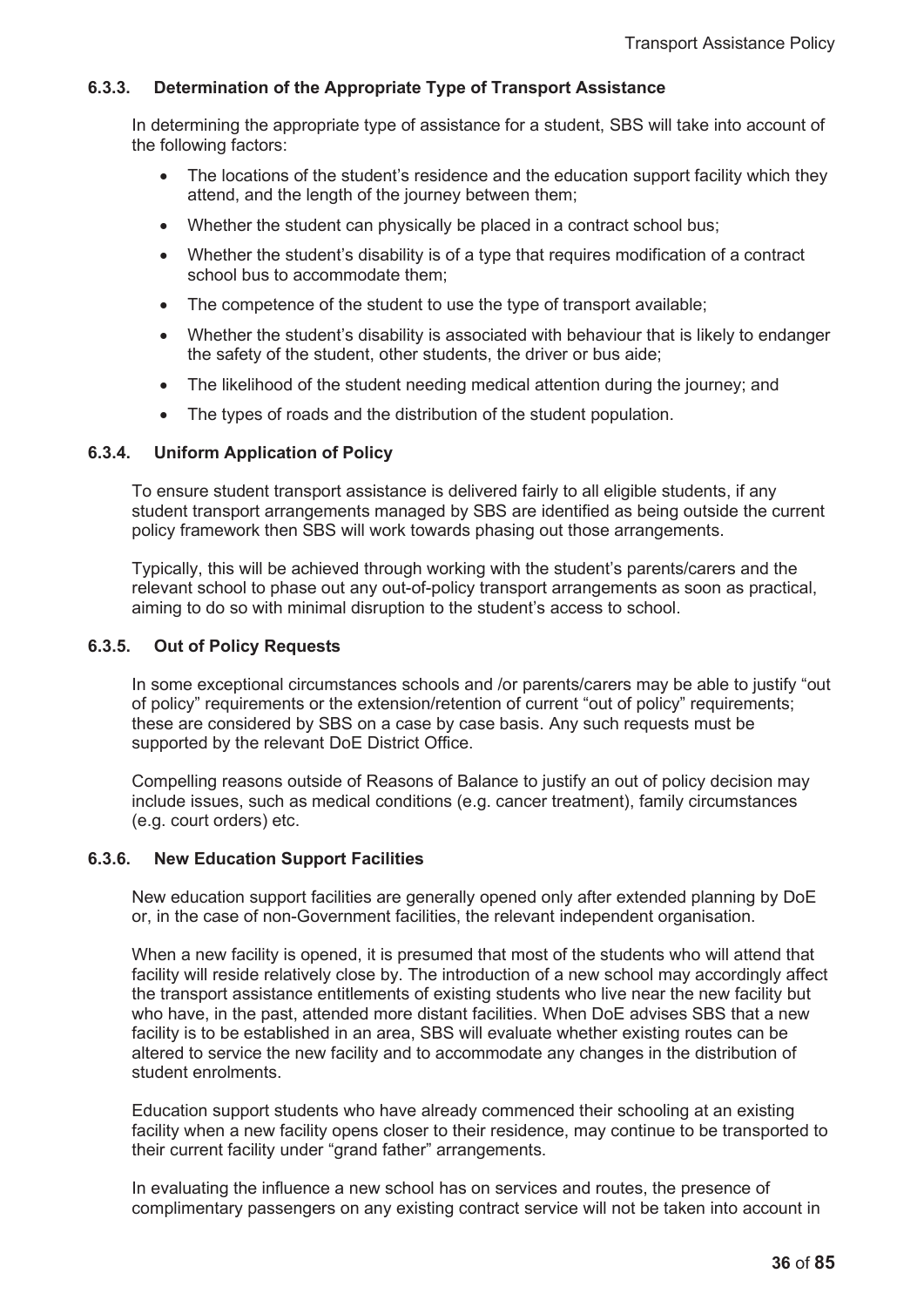justifying the ongoing need for the service or in determining the route design or the size of the vehicle to be used on it. If a new service is not instituted and existing service routes are not re-configured to transport students to a new school, students eligible for transport assistance to the new school will normally be entitled to a conveyance allowance.

### **6.3.7. Education Support Facility Closures**

Schools are usually closed by DoE because of a decline in student numbers. When a school is closed, the students who were attending that school usually enrol in one of the remaining schools in the district. For transport assistance purposes, the school designated as a particular student's 'nearest appropriate school' will change accordingly.

If a school is closed, it can mean that some contract school bus services become redundant; in which case SBS may, depending on the circumstances:

- reconfigure the routes followed by the existing services; or
- terminate the contracts associated with the redundant routes.

In considering what arrangements are most appropriate for the students affected by the closure of a school, SBS will take into account the age and residential distribution of the affected students in relation to the remaining schools and the routes followed by existing services.

As a result, there can be situations where the optimal arrangement of routes requires a school that is not the geographically closest school to a student to be designated as their 'nearest appropriate school' (the following section, 'Equidistant Appropriate Schools', contains more information about how situations like this are handled – see also the examples in see (examples of how the Nearest Appropriate School Policy is applied on page 22).

Any re-arrangement of routes that arises because of a school closure will be treated as a solution to the particular circumstances of the affected area and the individual students; it will not be considered by SBS as establishing any precedent.

In the event of a change in a student's circumstances due to the closure of an education support facility, SBS will, having regard to the current transport assistance policy, consider whether to continue to provide transport assistance on a case by case basis.

# **6.3.8. Other Source of Student Transport Assistance**

#### **Taxi Users' Subsidy Scheme (TUSS)**

The Taxi Users' Subsidy Scheme (TUSS) provides subsidies for travel by taxi for people who have severe, permanent disabilities that prevent them from using conventional public transport services.

The PTA are not involved in TUSS, which is managed by the Department of Transport (DoT) and is not related to Transport Assistance.

# **More Information about this Scheme**

Information about this scheme can be obtained from the Dot Website (www.transport.wa.gov.au) or by contacting the DoT Travel Subsidy Officer (telephone: 1300 660 147)**.**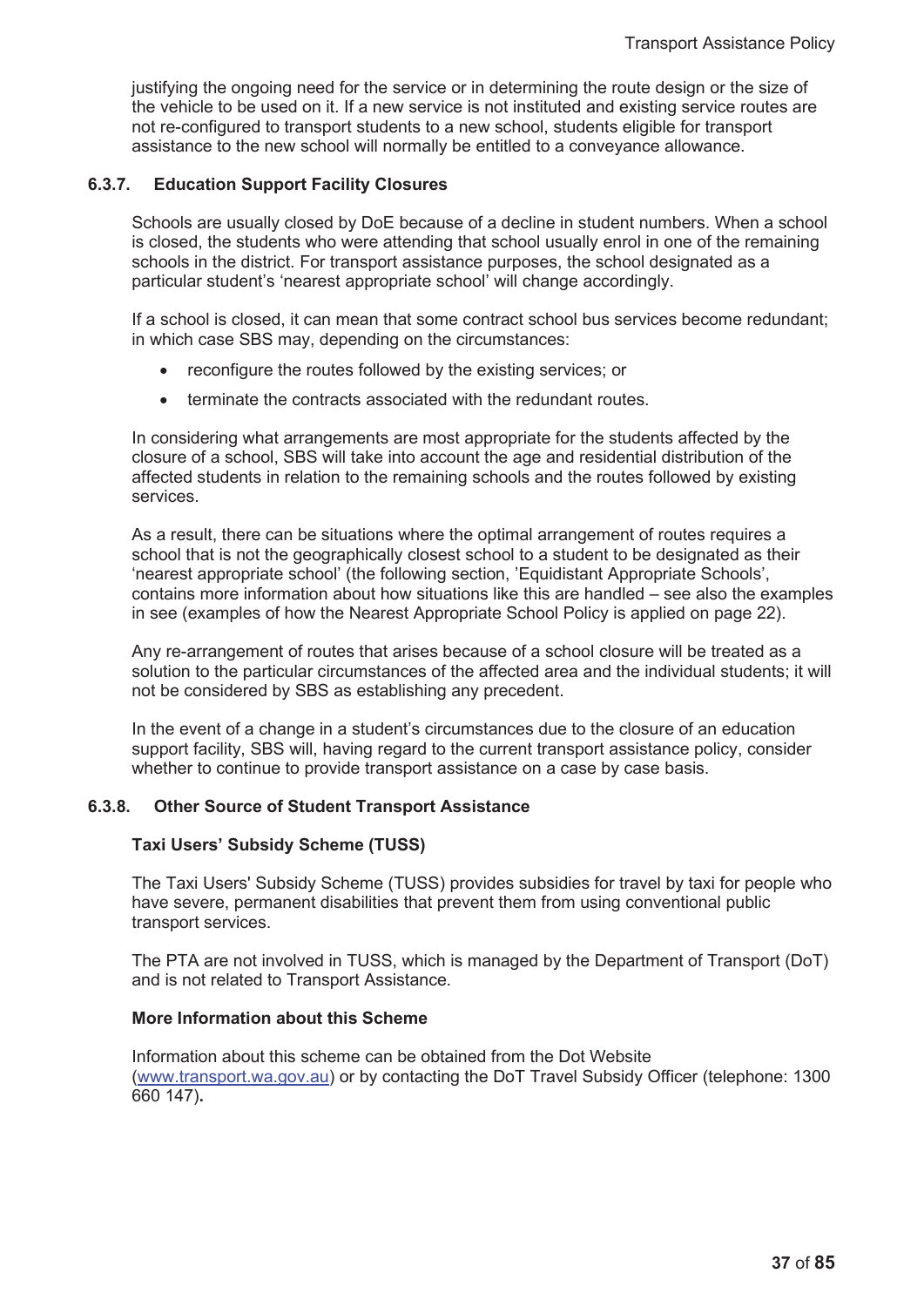# **6.4. Travel by Education Support Vehicle**

SBS is committed to ensuring children, including those requiring transport to Education Support Centres and Schools are being transported in the safest possible manner. SBS understands the importance of providing support for all passengers with disabilities and diverse learning needs and staff and bus staff that work with them.

To ensure students travel safely on school buses guardians and Contractors must provide SBS all relevant information about students' disabilities, medical needs, allergies and behavioural needs when applying for transport assistance or where there is change in student's needs.

SBS and Contractors have a duty of care to all school bus staff and students who use a school bus service. All known risks and incidents must be assessed, mitigated and monitored to ensure a safe service and workplace is provided. Risks may include student behaviours; hazards at pick up / drop off locations; student mobility needs; exiting and entering a school bus; guardians not being present at bus stops and; interactions between all parties on a school bus.

When there is an issue that may adversely affect the health and safety of bus staff the concern must be addressed in accordance with Western Australia Occupational Health and Safety legislation.

# **6.4.1. Background**

Student with disabilities who travel on SBS have similar needs to all students. Students respond well when treated with fairness and consistency.

Students with disabilities can have behaviours that are challenging to manage. In these circumstances it is important that all parties responsible for the care of the student, parent, teachers and others assist in ensuring appropriate strategies are implemented to facilitate access to and the ongoing use of a school bus service. Establishing effective strategies and responses to behaviours will support good communication with students making their journey safe and without incident.

The positive ways in which bus staff interact with students with disabilities will impact on the student's day at school and a student's experience at school will equally impact on the experience bus staff have with the student that afternoon.

# **6.4.2. Travel**

A student is only permitted to travel on an education support vehicle after SBS has advised the Contractor of the approval.

Approval of a student's entitlement to travel on an education support vehicle means the student is entitled to be transported to and from their education support facility to their residence.

The vehicles used to transport education support students are often modified to accommodate the needs of students. In addition, because many education support students have mobility issues, they are picked up and dropped off on a door-to-door basis.

**Medical Conditions.** There are circumstances whereby medical condition and/or special needs of a student which makes it not feasible or safe for the student to be transported by an education support vehicle. This is may include where there is a requirement to carry medical equipment such as oxygen bottles, or who have special feeding requirements.

**Wheelchair and Special Equipment.** Students traveling in a wheelchair or those who require special equipment (including postural support harnesses) to travel on an education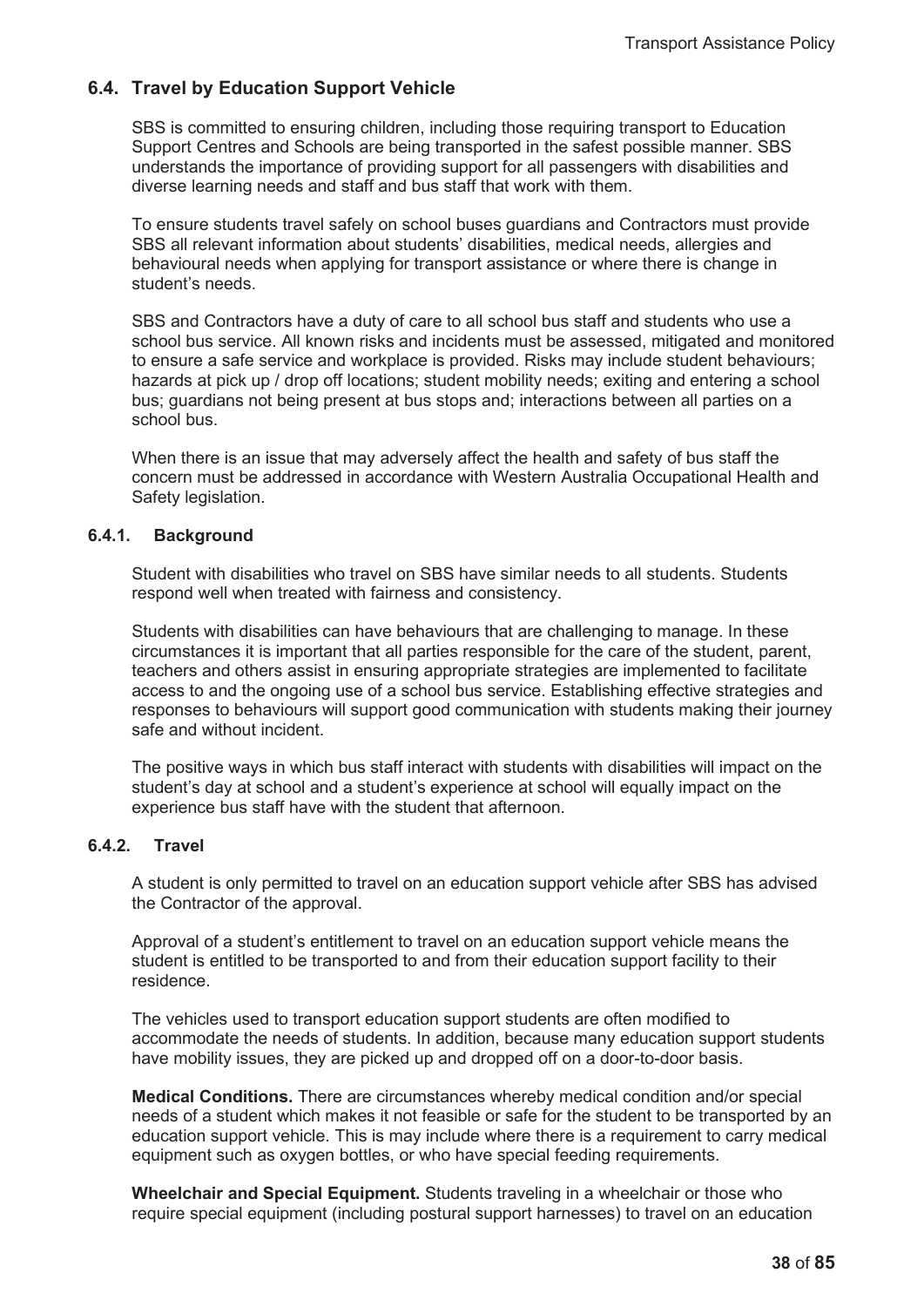support vehicle will not be transported until the appropriate /equipment is available for use, including wheelchair restraints.

**Medication.** Drivers and bus aides may not legally dispense medication and accordingly such students can only be transported at times when they do not need medication administered. Where a student requires medication to be administered at set times of the day and that time coincides to when a student requires transport, the student will not be approved for transport by an education support vehicle. This does not include medication that is required in a medical emergency.

**Feeding**. Where a student has a special feeding requirements (e.g. feeding via tubes) and cannot be moved after they have eaten, reasonable efforts will be made to accommodate such students; however, it can be that the time required for the feeding and related resting period would make a service's journey time excessive. In such cases, it may be that the student cannot be transported on the available services.

# **6.4.3. Care Travel Plans**

Contractors transporting students to education support facilities must include information in their safety management plan describing any relevant medical conditions the student may have. This information is contained within a Care Travel Plan which provides information to bus staff in providing a safe and enjoyable transport experience. The plan will contain detail relating to student disabilities and medical conditions.

A Care Travel Plan is specific to an individual student travelling on the vehicle and must cover, at a minimum, the following:

- A basic description of the disability/impairment and/or medical needs.
- Actions to take in the event of an emergency.
- $\bullet$  Emergency contact details of parent(s)/guardian(s).
- Any behaviour management issues and positive behaviour support strategies.
- Contingency arrangements if a parent or carer fails to meet the bus or is late (e.g. emergency drop-off addresses).
- Location and contact details of the nearest medical facilities.
- Contact details for education support facilities and respite centres.

A collaborative approach to the development of Care Travel Plan is essential to ensure the safety of all transport users. Information provided by parents, teachers and others will assist in formulating a plan that will provide bus staff with necessary information to respond to medical episodes and to support positive behaviours ensuring the health and safety of the students travelling on a service.

# **6.4.4. Access to Transport Assistance**

The Integrated Care Plan Request Form is required to be completed when submitting an Application for Transport Assistance. It considers all relevant information pertaining to the safe transport of the student. It gives consideration of medical conditions, physical mobility / impairments and behaviour management. Any changes to relating to the students care should be submitted to SBS.

The information provided in the Integrated Care Plan Request Form will be used to determine suitability of a student to travel on a school bus vehicle whether it is a mainstream service or education support vehicle.

Contractors and SBS have a duty of care to provide a safe passenger service to all users including students and bus staff. The duty of care responsibility includes determining whether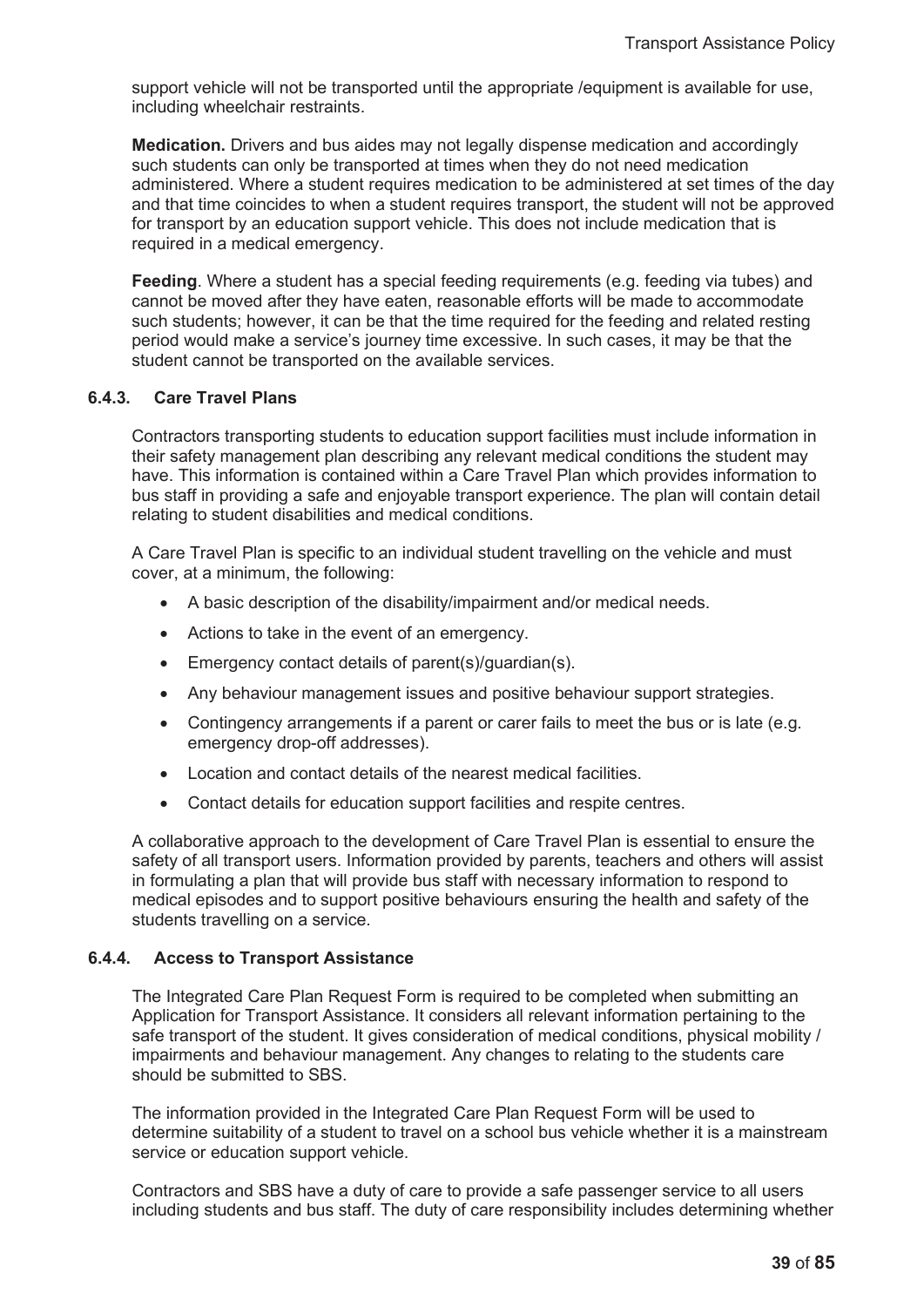or not a student should be accepted on the bus, managing risk during transport or the continued access to the transport service in consultation with SBS.

A number of risks are considered in determining the suitability for bus travel including, but not limited to:

- the ability of students to board and alight from the bus
- the actual or potential for challenging behaviours during transit
- the actual or potential for conflict between students
- the level of assistance/supervision required
- the actual or potential hazards that exist at bus stops, while taking into account the mobility needs of the students and the proximity of the bus stop to other hazards
- Parents/carers not present at drop-off points.

Before approving a student's entitlement to travel on an education support vehicle the principal of the student's facility or SBS may request clarification of the information provided by parents/carers or additional information about a student's residential and educational circumstances. This information will assist in ensuring a safe service is provided to all bus users.

A student is not to be forced onto a bus or placed onto a bus without the knowledge or approval of the bus driver.

SBS will endeavour to find transport solutions for all eligible students. However, there are circumstances where the medical condition and/or special needs of a student mean it is not feasible or safe for the student to be transported by education support vehicle, or that accommodating such a student would unacceptably extend the journey time of a service.

The level of care provided by a bus aide to special needs students whilst travelling on an education support vehicle is generally pastoral in nature. While a bus aide has an advanced first aid certificate, they are not equipped or trained to provide specialist medical care to students with extreme disabilities.

Where Transport Assistance by contract school bus is not possible or practical the parents/carers of eligible student's may be entitled to a Conveyance Allowance.

If a student's circumstances change (e.g. change of carer, residence, school, frequency or regularity of attendance) then a new *Application for Transport Assistance* should be completed and submitted to SBS at www.schoolbuses.wa.gov.au .

#### **6.4.5. Respite Centres**

Permission may be granted for students to travel on education support vehicles to and from respite care facilities. The granting of permission to travel to respite facilities is aimed at extending services so that the educational opportunities available to students are minimally disrupted.

Students may be provided with transport between a specified education support school and a designated respite care facility, subject to the following limitations:

- Students attending education support centres may be provided with transport assistance to a respite facility associated with the nearest education support school if the respite facility is within the relevant transport catchment area;
- Students should only be transported to respite facilities if the journey over the approved route, including pick-ups and drop-offs, does not exceed 90 minutes in duration;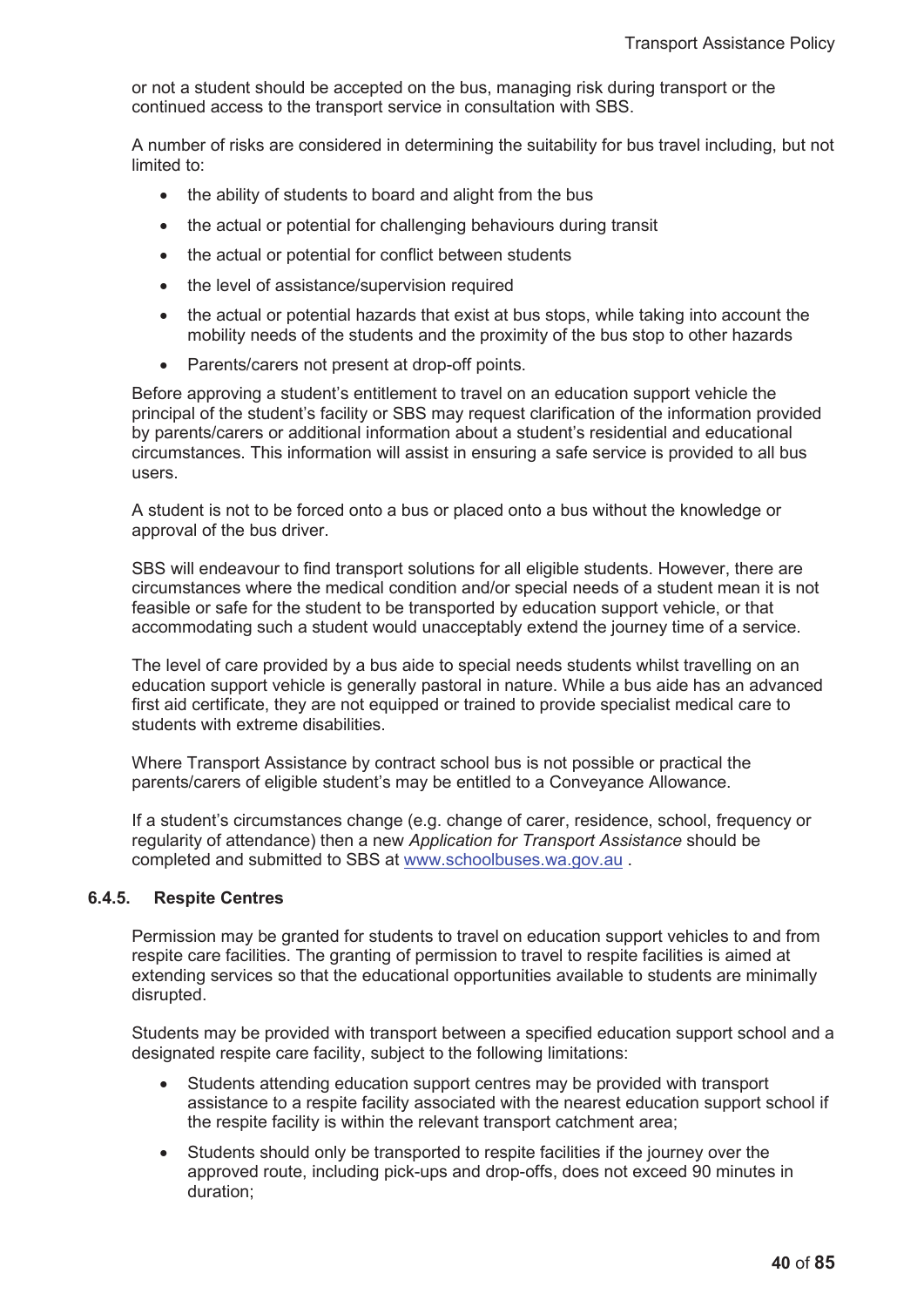• Should the seat or space used by a student to travel to a respite facility be required by an eligible student, and should there be no other seat or space available, the student will be required to find alternative transport to the respite facility.

A list of approved respite centres can be found on the SBS website at www.schoolbuses.wa.gov.au.

# **6.4.6. Casual Home-Based Respite**

Students travelling to and from home-based respite may, subject to seat/space availability, be given permission by SBS to travel on an education support vehicle.

Students may be transported to and from casual home-based respite, subject to the following limitations:

- The travel time on the approved route, including pick-ups and drop-offs, must not exceed 90 minutes in duration;
- Should the seat or space used by a student to travel to a respite facility be required by an eligible student, and should there be no other seat or space available, the student will be required to find alternative transport to the respite facility.

Approval would not normally be given if the travel to or from home-based respite would involve deviation from the approved route.

# **6.4.7. Student Behaviour**

The PTA has developed a Code of Conduct to clearly explain the standards of behaviour expected from students. This Code applies to all students travelling on Government contracted school buses managed by the PTA. A copy of the Code of Conduct is contained within the Behaviour Management Guidelines which can be found on the SBS website at www.schoolbuses.wa.gov.au.

Students traveling on education support vehicles are expected to behave appropriately and in accordance with the general principles set out in the Code of Conduct and the Conditions of Travel which parents/carers acknowledge when applying for Transport Assistance. Whilst all students are expected to abide by the Code of Conduct, special consideration will be given to students with disabilities. However, the safety of those traveling on education support vehicles is paramount and if a student's behaviour endangers the health or safety of any person on an education support vehicle, their entitlement to travel may be suspended or withdrawn.

# **6.4.8. Challenging Behaviour(s).**

A student who is assertive or over exuberant about how they express themselves may be associated with negative behaviour or misbehaviour when in fact the student may be communicating a need. Students who sometimes engage in challenging behaviours are actually communicating that something is wrong or missing and need help. The challenge is to understand why the student has a need to engage in challenging behaviour and provide positive support.

Students need to know that their behaviour on a school bus is the same behaviour their teachers and other expect. Care Travel Plans developed in partnership with parents/guardians and teachers will assist in providing a safe and enjoyable journey.

**Behaviour Support.** The behaviour support component of the Care Travel Plan focuses on positive behaviour support approach to focusing on prevention, early intervention and response to challenging behaviours.

**Prevention**. Includes strategies to improve communication with a student preventing the need to engage in challenging behaviour.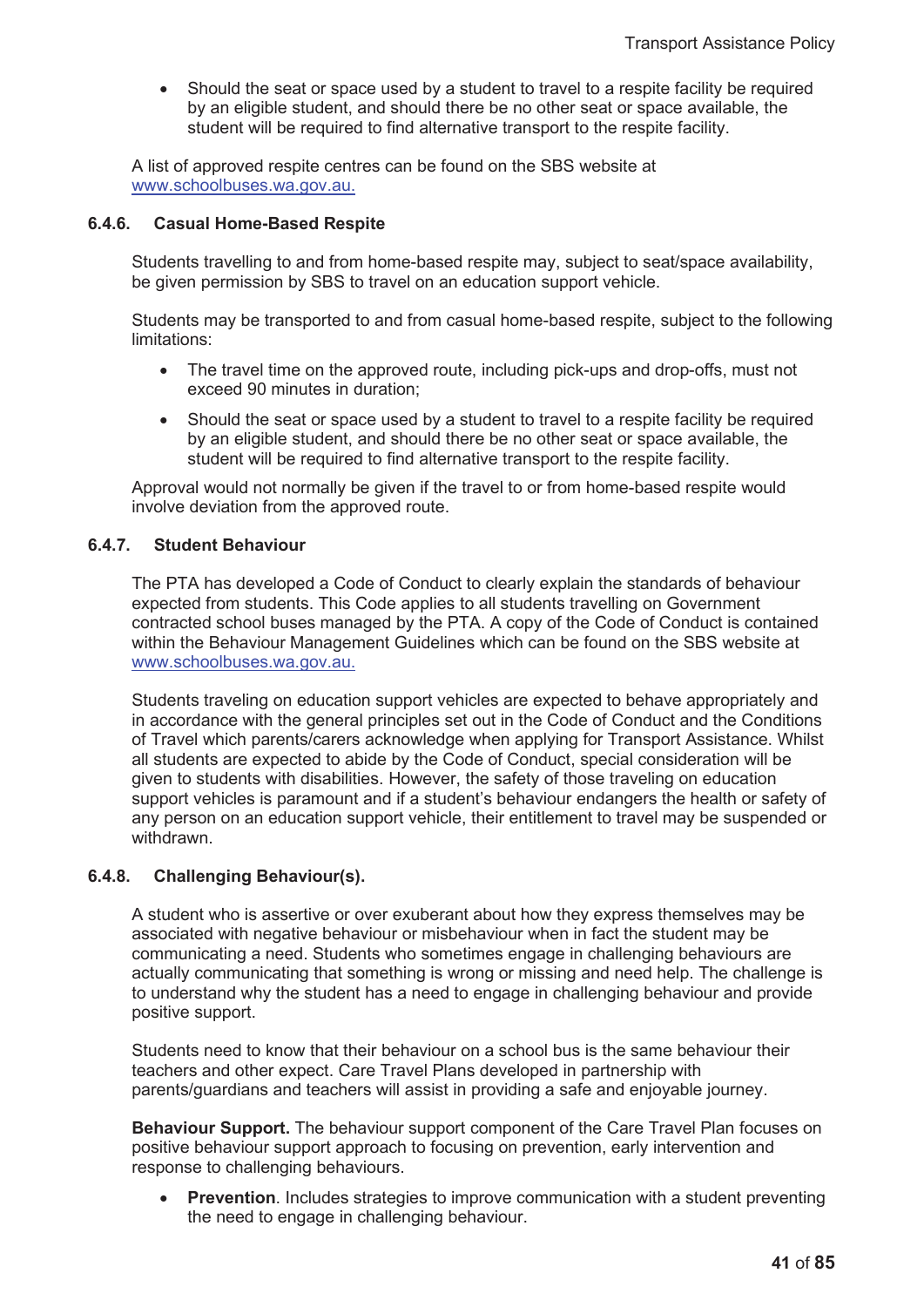- **Early Intervention**. Early signs of behaviour may be an indication that student's needs are not being met. The aim is to clarify what a student is attempting to communicate through their behaviour and to put supports in place to prevent escalation of the behaviour.
- **Responses**. These are strategies to identify how to effectively respond to the challenging behaviour once it occurs in a positive manner.

Providing accurate information will assist in students being suitably managed and allow all bus staff to complete their duties as safely as possible in their place of work.

### **6.4.9. Preparation for Travel**

Parents/Guardian and school staff must prepare a student for travel at the commencement/end of the school day, as applicable.

Contractors are not able to facilitate rest stops and are not equipped to provide medical intervention other than basic emergency responses (bus staff are trained in first aid response only). To minimise the risk of choking, allergic reactions or other adverse situations, food and beverages may not be consumed on school bus unless it forms part of an approved Care Travel Plan.

**Refusal of Transport**. The bus driver has a duty of care and responsibility for all passengers on their service. If a student presents to a bus and the bus driver is of the opinion that the student is a heightened risk given the displayed behaviour the student may be refused access on that occasion. In such circumstance the responsibility for the student remains with the parent(s) or teacher(s) and not the bus staff. Where this occurs an incident report is to be completed (see 8.2 below).

#### **6.4.10. Unacceptable Behaviour**

Bus operators are responsible for managing behaviours of students travelling on government contract school buses. Whilst special consideration is given to students with disabilities they are expected to abide by the Code of Conduct.

**Behaviour Management Guidelines.** SBS in conjunction with the Department of Education have developed a set of Behaviour Management Guidelines to provide a framework that aims to ensure student behaviours are managed in an appropriate and consistent manner. These guidelines outline the roles, rights and responsibilities of: SBS, Department of Education, school bus contractors/drivers, students, parents / carers and others who are involved in the conduct, provision and administration of student behaviour on school buses. The Behaviour Management Guidelines for Students Travelling to School by Contract School Bus can be found on the SBS website at www.schoolbuses.wa.gov.au.

**Reporting Incidents.** Contractors and bus staff are required to report all incidents including breaches of the Code of Conduct in accordance with the Behaviour Management Guidelines. These incident are to be lodged through the SBS website.

**Behaviour Management Notices.** Where a breach of the Code of Conduct has occurred bus staff are required to issue a Behaviour Management Notice in accordance with Behaviour Management Guidelines.

- $\bullet$  A copy of the notice is to be issued to the parent(s), school administration and SBS (a copy remains in the book).
- Where the bus staff are of the opinion that the incident is relatively minor in nature it may be appropriate to record the specifics in a diary as opposed to issuing a Behaviour Management Notice. This is the minimum requirement to ensure documentary evidence is recorded for future reference and subsequent incidents (if they occur).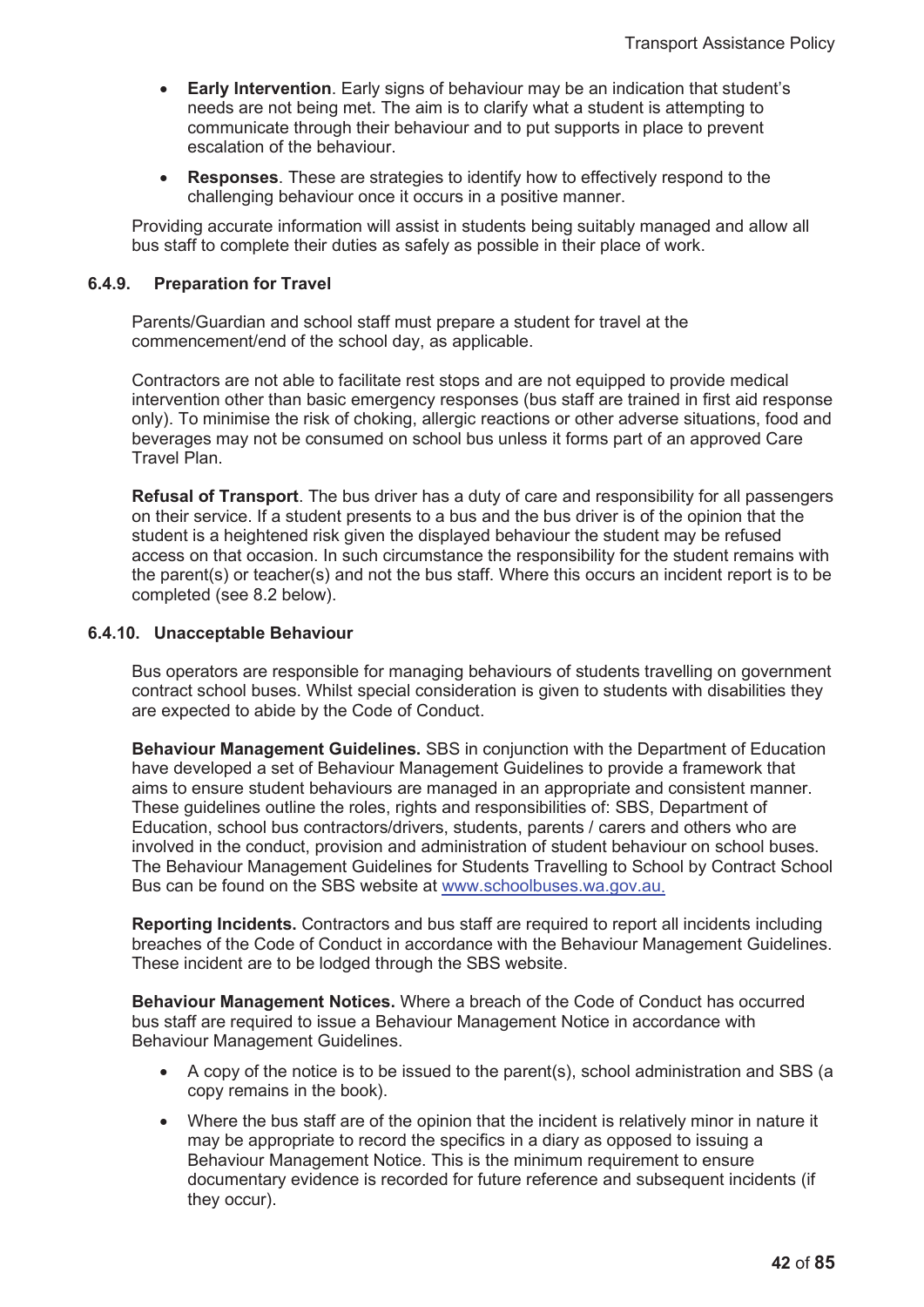- Discussions regarding the incident may be held with schools and parents/carers.
- Where appropriate the Care Travel Plan may be reviewed to support a more positive behavioural outcome.

Where an incident has occurred as a result of a student's behaviour additional controls may be put in place to mitigate further incidents. These controls can only be implemented with the approval of SBS. All additional controls are to be reviewed periodically to determine whether or not they are still required/applicable.

# **6.5. Control Devices**

The use of any control device to restrict the physical movement of an individual may be considered a restrictive practice. Whilst these devices may restrict physical movement within the bus they do not restrict the student's access to their body. Control devices include harnesses and lockable seat belt buckle systems.

The use of a device that restricts the movement of an individual can place both the person subject to the restrictive practice and those implementing the practice at risk of harm in the event of an accident.

**Approved Control Devices.** Any control device that restricts the movement of student on a school buses must be approved by SBS. Bus Operators are to ensure bus staff receive instruction of the correct use and associated risk with the use of any control device.

**Postural Support.** Where a control device is used for postural support on the basis of medical necessity parents/carers are to provide documentary evidence of medical necessity from a medical practitioner.

Care Travel Plans and a positive behaviour support approach aim to provide a safe transport environment for all passengers and focuses on early intervention. There are circumstances or incidents that may occur during transport that result in the need to consider the use of control devices to restrict movement within the bus to ensure the safety of all passengers. Circumstances may include:

- refusing to remain seated
- not wearing a seat belt whilst the vehicle is moving
- Repeated self-injurious behaviour such as head banging that may cause harm to self or others repeated difficulty in managing a physical behaviour that may harm others (bitting, kicking etc).

Control devices will only be approved by SBS in consultation with parents/carers, bus staff, school administrators and other relevant persons (where applicable).

The use of these devices should be last resort and where they are approved for use the reasons are to be documented on the Control Device Request Form and reviewed no less than every three (3) months for the continued use.

The student is at the centre of any decision and their health and safety is paramount. The use of control device should not have a detrimental effect on their wellbeing. Where any party in the decision process considers that the use of a control device may be detrimental to the wellbeing of the student the device is not to be used. In such circumstances it may not be possible to provide transport assistance via a bus service and a Conveyance Allowance may be paid as an alternative and transport arrangements will need to be arranged by the parent/guardian.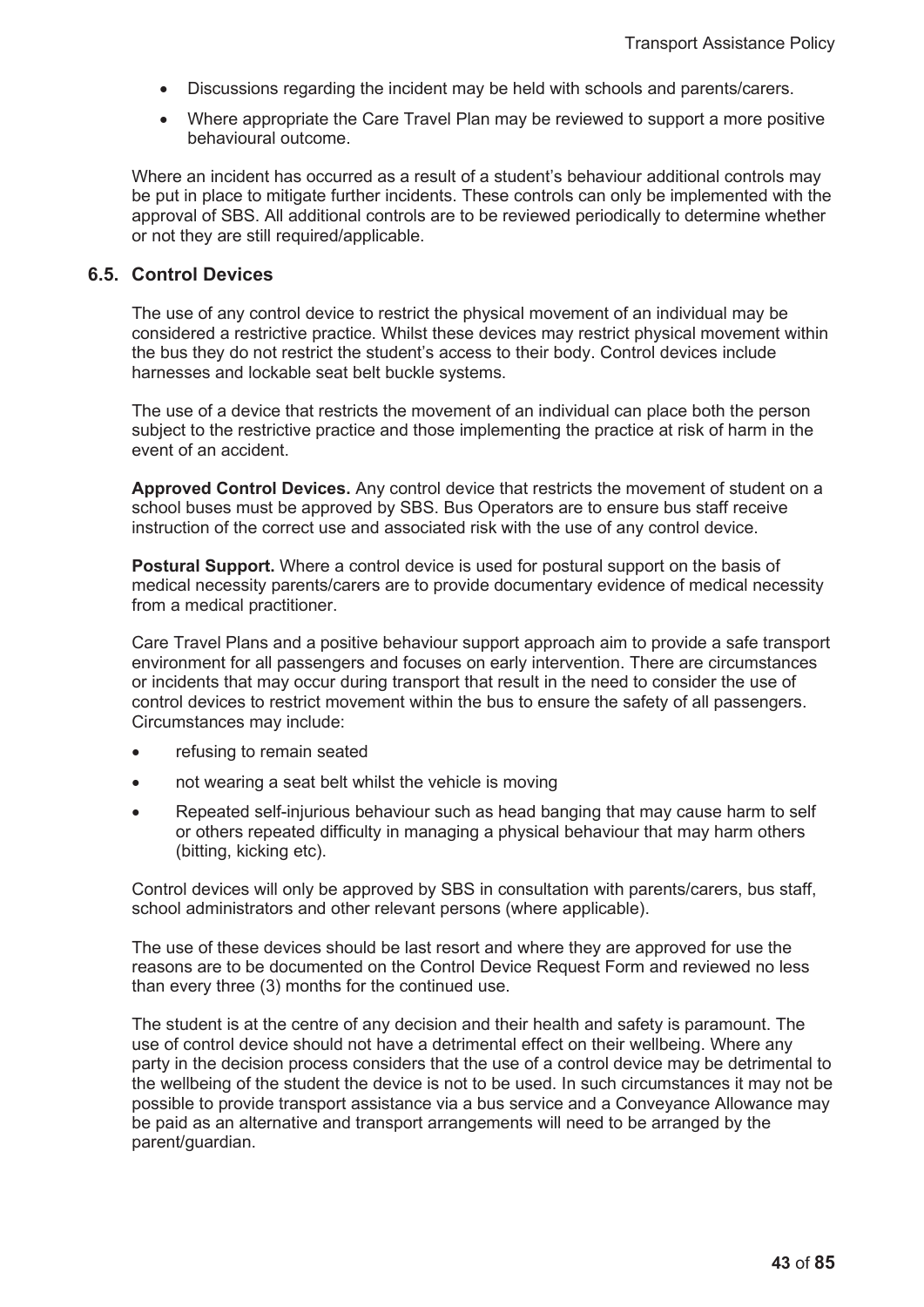# **6.6. Removing a Student from a Bus during a Service**

Removing a student from a bus during a service will only be considered as a last resort. Bus staff must speak with SBS before removing a student from a service to make sure plans are in place to ensure it is completed safely. When deciding if a student should be removed all risks are to be considered and the student's guardian(s) will need to be informed of the incident and where to collect the student. The bus driver will not remove the student from the bus until the guardian is present to pick up the student.

**Immediate Removal from Bus.** Where it is determined that a student's behaviour presents an immediate or potential ongoing increase risk to the health and safety of bus users as defined as a major incident, suspension or removal from service may be considered. In the event that an immediate removal of transport assistance is deemed appropriate, an Interim Suspension Notice will be issued. This will remain in place until such time as an investigation is conducted and an outcome is reached. Once an outcome is reached either a formal suspension notice will be issued or transport assistance will be reinstated.

# **6.6.1. Appealing a Suspension**

If a student(s) guardian does not agree with the decision to suspend or withdraw a student's school bus travel they can contact SBS in writing and ask for the decision to be reviewed.

# **6.7. Conveyance Allowance**

To be considered for Transport Assistance in the form of a Conveyance Allowance, a person responsible for an eligible education support student must complete an online application form for Transport Assistance and submit it to SBS via the SBS website at www.schoolbuses.wa.gov.au. A parent/carer who does not have access to the internet may obtain a manual form from their local school or by contacting SBS. Manual forms can be submitted via Australia Post to:

Public Transport Authority School Bus Services Branch PO Box 8125 Perth Business Centre Perth WA 6849

# **6.7.1. Background**

A conveyance allowance is an amount paid to parents/carers to contribute towards off-setting the costs incurred by them in conveying eligible students to their nearest appropriate school (e.g. by private vehicle).

Parents/carers should note the following:

- The convevance allowance is not intended to cover the full costs of owning and operating a vehicle.
- An entitlement to a conveyance allowance is subject to SBS determining that a conveyance allowance is the appropriate form of transport assistance for the particular student.
- Conveyance allowances are normally only paid in respect of travel undertaken for the specific purpose of taking students to school (e.g. a conveyance allowance would not normally be paid to a parent who drops their child off at a facility on their way to work).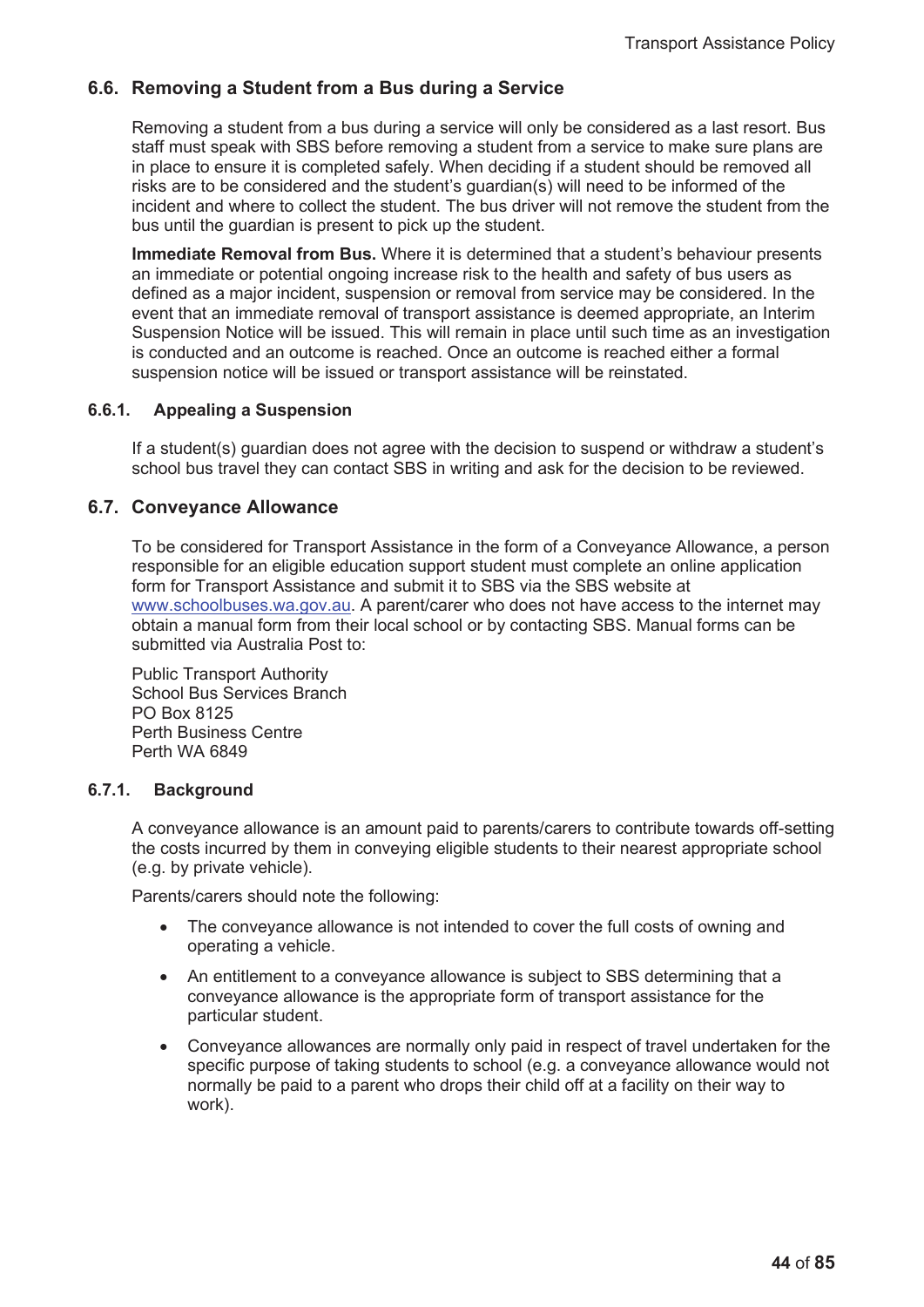# **6.7.2. Approval of Entitlement**

A student's entitlement to transport assistance (including approval of an entitlement to a conveyance allowance) is subject to approval by SBS.

Before approving a student's entitlement to a conveyance allowance, the CO for the relevant district may request clarification of the information provided by parents/carers or additional information about a student's residential and educational circumstances.

If a student's circumstances change (e.g. change of carer, residence, school, frequency or regularity of the attendance) then a *Change of Circumstances Form* should be submitted to SBS preferably online at www.schoolbuses.wa.gov.au .

Parents/carers should be aware that if they knowingly submit false information or fail to provide relevant information in relation to an application for Transport Assistance or make a fraudulent claim in respect of a Conveyance Allowance, their child's entitlement to Transport Assistance may be suspended or withdrawn.

# **6.7.3. Entitlement**

Once a student's entitlement to a Conveyance Allowance is approved, the student's parent/carer may claim for payment at the end of each school term in arrears via www.schoolbuses.wa.gov.au .

The amount of a conveyance allowance entitlement is calculated according to the number of days a student actually attends school and the distance travelled by the parents/carers in getting the student to and from their school – normally on the basis of two return trips per day.

#### **6.7.4. Rate**

The conveyance allowance rate is indexed annually and reflects a contribution to running costs of fuel, tyres, repairs and maintenance, but not elements such as vehicle purchase price, depreciation, interest, registration or insurance.

The rate is expressed in terms of cents per kilometre. Parents/Carers should visit the SBS website www.schoolbuses.wa.gov.au to obtain the current rate of payment rate.

# **6.7.5. Payment**

To be paid a conveyance allowance, a parent/carer must complete the online *Conveyance Allowance Claim* form and submit it to SBS preferably via application the SBS website www.schoolbuses.wa.gov.au.

The earliest date for which a conveyance allowance can be claimed is the beginning of the term in which the original application was approved by SBS (i.e. SBS will not backdate approvals).

Conveyance allowances are paid in arrears as a lump sum at the end of each school term. Families may accumulate their conveyance claims and claim up to a maximum period of two terms in arrears provided the student(s) is approved for conveyance allowance from the outset.

Only one conveyance allowance will be paid per family of eligible students.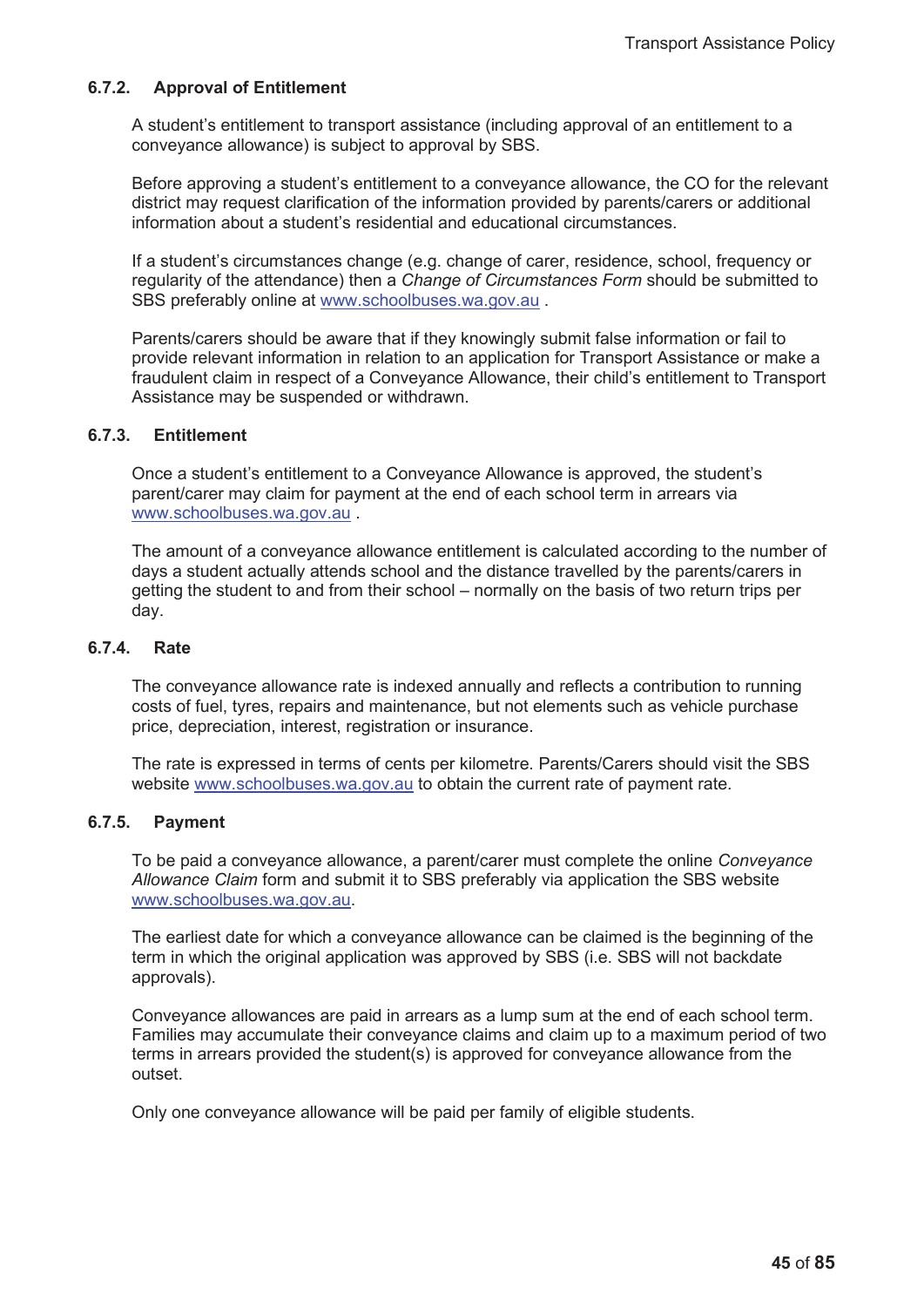# **6.7.6. Audit of Claims**

SBS staff will routinely audit conveyance allowance claims by checking distances between the student's residence and school or approved drop-off/pick-up point as reported in the *Conveyance Allowance Claim* form.

Where appropriate, SBS may also seek confirmation of a student's attendance at school.

If a parent/carer knowingly submits false information to SBS in relation to an application for transport assistance or fails to provide relevant information or makes a fraudulent claim in respect of a conveyance allowance, the student's entitlement to transport assistance may be withdrawn.

SBS will seek repayment in the event of a conveyance allowance being overpaid.

# **6.8. Complimentary Passengers**

A student who is *not* eligible for transport assistance may be allowed to travel on an education support vehicle as a complimentary passenger, subject to the following conditions:

- $\bullet$  A student may only travel as a complimentary passenger with the approval of SBS;
- The student's parent/carer must complete and sign a *Complimentary Passenger Parent Declaration* form (and any other forms SBS may require) and submit it to the relevant coordinator;
- $\bullet$  There must be a seat available on the education support vehicle the student wishes to travel on (i.e. no eligible student who is entitled to travel on the bus will be denied travel because of the presence of a complimentary passenger);
- The pick-up and drop-off points for the student must be on an approved route and not cause an unacceptable increase in the journey time for the other students on the bus (in practice, this normally means that complimentary passengers are picked up and dropped off at existing bus stops); and
- The presence of the student should not result in extra cost to the PTA (i.e. approved routes will not be altered to cater for or accommodate complimentary passengers).

In most circumstances, a student approved to travel as a complimentary passenger on an education support vehicle is the sibling of an eligible student who is travelling on the education support vehicle to the same school or education facility.

# **6.8.1. Applying to travel as a Complimentary Passenger**

To apply for permission to travel as a complimentary passenger, parents/carers must complete Transport Assistance application form.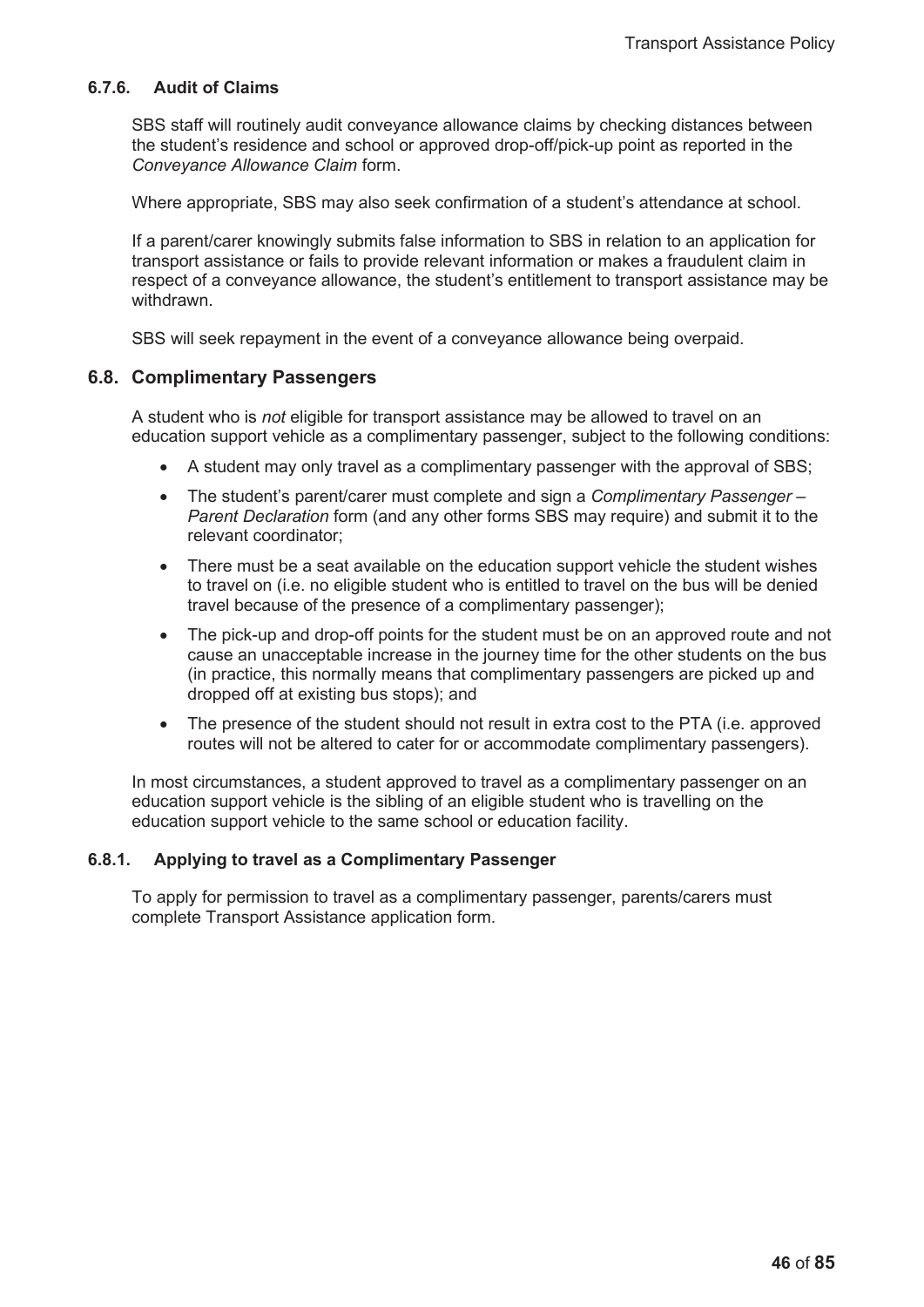# **6.9. Contact Details**

**General** 

| <b>Address</b>                | <b>Public Transport Authority</b><br><b>School Bus Services</b><br><b>Public Transport Centre</b><br>West Parade<br>Perth |
|-------------------------------|---------------------------------------------------------------------------------------------------------------------------|
| Mail                          | PO Box 8125<br>Perth Business Centre<br>Perth WA 6849                                                                     |
| <b>Telephone</b>              | (08) 9326 2625                                                                                                            |
| <b>Fax - Operations</b>       | (08) 9326 2781                                                                                                            |
| <b>Fax – Business Support</b> | $(08)$ 9326 2767                                                                                                          |
| Email                         | schoolbus@pta.wa.gov.au                                                                                                   |
| Website                       | www.schoolbuses.wa.gov.au                                                                                                 |

# **Education Support**

Information about transport assistance for students attending education support facilities can be obtained by contacting the Contract Officer (CO) for the area in which the student resides – see contact details listed below.

# **Portfolios**

| <b>Metro South</b>                                       | Covers the metropolitan area south of the Swan River to Dawesville and<br>east to Langford, Canning Vale and Banjup.                                                                                                                                                                                                                   |                  |
|----------------------------------------------------------|----------------------------------------------------------------------------------------------------------------------------------------------------------------------------------------------------------------------------------------------------------------------------------------------------------------------------------------|------------------|
|                                                          | metrosouth@pta.wa.gov.au                                                                                                                                                                                                                                                                                                               | (08) 9326 2528   |
| <b>Metro North</b>                                       | Covers the metropolitan area north of the Swan River to Yanchep and<br>east to Ballajura, Malaga, Dianella and Inglewood but does not include<br>the North East Metropolitan Language Development Centre or satellite<br>classes. Includes the North East Metropolitan Language Development<br>Centre                                  |                  |
|                                                          | metronorth@pta.wa.gov.au                                                                                                                                                                                                                                                                                                               | $(08)$ 9326 2578 |
| <b>Metro East</b>                                        | Covers the metropolitan area east including Ellenbrook, Noranda,<br>Bedford, Maylands, and areas east of the Swan River (i.e. Redcliffe,<br>Rivervale, South Perth, Salters Point, Wilson, Cannington, Thornlie) and<br>south to Armadale, Byford and Serpentine. Includes the South East<br>Metropolitan Language Development Centre. |                  |
|                                                          | metroeast@pta.wa.gov.au                                                                                                                                                                                                                                                                                                                | (08) 9326 2136   |
| <b>Regional Locations</b>                                |                                                                                                                                                                                                                                                                                                                                        |                  |
| <b>Education Support - Bunbury</b>                       |                                                                                                                                                                                                                                                                                                                                        | (08) 9326 2576   |
| Education Support - Geraldton, Karratha and Port Hedland |                                                                                                                                                                                                                                                                                                                                        | (08) 9326 2479   |
| <b>Education Support - Kalgoorlie</b>                    |                                                                                                                                                                                                                                                                                                                                        | (08) 9326 2840   |
| Education Support - Albany                               |                                                                                                                                                                                                                                                                                                                                        | (08) 9326 2483   |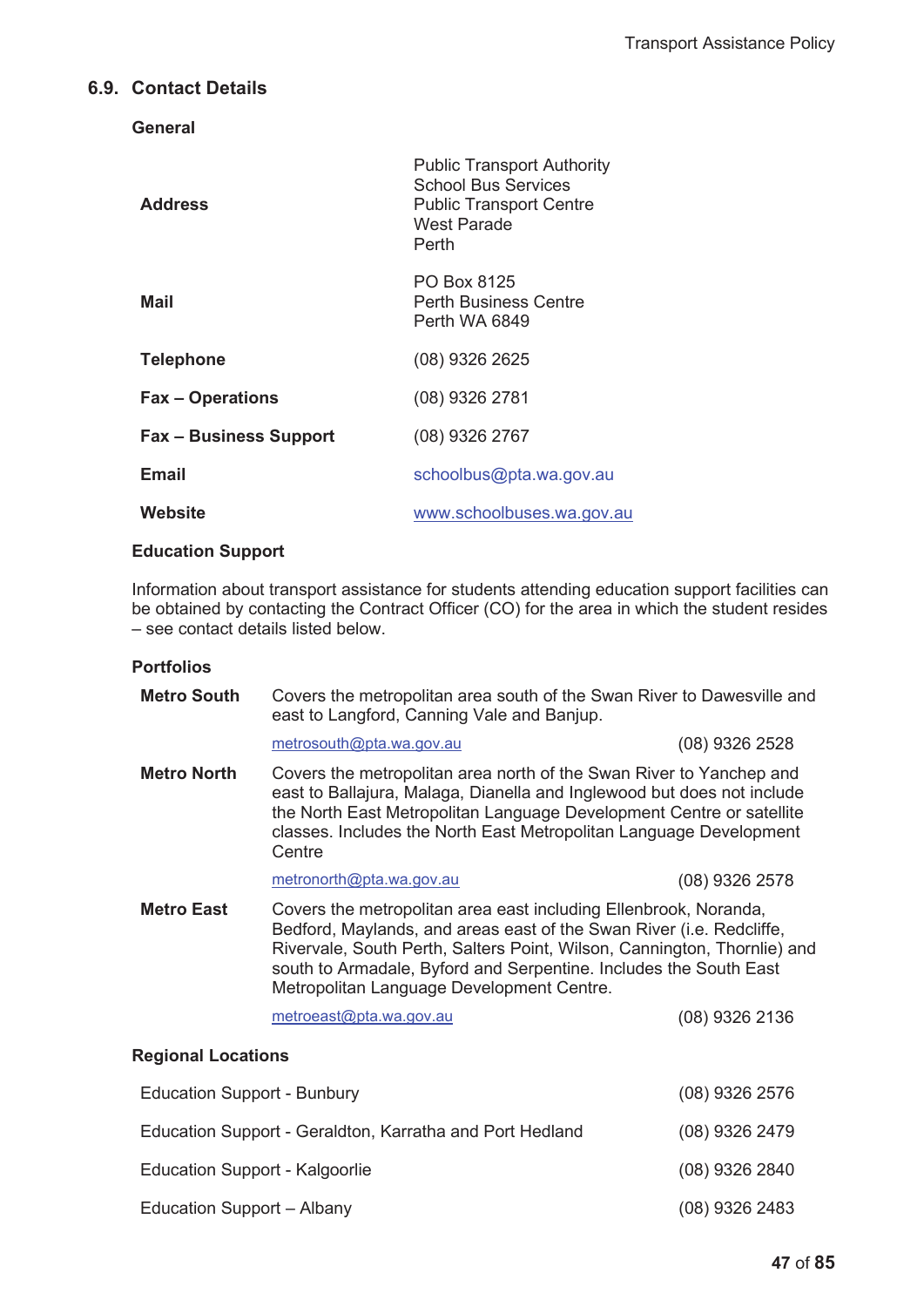# **7. BEHAVIOUR MANAGEMENT GUIDELINES**

# **7.1. Purpose**

The Public Transport Authority (PTA) is committed to providing safe, comfortable transport for all students using our regional and Education Support school bus services.

# **7.2. Introduction**

The Behaviour Management Guidelines have been developed to provide a framework that aims to ensure student behaviours are managed in an appropriate and consistent manner. The document outlines the roles, rights and responsibilities of students, parents and carers and others who are involved in the conduct, provision and administration of school bus services. The overwhelming majority of students behave appropriately whilst travelling on school buses. However, on occasions a small percentage of students will misbehave for one reason or another. These guidelines set out the expected standards of student behaviour and provide guidance for the management of the varying degrees of student misbehaviour. It is reasonable for students to expect that they will travel in safety and comfort, and where a reasonable set of rules apply for the benefit of all users. The overarching aim of these guidelines is to ensure the safety and wellbeing of students, bus Drivers, Bus Aides and general road users.

Every person involved in the process of transporting students to and from schools owes a duty of care to those potentially affected by their actions, and must take reasonable care to avoid doing things, or omitting to do things, that would place a student or any other person at risk of injury or harm. The specific objective of this document is to:

- provide a framework for the observance of the Code of Conduct through the implementation of Behaviour Management Guidelines,
- define the specific roles, rights and responsibilities of Drivers, Bus Aides, Bus Wardens, students, parents/carers, Bus Operators and the PTA in contributing to safe and enjoyable travel,
- x communicate to students the appropriate ways in which they must conduct themselves whilst travelling on a school bus and during the periods that they are waiting at bus transfer locations or pick-up and drop-off locations,
- outline the categories of misbehaviour and establish the context and consequences for breaches to the Code of Conduct,
- establish the periods of suspension that can be applied in response to breaches of the Code of Conduct,
- provide Drivers and Bus Wardens with a mechanism to respond to situations where students act in an unacceptable manner and breach the Code of Conduct, and
- explain the rights that Bus Operators and Drivers have to refuse travel, in response to specific breaches.

These guidelines have been developed by the PTA through consultation with:

- Department of Education,
- Catholic Education Office.
- Association of Independent Schools of Western Australia,
- Western Australian Secondary School Executives Association,
- Western Australian Education Support Principals and Administrators Association, and
- Western Australian Primary Principals Association.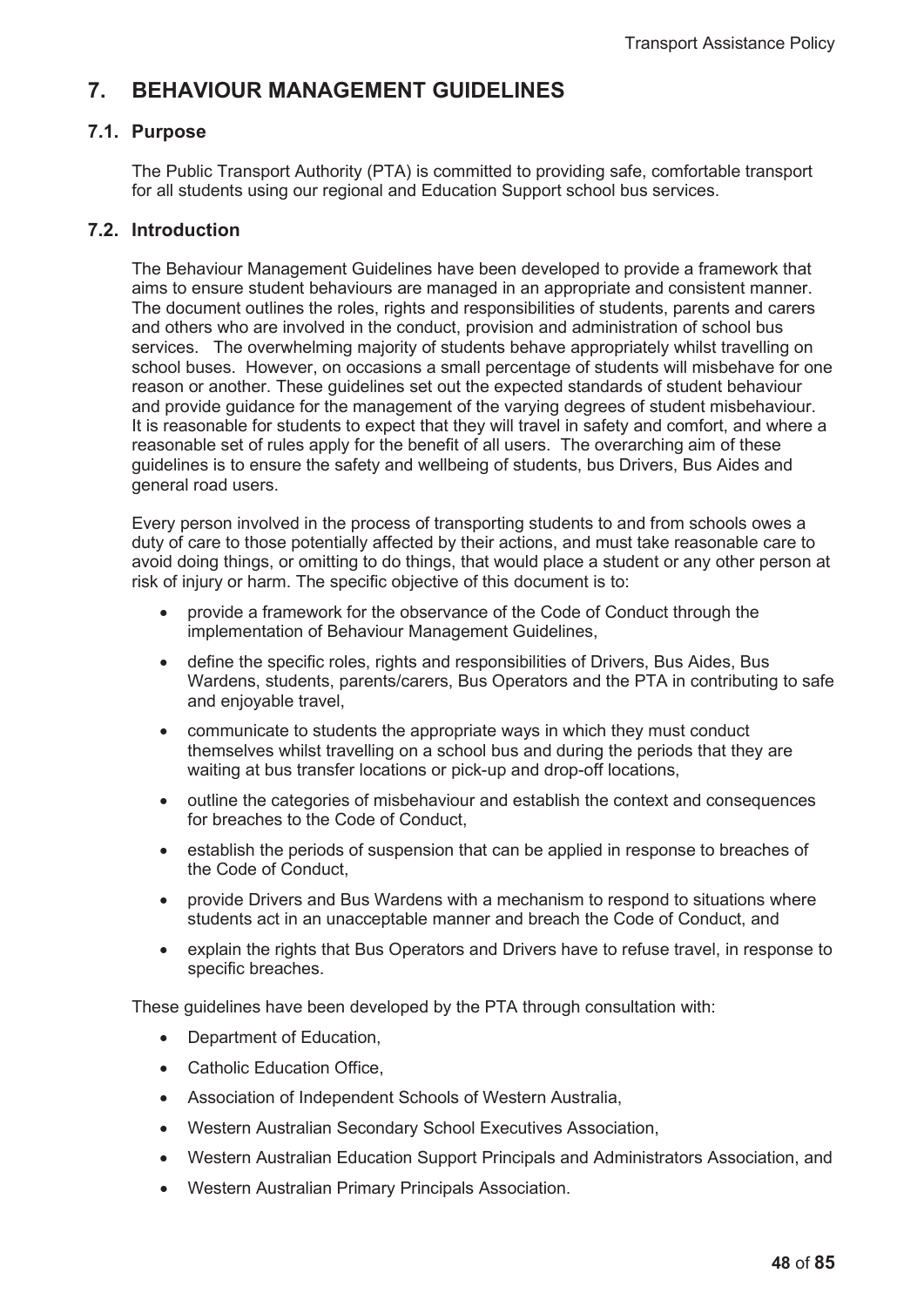# **7.3. Code of Conduct**

The PTA has developed a Code of Conduct to clearly explain the standards of behaviour expected from students. This Code applies to all students travelling on Government contracted school buses managed by the PTA. A copy of the Code of Conduct is at Annex A. The consequences of breaches to the Code of Conduct are addressed in 'Breaches of the Code of Conduct' later in this document.

# **7.4. Roles and Responsibilities**

# **7.4.1. Students**

Students have an obligation to conduct themselves in a manner that ensures both their comfort and safety and the comfort and safety of others. To assist students in understanding their obligations the PTA has developed a Code of Conduct. By its nature, the Code of Conduct is the instrument that defines a minimum standard for behaviours. It provides examples of both acceptable and unacceptable behaviours but is not intended to be an exhaustive list of either. Compliance with the Code of Conduct is a condition of travel, any breaches may result in suspension or jeopardise the continuation of future entitlement to Transport Assistance. Students are responsible for:

- following the Code of Conduct,
- following the direction or instructions of the Driver, Bus Aide or Bus Warden at bus loading / transfer locations, and
- reporting any unsafe behaviour to the Driver, Bus Aide or Bus Warden at bus loading / transfer locations.

Students can expect:

- $\bullet$  to enjoy a safe and comfortable journey,
- to be respected and treated fairly by the Driver, Bus Aide or Bus Warden at bus loading / transfer locations and other passengers,
- that their property will be respected, and
- to be free from bullying and harassment.

# **7.4.2. Parents / Carers**

In accepting the conditions of travel, parents and carers acknowledge that they are responsible for their children's ongoing behaviour. They have a responsibility to ensure that their children understand and uphold the Code of Conduct. They also have the right to expect that their children are transported to school and home again safely.

Parents / carers play a significant role in the overall behaviour management strategy. They should expect to be communicated with following any breach to the Code of Conduct. This may be by direct communication by the Bus Driver, Bus Aide, Bus Operator or officers from the PTA. It is important that parents/carers cooperate with bus staff, school principals and the PTA in discussing reported incidents and in implementing agreed actions to facilitate continue access to the school bus service. The initial communication may be in the form of a Behaviour Management Notice.

Parents / carers are required to:

- to ensure that their children are capable of travelling independently on the bus,
- to provide adequate supervision for your child at the bus stop for pick up and drop off,
- to ensure your child's safety that a responsible adult is present at the bus stop or home location (Education Support),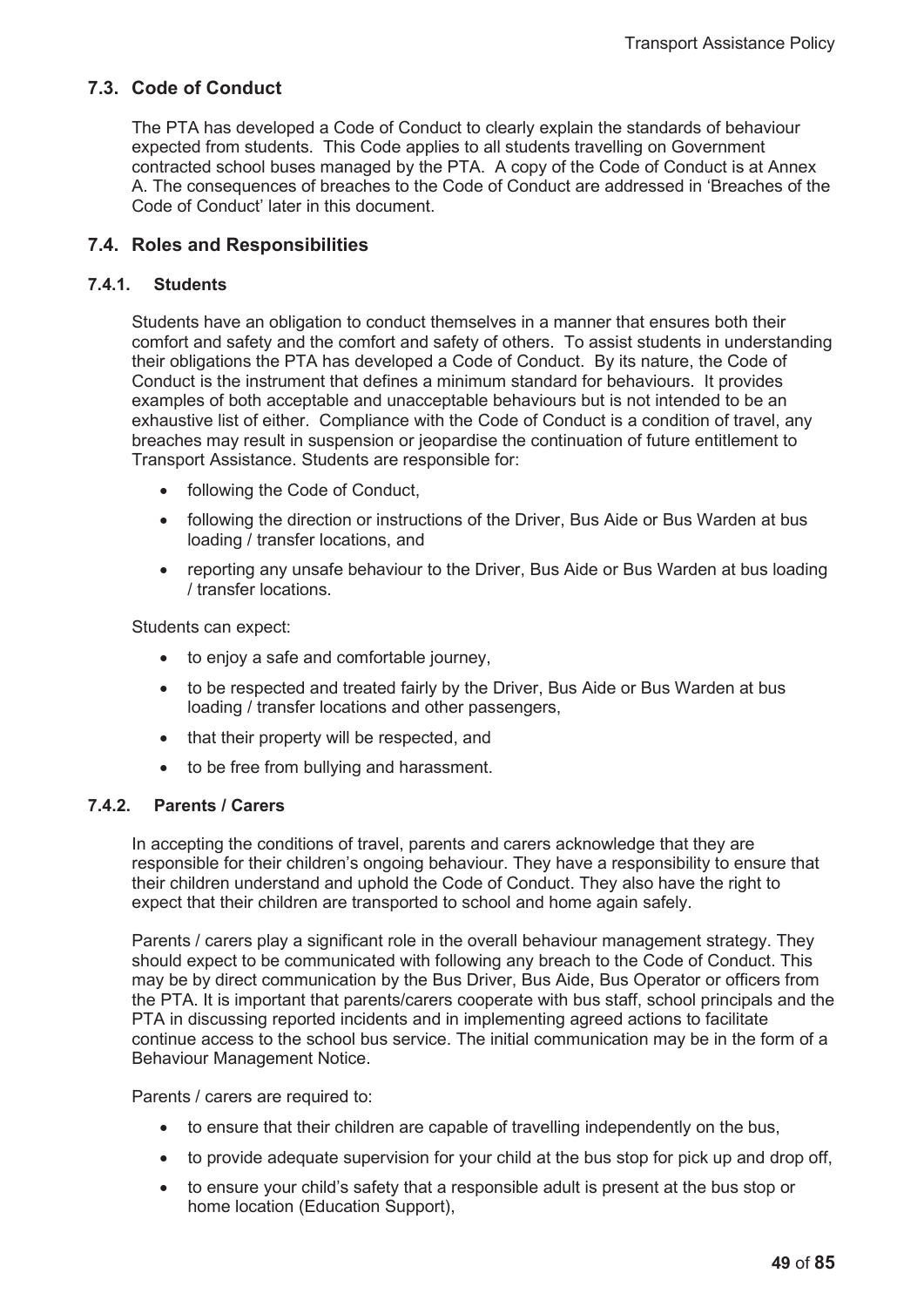- to communicate with the bus operator and the school about their children's bus transport and respond to phone and written communication,
- understand that they are responsible for their children's behaviour and must ensure that their children understand and conform with the Code of Conduct,
- whilst unacceptable behaviour may occur with or between other children it is not appropriate for parents/carers to become involved and these matters should be raised with the bus staff or PTA,
- ensure that their children are transported safely to and from the bus services,
- communicate respectfully with Bus Wardens, Drivers and other officers from both the Bus Operator (Contractor) or the PTA, including instances where they are required to discuss their child's behaviour,
	- abusive language, raising your voice, insulting or violent behaviour to any bus staff or PTA staff is not appropriate and will not be tolerated. This behaviour will result in transport assistance for your child being suspended and possibly withdrawn.
- be available to meet and discuss their children's behaviour and support decisions arising out of such discussions, and
- make their children available to attend, and accompany them to, an interview with officers from the PTA as a result of Category 4 breaches to the Code of Conduct.

Parents / carers can expect to:

- be treated fairly and with respect by bus staff, Bus Wardens, Bus Operators and PTA officers,
- receive accurate and timely information regarding their children's behaviour,
- be advised of the outcome of any investigations,
- have their concerns listened to and considered in a fair manner, and
- have the PTA review the decision to withdraw Transport Assistance, based on extenuating circumstances or in the event that the child was treated unfairly.

Parents should be aware that in the event their child causes malicious damage to a bus or property they are likely to be required to pay for the replacement or cost of any repairs.

### **7.4.3. Bus Operators (Contractors)**

Whilst specific responsibilities in relation to the management of student behaviour are outlined in all contract agreements, Bus Operators are also committed to providing safe and comfortable transport for students.

Bus Operators are responsible for managing behaviours of students travelling on government contract school buses. Bus Operators are required to implement student behaviour management strategies and use a variety of methods to encourage appropriate behaviour. Some of these strategies are outlined at Annex B.

Bus Operators are responsible for informing the PTA of outcomes as a result of breaches to the Code of Conduct and any subsequent action that's taken, including the withdrawal of Transport Assistance. Where an incident is serious or significant in nature i.e. a Category 4 breach, Bus Operators will inform the PTA to gain assistance in managing the process.

Bus Operators are generally the main point of contact for drivers, Bus Wardens, parents/carers and other stakeholders when incidents of misbehaviour occur.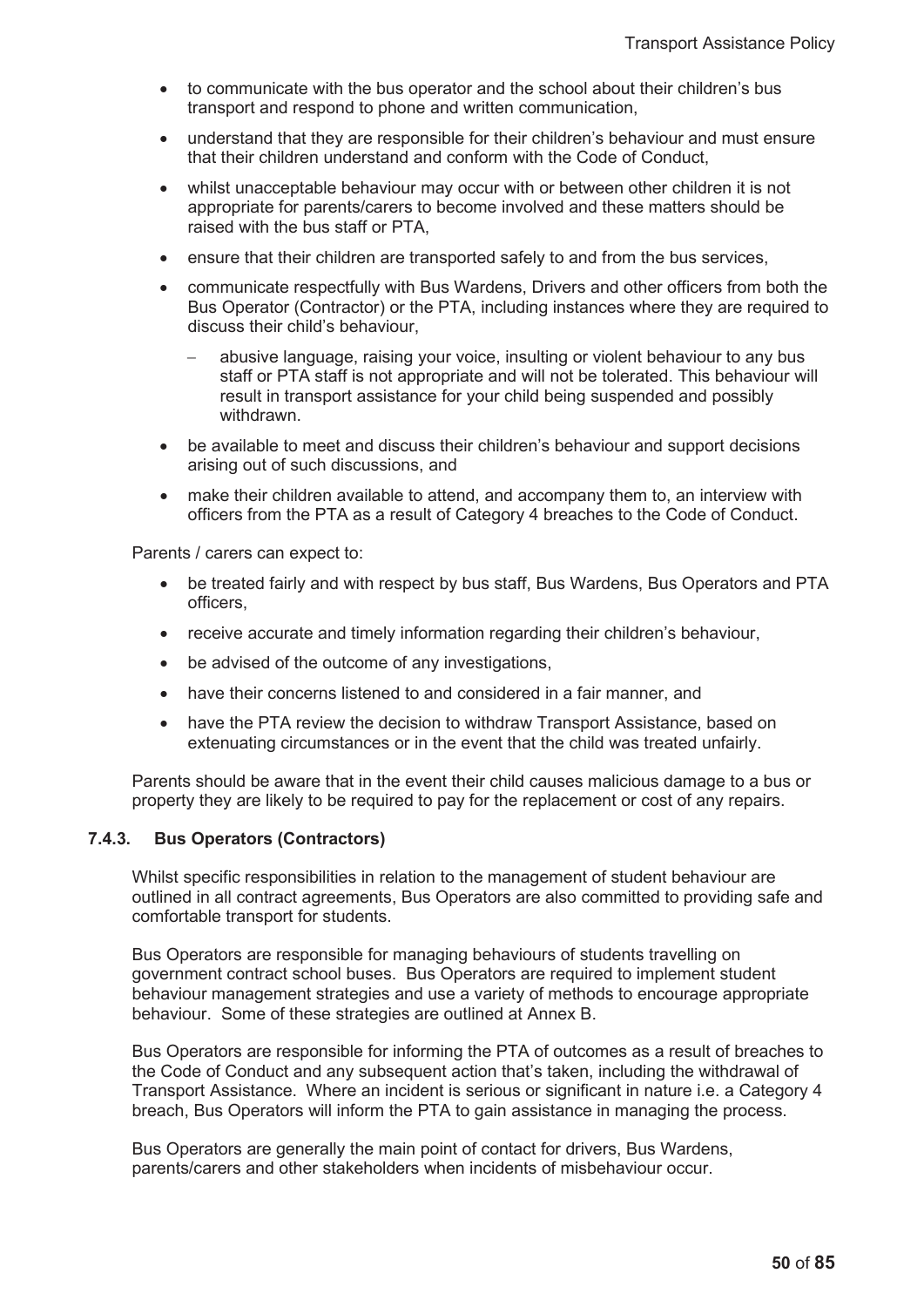Bus Operators are responsible for:

- taking action as a result of an incident, and in accordance with the Behaviour Management Guidelines, determining an appropriate penalty,
- reviewing Behaviour Management Notices and taking the appropriate action,
- determining and enforcing the penalties in line with the Behaviour Management Guidelines and issuing Suspension Notices and Interim Suspension Notices,
- working in partnership with bus staff, parents/carers and the PTA to resolve issues relating to the management of student behaviours,
- discussing individual breaches to the Code of Conduct with the school principal (where the school chooses to provide assistance), to gain a better understanding of the student's circumstances,
- communicating with parents as a result of student misbehaviours,
- lodging incident reports on-line through the SBS website,
- $\bullet$  the management of bus transfer/loading locations where there is a direct bus to bus transfer and no Bus Warden is present to provide supervision,
- providing bus staff and students with a safe working and travelling environment,
- implementing an appropriate Incident & Investigation Management Procedure,
- with the assistance of the PTA, provide bus staff with instruction, information and training relating to appropriate student behaviour management principles,
- making bus staff available for training provided by the PTA in behaviour management,
- making bus staff available for interview as part of an investigation relating to behaviour management,
- taking the appropriate action in accordance with these guidelines where schools report misconduct by students at a bus transfer / loading locations but only to the extent there is a DoE staff member providing supervising of the students registered to travel, and

Informing the school that a suspension notice has been issued as a consequence of a student's behaviour, which may affect the student's attendance at school. Bus Operators can expect to:

- be treated with courtesy and respect by students and parents/carers at bus loading / transfer locations and officers from the PTA,
- receive accurate reports from bus staff regarding the behaviour of students,
- receive support from the PTA in response to actions taken whilst following the Behaviour Management Guidelines,
- be advised of the outcome of any investigations conducted by the PTA, and
- receive support and open communication from parents/carers regarding students travelling on bus services that they are contracted to provide.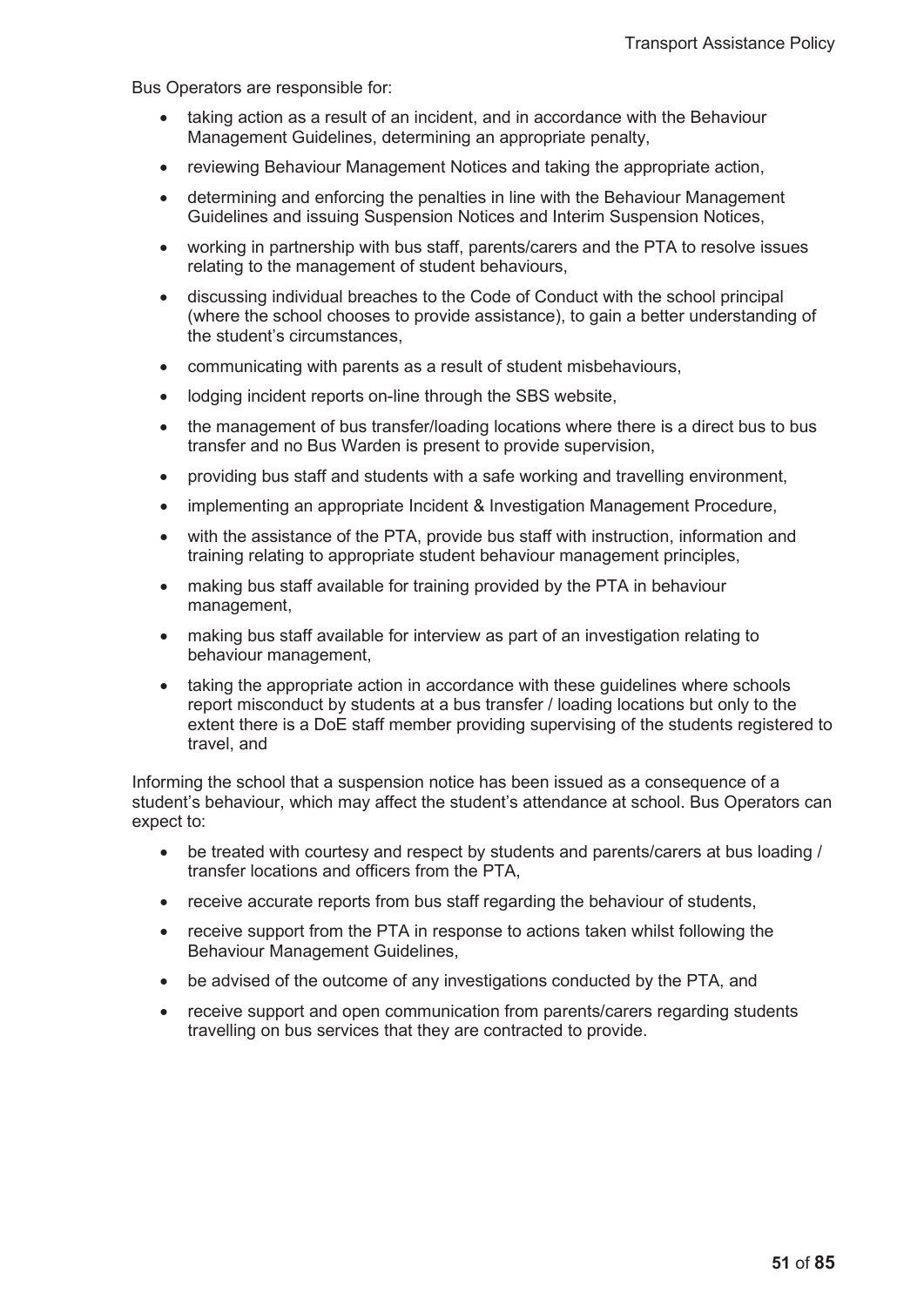# **7.4.4. Bus Staff**

# **Drivers**

Drivers of school buses have the important role of driving the bus in a safe manner as well as ensuring the safety and security of all passengers. Drivers are also required to issue reasonable directions to ensure compliance with the Code of Conduct. They are also required to respond to emergency situations in an appropriate and timely manner. Drivers are required to:

- operate the bus in a safe manner, taking into consideration the conditions and circumstances on a day-to-day basis,
- hold appropriate Driver's licenses, permits and qualifications,
- conduct themselves in a professional and courteous manner to students, Bus Aides, Bus Wardens, parents / carers and others who are affected by the conduct of bus services,
- uphold the responsibilities of the role, as prescribed by the contract under which the service is provided and also in conjunction with the Driver's Operating Guide,
- implement effective strategies that encourage appropriate behaviours and discourage/prevent misbehaviours,
- remind students of the Code of Conduct and Bus Rules and the consequences
- enforce the Code of Conduct, and take the appropriate steps as outlined in the Behaviour Management Guidelines, and
- to record and report incidents in accordance with the instructions provided by the Bus Operator.

Drivers can expect:

- $\bullet$  to be provided with a safe working environment,
- to be trained in behaviour management strategies and incident reporting procedures,
- to feel safe and treated with respect, courtesy and be free from abuse,
- to receive support from the Bus Operators, Bus Aides parent/carers, Bus Wardens at bus loading / transfer locations and the PTA when managing student behaviours in accordance with these Guidelines, and
- to receive a timely response to the issuance of Behaviour Management Notices. Bus Aides

Some school bus services require the presence of Bus Aides for the safety of students. Bus Aides play vital roles in the provision of school bus services, particularly those services providing Transport Assistance for students attending Education Support facilities and travelling to Respite Centres.

Bus Aides are responsible for:

- creating and maintaining a safe environment for all students on the bus,
- hold appropriate licenses, permits and qualifications,
- conduct themselves in a professional and courteous manner to students, Drivers, parents / carers and others who are affected by the conduct of bus services,
- uphold the responsibilities of the role, as prescribed by the contract under which the service is provided and also in conjunction with the Driver's Operating Guide – Instructions for Bus Aides ,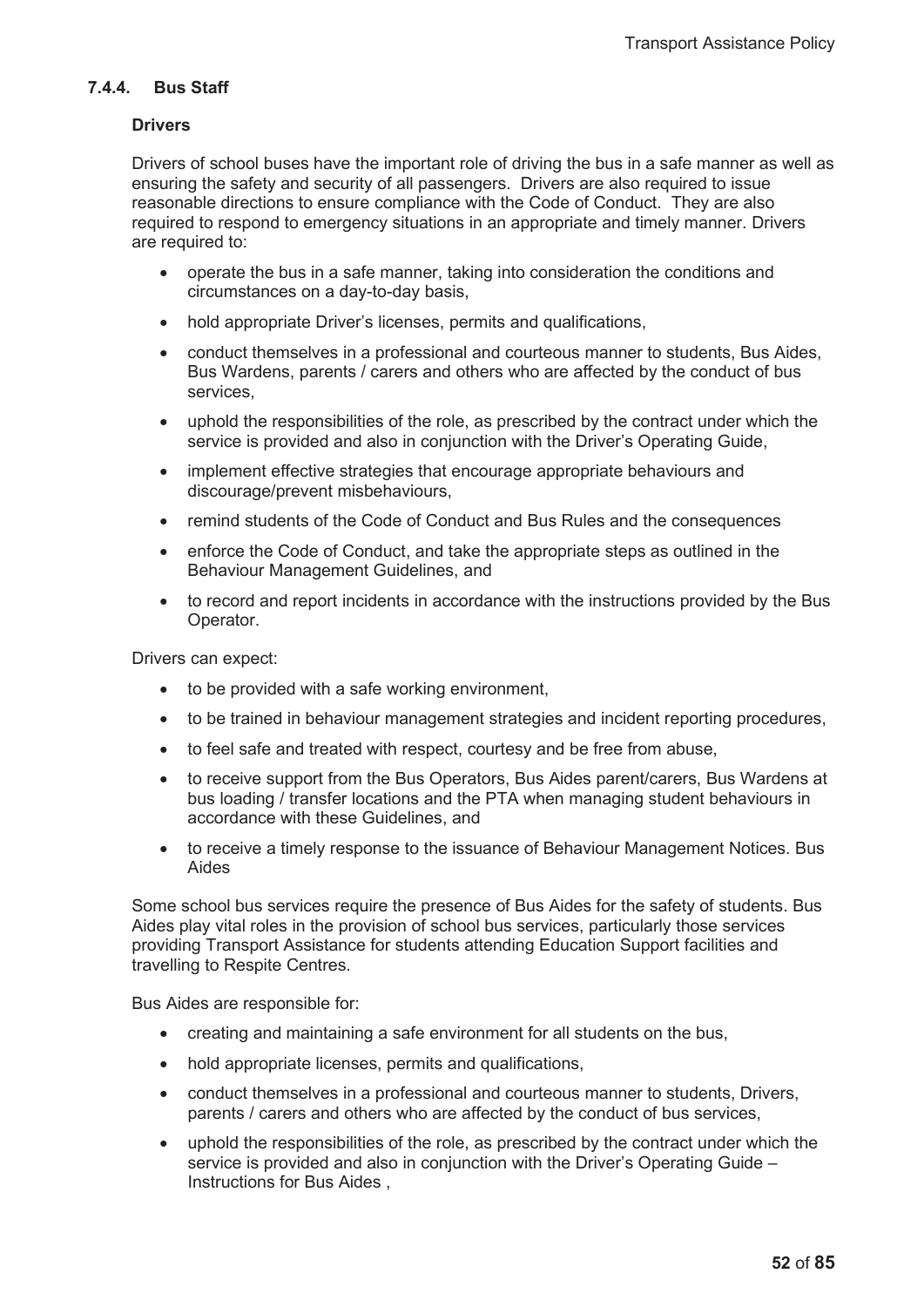- inform and discuss with the Driver any behavioural problems that may relate to selfharm, be dangerous or invasive to other students or which may pose a safety risk to other passengers,
- in conjunction with the Driver, and in so far as is practicable, devise and employ behaviour management strategies appropriate to the needs and capacities of individual students, particularly those with intellectual or emotional disabilities,
- ensure that, taking into account the intellectual and emotional capacities of individual students, all students abide by the principles set out in the Code of Conduct,
- in the event of an accident or emergency, follow the instructions of the Driver, and
- ensure harnesses are, where required, worn and correctly fastened.

Bus Aides can expect:

- $\bullet$  to be provided with a safe working environment,
- to be trained in behaviour management strategies and incident reporting procedures,
- to feel safe and treated with respect, courtesy and be free from abuse, and
- to receive support from the Bus Operators, bus Drivers, Bus Wardens, parent/carers, and the PTA when managing student behaviours in accordance with these Guidelines.

### **Bus Wardens**

Bus Wardens are employed by the Bus Operator to supervise bus loading / transfer locations. As part of these duties they are required to ensure student behaviour is managed in line with these guidelines.

Bus Wardens are required to:

- provide direction and instruction to students,
- conduct themselves in a professional and courteous manner when interacting with students, parents/ carers, bus staff, Bus Operators, school staff and others who are involved in the conduct of school bus services,
- implement effective strategies that encourage appropriate behaviours and discourage/prevent misbehaviours and
- record and report incidents to the Bus Operator.

Bus Wardens can expect to:

- $\bullet$  be provided with a safe working environment,
- receive cooperation from students,
- be trained in basic incident reporting procedures,
- feel safe and treated with respect, courtesy and be free from abuse,
- receive support from bus staff, Bus Operators, parent/carers and the PTA when managing student behaviours

#### **7.4.5. Department of Education**

The Department of Education (DoE) has no formal responsibility for the management of behaviours of students travelling on government contract school buses.

However, there is often a requirement for the PTA and the DoE to provide information between departments that may influence student behaviour management. To achieve this: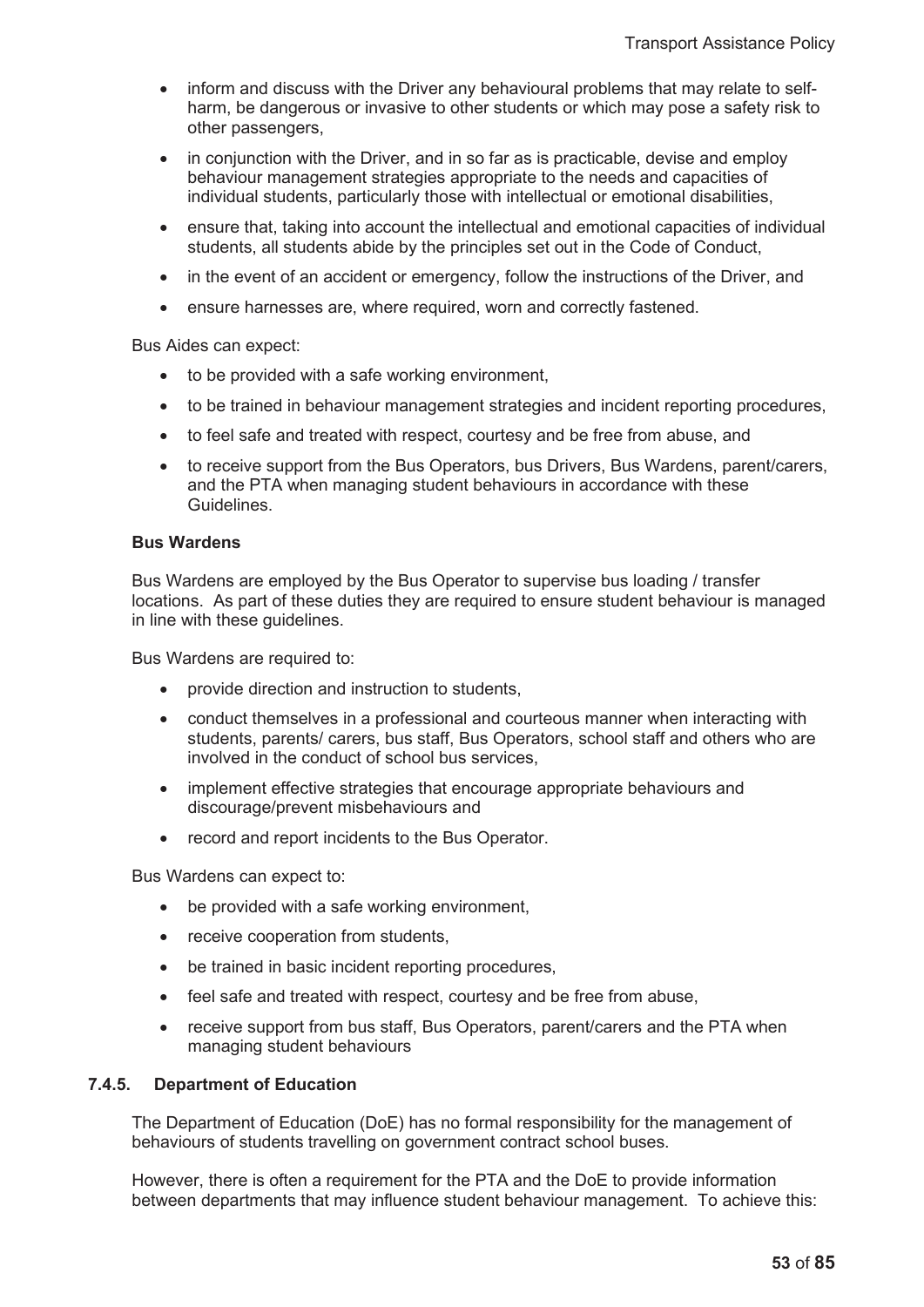Schools may, where they choose to assist:

- provide assistance in managing breaches of the Code of Conduct by offering further solutions through their personal knowledge of a situation or the student/s themselves,
- advise their students of the Code of Conduct and the consequences of breaching the Code,
- providing an appropriate venue for conducting student interviews, conducted by the PTA where necessary.

Schools have the right to expect:

- to be informed of any issue which has occurred on the school bus that may have direct consequences in relation to a student's behaviour or safety whilst attending school,
- to be informed of any behavioural management strategies implemented to address a student's behaviour where a suspension from travel is issued and is likely to impact on their attendance at school.

# **7.4.6. Public Transport Authority**

The PTA has the overall administrative responsibility for the implementation of the Student Behaviour Management Guidelines and has responsibility for the management of Category 4 breaches to the Code of Conduct.

The PTA is responsible for:

- the development of, implementation and reviewing the Code of Conduct and Behaviour Management Guidelines, in consultation with relevant stakeholders,
- ensuring that a safe environment is established and maintained for all passengers and bus staff,
- providing advice to drivers, Bus Aides, Bus Wardens, Bus Operators, parents/carers and other stakeholders on issues of policy relating to behaviour management,
- advising parents/carers of the Code of Conduct and the consequences of breaching the Code,
- providing information, advice and training on behaviour management to bus staff. who have a role in managing student behaviours, and
- investigating complaints where breaches of the Code of Conduct have not been managed in accordance with these guidelines.

The PTA has the right to expect:

- Bus Operators manage the behaviours of students travelling on their buses,
- Bus Operators and bus staff implement and fully adopt the requirements of the Behaviour Management Guidelines and to employ appropriate strategies to ensure that the Code of Conduct is upheld,
- that students will uphold the Code of Conduct and behave themselves in an appropriate manner,
- cooperation between all parties to resolve issues of Bus Operator misconduct, and
- Bus Operators / bus staff to provide safe and comfortable travel for students.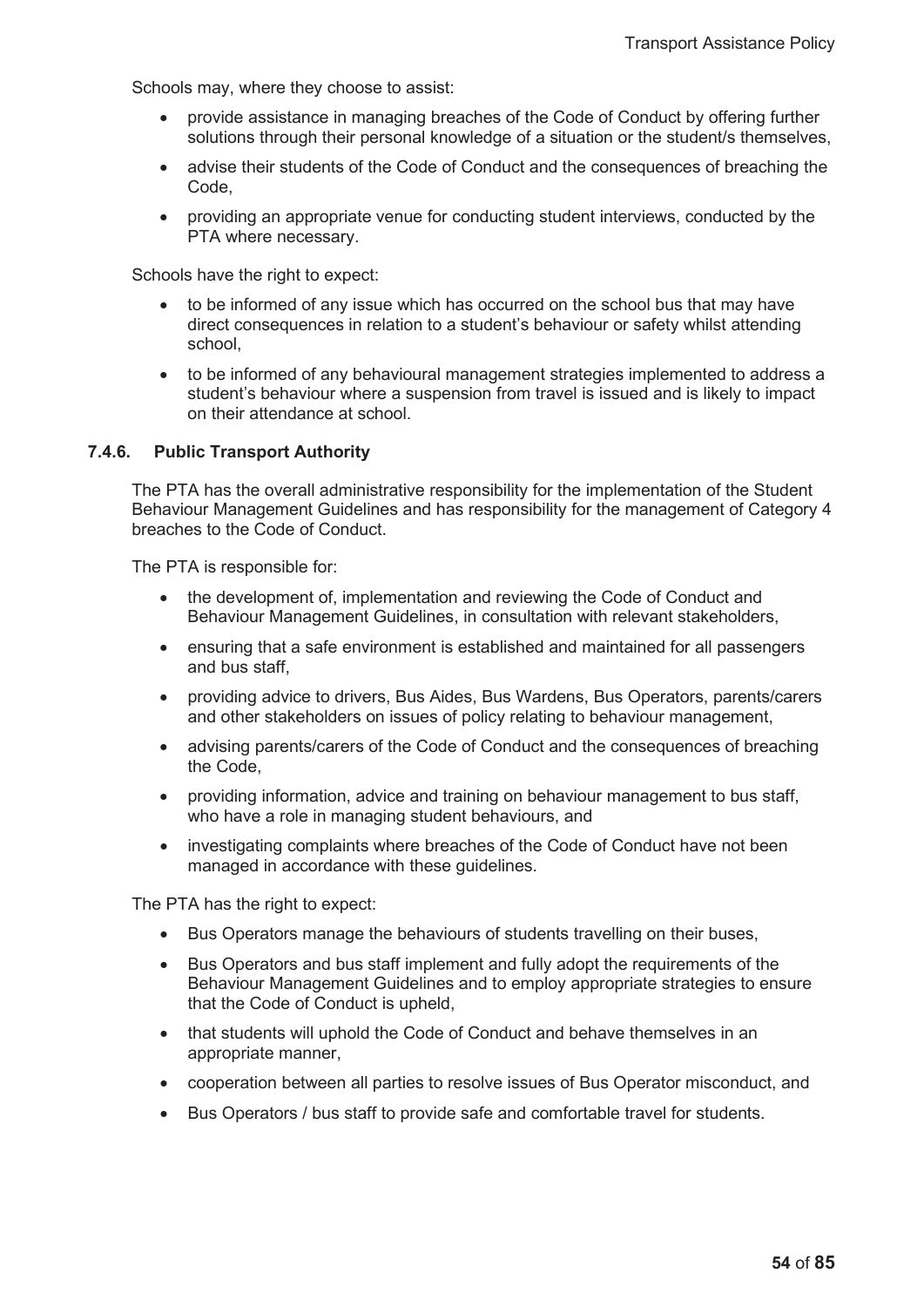# **7.5. Breaches of the Code of Conduct**

The Behaviour Management Guidelines provide a framework for responding to breaches of the Code of Conduct.

There is an expectation that Drivers, Bus Aides and Bus Wardens will adopt appropriate strategies aimed at providing a positive environment that focuses on prevention. At any time that an incident is reportable, the Driver or Bus Warden at bus loading / transfer locations is required to complete and issue a Behaviour Management Notice to the student.

The processes for dealing with individual categories are outlined in the Process Flowcharts.

Depending on the nature and severity of the misbehaviour, the Driver may take immediate action to remove the child from the bus, and may be required to make arrangements for alternate transport. In situations where alternate transport is considered necessary, parents/carers will be contacted and are expected to make arrangements to transport their by their own y their own arrangement.

There are often complex issues associated with child misbehaviour. In deciding the appropriate response in cases of reportable misbehaviour, consideration must be given to the circumstances surrounding the event, and in particular, the extent to which the safety, security and wellbeing of other passengers, Drivers, Bus Aides or Bus Wardens are threatened by that behaviour. Whilst these guidelines are applicable to all school bus services, special consideration must be given to students with special needs as frequently poor behaviour responses are a symptom of their disability and can be anticipated by experienced bus staff. In these cases individual strategies should be developed for ongoing management of behaviour related issues.

# **7.6. Categories of Breaches of the Code of Conduct**

To promote consistency and fairness in responding to breaches to the Code of Conduct, specific misbehaviours have been categorised. The categories are:

| Category 1: | Nuisance & Non-Compliant Behaviour                      |
|-------------|---------------------------------------------------------|
| Category 2: | Threatening & Improper Behaviour                        |
| Category 3: | Dangerous & Highly Offensive Behaviour                  |
| Category 4: | Extremely: Dangerous, Destructive & Offensive Behaviour |

# **7.6.1. Category 1: Non-Compliant & Nuisance Behaviour**

This includes behaviours, which may be irritating, unpleasant but not physically dangerous.

Examples:

- Failing to follow the reasonable directions of bus staff or Bus Wardens at bus loading / transfer locations and other passengers, e.g. failing to reposition a school bag/equipment which is in a location where it may cause others to trip.
- Failing/refusing to wear a seatbelt where fitted.
- Distracting the Driver by persistent noise.
- Stopping others from disembarking at their stop.
- Eating on the bus (unless for medical reasons or with the permission of bus staff).
- Refusing to show a bus pass where required.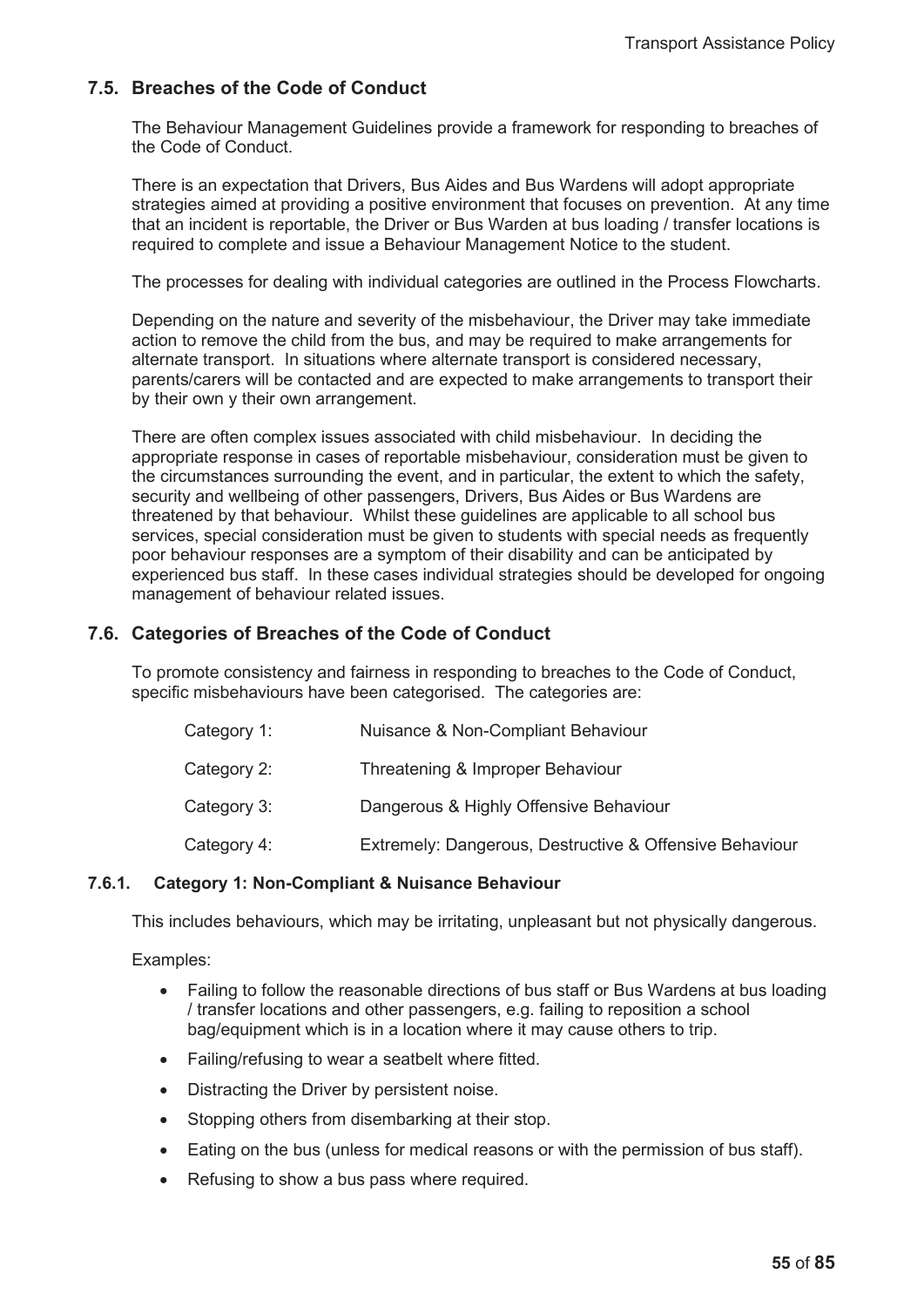# **7.6.2. Category 2: Threatening & Improper Behaviour**

This category includes behaviours where the actions of the student may cause discomfort or distress to others:

- Harassing and bullying other passengers.
- Verbally threatening bus staff or Bus Wardens at bus loading / transfer locations and other passengers.
- Using a device to obtain images or audio recordings of others.
- Using offensive language.
- Stopping others from disembarking at their stop.
- Antisocial behaviour, e.g. discussing topics of an inappropriate nature with other passengers, including possessing and/or displaying mildly explicit and/or offensive material.
- Failing to observe a socially acceptable hygiene standard, e.g. spitting.

### **7.6.3. Category 3: Dangerous & Offensive Behaviour**

This category includes behaviours where there is the likelihood of significant injury and actual minor injury is caused to individuals:

#### Examples:

- Interfering with other passenger's seat belts/harnesses.
- Tripping or pushing other passengers.
- Fighting.
- Allowing any part of their body to protrude from the bus.
- Deliberately making contact with the school bus, whilst the bus is approaching or departing a pickup location.
- Antisocial behaviour, e.g. discussing topics of an explicit or alarming nature, inappropriate or unwanted physical contact with other passengers.
- Interfering with emergency equipment, e.g. emergency hammers, fire extinguishers.
- Throwing objects that have the potential to cause harm or damage.

#### **7.6.4. Category 4: Extremely: Dangerous, Destructive & Offensive Behaviour**

This category includes behaviours that are very dangerous, offensive to individuals, or destructive to property. In some incidences, substantial physical injury or extreme distress is caused.

Examples:

- Possessing, consuming, or be under the influence of alcohol or a prohibited substance.
- Inappropriate, sexually explicit behaviour.
- Deliberate destruction of property, including to the vehicle, personal or Government property.
- Physically attacking the Driver or other passengers.
- Pushing students out through the doors or windows.
- $\bullet$  Lighting a fire on the bus.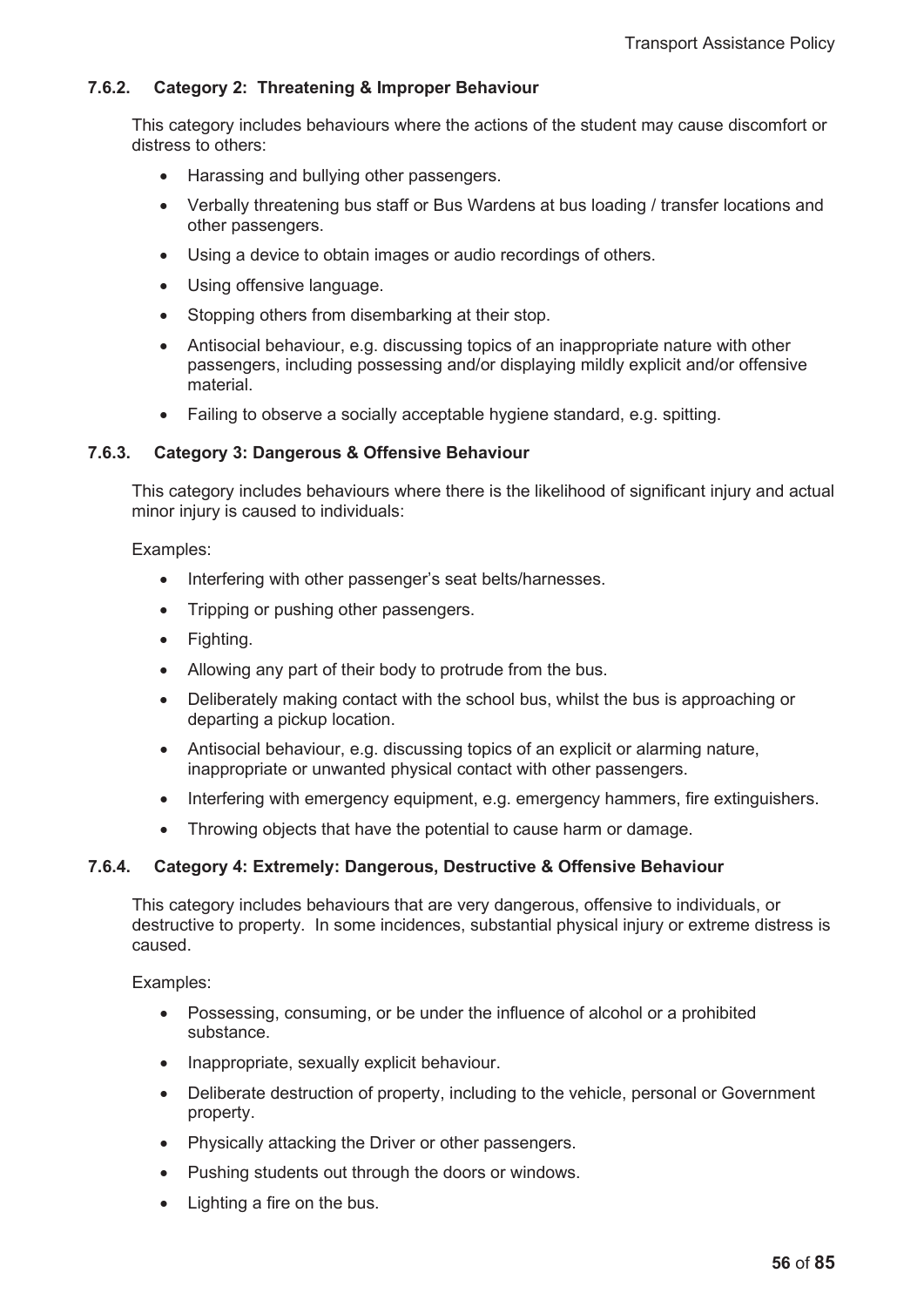- Interfering with the safe mechanical operation of the bus.
- Bringing an object or implement on the bus that is designed or has an intended use as a weapon.

Please note that the lists of examples above are not intended to be exhaustive, but used as a guide only.

Specific factors to consider as part of determining the appropriate response to the breach of the Code of Conduct include:

- The threat to the safety of passengers on the bus and the nature of the incident,
- The age and maturity of the student, and / or
- Whether the breach was a first or one of a series of repeat incidents for which the student has previously been cautioned or suspended.

Please note that all incidents of student misbehaviour are recorded against the student's personal record. Where a student re-offends within a prescribed period as outlined below, the previous incidents will be considered when determining a subsequent penalty. It should also be noted, that where a student has been suspended from a bus service the retention period will start when transport assistance is reinstated.

# **7.6.5. Retention Periods**

| Category 1: | 3 months  |
|-------------|-----------|
| Category 2: | 4 months  |
| Category 3: | 6 months  |
| Category 4: | 12 months |

Students will always be given the opportunity to reform inappropriate behaviours and in-line with this, once the retention period is exhausted, previous incidents and suspensions will no longer be used to determine penalties.

# **7.6.6. Suspension Periods**

In the event that a period of suspension falls over a school holiday period, the period of suspension will continue after that holiday period.

The following diagram shows the prescribed responses to breaches of the Code of Conduct. You will note that for the lesser categories of misbehaviour i.e. Category 1 and 2 the initial response is to award cautions, in contrast to this, initial responses to Category 3 and 4 offences are suspensions from the bus.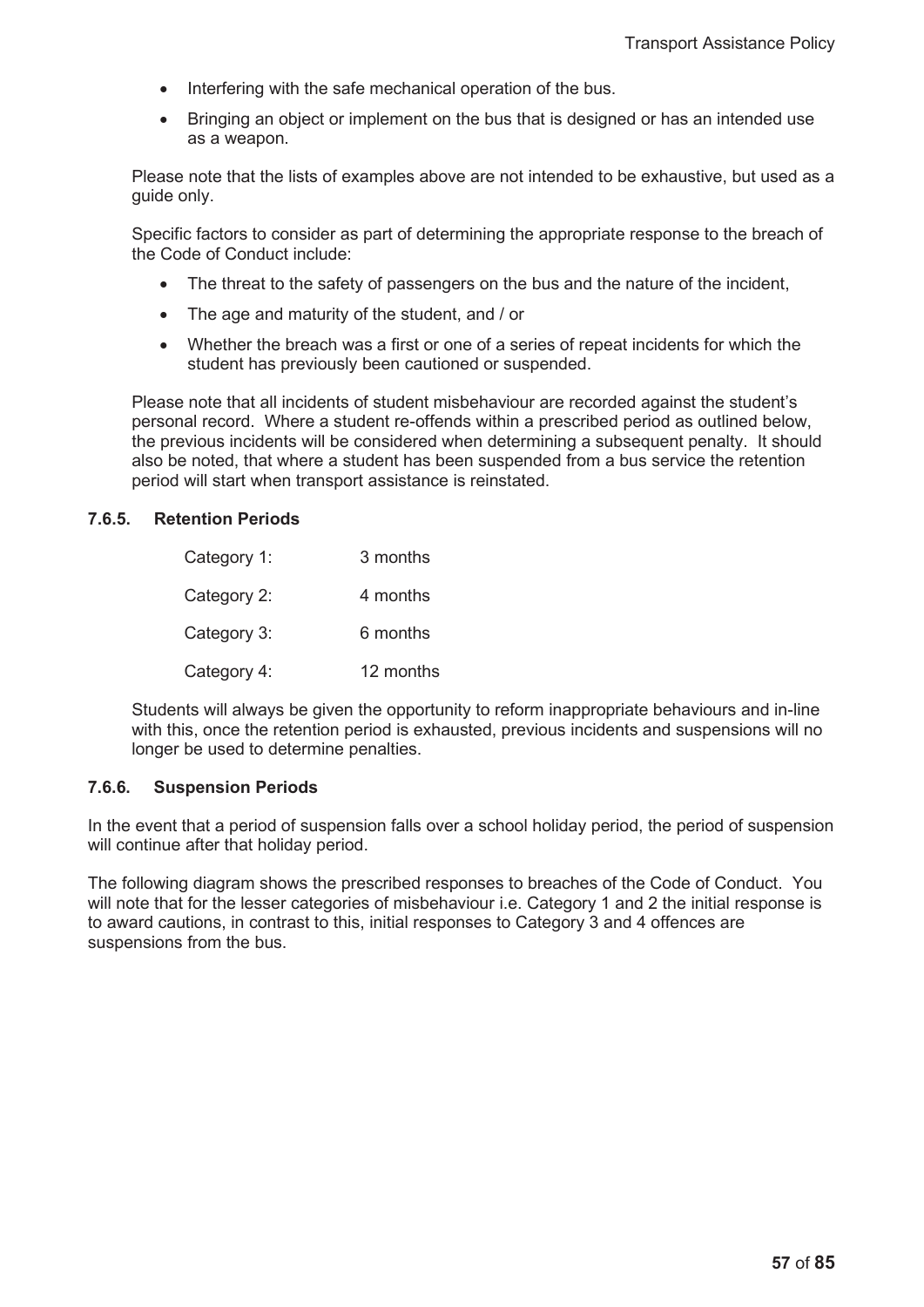

It should be noted that where there are extenuating circumstances responses to misbehaviour may be varied to suit the situation.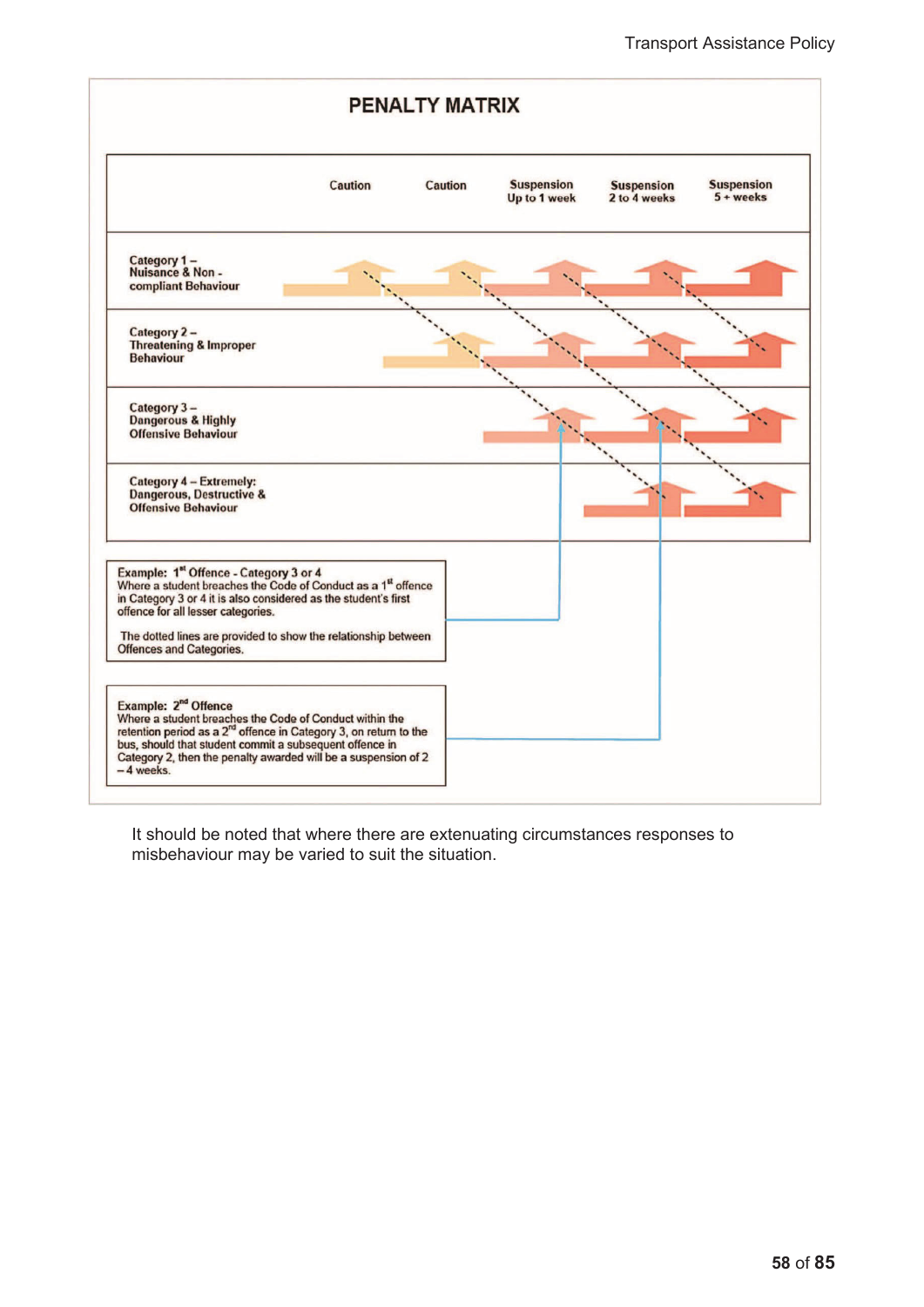# **7.7. Refused Travel**

The decision to refuse travel to students is given to Drivers through contractual conditions with bus contractors and only under extreme circumstances.

Where a bus contractor holds the reasonable belief that a student on the contract school bus constitutes, or is likely to constitute, a danger to the health, wellbeing or safety to the Driver, Bus Aide, the student himself or herself or any other person on the school bus, the contractor may:

- stop the school bus and arrange for the Student to be removed from the school bus and placed in the care of a responsible adult, or
- convey the student to either the school attended by that student or the student's home and thereafter refuse to carry the student on the school bus until otherwise directed to do so in writing by the PTA.

In these circumstances, it is reasonable to expect that the PTA and the Bus Operator will be supported by the Parent/Carer in providing private transport for their child. In the event that an immediate removal of transport assistance is deemed appropriate, an Interim Suspension Notice will be issued. This will remain in place until such time as an investigation is conducted and an outcome is reached. Once an outcome is reached either a formal suspension notice will be issued or transport assistance will be reinstated.

# **7.8. Behaviour Management Strategies**

The most effective way of dealing with poor student behaviour is to attempt to reduce the likelihood in the first instance. To this end, the PTA in conjunction with Department of Education has developed a range of behaviour management strategies which may provide an environment and level of communication that encourages better behaviour. These strategies can be found at Annex B.

# **8. Withdrawal of Transport Assistance**

In circumstances where Transport Assistance is withdrawn from a student it must be understood that travel on all Government contracted school buses and any Conveyance Allowance payments are withdrawn for the period of suspension.

Where a student transfers from one contract school bus service to another, the details of misbehaviours are maintained and may be made available to Bus Operators as a means to ensure the safety and wellbeing of all passengers.

Additional information regarding entitlement and the application of Transport Assistance can website at www.schoolbuses.wa.gov.au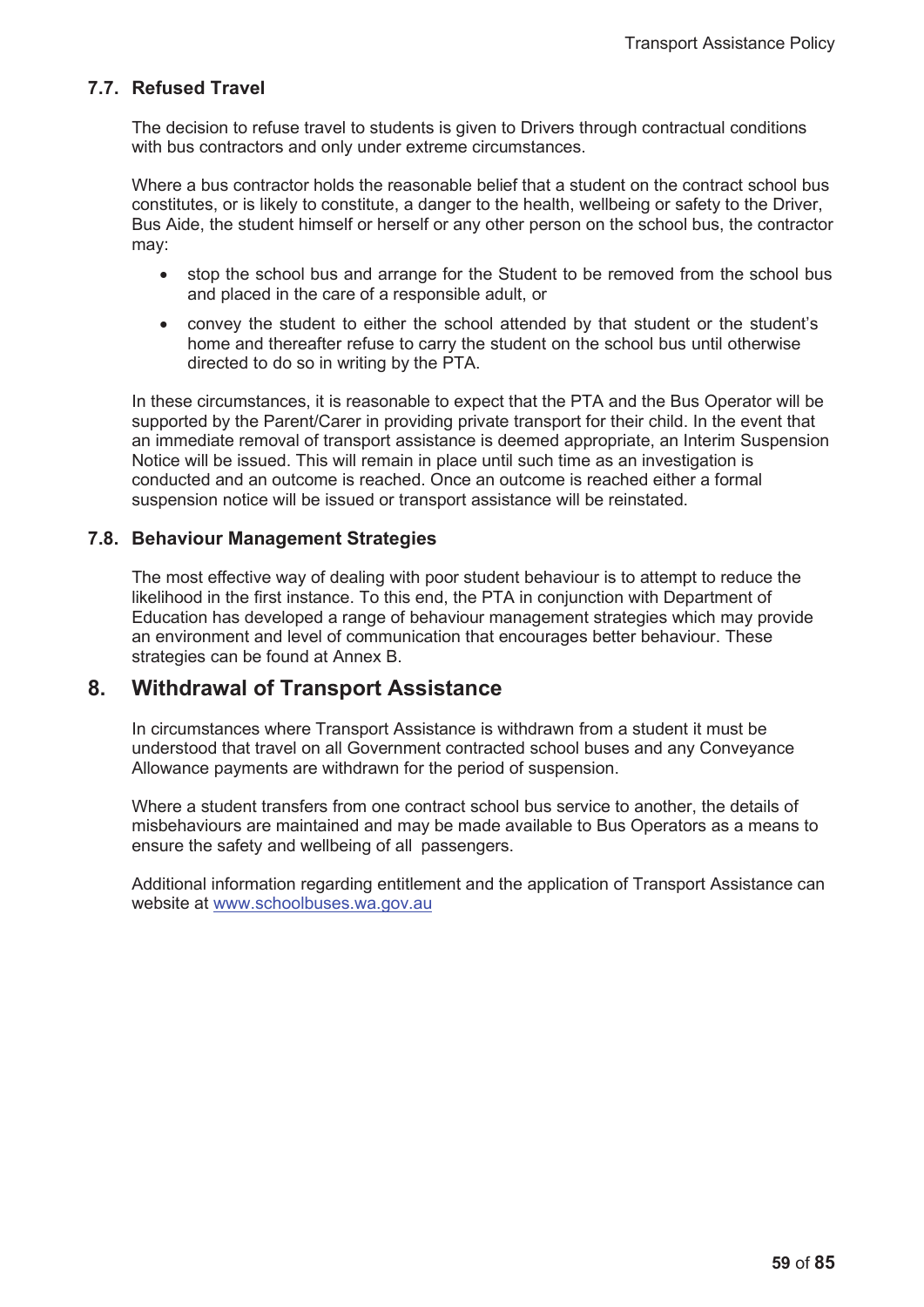# **Annex A**

# **Code of Conduct**

| <b>Behaviour</b>                          | <b>Examples of how to meet the Code</b>                                                                                                                                                                                                                                                                                                                                                                                                                                                                                                                                                                                                                                                                                                                                                                                                                                                                                                                                                                                                                                                                                                                                                                                                                                                                                                                                                                                                                                                                                                                                               |
|-------------------------------------------|---------------------------------------------------------------------------------------------------------------------------------------------------------------------------------------------------------------------------------------------------------------------------------------------------------------------------------------------------------------------------------------------------------------------------------------------------------------------------------------------------------------------------------------------------------------------------------------------------------------------------------------------------------------------------------------------------------------------------------------------------------------------------------------------------------------------------------------------------------------------------------------------------------------------------------------------------------------------------------------------------------------------------------------------------------------------------------------------------------------------------------------------------------------------------------------------------------------------------------------------------------------------------------------------------------------------------------------------------------------------------------------------------------------------------------------------------------------------------------------------------------------------------------------------------------------------------------------|
| Respect other people<br>and property.     | Respect other people and their possessions,<br>$\bullet$<br>follow the bus Driver's directions without argument, and<br>$\bullet$<br>do not interfere with bus property, equipment, shelters and signs<br>$\bullet$<br>by marking or damaging them.                                                                                                                                                                                                                                                                                                                                                                                                                                                                                                                                                                                                                                                                                                                                                                                                                                                                                                                                                                                                                                                                                                                                                                                                                                                                                                                                   |
| Wait for the bus in an<br>orderly manner. | Follow the supervising teachers or other DoE representatives at<br>$\bullet$<br>bus loading / transfer locations,<br>wait well back from the bus until it stops and allow other<br>$\bullet$<br>passengers to leave the bus first,<br>stand quietly without calling out or shouting, and<br>$\bullet$<br>do not push other people in the line.<br>$\bullet$                                                                                                                                                                                                                                                                                                                                                                                                                                                                                                                                                                                                                                                                                                                                                                                                                                                                                                                                                                                                                                                                                                                                                                                                                           |
| While on the bus,<br>behave yourself.     | <b>Students must:</b><br>Always follow instructions from bus staff,<br>$\bullet$<br>sit properly on a seat (in an allocated seat if directed by the<br>$\bullet$<br>Driver),<br>wear a seatbelt (if fitted), at all times and in the correct manner,<br>$\bullet$<br>store school bags / equipment under the seat or in appropriate<br>$\bullet$<br>luggage areas, and<br>speak quietly and do not create unnecessary noise.<br>$\bullet$<br><b>Students must not:</b><br>Bully other passengers,<br>$\bullet$<br>place feet on the seats,<br>$\bullet$<br>fight, spit or use offensive language,<br>$\bullet$<br>throw any article around or from the bus,<br>$\bullet$<br>consume food or drink, or play music without the permission of the<br>$\bullet$<br>Driver,<br>use a recording device, of any description, to obtain images<br>٠<br>/audio of other passengers or the Driver,<br>smoke, (prohibited on all buses),<br>٠<br>possess, consume or be under the influence of alcohol or a<br>$\bullet$<br>prohibited substance,<br>possess, discuss or distribute any material that may be considered<br>inappropriate or offensive, i.e. material of a violent or sexually<br>explicit nature,<br>allow any part of your body to protrude out of the bus windows,<br>$\bullet$<br>stand whilst the bus is in motion.<br>$\bullet$<br>bring an object on the bus that is considered dangerous, or any<br>$\bullet$<br>object that may be considered as intended as a weapon, and<br>act in a manner that would be considered an offence under any<br>$\bullet$<br>legislation. |
| Use approved bus<br>stops.                | Students will only be allowed to get on or off the bus at an<br>$\bullet$<br>approved bus stop.                                                                                                                                                                                                                                                                                                                                                                                                                                                                                                                                                                                                                                                                                                                                                                                                                                                                                                                                                                                                                                                                                                                                                                                                                                                                                                                                                                                                                                                                                       |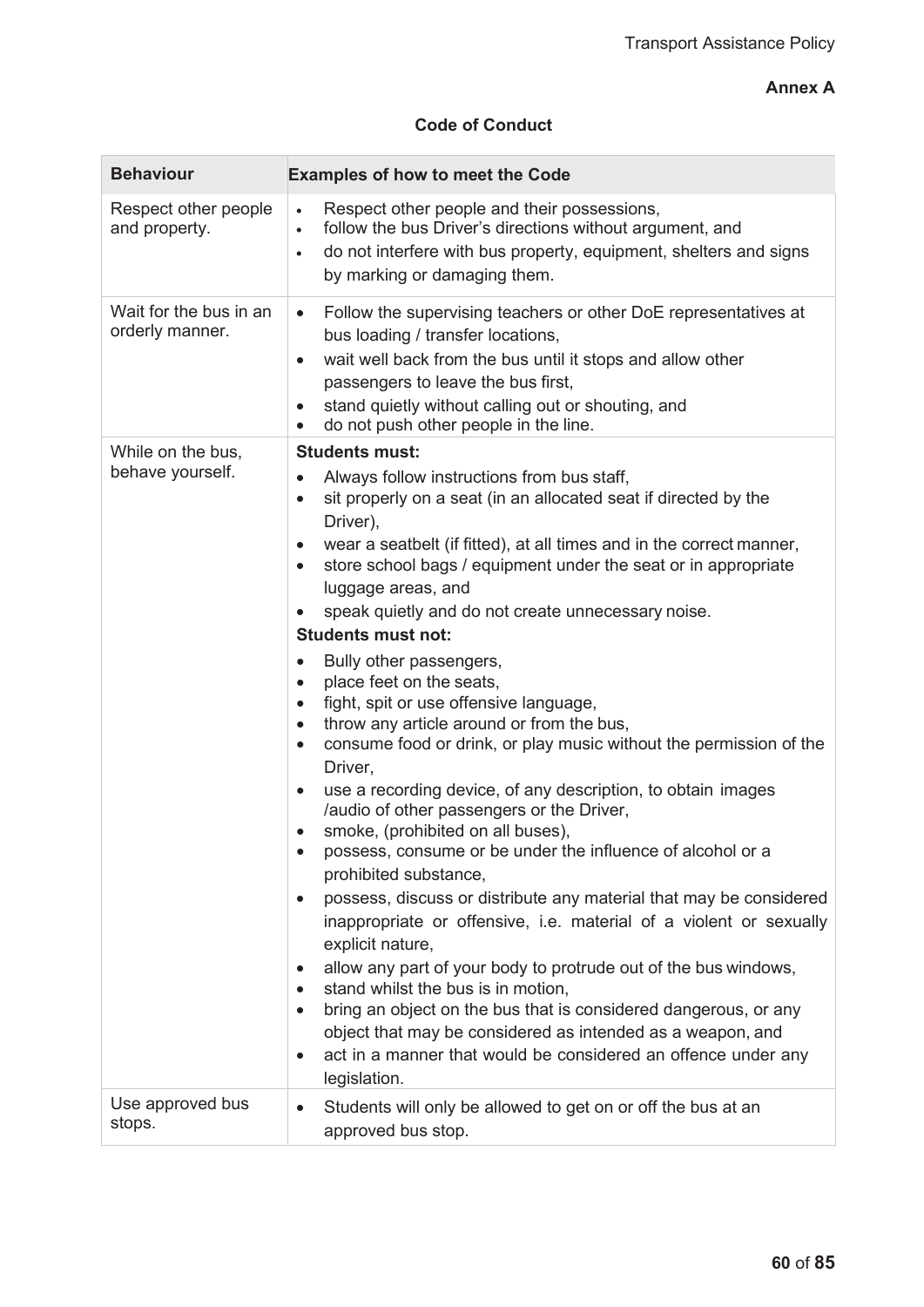| <b>Behaviour</b>                                                                         | <b>Examples of how to meet the Code</b>                                                                                                                                                                                                                                                                                    |
|------------------------------------------------------------------------------------------|----------------------------------------------------------------------------------------------------------------------------------------------------------------------------------------------------------------------------------------------------------------------------------------------------------------------------|
| When leaving the<br>bus, do so in an<br>orderly manner                                   | Wait until the bus stops before standing to get off,<br>$\bullet$<br>Leave the bus in a quiet and orderly manner,<br>$\bullet$<br>Never cross the road in front of the bus. Wait until the bus has<br>$\bullet$<br>moved away and it is safe to cross, and<br>Use crossing or traffic lights if available.<br>$\bullet$    |
| In case of an<br>emergency or a<br>breakdown,<br>follow the<br>Driver's<br>instructions. | Wait until the bus stops before standing to get off,<br>$\bullet$<br>Leave the bus in a quiet and orderly manner, and<br>$\bullet$<br>Wait in the area indicated by the Driver.<br>$\bullet$<br><b>Students must not:</b><br>Interfere with emergency equipment, unless instructed to do so by<br>$\bullet$<br>the Driver. |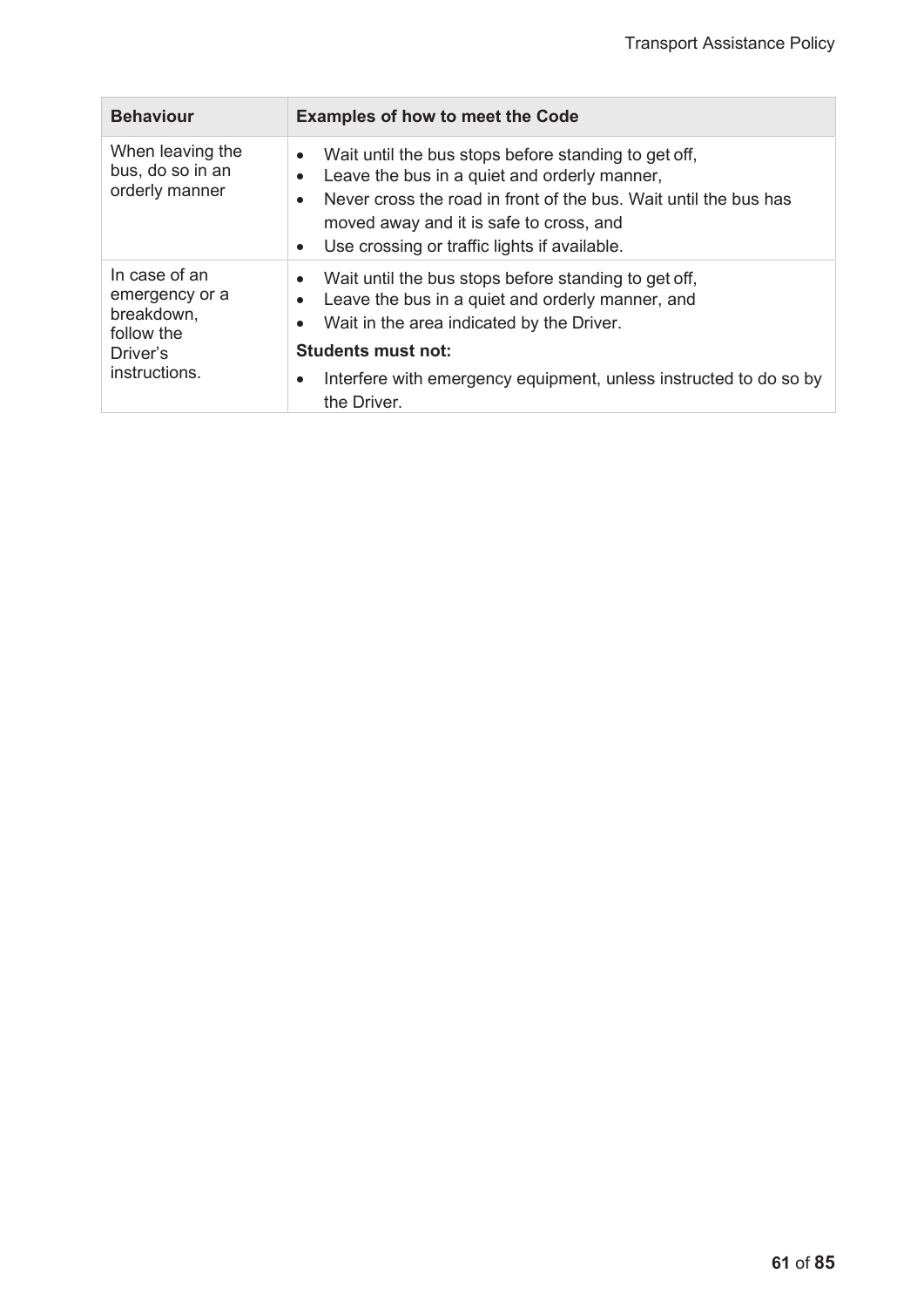# **Annex B**

### **Behaviour Management Strategies for Bus Guidelines**

To affect a successful outcome, when managing student behaviours on school buses, it is imperative that the student's age, capacity and intellectual ability is considered. Personal issues may also have an affect on a student that would ordinarily be well behaved. In these circumstances it would be prudent to liaise with the student's parent or carer to seek understanding and cooperation in identifying a workable solution.

Students travelling on education support vehicles are expected to behave appropriately when travelling in accordance with the general principles set out in the Code of Conduct and the particular Conditions of Travel which parents/carers acknowledge when they apply for Transport Assistance. However, special consideration will be given to students with intellectual disabilities. In addition, individual management plans may be implemented for students travelling on Education Support buses

The following pages contain constructive advice on managing student behaviours. There are numerous practical ideas for dealing with students' behaviour in school and associated settings. They transfer well to situations involving school buses and are worth considering as strategies that may be adopted to assist drivers in managing student behaviours.

### **The 80/15/5 rule**

Any one technique/strategy for managing behaviour works great with 80 per cent of students.

- Somewhat with 15 per cent of students.
- And not at all with 5 per cent of the students.

Therefore you need many behaviour management tools, not just one. Avoid doing anything you wouldn't want done to yourself.

#### **Giving information**

Often in giving information to students we tell them what we want but not the why. Most of us like to know why we have to do things or be given a purpose to what's been asked.

- make statements short and non-judgmental
- use statements as gentle reminders before being more direct.

For example:

'Folks, lots of paper strewn around the bus. We need a clean-up and I'd appreciate your help, thank you.'

#### **Brief talk**

Quite often when talking to students about their behaviour, adults have a tendency to lecture at them and from the student's point of view go on and on and on. Students invariably tune out and so your message/s to them is lost. It is no different to us who tend to tune out when somebody goes on in a lecturing or nagging way. We don't like it and nor do students.

#### **Keep corrective messages short and simple.**

Instead of: 'Fiona, you're leaving the bus and chatting to your friend and you haven't even bothered to pick up your bag which is in the middle of the aisle, where you know it should not be. How many times have I told you about that and how many more times will I need to tell you? Somebody will fall over it and injure themselves. Please pick it up before that happens.'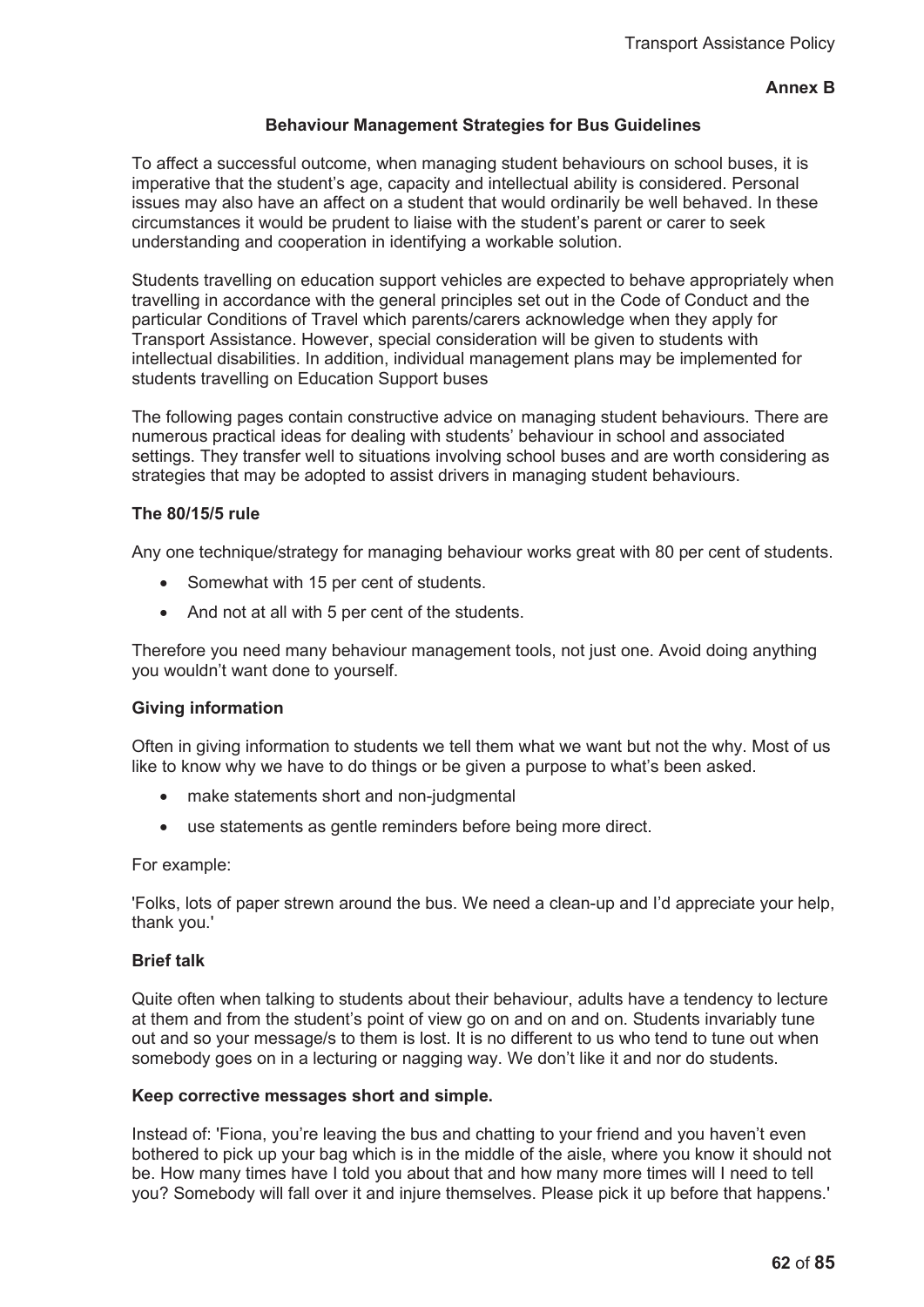Try: 'Fiona, your school bag.'

This technique avoids:

- $\bullet$  nagging
- $\bullet$  causing
- embarrassment
- negative self-image
- retaliation from students
- tuning out and not listening to the message.

Short statements motivate students to:

- think about the limited information
- $\bullet$  identify the problem
- $\bullet$  devise a solution
- exercise their own initiative and resolve the problem.

# **The "What" questioning idea**

Questioning students about their behaviour opens up the opportunity for communication between yourself and the student/s, and opens up a more positive opportunity for students to learn from the situation rather than telling them what to do.

"What" questions encourage students to be more precise about what has occurred and avoids making personal, judgmental statements. For example, questions such as the following place the responsibility onto the student to realise what they have done inappropriately, and to reflect upon how they may react to future incidents:

- What is your understanding of what happened?
- What are/could be the consequences?
- What would you do?
- What other possibilities exist?
- What are some other ways you could approach this issue?

The above questions also:

- encourage looking at positive ways of doing something about an issue,
- develops a more positive relationship between yourself and the student/s,
- supports students (and yourself) in recognising that there is often more than one way to solve a problem,
- allows the student to take responsibility to solve the current and future problems, and
- removes the onus from you believing that you have to 'solve all of the problems' on your bus.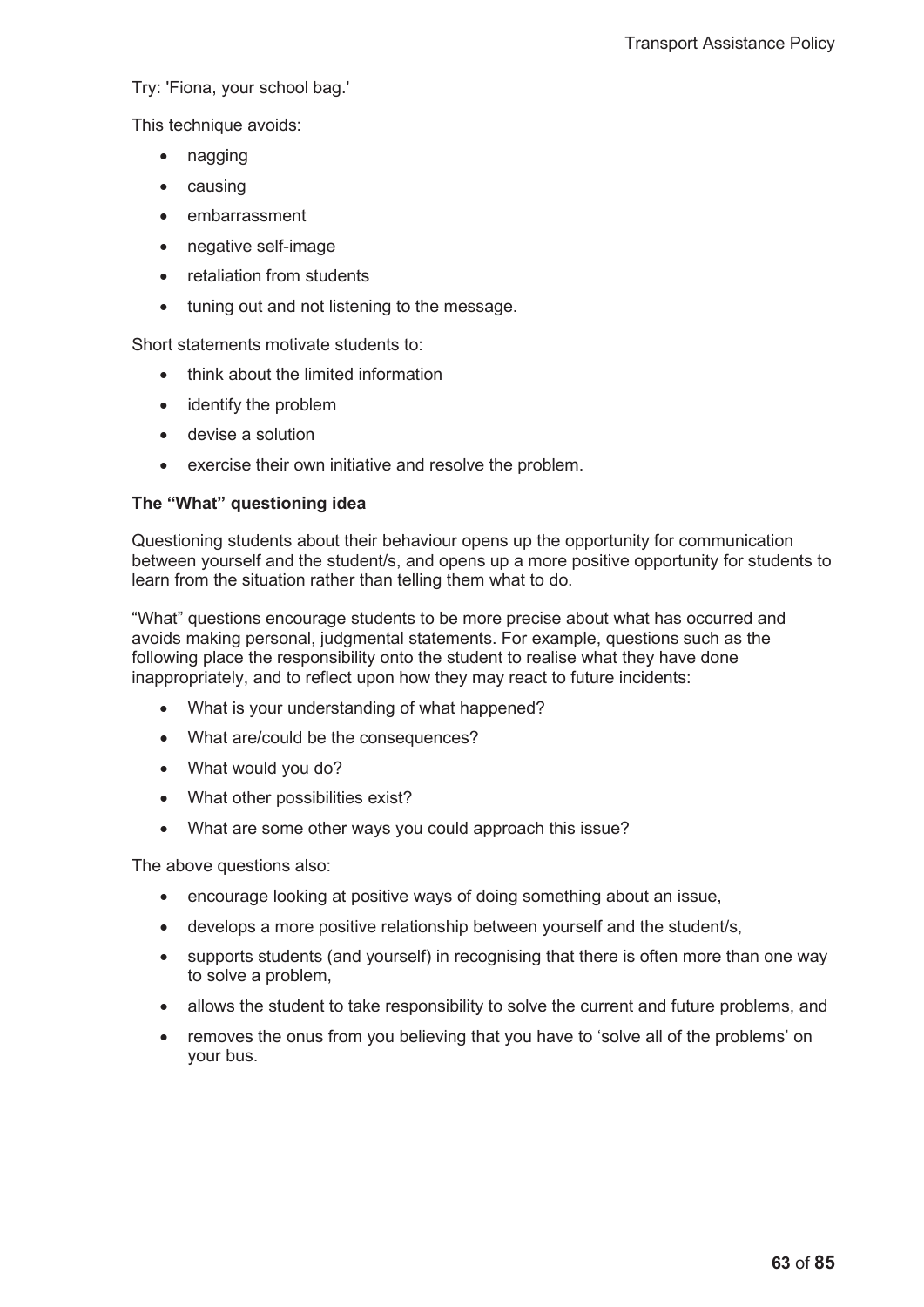# **Avoid getting into power struggles**

Do you have issues with students where they refuse to stop their behaviour when you have picked them up on it and in fact once you have, they increase the level of their misbehaviour?

It's then very tempting for you to show your annoyance, often through the raising of your voice, then the student raises the ante, and before too long you find yourself in a power struggle between yourself and the student. Also at this stage you may even have other students entering the fray and before you know it a 'verbal hell' breaks loose. What can you do?

The easiest piece of advice to give is to avoid putting yourself in the above situation as no one wins. Seek another solution by:

- recognising that student's need to feel powerful (as we all do)
- involve them in making decisions about what has to occur (use your 'what' questions)
- provide responsibilities for the student/s
- use an "I message", for example, 'I'm hearing offensive language. Would you be considerate enough to restate you opinion in more polite terms, thank you?'

# **Some more on the 'I' messages**

If we want students to be less confrontational and more cooperative then the way you use language can help you. For instance if you were to say, "You weren't listening. You're going to get into trouble." The chances are you will then have the student challenging what you meant by that and before too long you will get into a slanging match with each other.

To avoid such an episode saying something like: "On the bus I want my students to listen closely so that they can learn important things which will enable them to enjoy their ride to school/home." You have got your message across which is inclusive of all students on the bus, but have made it clear that the student you are talking to realises that they have a responsibility to listen. You are not necessarily accusing or finger pointing the student, nor will you be forcing the student to be defensive and making excuses, but rather focuses in on what you want them to learn.

An 'I' statement states what you would like to see done, or how you feel or what you need.

Don't despair if the above doesn't work straight away as it takes practice, as well as educating the students on how you prefer to deal with them on your bus. Your modelling of how you speak to them, and indicate to them what is acceptable and not acceptable to you, starts to be taken on board by the students, over time.

Some suggestions for dealing with provocative or agitating behaviour are:

- where possible speak privately to the student
- speak calmly and respectfully (you model what you're asking of the student)
- $\bullet$  identify the problem
- ask the student to take care of the problem
- present options and expected behaviour as a choice or decision to be made by the student, in consultation with you
- ask the student to select an option
- acknowledge their cooperation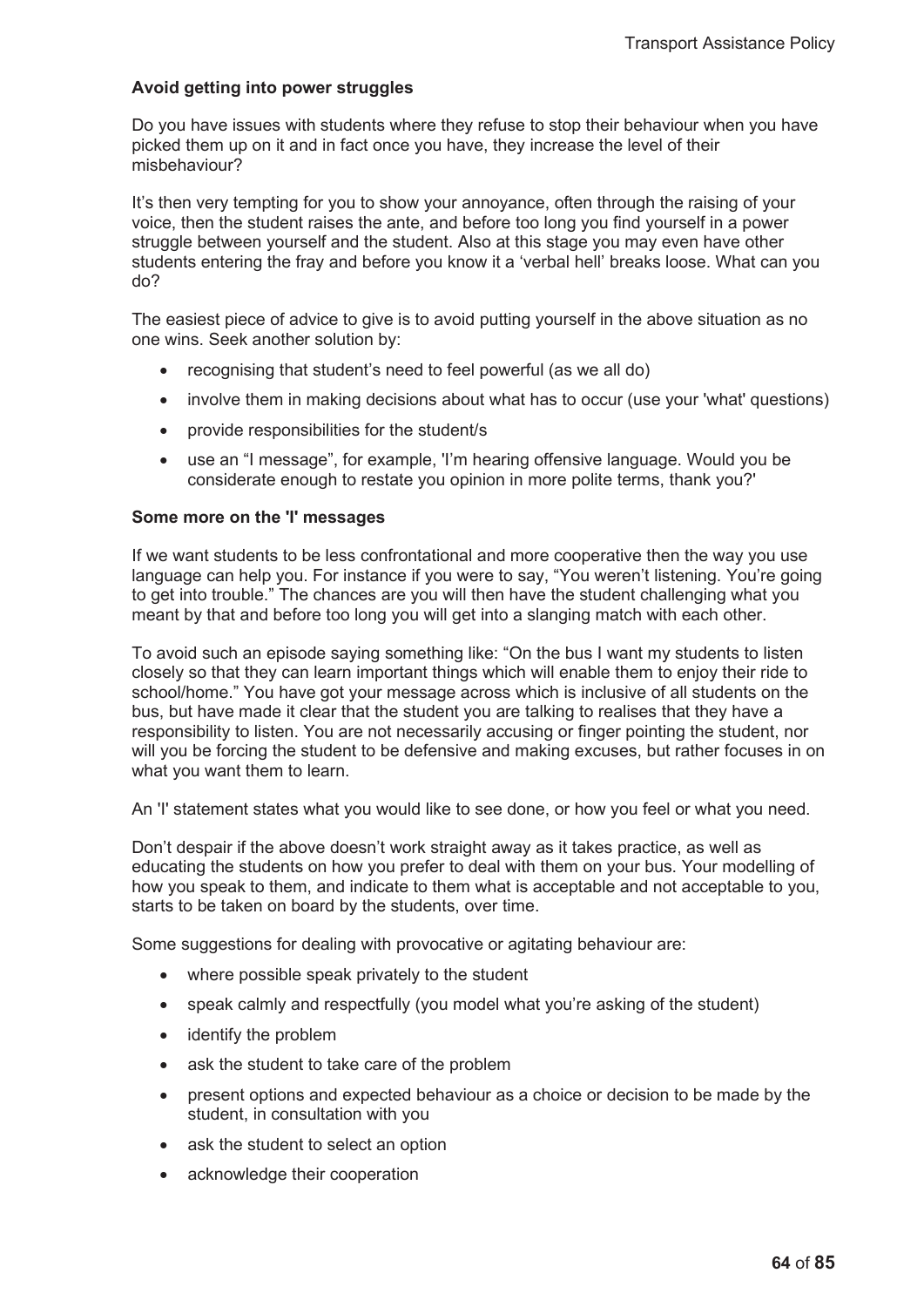- if the problem escalates, withdraw informing the student you'll return to the issues when calmness prevails – and don't forget to do so, or the student will see that you are not serious about resolving the issue
- to deal with the initial behaviour is a powerful way of preventing the problem escalating, and
- remember your response to a problem behaviour plays a significant role in controlling the situation.

To be proactive try:

- continual supervision so that students are aware that you are observing them
- use visual scanning to create 'with-it-ness' -
- $\bullet$  scan students as they get on and off the bus
- anticipate and think ahead
- use your past experiences to anticipate potential problems, for example, students at particular stops, last day of term/semester, sports days, rainy/windy weather
- solving persistent problems
- gather information
- establish quick and timely responses
- manage low-level problems by catching them early.

### **Effective Partnerships –**

Working together on managing student behaviour on school buses there are many benefits to establishing partnerships between parents and Bus Operators.

Collaboration provides a united front to both parents and students about what student behaviour is expected when travelling on school buses. By working together inappropriate behaviour on buses can be 'nipped in the bud'.

#### **Keeping parents in the know –**

Parents may not know what expected appropriate student's behaviour on buses is. It is up to you to inform them regularly (once a term/semester). Also encourage the students to tell their parents what is expected.

Some of the following are used by school bus companies and may be useful to you:

- Display the PTA's flyer outlining the rules for travelling on buses,
- If you believe the student's behaviour is of concern, contact the parents/guardians. Inform them of your concerns and seek their support in resolving the situation.
- Use a positive approach to inform parents of problems with their child's behaviour. Explain that the situation requires the parents, the student and driver to work together towards a mutually agreed upon solution.
- Log in your diary every occasion a student has required a talk from you regarding their behaviour. You may need this later to include in a letter to parents or to use at a meeting with parents and the student.
- On occasions you may experience aggressive and persistent parents who believe their child has been wrongly accused of inappropriate behaviour on the bus. It is crucial that you inform them of the facts as you know them. Use any notes you've taken on the behaviour, your response to the behaviour and actions taken.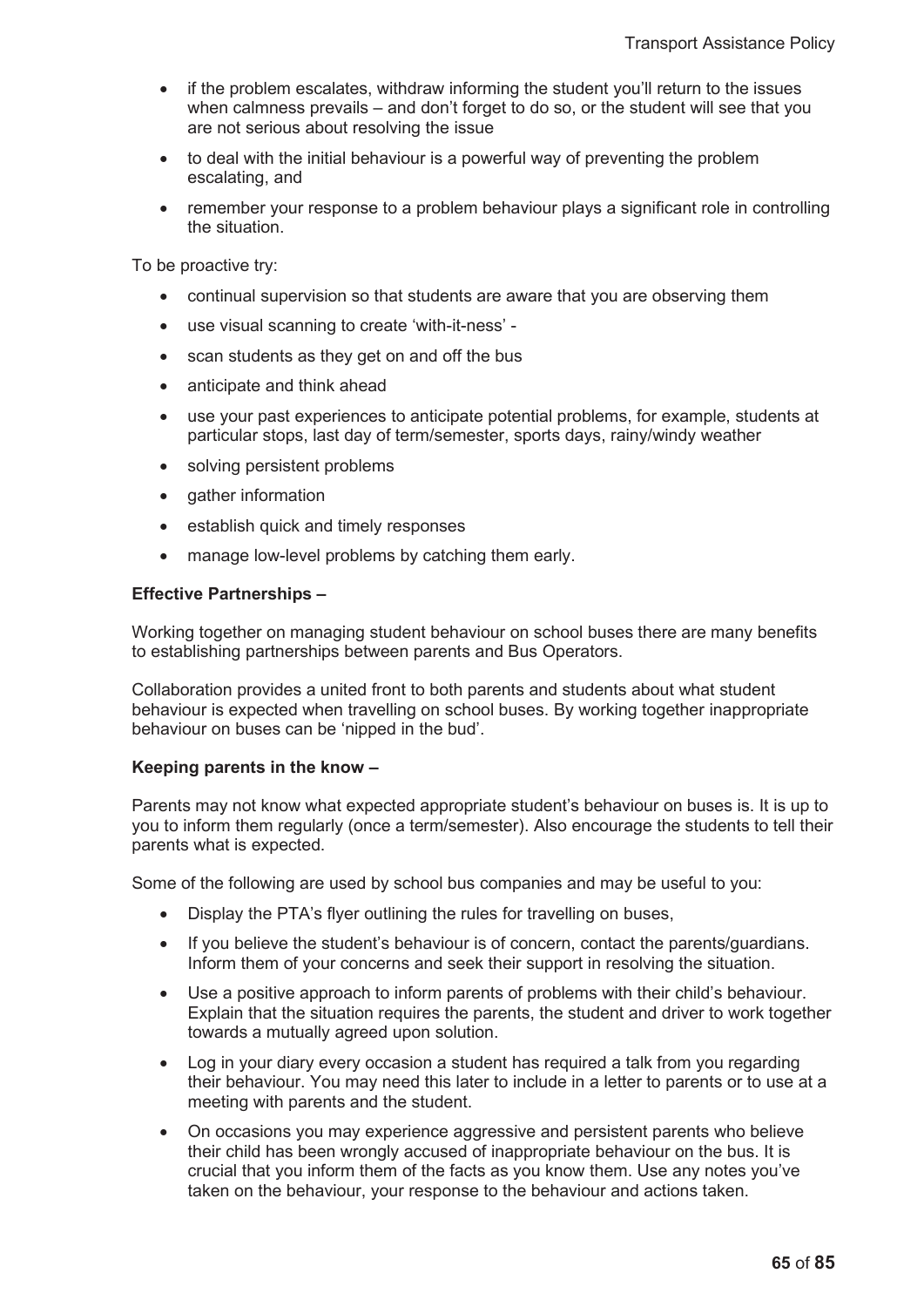- Avoid the discussion ending up in a 'shouting match'. If this does occur, suggest another meeting time and consider inviting other parties whose attendance may be beneficial, in order to work through the issues to a satisfactory outcome for all concerned.
- Be prepared to listen to parents' point of view, avoid dismissing their position as being wrong or biased in favour of their child. A useful strategy is to write down each of the issues or points they dispute and then address each in turn with the facts as you understand them.

#### **Praise positive behaviour**

The students are misbehaving and it seems as though it's hopeless for you to do anything. All too often we raise issues of poor behaviour with students and focus on the negatives.

Reverse the focus and make mention of positive behaviour.

You notice one student who was not misbehaving. You say to that student, 'I appreciate the fact that way you are behaving so well Jane.'

It may just cause a chain reaction where misbehaving students stop what they are doing and behave the way you expect them to.

Praise often, not just the once.

### **The 10 Commandments of behaviour management**

- 1. Always treat students with respect and preserve their dignity.
- 2. Always do what is in the student's best interests.
- 3. Seek solutions, not blame.
- 4. Model tolerant, patient, dignified and respectable behaviour.
- 5. Use the least intrusive intervention possible.
- 6. Connect with the students.
- 7. Instil hope for a successful solution.
- 8. Never do anything disrespectful, illegal, immoral, and ineffective, that you wouldn't want done to you.
- 9. Never give up on a student believe in them changing for the better.
- 10. Catch students being good … a lot.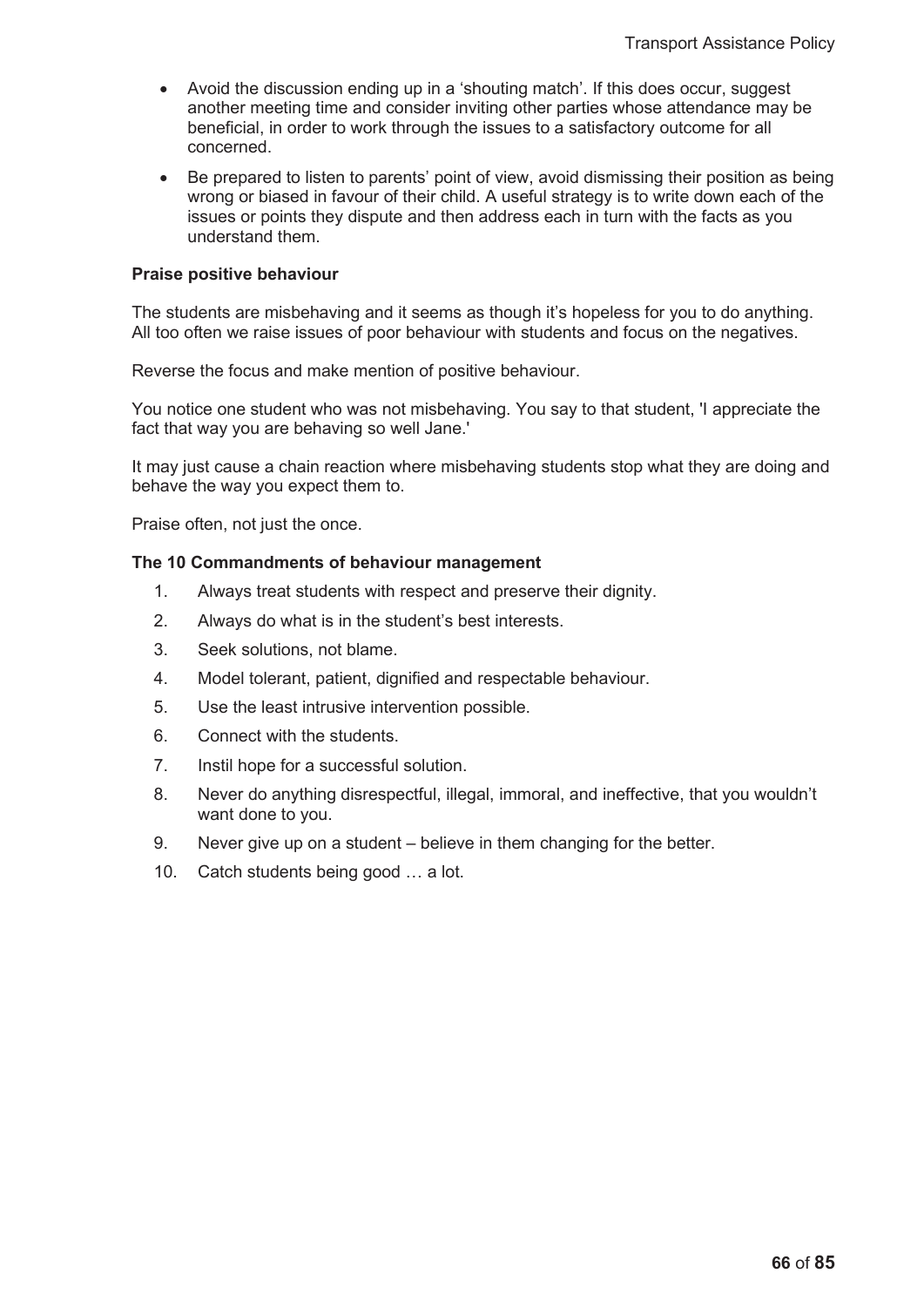## **Quick Reference Guide**

- 1. Prevent Inappropriate Behaviour
	- $\bullet$  Build a positive relationship with the students by:
	- Being Polite
	- Be interested in the students
	- Where possible learn and use their names
	- Smile
	- Use appropriate humour
	- Provide positive reinforcement/incentives for appropriate behaviour
	- Be prepared for misbehaviour by:
	- Planning for movements e.g. single file onto and off bus
	- Demonstrating appropriate behaviour
	- Scanning frequently
	- Displaying and explaining the Code of Conduct
- 2. Respond to Inappropriate Behaviour
	- Use Low Key Reponses:
	- Eye contact
	- Talk to the student privately
	- Model appropriate behaviour
	- Stay calm
	- Deal with the problem not the student
	- Give appropriate choices e.g. please either sit next to --- or to ---- (not an ultimatum)
	- Rebuild the relationship with the student after the incident
	- Thank the student for complying

If the inappropriate behaviour continues or a serious incident occurs move to the described flowchart responses.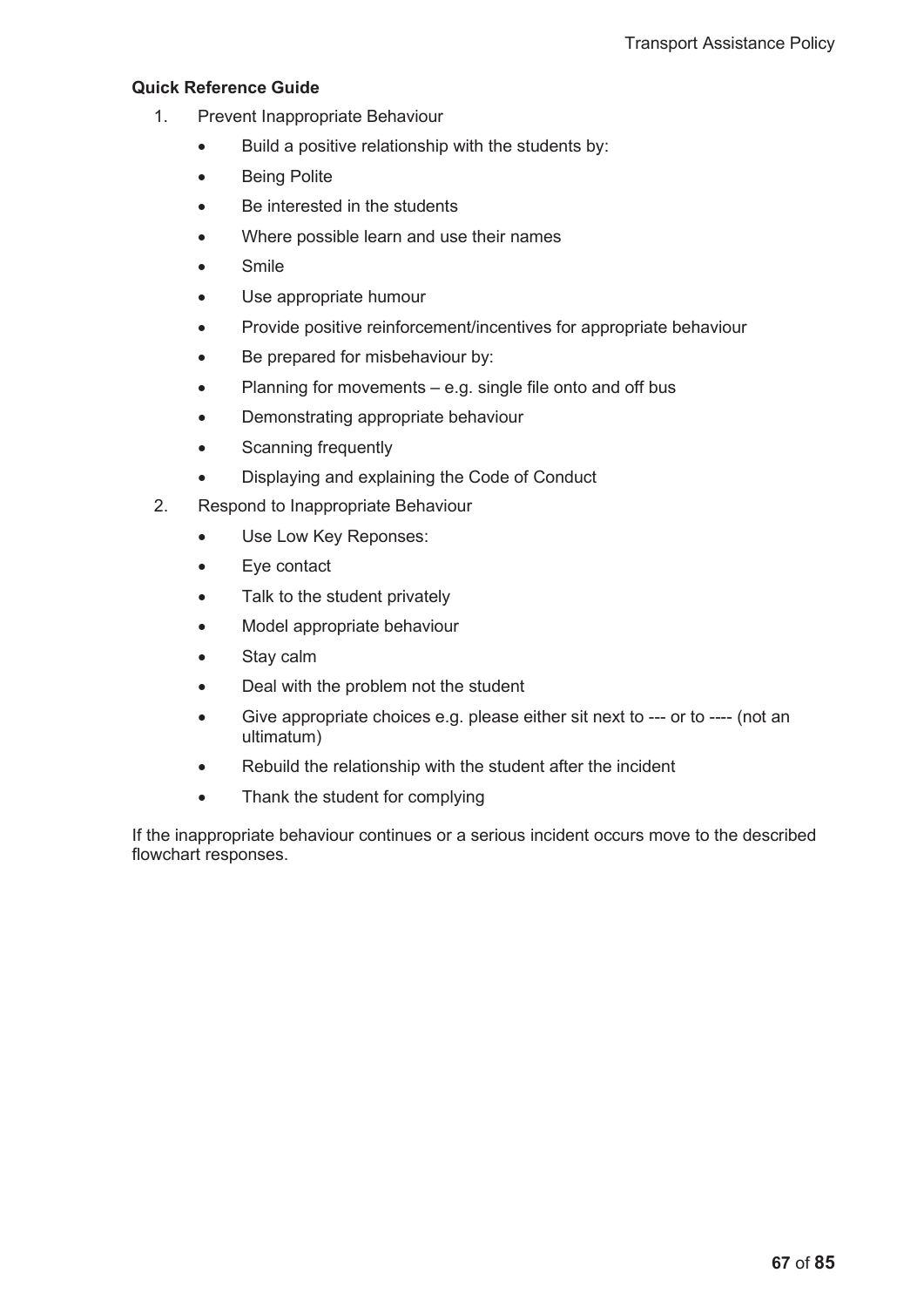# **9. SCHOOL BUS SERVICES – OPERATIONAL GUIDELINES**

## **9.1. Services and Route Design**

### **9.1.1. General**

Contract school bus services follow routes approved by SBS, and are designed to pick up and drop off students in the safest and most practical way.

The following factors are relevant to every regional contract school bus service and the design of all regional service routes:

- Number of students being dropped off and picked up at school:
- Forecast student numbers;
- Actual and forecast residential distribution of students;
- Distribution of existing contract services in the area;
- Road distances from residences to bus stops;
- Walking distances between bus stops and school;
- Number of transfers required between homes and school:
- In-vehicle travel time, including transfers between vehicles;
- Arrival and departure times of the service in relation to the start and finish times of school.

To ensure that resources are used efficiently and transport assistance is made available to all students on an equal basis, all existing services are regularly and continuously monitored by SBS. Where a service is under-utilised, the following actions may be taken:

- The service may be withdrawn;
- The route may be redesigned; and/or
- The required seating capacity of the vehicle may be changed.

Where sufficient demand for a new service is identified, a test service may be provided for a trial period. However, if the number of students regularly using such a test service is not sufficient or appears unlikely to be maintained, it may be withdrawn and/or the route may be re-designed.

## **9.1.2. Safety**

Safety is of paramount importance in the design of service routes, and is taken into account in the choice of roads and the location of pick-up and drop-off points, spurs, extensions, turnarounds and terminus points. All of these are determined with a view to ensuring that routes provide safe pick-up and drop-off locations for students, and are appropriate to the predictable road and traffic conditions, and the size and type of vehicle being used.

### **9.1.3. Journey Times**

Routes are designed with the goal of ensuring that no journey on a contract school bus requires a student to be on the bus for longer than 90 minutes.

There are, however, situations where the geographic location of a student's residence in relation to their school (and possibly also in relation to other students' residences) is such that a journey of 90 minutes or less is not possible. In such cases, travel by contract school bus is not feasible, and an Eligible Student in such a situation may be entitled to a Conveyance Allowance.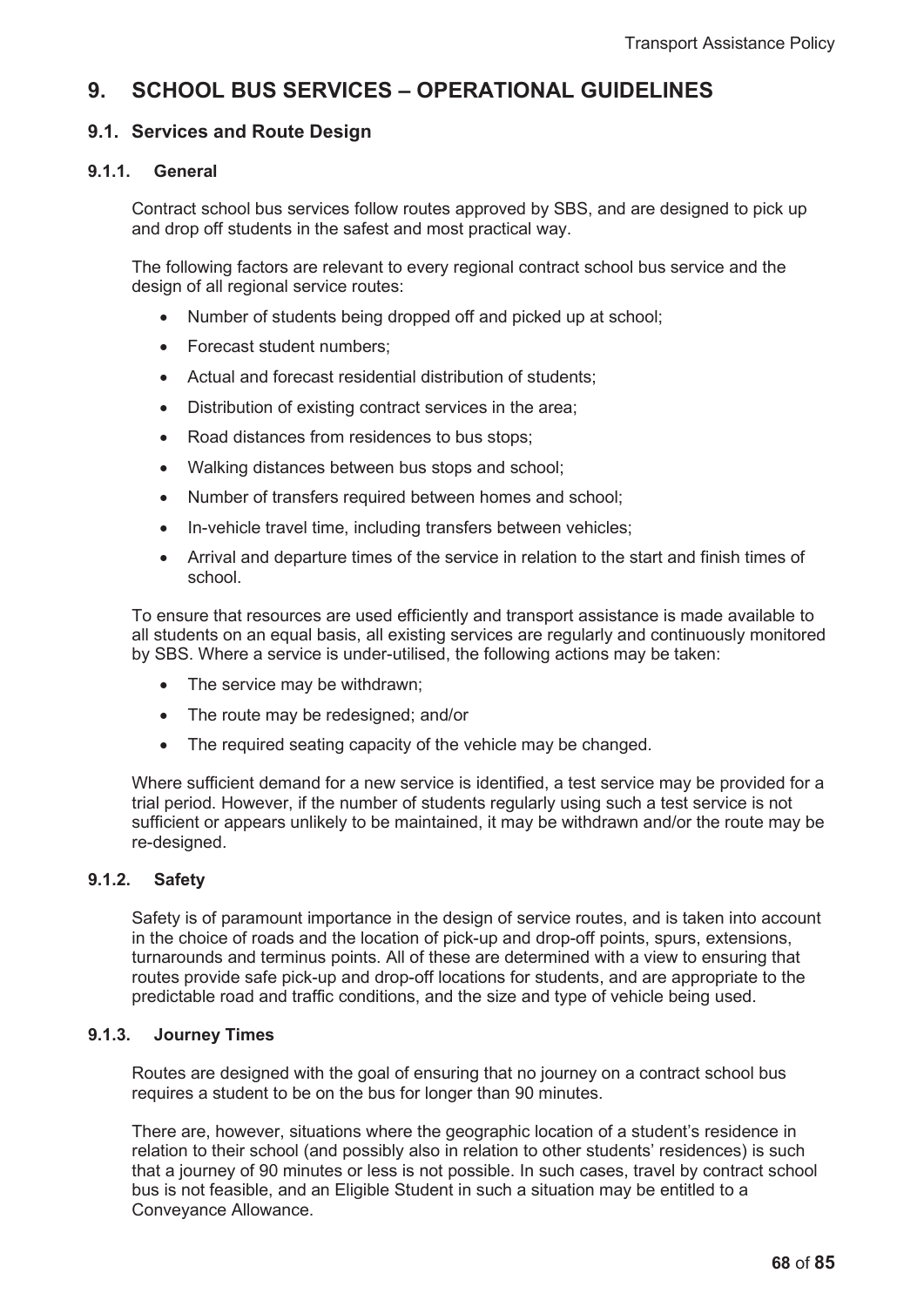## **9.1.4. Waiting Times**

Routes are designed with the goal of ensuring that students do not have to wait at school for more than 30 minutes before school starts or finishes, however, there are circumstances were the opening and closing times of schools in a geographic area make it difficult to ensure waiting times are kept within the 30 minute threshold.

## **9.1.5. Transfers**

No journey on a contract service should require a student to transfer between contract school buses more than twice on any journey between their residence and school.

### **9.1.6. Travel to be by Public Roads**

Transport assistance (in terms of both route design and travel for which Conveyance Allowances are paid) is normally only granted with respect to travel via roads gazetted as 'public'.

### **9.1.7. Limited Use of Private Property**

For safety reasons, contract school buses transporting students to and from schools should not be driven onto private property, whether to pick up or drop off students or for any other reason, unless all affected parties (including SBS, the owner of the property /council) have agreed in advance to such use – e.g. if an area of private property is desired for use as a turnaround point.

### **9.1.8. Vehicles**

The appropriate type of vehicle (i.e. size and seating capacity) for use on a route is determined according to the maximum number of Eligible Students requiring transport through student passenger surveys.

More information about contract school buses can be found in page 80 of this document.

### **9.1.9. Types of Service**

### **Main Type of Service**

In most circumstances, contract school bus services transporting rural students in Non Public Transport Areas, operate according to the criteria shown in the table below (Table 1).

### **Table 1: Criteria for Services in Non-Public Transport Areas**

| <b>Student Numbers:</b>                                                                                                                      |               |  |
|----------------------------------------------------------------------------------------------------------------------------------------------|---------------|--|
| Minimum number of Eligible Students (of two or more families) residing in<br>the same area in relation to the school:                        | 8             |  |
| <b>Service provided:</b>                                                                                                                     |               |  |
| Generally, one service to school in the morning, one return service in the afternoon                                                         |               |  |
| <b>Service Route Design:</b>                                                                                                                 |               |  |
| Maximum transfers between residence and school:                                                                                              | $\mathcal{P}$ |  |
| In-vehicle journey time (including transfers) not to exceed:<br>90 minutes                                                                   |               |  |
| Arrival/departure of service prior to and after school not to exceed:                                                                        | 30 minutes    |  |
| <b>Schools and occasional Variations to Schedules:</b>                                                                                       |               |  |
| Schools are expected to liaise with contractors to coordinate start and finish times with<br>services and to provide appropriate supervision |               |  |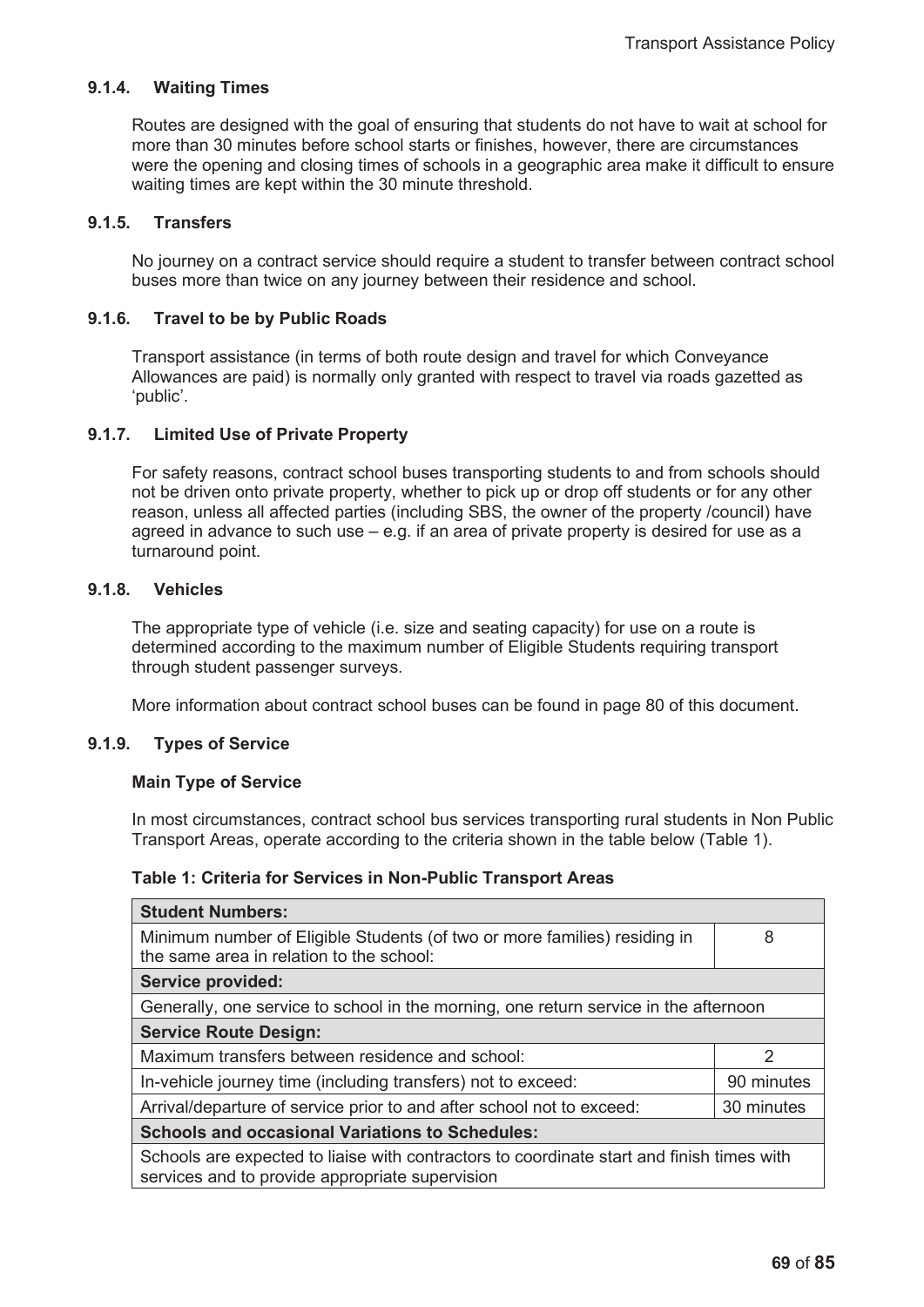Where a school finishes earlier than its normal time, any additional cost arising from the change in scheduling is the responsibility of the school

### **Additional Types of Services: Shuttle and Feeder Services**

There are two types of service that are used to deliver students directly to school or which provide them with access to another contract school bus service: shuttle services and feeder services.

Each shuttle service and feeder service is associated with a main service, and are typically established where the distribution of the students relative to their schools is such that if a single main service were to pick up all the students, it would mean the journey time would exceed 90 minutes.

### **Shuttle Services**

A shuttle service operates as a supplement to a main service – using the same contract school bus to pick up and drop off Eligible Students before or after completion of the main run. Typically, a shuttle run is made after the main group of students has been conveyed to school in the morning and before they are returned in the afternoon.

Shuttle services are designed to cater for small numbers of Eligible Students residing relatively short distances from a school. They are normally established where the number and residential distribution of Eligible Students does not justify a variation of the existing service or the establishment of a new one.

Because shuttle services require students to be left at the school (usually only for short periods), the timing of drop-offs and pick-ups is important and may require coordination between the contractor/driver and the school to ensure students are supervised.

A shuttle service may be introduced where:

- $\bullet$  The main service is at or near capacity;
- The travel time of the main route (if it were to include the route covered by the shuttle service) would be longer than 90 minutes;
- $\bullet$  It is more efficient and economic than other possible service arrangements (i.e. where the location and number of students do not justify a separate service).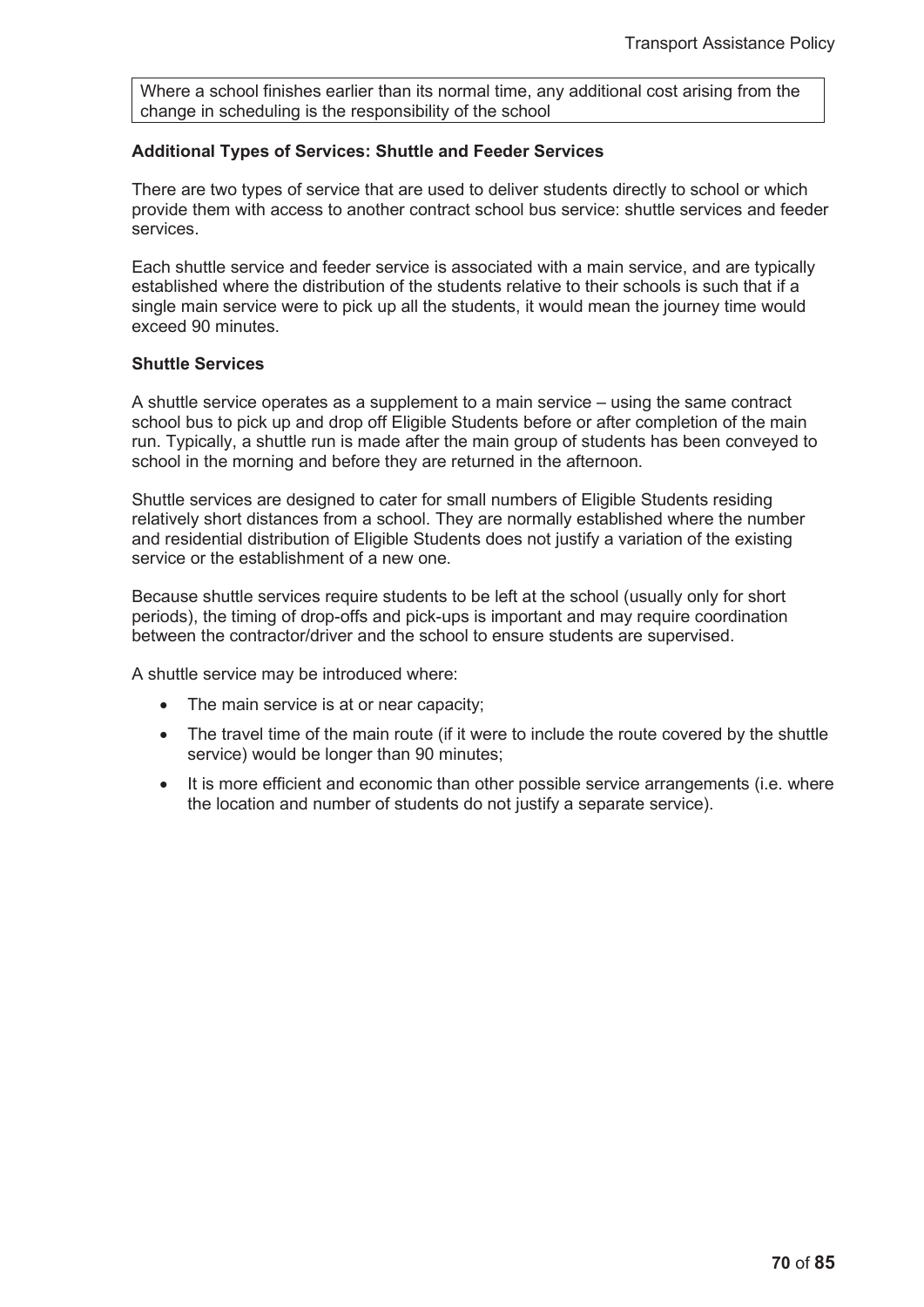If one or more of the above conditions exists, a shuttle service may be considered and provided, subject to the criteria outlined in the following table (Table 2).

## **Table 2: Criteria for Shuttle Services in Non-Public Transport Areas**

| <b>Student Numbers:</b>                                                                                                                                |            |  |
|--------------------------------------------------------------------------------------------------------------------------------------------------------|------------|--|
| Minimum number of Eligible Students (of two or more families) residing in<br>the same area in relation to the school:                                  | 4          |  |
| Maximum number of Eligible Students depends on how the students' residences are<br>distributed and whether a new service would be more economic        |            |  |
| <b>Service provided:</b>                                                                                                                               |            |  |
| One service to school in the morning, one return service in the afternoon                                                                              |            |  |
| <b>Service Route Design:</b>                                                                                                                           |            |  |
| No transfers between pick-up/drop-off point and school                                                                                                 |            |  |
| Arrival/departure of service prior to and after school not to exceed:                                                                                  | 30 minutes |  |
| <b>Schools and occasional Variations to Schedules:</b>                                                                                                 |            |  |
| Schools are expected to liaise with contractors to coordinate start and finish times with<br>services and to provide appropriate supervision           |            |  |
| Where a school finishes earlier than its normal time, any additional cost arising from the<br>change in scheduling is the responsibility of the school |            |  |

### **Feeder Services**

A feeder service is a subsidiary service that uses a bus or other contract service vehicle to transport Eligible Students to and from pick-up and drop-off points on a main service route – from where the main contract school bus conveys them to and from school.

Feeder services are designed to cater for small numbers of Eligible Students residing relatively short distances from a service route. They are normally established where the number and residential distribution of Eligible Students does not justify a variation of an existing service or the establishment of a new one.

Because a feeder service requires students to be transferred at a pick-up and drop-off point, the timing of drop-offs and pick-ups is important and may require coordination between the contractor/driver of the main service and the contractor/driver of the feeder service to ensure students are not left without access to appropriate facilities (e.g. shade, water, toilets) or left unsupervised.

A feeder service may be introduced where:

- The travel time of the main route (if it were to include the route covered by the feeder service) would be longer than 90 minutes;
- It is more efficient and economic than other possible service arrangements (i.e. where the location and number of students does not justify a separate service).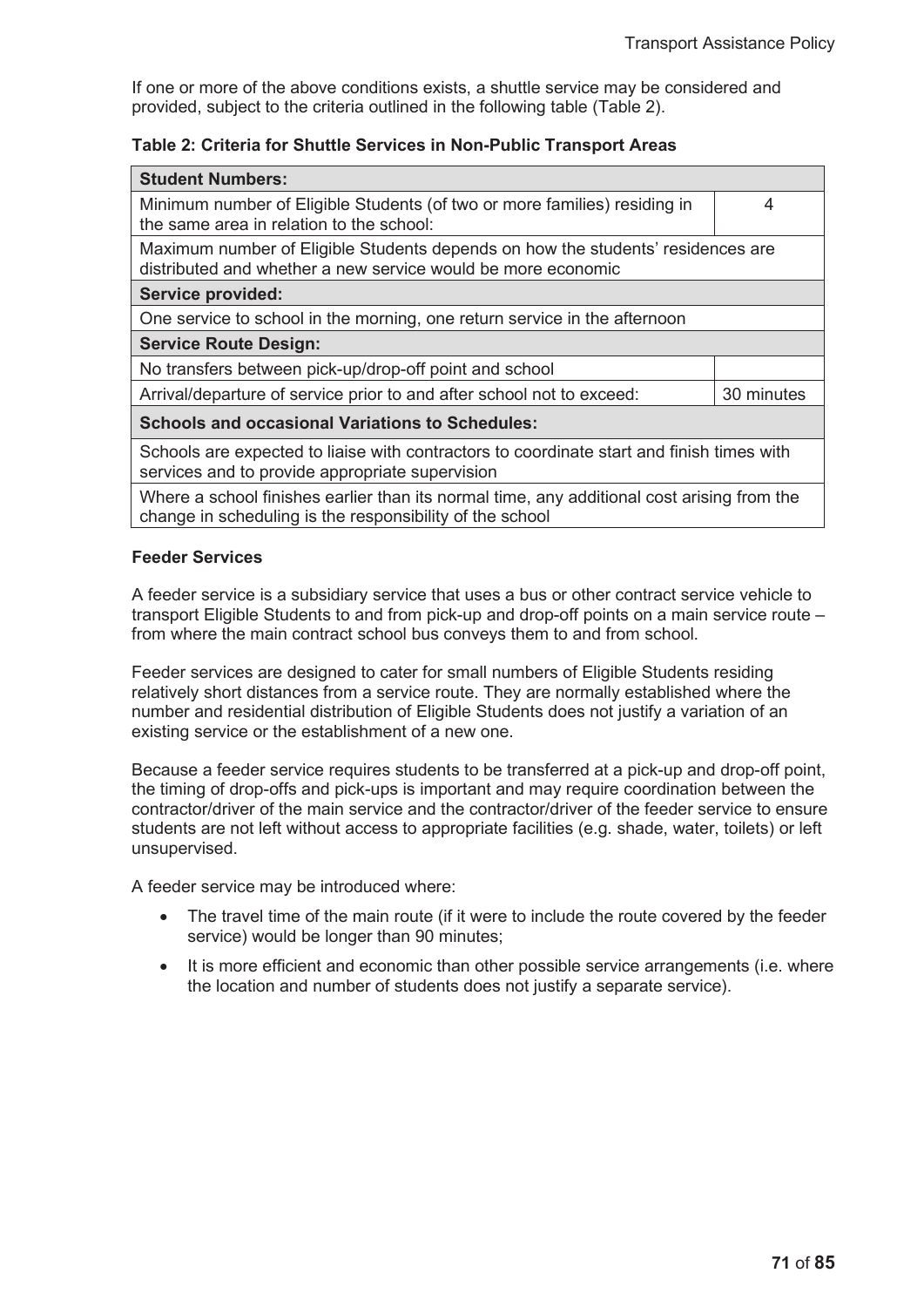If one or more of the above conditions exists, a feeder service may be considered and provided, subject to the criteria outlined in the following table (Table 3).

## **Table 3: Criteria for Feeder Services in Non-Public Transport Areas**

| <b>Student Numbers:</b>                                                                                                                                |     |  |
|--------------------------------------------------------------------------------------------------------------------------------------------------------|-----|--|
| Minimum number of Eligible Students (of two or more families) residing in<br>the same area in relation to school:                                      | 8   |  |
| Maximum number of Eligible Students depends on how the student's residences are<br>distributed and whether a new service would be more economic        |     |  |
| <b>Service provided:</b>                                                                                                                               |     |  |
| Generally, one service to school in the morning, one return service in the afternoon                                                                   |     |  |
| <b>Service Route Design:</b>                                                                                                                           |     |  |
| No transfers between pick-up/drop-off point and school                                                                                                 |     |  |
| Arrival/departure of service prior to and after school not to exceed:                                                                                  | n/a |  |
| Schools and occasional variations to schedules:                                                                                                        |     |  |
| Schools are expected to liaise with contractors to coordinate start and finish times with<br>available services and to provide appropriate supervision |     |  |
| Where a school finishes earlier than its normal time, any additional cost arising from the<br>change in scheduling is the responsibility of the school |     |  |

## **9.1.10. Route Design linked to School Opening at Closing Times**

The timing of pick-ups and drop-offs of students is largely determined by the start and finish times of schools, and is determined according to the following parameters:

- Where public transport services are used by students:
	- Schools should take public transport schedules into account when planning school start and finish times;
- Where contract school buses are used to transport students:
	- Schools, contractors and SBS must liaise and identify how best to coordinate public transport schedules and contract school bus service schedules with school start and finish times;
- The timetables to which contract school bus services run are not normally altered to accommodate occasional changes to a school's start and finish times (i.e. if a school finishes earlier or later than its normal time);
- Where a school finishes earlier or later than its normal time, and if a contract school bus service can accommodate the variation, any additional cost incurred because of changes to a contract school bus service's schedules is the responsibility of the school or DoE.

## **9.1.11. Non Standard School Hours**

Individual schools may elect to open or close early or late on certain days of the week, for certain periods or for special occasions.

Provided there is sufficient notice, a contract school bus service may be able to accommodate such deviations, but usually only if the relevant service transports students to a single school. Where a service picks up and drops off students at or from more than one school, a variation in one school's opening or closing time could mean that the pick-up and drop-off times for students at other schools are unacceptably affected.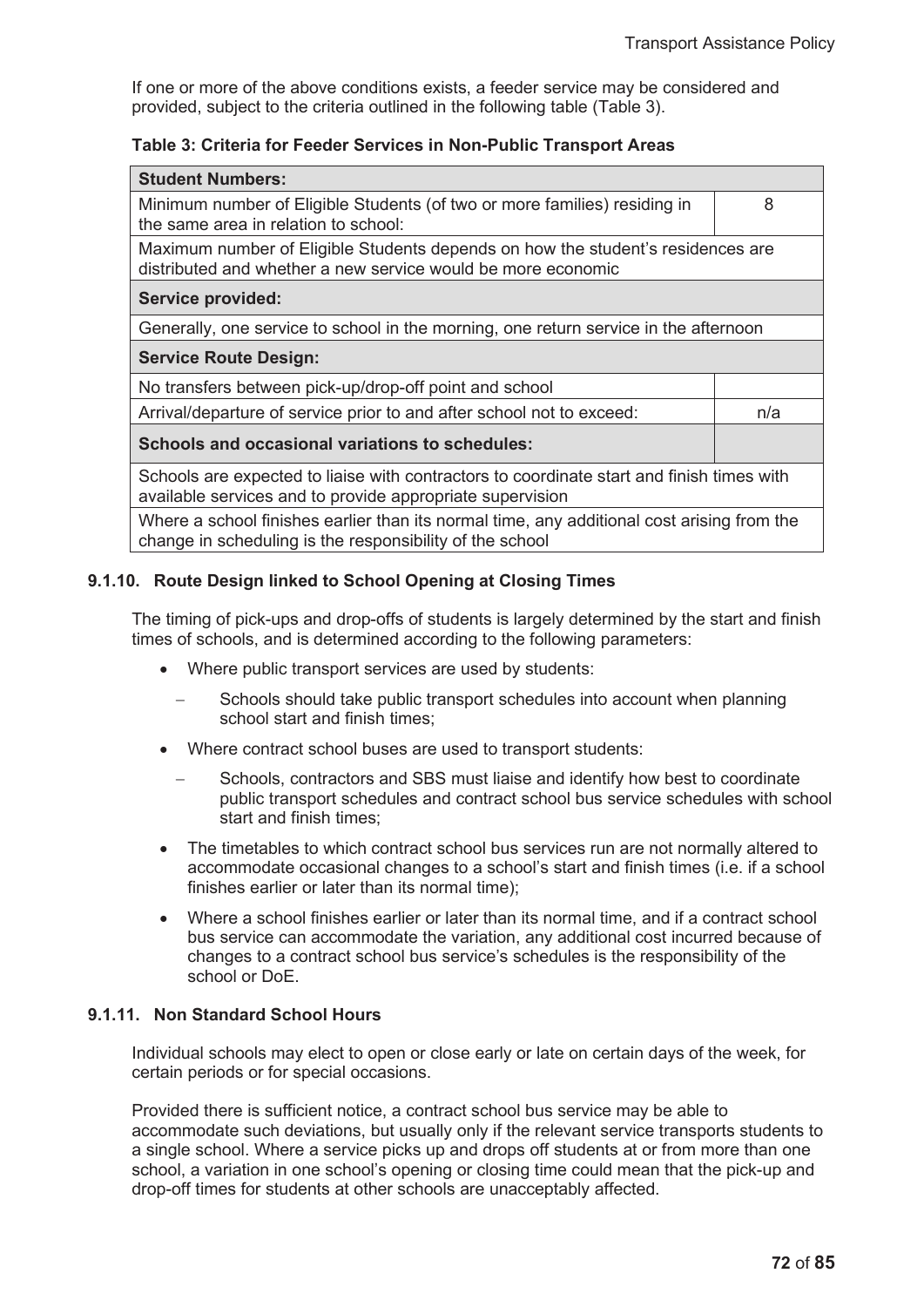Where a school elects to open or close early or late, it is the school's responsibility to ensure that, if students have to wait for transport, they are adequately supervised.

## **9.2. Route Variations and Extensions**

#### **9.2.1. Spurs**

A spur is a section of an Approved Route that branches from a main route and along which a contract school bus travels and returns in order to pick up and drop off Eligible Students.

A spur extension may be introduced to pick up and drop off Eligible Students who live more than 4.5 km from their school and more than 2.5 km from the existing Approved Route.

An Eligible Student who lives within 2.5 km of the approved bus route must make their own way to a bus pick-up point.

A spur may extend to a maximum of:

- 5.0 km (one-way) if only 1 student will be using the spur
- 7.5 km (one-way) if 2 or more students will be using the spur

Subject to the above maximum lengths, a spur will be designed to extend as far as the gate of the residence of the furthermost student along the spur.

If a suitable turnaround is not available or cannot be constructed within the maximum length of the spur then the spur may be extended up to a further 0.3 km – or a turnaround location may be located up to 0.3 km short of the gate of the residence of the furthermost student along the spur.

A spur will only be maintained if it is used regularly by an Eligible Student. A spur will be considered as being used regularly if it is used to transport one or more students on at least 60% of the school days scheduled in a term.

When the furthermost student leaves school or no longer uses the service regularly, and provided the furthermost point is not required by another student, the turnaround for the spur will be relocated at the gate of the next student back along the spur – subject to there being a site suitable for the construction of a turnaround. If a suitable turnaround cannot be constructed at this point, then the spur will be 'brought back' toward the main route until a suitable location is found.

#### **9.2.2. Exceptions**

A spur will not be approved if it would run off (i.e. be an extension of) an existing spur.

#### **9.2.3. Terminus Extensions**

The terminus of a route is, on the approved morning route of a service, the first pick-up point for an Eligible Student, and, on the approved afternoon route of a service, the last drop-off point for an Eligible Student.

The location of a terminus may be moved (i.e. that part of the route may be extended) as long as the new route would not result in an unacceptable journey time.

A terminus may be extended to a maximum of:

- 5.0 km (one-way) if only 1 student will be using the terminus extension
- $\bullet$  7.5 km (one-way) if 2 or more students will be using the terminus extension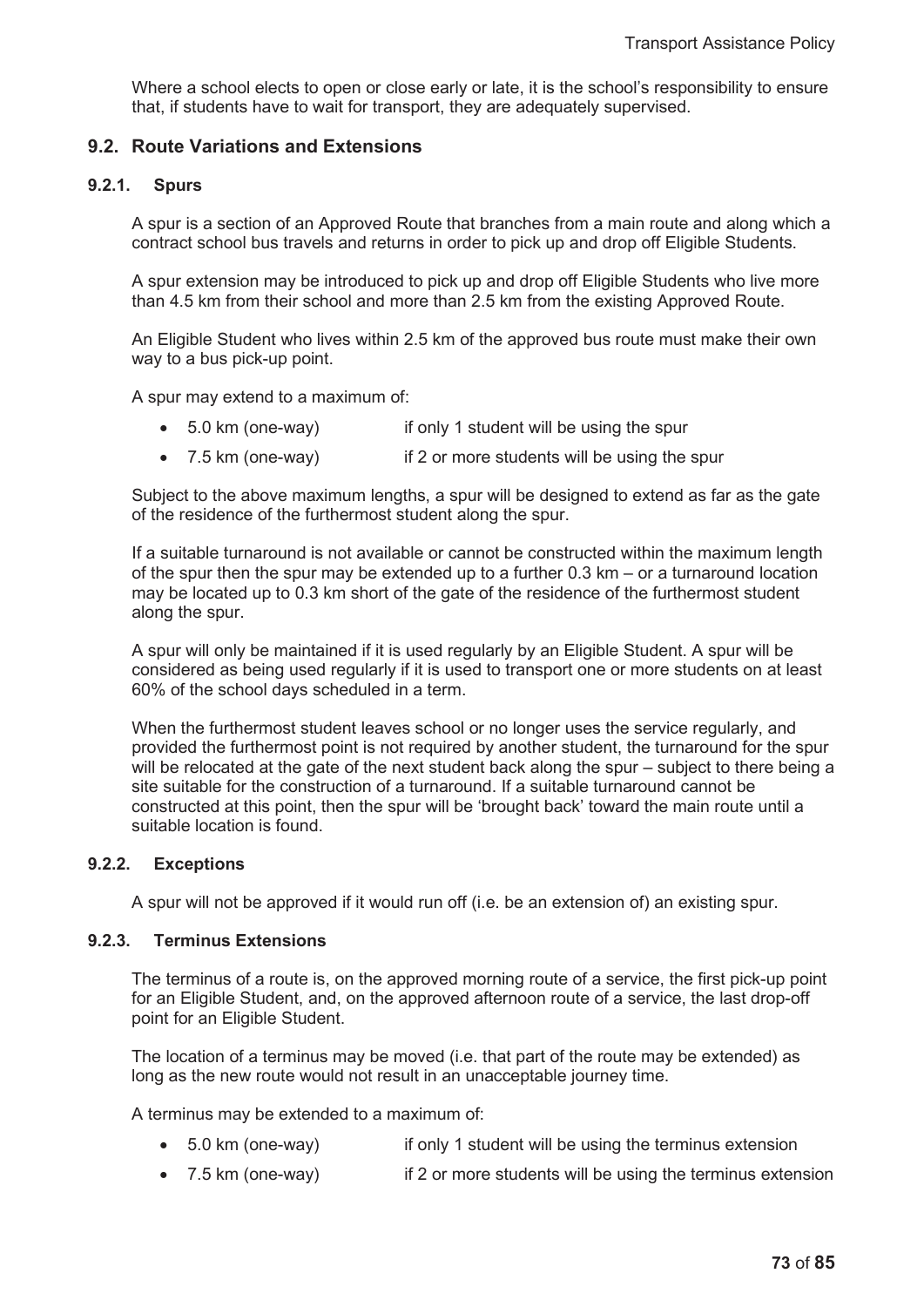Subject to the above maximum lengths, a route can be extended up to the gate of the residence of the furthermost student along the spur.

If a suitable turnaround is not available or cannot be constructed within the maximum distance then it may be extended up to a further 0.3 km – or a turnaround location may be located up to 0.3 km short of the gate of the residence of the furthermost student along the route.

#### **9.2.4. Relocation of Terminus**

When the furthermost student leaves school or no longer uses the service regularly, and provided the furthermost point is not required by another Eligible Student, the terminus will be relocated to the pickup / set down point of the next student back along the main route – subject to there being a site suitable for the construction of a turnaround (if required). If a suitable turnaround cannot be constructed at this point, then the terminus will be 'brought back' along the main route until a suitable location is found.

#### **9.2.5. Reinstatement of Relocated Terminus (Historical Terminus)**

In certain circumstances, SBS may give approval to reinstate a previous terminus point.

The reinstatement of a previously used terminus (Historical Terminus) that exceeds the distance described above under Terminus Extensions may only occur under the conditions outlined below:

- On application for transport assistance by an eligible family is received;
- The pickup and set down point requested is the same as the terminus point (Historical Terminus) prior to moving to the current terminus;
- The previous terminus was an authorised terminus used by an Eligible Student/s; and
- The application is lodged within 2 years of the terminus being relocated.

Any decision to reinstate the terminus would take into account whether:

- The bus route had varied significantly since the terminus ceased to be used;
- The reinstatement would cause the bus service to run over 90 minutes; and
- The new student met the eligibility criteria for transport assistance.

Note: SBS may consider a pickup / set down point along the previous route leading to the Historical Terminus, with a distance greater than allowed under Terminus Extension but less than the Historical Terminus distance, on a case by case basis.

#### **9.2.6. Alternating Terminus**

In some situations, the distribution of students in relation to schools is such that a school bus route may be designed with an alternating terminus.

For example, a route might be designed so that the school bus runs in one direction one week and in the other direction the following week.

The arrangements that are acceptable in terms of alternating termini depend on the locations of students and schools, and are subject to approval by SBS.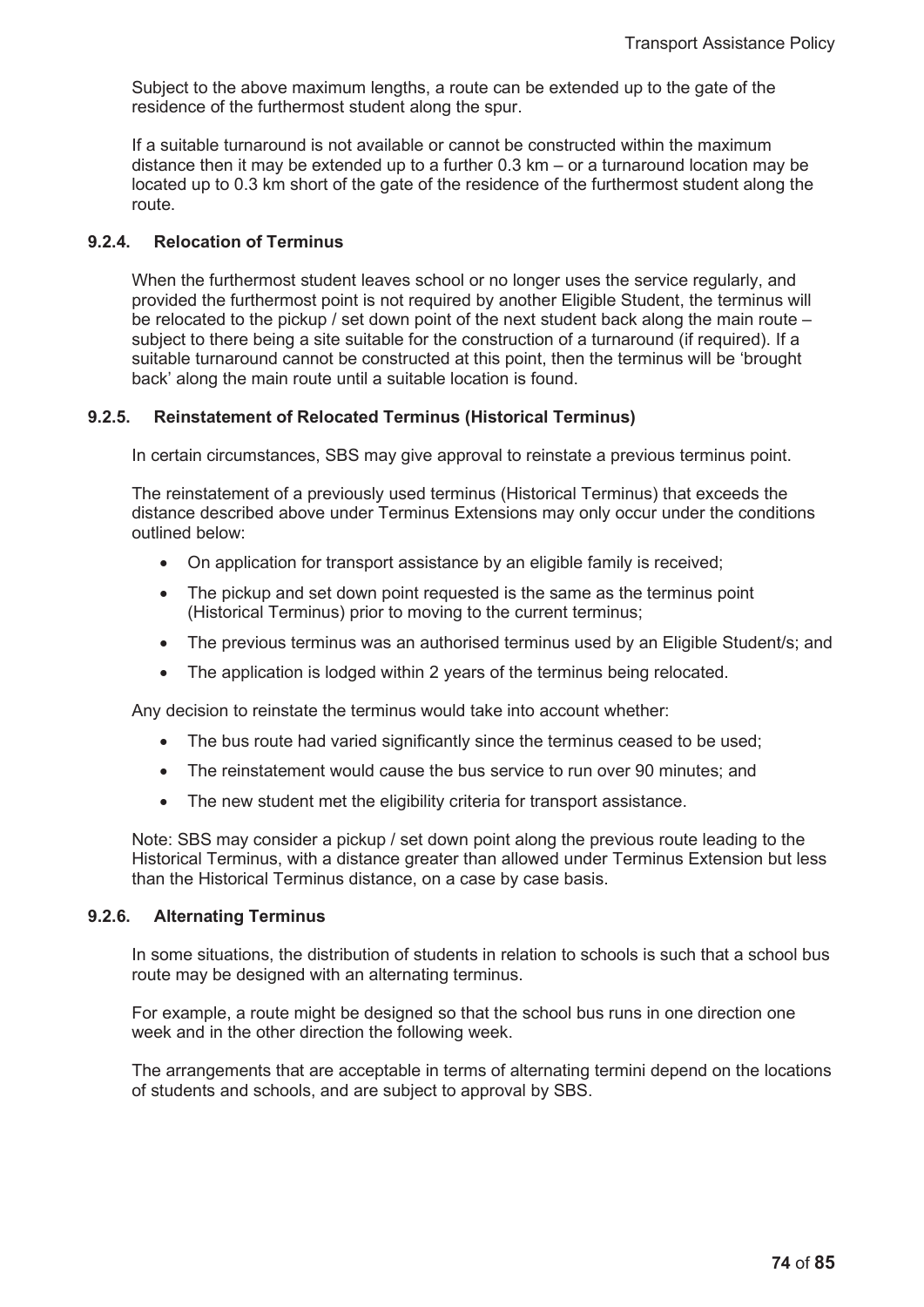## **9.3. Mapping and Updating of Routes**

Accurate, frequently updated route mapping is critical to SBS and contractors, not only for reasons of safety and timeliness but because payments to contractors are calculated according to distances actually travelled.

To achieve this, SBS uses a variety of data sources and mapping systems, including data from the Department of Land Information (DLA) and Differential Global Positioning System (DGPS) and Geographic Information System (GIS) technologies. The resultant map and distance dataset provides SBS with an accurate and flexible tool for the ongoing management of school bus contracts, and allows for adjustments to routes to be made relatively easily and quickly.

## **9.4. Service and Route Reviews**

SBS undertakes service reviews in accordance with a scheduled review program, which includes:

- Area reviews for specific geographical areas to ensure the most efficient operation of groups of services in a given area;
- $\bullet$  Route reviews to ensure the efficient operation of individual routes.

In developing review programs, the following factors will be considered:

- Scheduled school closures, openings and re-organisations;
- Planned changes or extensions to public transport services;
- Survey forms of expected student loadings;
- Annual returns from contractors;
- Changes in demand from Eligible Students, and the potential impact on required seating capacities and service criteria;
- Contract expiry dates;
- Scheduled vehicle replacements;
- Route changes proposed by SBACs.

### **9.5. Consultation and Communication**

The process of reviewing either a single service route or an area review of multiple service routes will be conducted in an open and transparent way. SBS will in engage; School Bus Advisory Committees (parent representative groups), Contractors and schools to ensure all affected parties are provided with the opportunity to discuss any concerns.

#### **Existing Student Passengers to be taken into account**

When reviewing services, consideration should be given to the needs and expectations of Eligible Students already using the services. The presence of complimentary passengers on a service will not usually be taken into account in determining the viability of a service or the design of routes.

Changes to a route may be made in order to preserve or enhance an Eligible Student's entitlement or level of access – as long as such changes do not incur additional cost to the PTA and do not disadvantage other students.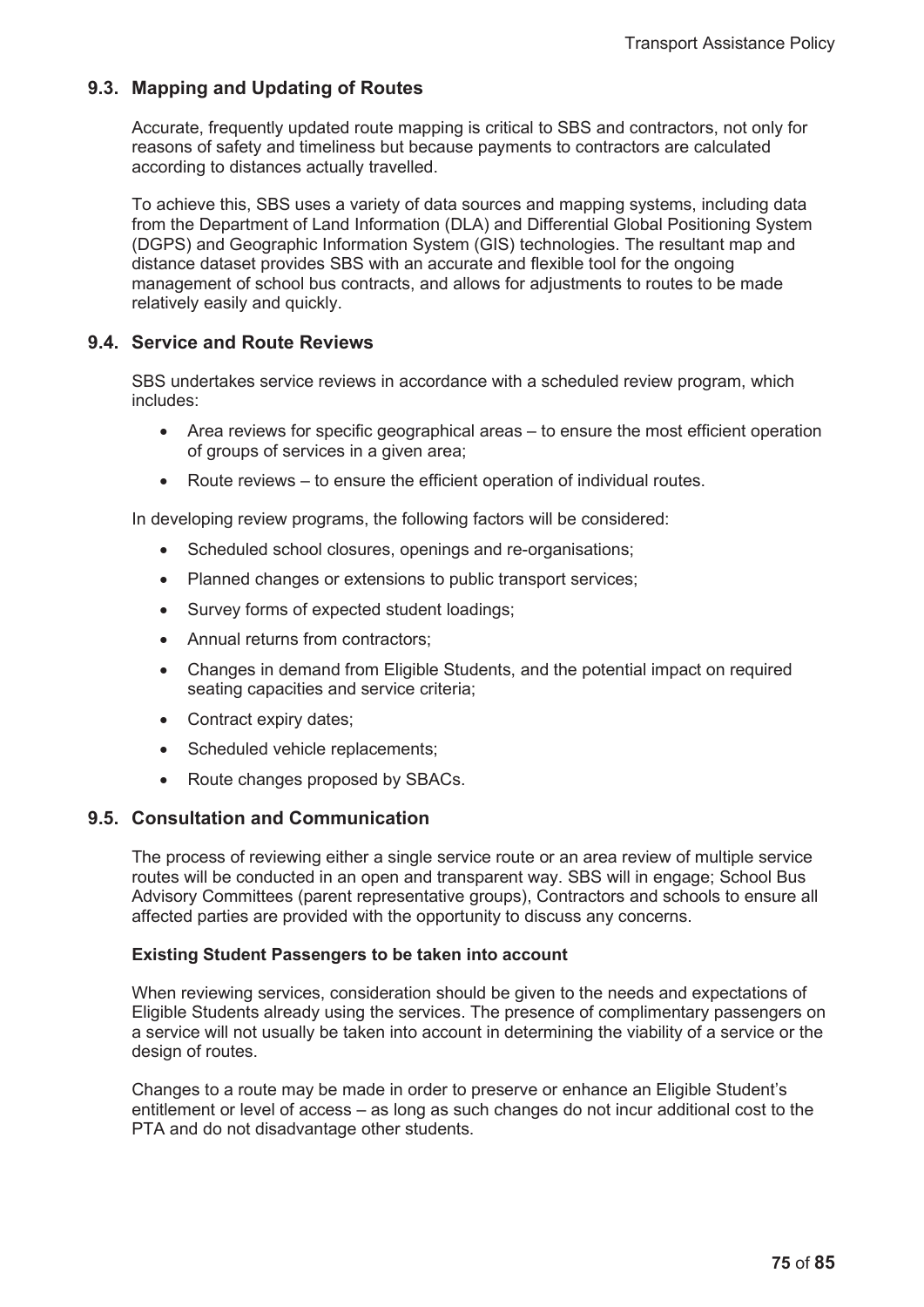### **9.6. Service Terminations**

A contract service may be terminated if:

- There is no longer a need for the service  $-$  if, for example:
	- A school is closed:
	- A new school is established;
	- Services in the area are rationalised or amalgamated;
- $\bullet$  It no longer satisfies the criteria required for the particular type of service (e.g. if there were a decrease in the number of Eligible Students $4$ ); or
- A public bus service or urban school bus service is introduced.

## **Effect of School Closures on Existing Services**

If a school is closed, it can mean that some contract school bus services become redundant. In such a case, SBS may, depending on the circumstances:

- reconfigure the routes followed by the existing services; or
- terminate the contracts associated with those routes.

In considering what transport assistance arrangements are appropriate for the students affected by the closure of a school, SBS will take into account the age and residential distribution of the affected students in relation to the remaining schools and the routes followed by, and capacities of, existing services.

### **School Closures and Practical Equidistance**

If a school is closed, SBS will treat the remaining schools in the area as being practically equidistant if the distance variation between them in relation to a student's residence is less than or equal to 25 km (for information about how the concept of practical equidistance is applied, see page 26 of this document on how the Nearest Appropriate School Policy is applied.

### **Effect of New Schools on Existing Services**

When a new school is established, it often results in a change in the distribution of students relative to the schools in the district – e.g. a new school may attract new students to the area and/or draw some away from existing schools.

If a new school is opened, SBS will evaluate whether the existing routes can be altered to service the new school and still adequately service the existing schools, or whether new services need to be instigated. Rare situations can arise where the presence of a new school results in a distribution of students and schools that makes an existing route redundant. In this case, any service contracts associated with the route will be terminated.

<sup>4</sup> Usually this circumstance occurs if there are three or less students on the service.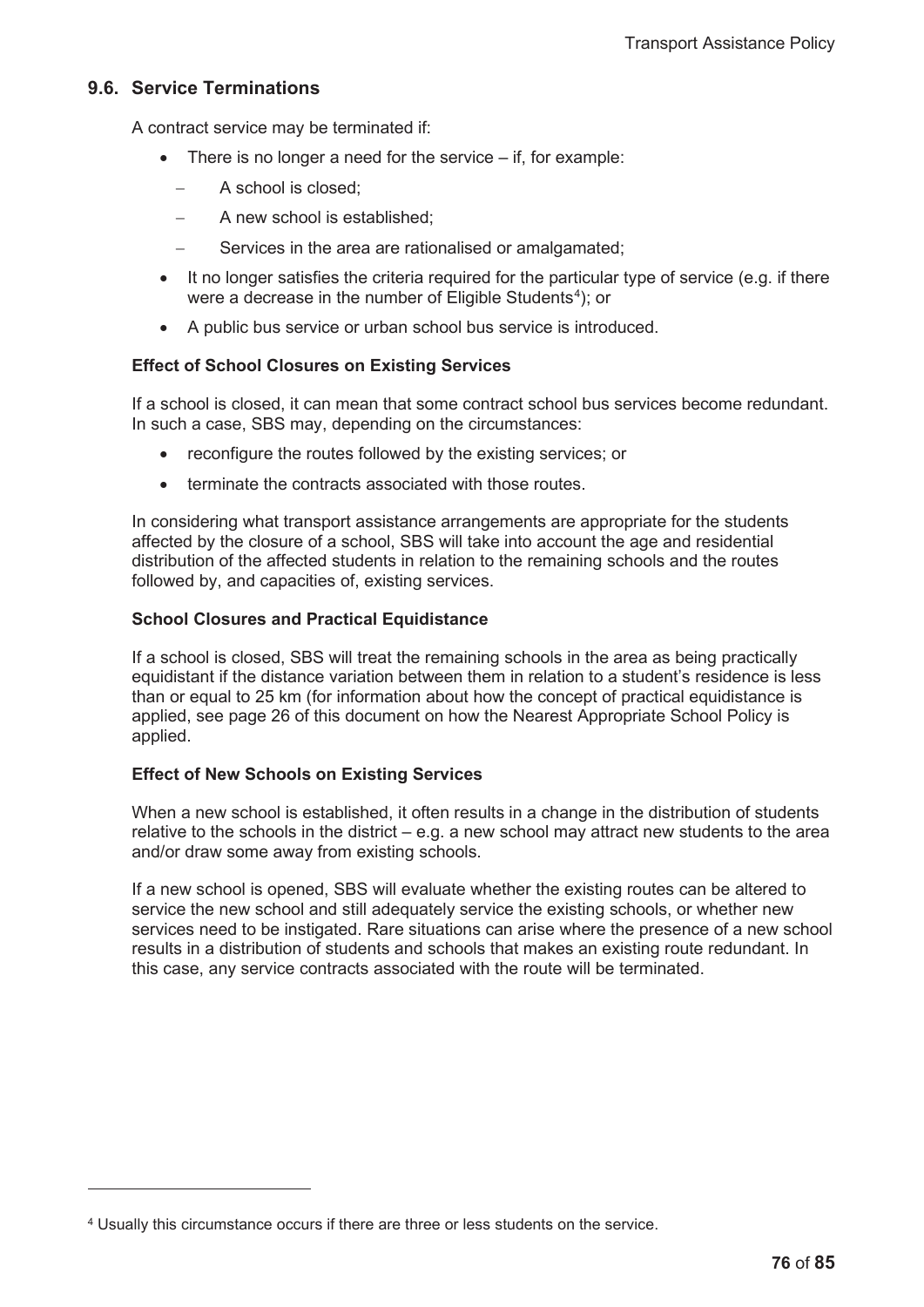## **9.7. Contract School Buses**

## **9.7.1. Vehicles and Carrying Capacities**

The physical and legal carrying capacity of a vehicle is essentially defined by its gross vehicle mass (GVM). In determining what vehicles are appropriate for transporting students and how vehicles may be modified to accommodate students, SBS refers to a variety of Commonwealth and State legislation and regulations, including:

- x *Australian Design Rules;*
- x *Road Traffic Act 1974* (WA)*;*
- x *Road Traffic Code 2000* (WA)*;*
- x *Road Traffic (Omnibus) Regulations 1975* (WA)*;*
- x *Road Traffic (Vehicle Standards) Regulations 2002* (WA)*.*

This is not an exhaustive list of the legislative and regulatory standards, which may be relevant to the legal and safe use of vehicles for student transport.

Specific requirements relating to contract school buses and the permissible body and seating configurations are also set out in school bus service contracts.

## **9.7.2. Students to be seated**

The vehicles used as contract school buses and their seating capacities and configurations are approved according to the actual and forecast numbers of students using the services, with a view to ensuring that every student is seated whilst the vehicles are in motion.

Other than in extraordinary circumstances, no student should be standing on a contract school bus whilst the vehicle is in motion.

### **9.7.3. Seat Belts**

From the start of 2006 all new buses come fitted with 3 point lap sash seatbelts.

The Government approval to replace most buses through natural attrition and therefore set a completion date of 2015 for all government funded buses to have seatbelts, (i.e.: over a 10 year period.)

SBS is responsible for managing the seatbelt implementation program to ensure all school buses are fitted with seatbelts by the end of 2015.

The Government has confirmed that all seatbelts must be of a 3-point lap-sash configuration, which is widely acknowledged to be the best and safest restraint solution. Younger passengers that are not able to be restrained effectively due to their small physical size will be provided with an approved 'booster seat'.

### **Impact on Seating Capacity and Services**

In an effort to minimise the potential loss of seating capacity on vehicles, SBS will generally recommend that a new or replacement set-belted vehicle have the maximum adult seating capacity available in that Class of bus. These buses must be fitted with seat-belted seats at point of sale.

For larger buses SBS will include approval to use specially designed seat-belted seats to accommodate three primary children in lieu of two adult passengers (i.e. The McConnell 2/3 Educator) to maximise potential seating capacity.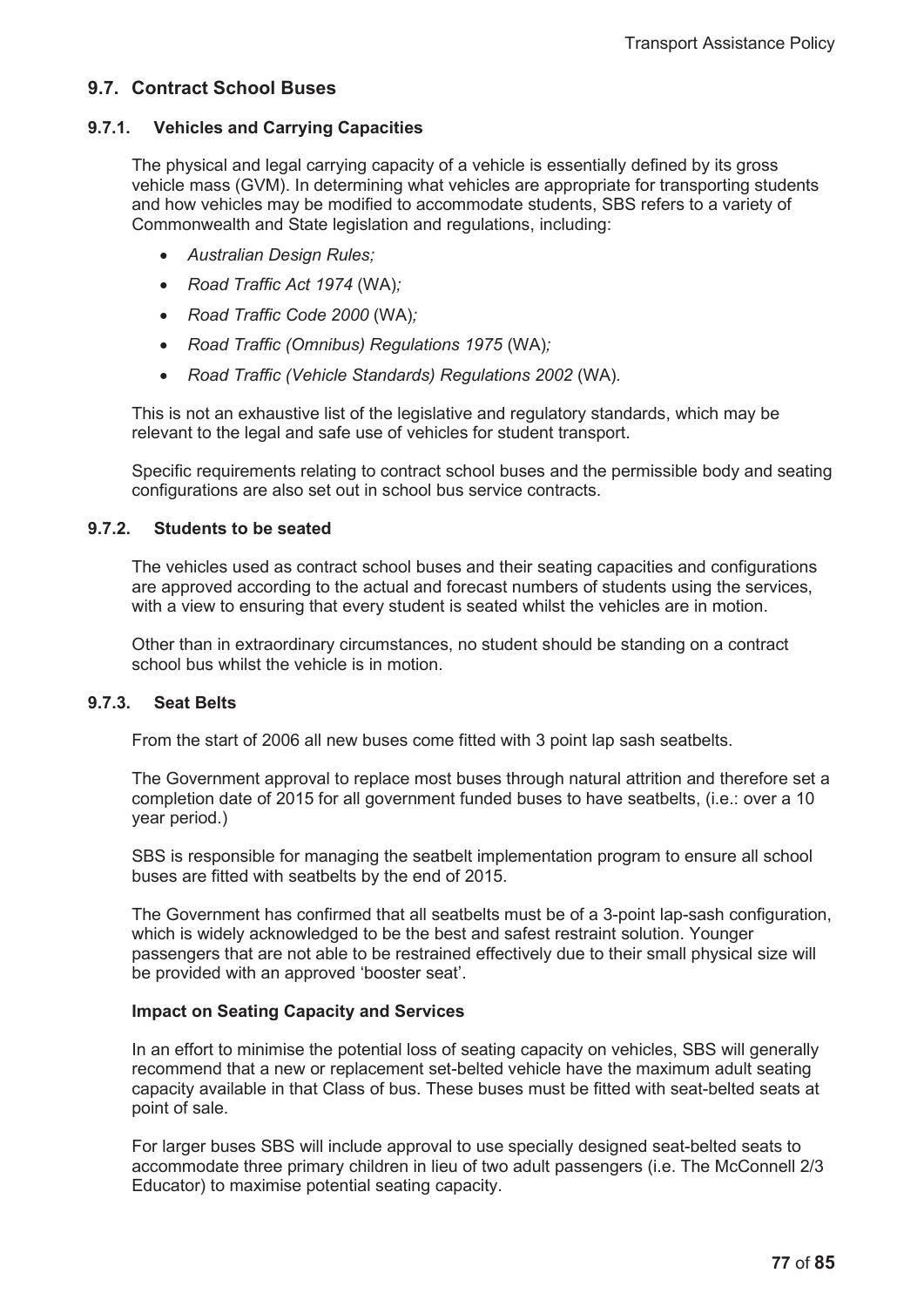For small buses SBS will look to maximise adult seating capacity at all times. However, where a vehicle with lower adult capacity is to be considered, approval may be given for the use of that vehicle with McConnell 2/3 Educator seats if there are specific operational requirements or the price of a converted vehicle is comparable with the maximum adult seating capacity vehicle.

Parents/carers, students, contractors, drivers and other stakeholders will be kept informed of progress regarding the implementation program.

#### **9.7.4. Air-conditioning**

As of 1 July 2010 'Orange' School Buses that are currently fitted with air-conditioning will be paid to operate air-conditioning units on each school day. As part of the Governments commitment to providing air-conditioning in all 'Orange' School Buses SBS has been directed to ensure that by the end of 2020 all 'Orange' School Buses are appropriately fitted with air-conditioning (i.e.: over a 10 year period). To achieve this every replacement 'Orange' School Bus from 1 July 2010 will be fitted with air-conditioning.

#### **9.7.5. Communication Devices**

Mobile telephones or other communication devices are required on all contract school buses, and must be kept in an accessible location on the vehicle and kept 'switched on' whenever student passengers are being transported.

Where services are operating outside metropolitan areas, contractors and drivers should be alert to the possibility that mobile telephone coverage may not be comprehensive or reliable in all areas. In such cases, the use of two-way radios or alternative devices capable of maintaining telecommunication contact at all points on the route should be considered.

#### **9.7.6. Storage of Luggage**

Unsecured items (e.g. school bags, sporting equipment) in any vehicle can become dangerous projectiles in the event of emergency braking or an accident. However, the circumstances under which students are picked up and dropped off means that luggage cannot feasibly be stored in under-carriage compartments on contract school buses.

SBS accordingly recommends that, as much as possible, contractors and drivers ensure that passenger luggage is stored on racks or under seats and/or is positioned so that it is not likely to restrict exit routes in the event of an emergency.

Specific requirements regarding luggage storage facilities are set out in school bus service contracts, and reflect the stipulations of the *Road Traffic Act*, its associated *Code* and *Regulations*, and the ADRs.

### **9.8. Safety Management Planning**

It is important that every person involved in the transporting of students evaluates how safely the service is provided, whether safety related aspects could be improved and how any emergencies that may arise could best be managed. Appropriate management of safety systems will lead to the prevention of foreseeable unsafe situations and minimise the consequences of any incidents that might occur.

Contractors are required to maintain an appropriately comprehensive and up-to-date written Safety Management Plan, which must be:

- kept in an accessible but secure location on each contract school bus;
- updated at least annually and more often if there are any relevant changes to the service or route.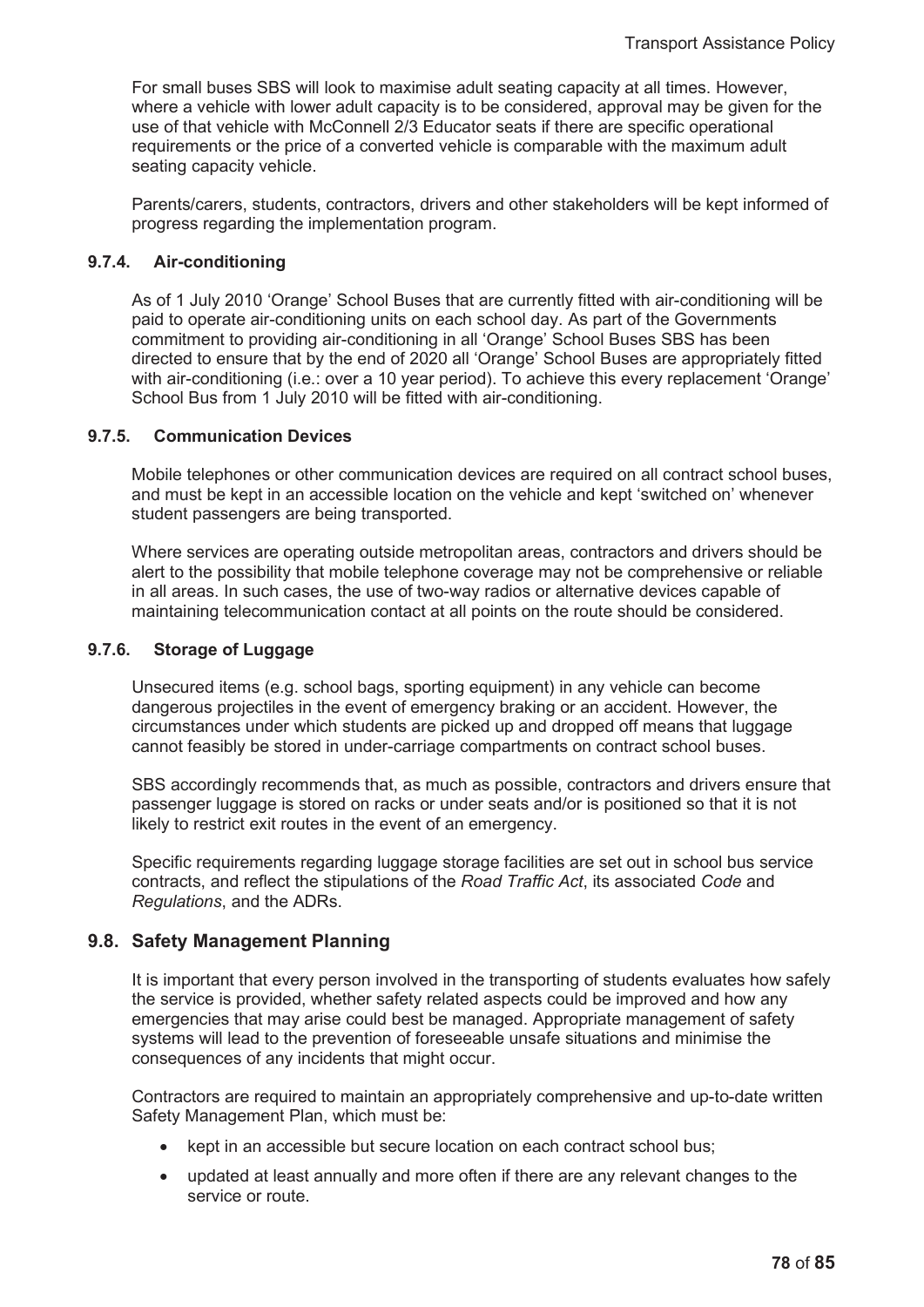Contractors must provide SBS with a copy of their Safety Management Plan for audit purposes.

Safety Management Plans provide guidelines for drivers and bus aides about how to prevent and deal with emergencies. They also include records of students' medical conditions, dropoff addresses and alternative transport arrangements. This could be particularly important if a driver were to be incapacitated as a result of an emergency – in which case the Safety Management Plan may be the only source of information available to emergency services personnel.

Contractors must ensure that they and all drivers and bus aides assisting in the transport of students and passengers:

- Have all qualifications and certifications required under the service contract and by law;
- Are aware of their responsibilities under the service contract and any relevant legislation and standards; and
- Are aware of the whereabouts and contents of the Safety Management Plan.

### **9.8.1. Emergency Drills**

In conjunction with the implementation of their Safety Management Plan, contractors should conduct occasional safety and emergency drills to ensure that drivers, bus aides and students have an appreciation of the types of emergencies that may arise and how they should respond in such situations.

The timing and format of such drills should be organised through consultation between the contractor and principals/Coordinators, and may include instruction about emergency equipment (e.g. fire extinguishers), the location of emergency exits, where students should assemble in the event of an emergency, and the appointment of responsible students to take charge if the driver is incapacitated.

## **9.9. Roles and Responsibilities**

### **9.9.1. School Bus Services Organisational Chart**

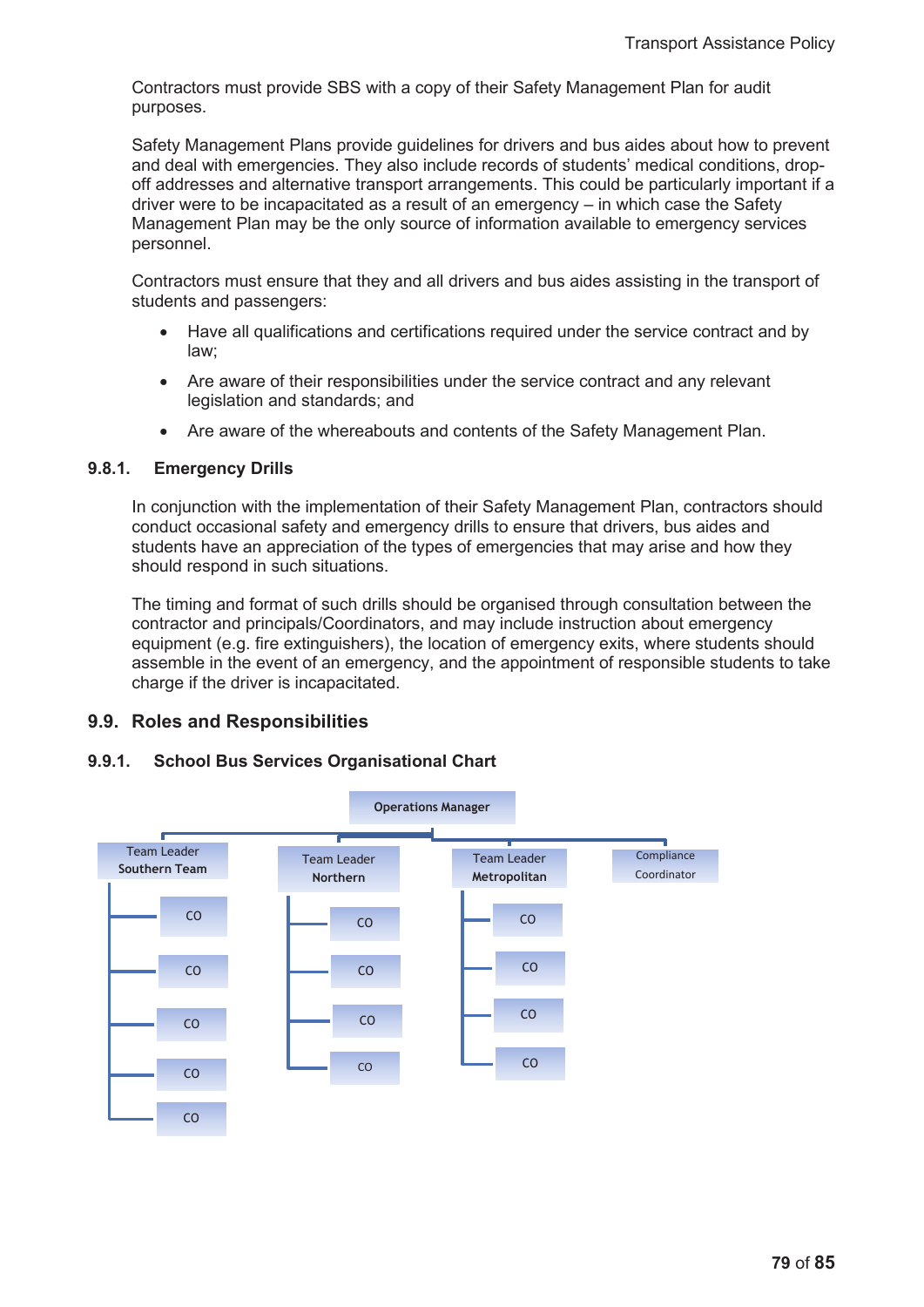#### **9.9.2. SBS Branch and Staff**

With respect to the provision of transport assistance to rural students attending mainstream schools, the PTA's SBS branch:

- Negotiates and administers contracts relating to the use of contract school buses to provide transport for students to schools and education facilities, and remunerates contractors for such services;
- Provides direction and advises on the selection, construction, modification and maintenance of contract school buses according to the specifications required at law and by SBS;
- Ensures that contract services and routes are safe, cost efficient and regularly maintained;
- Supports and guides School Bus Advisory Committees (SBACs) in applying the Government's policies on transport assistance for students;
- x Considers recommendations from SBACs;
- Reviews Approved Routes to determine whether the level of service could be provided more efficiently, and informs SBACs of route changes that may improve the service or reduce the cost to Government;
- Advises the Minister responsible for the PTA on matters relating to transport assistance for students;
- Supervises the payment of Conveyance Allowances;
- Maintains policies relating to the provision of transport assistance:
- Develops procedures covering the operational aspects of providing transport assistance.

In addition to the above functions, SBS has specific responsibilities with respect to transport assistance made available to students attending Education Support Facilities, including:

- Considering and approving requests for the appointment of bus aides;
- Considering and approving requests for the transport of students to respite centres or for home-based respite or foster care;
- Supervising the construction, modification and maintenance of safety and restraint equipment installed on Education Support Vehicles.

### **9.9.3. Contract Officers**

- Coordinates student transport services.
- Ensures contract services are operating within operational policy guidelines and negotiates terms and conditions for contract payments.
- Provides advice to relevant stakeholders on the application of departmental policy for student transport services
- Assists school principals and local school bus advisory committees with the rationalisation of existing services and preparation of submissions for new services.
- Contributes to the development of a work plan, which includes a community consultation strategy.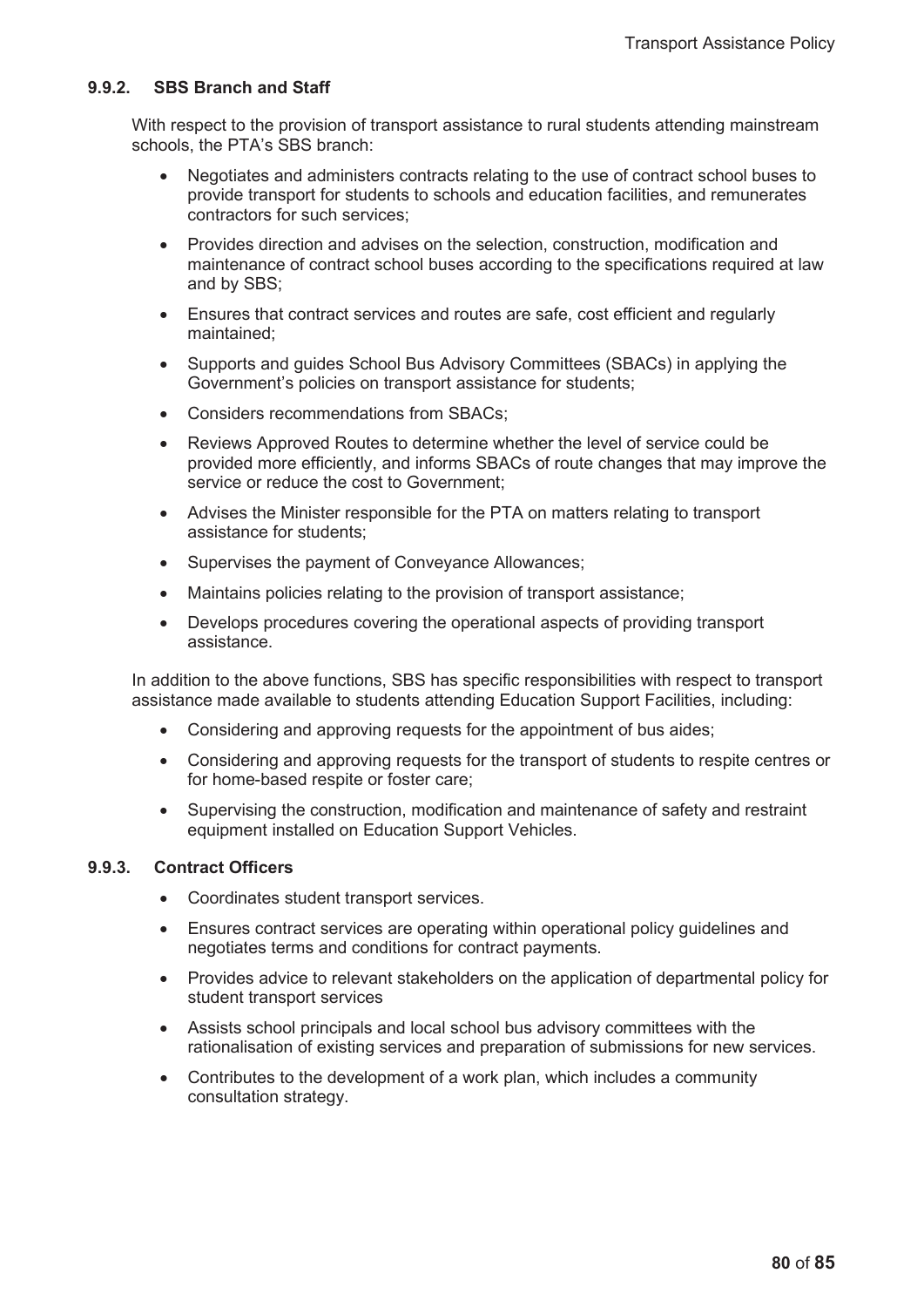#### **9.9.4. Data Administration Officer**

- x Responsible for data maintenance of School Bus Services' RTSIMS, including processing data relating to school bus contracts/contractors, transport assistance applications, bus route variations, and bus details.
- Liaises with clients and assists with customer enquiries concerning the processing of Conveyance Allowance claims.
- Assists with enhancements or changes to systems and procedures.
- Processes authorised Convevance Allowance claims and forwards for payment.

#### **9.9.5. Vehicle Inspection Program**

All vehicles used as contract school buses are subject to ongoing mechanical safety inspections via the Department of Transport Vehicle Examination Centres or Approved Inspection Stations located throughout Western Australia.

All inspections are carried out in accordance with relevant Vehicle Standard Regulations, Australian Design Rules; the School Bus Specifications established by SBS and set out in the service contract.

#### **9.9.6. The Department of Education**

"The purpose of the Department of Education (DoE) is to ensure that all government school students and all adults have an ongoing opportunity to develop the skills, knowledge and confidence to achieve their individual potential and contribute to the social and economic development of Western Australia.

DoE is the key agency in realising the Government's strategic objective of developing 'an educated and skilled future for all Western Australians'."

#### **9.9.7. Central Office**

The Central Office of the Department of Education, liaises with SBS regarding educationrelated policies and how they are applied (particularly where they relate to school openings and closures and foreseeable changes in student numbers and distribution), and contributes to SBS development of policies relating to transport assistance for students.

#### **9.9.8. Education Regional Offices**

Education Regional Offices are involved in coordinating the activities of student intakes for government schools within DoE districts, defining school catchment areas and dealing with cases of students attending schools outside specific districts.

### **9.9.9. Coordinating School Principals and Schools**

DoE formally withdrew the roll of 'Coordinating School Principal' in 2011.

Consequently, from the start of 2013 the management of student behaviour on 'orange' school buses has now become the sole responsibility of school bus contractors, their drivers. and coordinating principals do not exist to undertake operational school bus issues.

While these formal arrangements are now in place, you may find in a number of small rural towns and communities the local principal may still be willing to assist school bus contractors with the management of student behaviour. Where this occurs the PTA and contractors will work with these principals on an ongoing basis. However, parents/carers should understand that these arrangements are fluid and may not continue with a new incoming principal when the current principal moves to another school.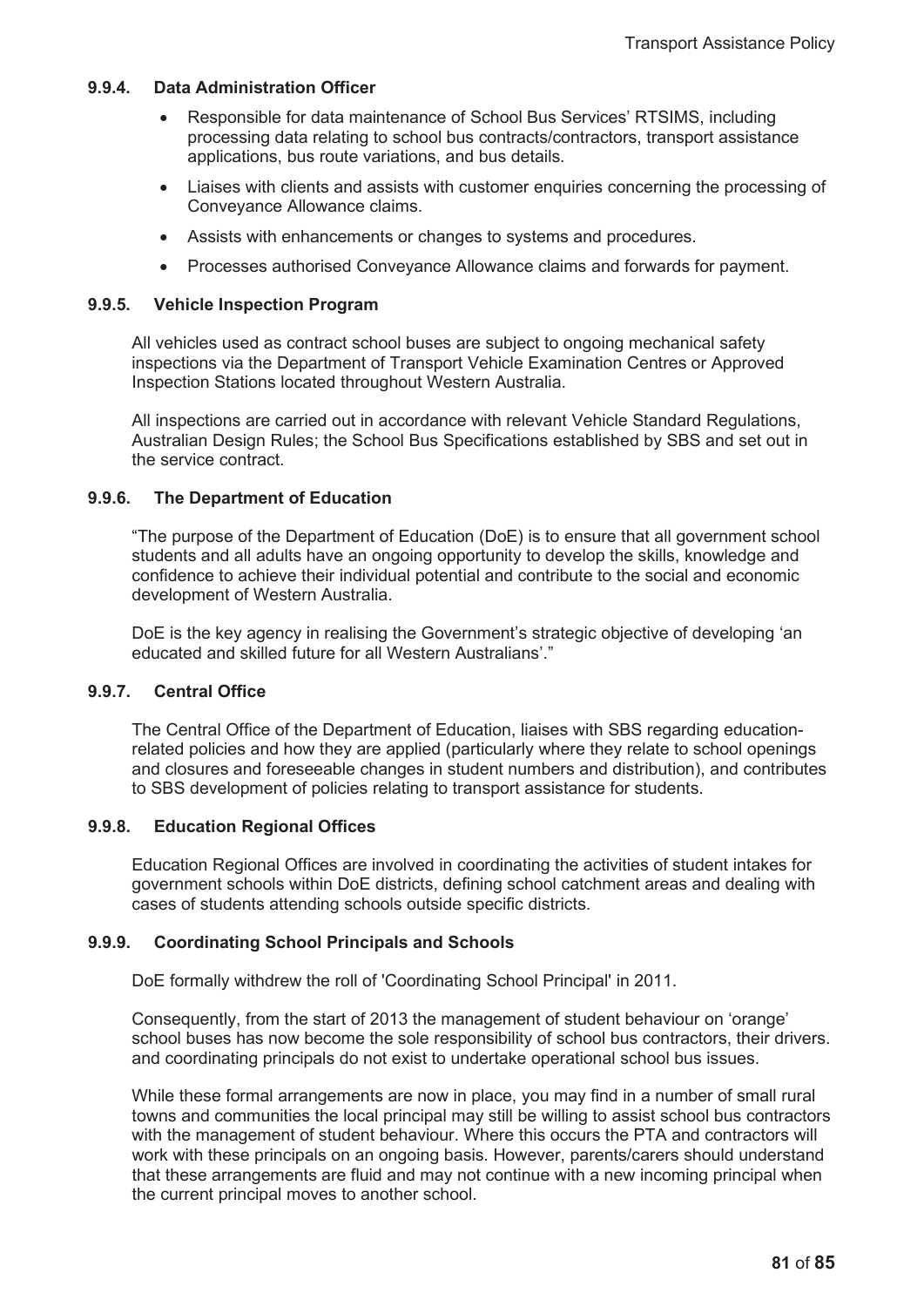Therefore, the PTA encourages all parents/carers (and their children) to be fully aware of the 'Code of Conduct' for children travelling on school buses, and to understand the Behaviour Management Guidelines relating to the management of incidents of poor behaviour.

Under these new arrangements the PTA asks parent/carers to offer their full support to bus operators who are now required to manage student behaviour on 'orange' school buses.

#### **9.9.10. School Bus Advisory Committees**

Since DoE has formally withdrawn its support in the administration for transport assistance the function of School Bus Advisory Committees (SBAC) are no longer required. While this is the case, some schools have continued to operate a SBAC where there are 'Orange" school bus services network operating in their community.

In areas where SBAC exist, they act in an advisory role to SBS in relation to rural contract school bus services; provide it with recommendations in accordance with transport assistance policy, information about local circumstances; and consider issues relating to transport assistance, including:

- Applications for modifications to routes (e.g. spurs, extensions);
- Advice regarding the students wishing to travel as complimentary passengers.

SBAC should note the Government's policies on transport assistance are intended to promote a system that is equitably applied across the State, the policies must be applied as uniformly and therefore as rigorously as possible – consequently, the approval of transport assistance outside the existing policy framework will be made by SBS only in exceptional circumstances.

SBACs must consider issues raised carefully, and closely scrutinize any requests that appear to be outside policy. All recommendations made by SBACs are subject to approval and audit by SBS.

All positions on SBACs are voluntary and unpaid, and the committees should, where possible, be comprised of:

- Parents of Eligible Students who attend the schools serviced by the routes; and
- Representatives of the schools serviced by the routes.

#### **9.9.11. Parents/Carers**

The general behaviour of students whilst they are travelling on contract school buses is the responsibility of their parents/carers.

Parents/carers are responsible for:

- x Applying for transport assistance for their child via the online application form on the SBS website www.schoolbuses.wa.gov.au
- Completing and submitting all required forms relating to transport assistance and providing such information as is necessary for SBS to determine their child's eligibility and entitlements;
- Ensuring their child is delivered to the pick-up point on time and making appropriate arrangements for their child to be collected from the drop-off point in the afternoon;
- Notifying the Contractor or the driver of any variations to their child's usual school or travel schedules or pick-up/drop-off arrangements;
- Managing their child's behaviour, including ensuring that their child understands and obeys the requirements of the *Code of Conduct*.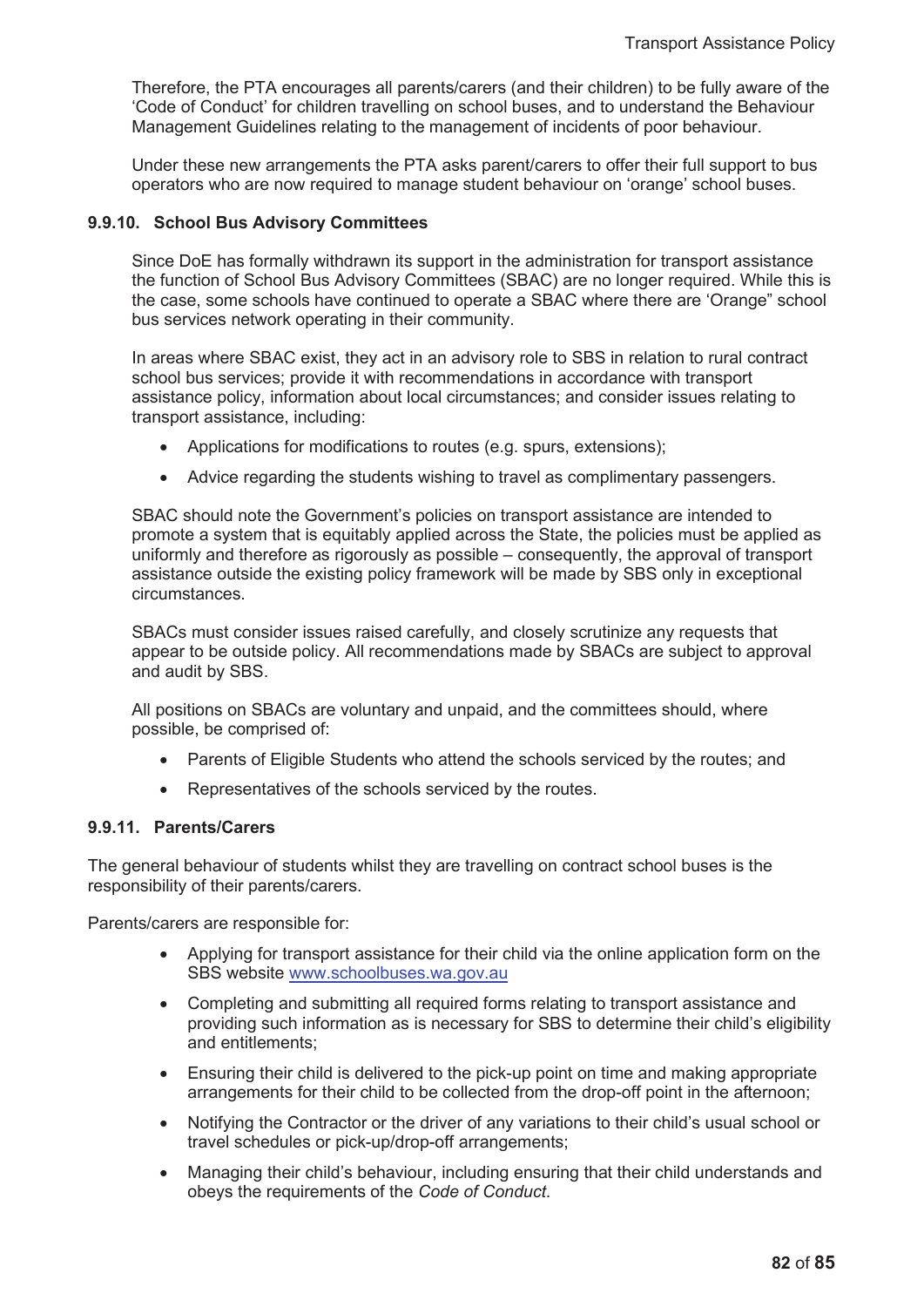## **9.9.12. Changes to Student Details or Travel Arrangements**

A change to a student's circumstances such as their custodial issues, family address, school, pick up and drop off location, attendance, medical information condition or behaviour, will require the parent/carer of that student to complete a new application form for transport assistance as soon as possible. The online application form for transport assistance is located on the SBS website www.schoolbuses.wa.gov.au

It's important to note that any changes to a student's circumstances or travel arrangements can also affect other students and the efficiency of services (e.g. if the last student to be picked up on a rural service stops attending, and SBS was not informed, the driver and other students will be travelling to the end of the route unnecessarily).

Accordingly, parents/carers should complete a new application form for transport assistance as soon as they become aware of any changes to their child's circumstances.

### **9.9.13. No Private Arrangements with Contractors or Drivers**

Parents/carers must not make private arrangements with contractors or drivers regarding delivery of their children to or from a school or education support facility.

All inquiries regarding transport assistance should be directed to the student's school, education support facility or SBS.

#### **9.9.14. Students**

Students must behave appropriately when travelling on contract service vehicles and conduct themselves in accordance with the *Code of Conduct* published by the PTA.

Under the Code of Conduct, students are required to:

- $\bullet$  Follow the instructions of the driver and bus aide:
- $\bullet$  Respect the personal space and property of others;
- Store luggage (e.g. school bags) safely and appropriately;
- Let other students travel in peace and comfort;
- $\bullet$  Stay in their seat whilst the bus is in motion;
- If the bus is equipped with seatbelts, keep them appropriately fastened whilst the bus is in motion;
- $\bullet$  Stay off the steps whilst the bus is moving;
- Not touch emergency equipment or exits (other than in emergencies);
- Not throw anything inside, or out of, the bus;
- Not put any part of their body out of the window;
- Not smoke on the bus:
- Not eat or drink on the bus without the permission of the driver;
- Not bring any offensive or dangerous weapon or item onto the bus.

Failing to abide by these requirements, especially where they relate to matters of safety and where a student continues to behave unacceptably after being warned, may result in a student's entitlement to transport assistance being suspended or withdrawn.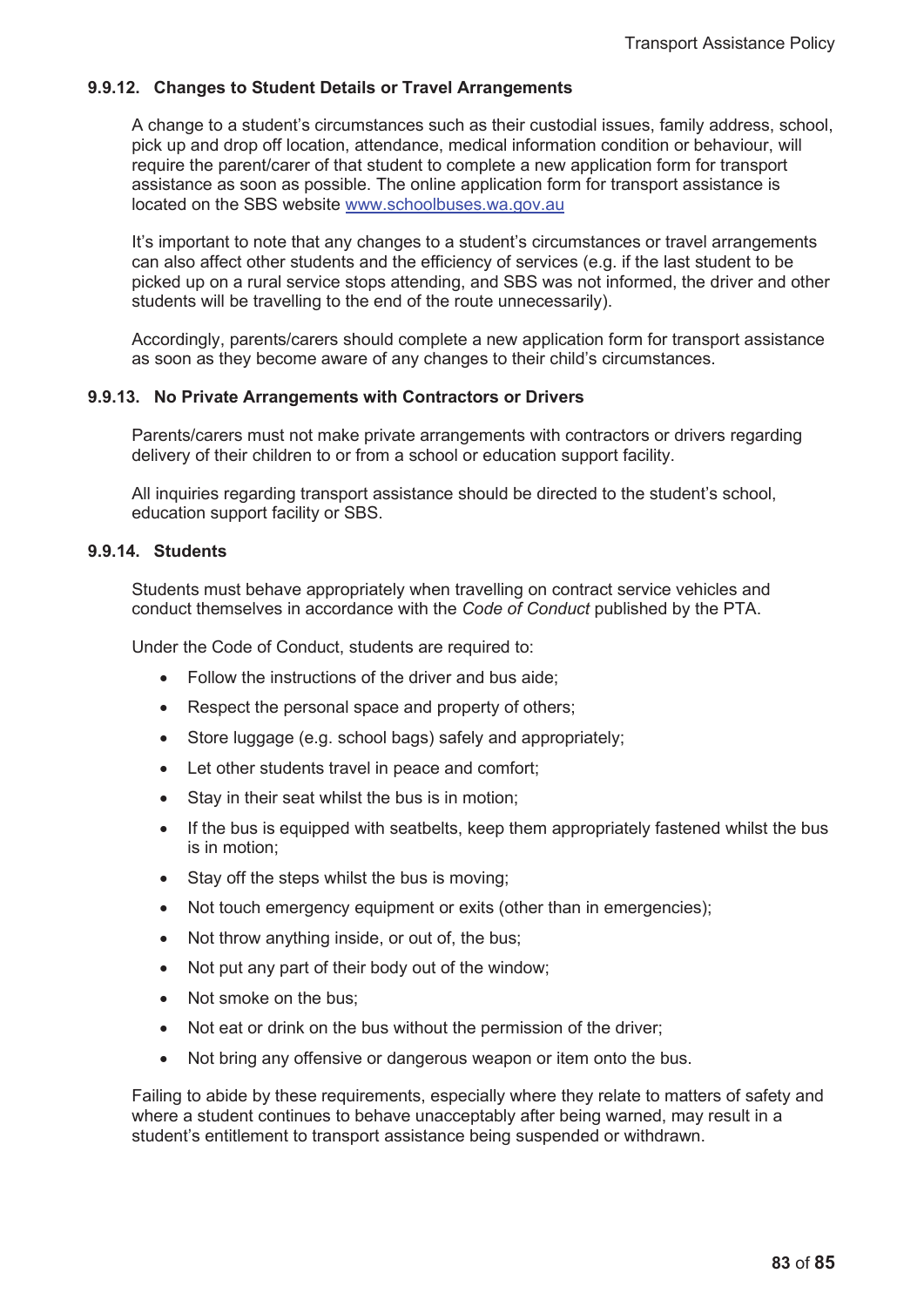## **APPENDICES**

| <b>Appendix</b> | <b>Item/Subject</b> |
|-----------------|---------------------|
|                 |                     |

l Legislation, Regulations and References